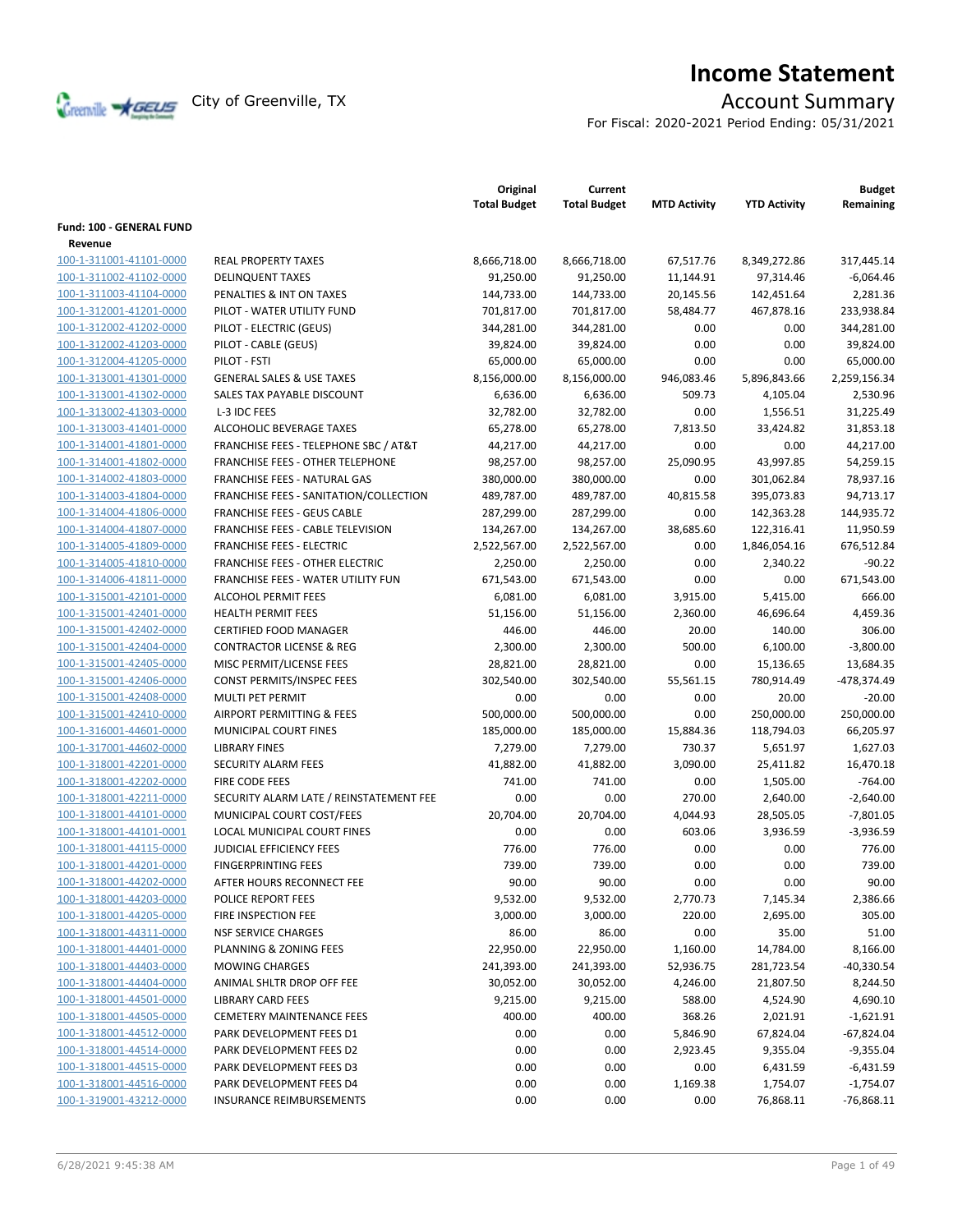|                         |                                       | Original<br><b>Total Budget</b> | Current<br><b>Total Budget</b> | <b>MTD Activity</b> | <b>YTD Activity</b> | <b>Budget</b><br>Remaining |
|-------------------------|---------------------------------------|---------------------------------|--------------------------------|---------------------|---------------------|----------------------------|
| 100-1-319001-44102-0000 | <b>SALE OF CITY PUBLICATIONS</b>      | 801.00                          | 801.00                         | 550.00              | 550.00              | 251.00                     |
| 100-1-319001-44506-0000 | <b>LIBRARY COPY MACHINE</b>           | 2,000.00                        | 2,000.00                       | 462.33              | 3,417.31            | $-1,417.31$                |
| 100-1-319001-45302-0000 | <b>CEMETERY LOTS SALES</b>            | 50.00                           | 50.00                          | 92.38               | 92.38               | $-42.38$                   |
| 100-1-319001-45303-0000 | <b>LAND SALES</b>                     | 45,000.00                       | 45,000.00                      | $-2,000.00$         | 6,150.00            | 38,850.00                  |
| 100-1-319001-45305-0000 | <b>AUCTION PROCEEDS</b>               | 190,000.00                      | 190,000.00                     | 0.00                | 0.00                | 190,000.00                 |
| 100-1-319001-45401-0000 | <b>INTEREST REVENUES</b>              | 52,340.00                       | 52,340.00                      | $-614.78$           | 3,045.53            | 49,294.47                  |
| 100-1-319001-45501-0000 | LIBRARY MTG ROOM RENTAL               | 1,224.00                        | 1,224.00                       | 0.00                | 0.00                | 1,224.00                   |
| 100-1-319001-45503-0000 | PAVILION RENTALS                      | 9,900.00                        | 9,900.00                       | 1,811.13            | 3,830.05            | 6,069.95                   |
| 100-1-319001-45601-0000 | MISCELLANEOUS REVENUES                | 68,756.00                       | 68,756.00                      | 67,767.80           | 1,361,171.32        | $-1,292,415.32$            |
| 100-1-319001-45604-0000 | OTHER REVENUE / OVER/SHORT            | 0.00                            | 0.00                           | 5.00                | 237.21              | $-237.21$                  |
| 100-1-322001-43002-0000 | ANIMAL SHELTER CONTRIB                | 100,000.00                      | 100,000.00                     | 0.00                | 0.00                | 100,000.00                 |
| 100-1-322001-43003-0000 | HUNT CO CONTRIB - FIRE                | 28,800.00                       | 28,800.00                      | 2,400.00            | 21,200.00           | 7,600.00                   |
| 100-1-322001-43004-0000 | HUNT CO MEM HOSP REIM                 | 22,400.00                       | 22,400.00                      | 6,348.63            | 16,929.68           | 5,470.32                   |
| 100-1-323001-46008-0000 | <b>XFR - TOURISM FUND</b>             | 98,000.00                       | 98,000.00                      | 8,166.67            | 65,333.36           | 32,666.64                  |
| 100-1-323001-46015-0000 | XFR - DEBT SERVICE FUND               | 118,309.00                      | 118,309.00                     | 9,859.08            | 78,872.64           | 39,436.36                  |
| 100-1-324001-46506-0000 | <b>CA - RECREATION FUND</b>           | 973.00                          | 973.00                         | 81.08               | 648.64              | 324.36                     |
| 100-1-324001-46509-0000 | <b>CA - VENUE MGMT FUND</b>           | 4,129.00                        | 4,129.00                       | 344.08              | 2,752.64            | 1,376.36                   |
| 100-1-324001-46537-0000 | CA - MAIL MACHINE LEASE               | 0.00                            | 0.00                           | 269.28              | 2,154.24            | $-2,154.24$                |
| 100-1-324001-46614-0000 | CA - SANITATION FUND COLLECTION       | 40,166.00                       | 40,166.00                      | 3,347.17            | 26,777.36           | 13,388.64                  |
| 100-1-324001-46650-0000 | CA - UTILITY FUND TO GENERAL GOVERNME | 336,411.00                      | 336,411.00                     | 30,534.25           | 244,274.00          | 92,137.00                  |
| 100-1-324001-46651-0000 | CA - UTILITY FUND TO PUBLIC WORKS     | 159,224.00                      | 159,224.00                     | 13,268.67           | 106,149.36          | 53,074.64                  |
| 100-1-324001-46801-0000 | <b>CA - SPENCE FUND</b>               | 600.00                          | 600.00                         | 50.00               | 400.00              | 200.00                     |
| 100-1-324009-46901-0000 | CA - ELECTRIC UTILITY                 | 426,336.00                      | 426,336.00                     | 35,528.00           | 284,224.00          | 142,112.00                 |
| 100-1-324009-46906-0000 | <b>CA - CABLE UTILITY</b>             | 58,987.00                       | 58,987.00                      | 4,915.58            | 39,324.64           | 19,662.36                  |
|                         | <b>Revenue Total:</b>                 | 26,174,095.00                   | 26,174,095.00                  | 1,558,686.51        | 21,901,427.38       | 4,272,667.62               |
| <b>Expense</b>          |                                       |                                 |                                |                     |                     |                            |
| 100-1-000000-43105-0001 | <b>CENSUS GRANT MANAGEMENT</b>        | 0.00                            | 0.00                           | 0.00                | 8,912.00            | $-8,912.00$                |
| 100-1-000000-52103-0000 | <b>ESSENTIAL EMPLOYEE MEALS</b>       | 0.00                            | 0.00                           | 0.00                | 38.15               | $-38.15$                   |
| 100-1-000000-96119-0000 | PANDEMIC EXPENSES                     | 0.00                            | 0.00                           | 50.00               | 66,078.55           | $-66,078.55$               |
| 100-1-411000-52001-0000 | <b>OFFICE SUPPLIES</b>                | 50.00                           | 50.00                          | 0.00                | 4.79                | 45.21                      |
| 100-1-411000-52005-0000 | PRINTED MATERIALS                     | 96.00                           | 96.00                          | 0.00                | 48.00               | 48.00                      |
| 100-1-411000-52103-0000 | <b>MEETING SUPPLIES</b>               | 2,931.00                        | 2,931.00                       | 934.59              | 1,784.63            | 1,146.37                   |
| 100-1-411000-54001-0000 | <b>TELEPHONE CHARGES</b>              | 3,132.00                        | 3,132.00                       | 227.96              | 1,744.27            | 1,387.73                   |
| 100-1-411000-54101-0000 | PROFESSIONAL SERVICES                 | 8,000.00                        | 8,000.00                       | 2,000.00            | 14,000.00           | $-6,000.00$                |
| 100-1-411000-54201-0000 | MEMBERSHIPS & SUBSCRIPTIONS           | 6,675.00                        | 6,675.00                       | 0.00                | 6,470.60            | 204.40                     |
| 100-1-411000-54204-0000 | <b>PUBLIC RELATIONS</b>               | 1,700.00                        | 1,700.00                       | 800.00              | 800.00              | 900.00                     |
| 100-1-411000-54213-0000 | PLAQUES AND AWARDS                    | 1,000.00                        | 1,000.00                       | 0.00                | 477.00              | 523.00                     |
| 100-1-411000-54214-0000 | <b>TRAVEL &amp; TRAINING</b>          | 14,520.00                       | 10,920.00                      | 0.00                | 550.00              | 10,370.00                  |
| 100-1-411000-54300-0000 | <b>TRAVEL TO AUSTIN</b>               | 0.00                            | 3,600.00                       | 0.00                | 0.00                | 3,600.00                   |
| 100-1-411400-51001-0000 | <b>REGULAR SALARIES</b>               | 147,449.00                      | 147,449.00                     | 11,784.64           | 96,019.27           | 51,429.73                  |
| 100-1-411400-51020-0000 | <b>OVERTIME</b>                       | 0.00                            | 0.00                           | 0.00                | 45.39               | $-45.39$                   |
| 100-1-411400-51021-0000 | LONGEVITY                             | 1,656.00                        | 1,656.00                       | 0.00                | 1,752.00            | $-96.00$                   |
| 100-1-411400-51116-0000 | CAR ALLOWANCE                         | 4,200.00                        | 4,200.00                       | 323.08              | 2,746.18            | 1,453.82                   |
| 100-1-411400-51117-0000 | CELL PHONE ALLOWANCE                  | 2,130.00                        | 2,130.00                       | 163.84              | 1,392.64            | 737.36                     |
| 100-1-411400-51201-0000 | <b>FICA</b>                           | 9,633.00                        | 9,633.00                       | 719.64              | 6,056.54            | 3,576.46                   |
| 100-1-411400-51202-0000 | MEDICARE                              | 2,253.00                        | 2,253.00                       | 168.30              | 1,416.46            | 836.54                     |
| 100-1-411400-51203-0000 | <b>HEALTH INSURANCE</b>               | 24,266.00                       | 24,266.00                      | 1,011.08            | 8,088.64            | 16,177.36                  |
| 100-1-411400-51204-0000 | <b>WORKERS COMPENSATION</b>           | 375.00                          | 375.00                         | 19.96               | 159.68              | 215.32                     |
| 100-1-411400-51205-0000 | <b>STATE UNEMPLOYMENT</b>             | 126.00                          | 126.00                         | 0.00                | 431.98              | $-305.98$                  |
| 100-1-411400-51301-0000 | <b>TMRS</b>                           | 17,887.00                       | 17,887.00                      | 1,423.50            | 11,700.08           | 6,186.92                   |
| 100-1-411400-52001-0000 | OFFICE SUPPLIES                       | 225.00                          | 225.00                         | 80.99               | 180.95              | 44.05                      |
| 100-1-411400-52002-0000 | POSTAGE / FREIGHT                     | 125.00                          | 125.00                         | 3.19                | $-78.09$            | 203.09                     |
| 100-1-411400-52005-0000 | PRINTED MATERIALS                     | 5,150.00                        | 5,150.00                       | 0.00                | 24.00               | 5,126.00                   |
| 100-1-411400-54001-0000 | <b>TELEPHONE CHARGES</b>              | 1,046.00                        | 1,046.00                       | 91.03               | 650.93              | 395.07                     |
| 100-1-411400-54101-0000 | PROFESSIONAL SERVICES                 | 1,175.00                        | 1,175.00                       | 0.00                | 395.00              | 780.00                     |
| 100-1-411400-54201-0000 | MEMBERSHIPS & SUBSCRIPTIONS           | 125.00                          | 125.00                         | 0.00                | 350.00              | $-225.00$                  |
| 100-1-411400-54206-0000 | <b>ELECTION EXPENSE</b>               | 108,000.00                      | 108,000.00                     | 0.00                | 158.19              | 107,841.81                 |
| 100-1-411400-54214-0000 | <b>TRAVEL &amp; TRAINING</b>          | 3,555.00                        | 3,555.00                       | 0.00                | 1,514.83            | 2,040.17                   |
| 100-1-412100-51001-0000 | REGULAR SALARIES                      | 185,492.40                      | 158,492.40                     | 10,969.05           | 92,605.56           | 65,886.84                  |
|                         |                                       |                                 |                                |                     |                     |                            |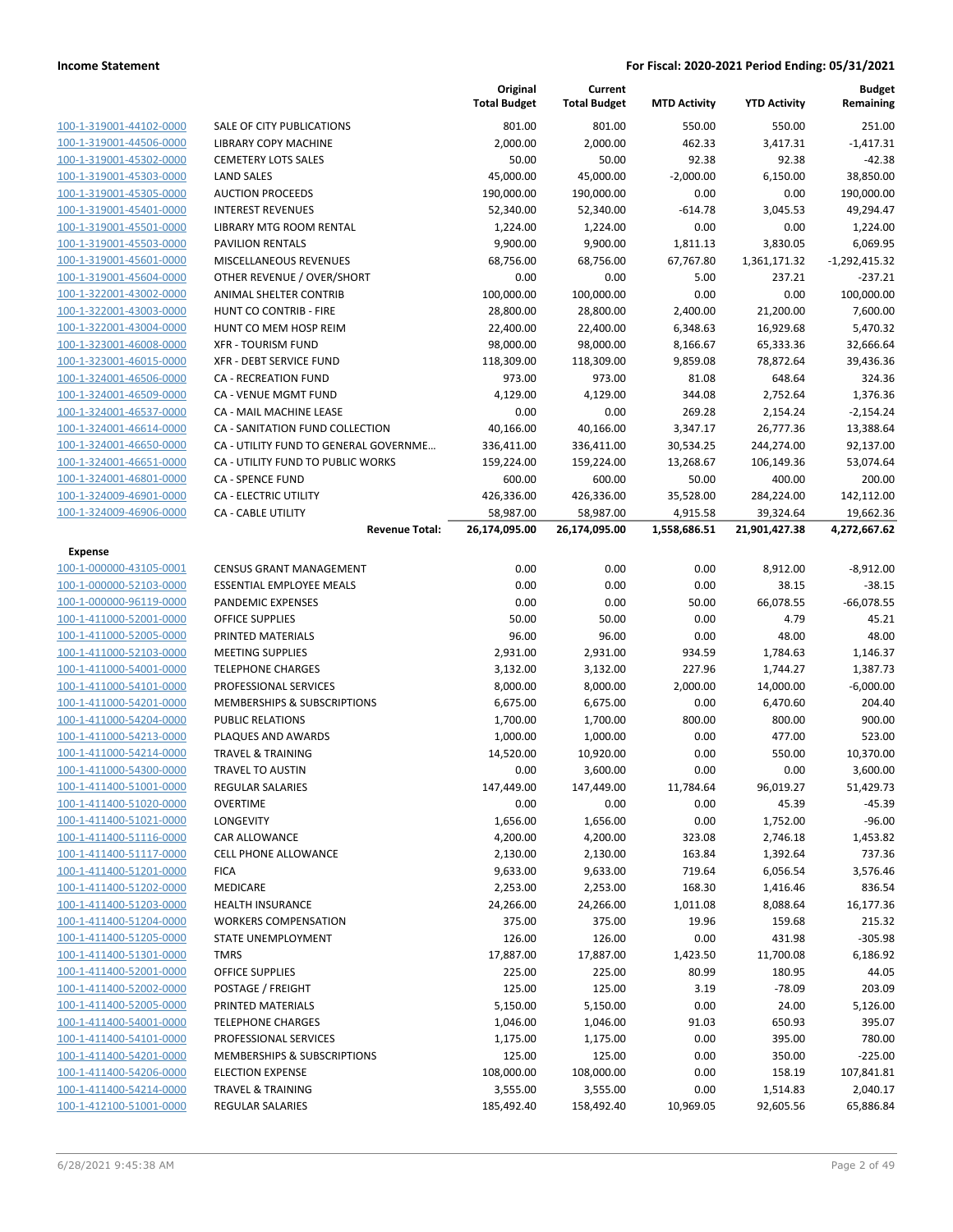| 100-1-412100-51020-0000        |
|--------------------------------|
| 100-1-412100-51021-0000        |
| 100-1-412100-51101-0000        |
| 100-1-412100-51201-0000        |
| 100-1-412100-51202-0000        |
| 100-1-412100-51203-0000        |
| 100-1-412100-51204-0000        |
| 100-1-412100-51205-0000        |
| 100-1-412100-51301-0000        |
| 100-1-412100-52001-0000        |
| 100-1-412100-52002-0000        |
| 100-1-412100-52005-0000        |
| 100-1-412100-52102-0000        |
| 100-1-412100-52110-0000        |
| 100-1-412100-53201-0000        |
| 100-1-412100-54001-0000        |
| 100-1-412100-54101-0000        |
| 100-1-412100-54201-0000        |
| 100-1-412100-54207-0000        |
| 100-1-412100-54214-0000        |
| 100-1-413200-51001-0000        |
| 100-1-413200-51020-0000        |
| 100-1-413200-51021-0000        |
| 100-1-413200-51116-0000        |
| 100-1-413200-51117-0000        |
| 100-1-413200-51201-0000        |
| 100-1-413200-51202-0000        |
| 100-1-413200-51203-0000        |
| 100-1-413200-51204-0000        |
| 100-1-413200-51205-0000        |
| 100-1-413200-51301-0000        |
| 100-1-413200-51303-0000        |
|                                |
| 100-1-413200-52001-0000        |
| 100-1-413200-52002-0000        |
| 100-1-413200-52103-0000        |
| 100-1-413200-54001-0000        |
| 100-1-413200-54101-0000        |
| 100-1-413200-54201-0000        |
| 100-1-413200-54205-0000        |
| 100-1-413200-54212-0000        |
| <u>100-1-413200-54214-0000</u> |
| <u>100-1-413200-54300-0000</u> |
| 100-1-415100-51001-0000        |
| 100-1-415100-51020-0000        |
| 100-1-415100-51021-0000        |
| <u>100-1-415100-51116-0000</u> |
| <u>100-1-415100-51117-0000</u> |
| <u>100-1-415100-51201-0000</u> |
| 100-1-415100-51202-0000        |
| 100-1-415100-51203-0000        |
| <u>100-1-415100-51204-0000</u> |
| 100-1-415100-51205-0000        |
| <u>100-1-415100-51301-0000</u> |
| 100-1-415100-52001-0000        |
| 100-1-415100-52002-0000        |
| <u>100-1-415100-52005-0000</u> |
| 100-1-415100-54001-0000        |
| <u>100-1-415100-54110-0000</u> |
| 100-1-415100-54201-0000        |
|                                |

|                         |                               | Original<br><b>Total Budget</b> | Current<br><b>Total Budget</b> | <b>MTD Activity</b> | <b>YTD Activity</b> | Budget<br>Remaining |
|-------------------------|-------------------------------|---------------------------------|--------------------------------|---------------------|---------------------|---------------------|
| 100-1-412100-51020-0000 | <b>OVERTIME</b>               | 7,409.87                        | 7,409.87                       | 114.84              | 1,257.67            | 6,152.20            |
| 100-1-412100-51021-0000 | LONGEVITY                     | 6,002.00                        | 6,002.00                       | 0.00                | 4,546.66            | 1,455.34            |
| 100-1-412100-51101-0000 | <b>CERTIFICATION PAY</b>      | 3,600.00                        | 3,600.00                       | 92.32               | 1,477.02            | 2,122.98            |
| 100-1-412100-51201-0000 | <b>FICA</b>                   | 12,555.26                       | 12,555.26                      | 630.25              | 6,146.93            | 6,408.33            |
| 100-1-412100-51202-0000 | MEDICARE                      | 2,936.31                        | 2,936.31                       | 147.40              | 1,437.58            | 1,498.73            |
| 100-1-412100-51203-0000 | <b>HEALTH INSURANCE</b>       | 48,533.00                       | 48,533.00                      | 4,044.42            | 32,355.36           | 16,177.64           |
| 100-1-412100-51204-0000 | <b>WORKERS COMPENSATION</b>   | 488.44                          | 488.44                         | 40.70               | 325.60              | 162.84              |
| 100-1-412100-51205-0000 | STATE UNEMPLOYMENT            | 379.08                          | 379.08                         | 39.18               | 742.23              | $-363.15$           |
| 100-1-412100-51301-0000 | <b>TMRS</b>                   | 22,000.42                       | 22,000.42                      | 1,296.44            | 12,199.94           | 9,800.48            |
| 100-1-412100-52001-0000 | OFFICE SUPPLIES               | 900.00                          | 900.00                         | 49.78               | 571.52              | 328.48              |
| 100-1-412100-52002-0000 | POSTAGE / FREIGHT             | 2,750.00                        | 2,750.00                       | 203.79              | 1,171.54            | 1,578.46            |
| 100-1-412100-52005-0000 | PRINTED MATERIALS             | 1,500.00                        | 1,500.00                       | 0.00                | 0.00                | 1,500.00            |
| 100-1-412100-52102-0000 | <b>BOOKS / REF SUPPLIES</b>   | 250.00                          | 250.00                         | 0.00                | 0.00                | 250.00              |
| 100-1-412100-52110-0000 | <b>TICKET WRITER SUPPLIES</b> | 8,700.00                        | 8,700.00                       | 0.00                | 8,590.00            | 110.00              |
| 100-1-412100-53201-0000 | FURNITURE & OFFICE EQUIPMENT  | 2,235.00                        | 2,235.00                       | 0.00                | 2,233.14            | 1.86                |
| 100-1-412100-54001-0000 | <b>TELEPHONE CHARGES</b>      | 3,500.00                        | 3,500.00                       | 407.02              | 3,041.65            | 458.35              |
| 100-1-412100-54101-0000 | PROFESSIONAL SERVICES         | 29,000.00                       | 4,000.00                       | 87.90               | 488.20              | 3,511.80            |
| 100-1-412100-54201-0000 | MEMBERSHIPS & SUBSCRIPTIONS   | 550.00                          | 550.00                         | 55.00               | 679.09              | $-129.09$           |
| 100-1-412100-54207-0000 | COURT COSTS, JURY, WIT FEES   | 360.00                          | 360.00                         | 0.00                | 0.00                | 360.00              |
| 100-1-412100-54214-0000 | <b>TRAVEL &amp; TRAINING</b>  | 6,080.00                        | 3,080.00                       | 250.00              | 550.00              | 2,530.00            |
| 100-1-413200-51001-0000 | REGULAR SALARIES              | 243,744.80                      | 243,744.80                     | 19,588.28           | 162,452.03          | 81,292.77           |
| 100-1-413200-51020-0000 | <b>OVERTIME</b>               | 145.58                          | 145.58                         | 0.00                | 0.00                | 145.58              |
| 100-1-413200-51021-0000 | <b>LONGEVITY</b>              | 618.00                          | 618.00                         | 0.00                | 933.00              | $-315.00$           |
| 100-1-413200-51116-0000 | CAR ALLOWANCE                 | 7,200.00                        | 7,200.00                       | 553.84              | 4,707.64            | 2,492.36            |
| 100-1-413200-51117-0000 | <b>CELL PHONE ALLOWANCE</b>   | 1,170.00                        | 1,170.00                       | 90.00               | 765.00              | 405.00              |
| 100-1-413200-51201-0000 | <b>FICA</b>                   | 11,874.26                       | 11,874.26                      | 1,168.28            | 7,092.09            | 4,782.17            |
| 100-1-413200-51202-0000 | MEDICARE                      | 3,666.74                        | 3,666.74                       | 273.22              | 2,284.52            | 1,382.22            |
| 100-1-413200-51203-0000 | <b>HEALTH INSURANCE</b>       | 30,333.00                       | 30,333.00                      | 2,527.75            | 20,222.00           | 10,111.00           |
| 100-1-413200-51204-0000 | <b>WORKERS COMPENSATION</b>   | 609.94                          | 609.94                         | 50.83               | 406.64              | 203.30              |
| 100-1-413200-51205-0000 | STATE UNEMPLOYMENT            | 157.95                          | 157.95                         | 0.00                | 363.94              | $-205.99$           |
| 100-1-413200-51301-0000 | <b>TMRS</b>                   | 29,112.62                       | 29,112.62                      | 2,346.92            | 19,374.74           | 9,737.88            |
| 100-1-413200-51303-0000 | SUP 457 COMP PLAN             | 22,230.00                       | 22,230.00                      | 1,695.24            | 14,409.64           | 7,820.36            |
| 100-1-413200-52001-0000 | OFFICE SUPPLIES               | 300.00                          | 300.00                         | 100.83              | 591.40              | $-291.40$           |
| 100-1-413200-52002-0000 | POSTAGE / FREIGHT             | 100.00                          | 100.00                         | 0.00                | 7.85                | 92.15               |
| 100-1-413200-52103-0000 | <b>MEETING SUPPLIES</b>       | 850.00                          | 850.00                         | 28.01               | 263.23              | 586.77              |
| 100-1-413200-54001-0000 | <b>TELEPHONE CHARGES</b>      | 4,000.00                        | 4,000.00                       | 412.37              | 3,000.90            | 999.10              |
| 100-1-413200-54101-0000 | PROFESSIONAL SERVICES         | 100.00                          | 100.00                         | 0.00                | 0.00                | 100.00              |
| 100-1-413200-54201-0000 | MEMBERSHIPS & SUBSCRIPTIONS   | 1,525.00                        | 1,525.00                       | 473.20              | 1,121.33            | 403.67              |
| 100-1-413200-54205-0000 | <b>BUSINESS MEALS</b>         | 600.00                          | 600.00                         | 30.00               | 61.24               | 538.76              |
| 100-1-413200-54212-0000 | PRINTING                      | 150.00                          | 150.00                         | 0.00                | 0.00                | 150.00              |
| 100-1-413200-54214-0000 | <b>TRAVEL &amp; TRAINING</b>  | 2,600.00                        | 1,500.00                       | 740.00              | 1,574.00            | $-74.00$            |
| 100-1-413200-54300-0000 | TRAVEL TO AUSTIN              | 0.00                            | 1,100.00                       | 0.00                | 0.00                | 1,100.00            |
| 100-1-415100-51001-0000 | <b>REGULAR SALARIES</b>       | 288,633.28                      | 288,633.28                     | 22,202.10           | 189,080.36          | 99,552.92           |
| 100-1-415100-51020-0000 | <b>OVERTIME</b>               | 1,476.45                        | 1,476.45                       | 59.67               | 59.67               | 1,416.78            |
| 100-1-415100-51021-0000 | LONGEVITY                     | 3,322.00                        | 3,322.00                       | 0.00                | 3,652.00            | $-330.00$           |
| 100-1-415100-51116-0000 | CAR ALLOWANCE                 | 4,200.00                        | 4,200.00                       | 323.08              | 2,746.18            | 1,453.82            |
| 100-1-415100-51117-0000 | <b>CELL PHONE ALLOWANCE</b>   | 2,130.00                        | 2,130.00                       | 163.84              | 1,392.64            | 737.36              |
| 100-1-415100-51201-0000 | <b>FICA</b>                   | 18,585.23                       | 18,585.23                      | 1,308.90            | 11,402.65           | 7,182.58            |
| 100-1-415100-51202-0000 | MEDICARE                      | 4,346.55                        | 4,346.55                       | 306.11              | 2,666.71            | 1,679.84            |
| 100-1-415100-51203-0000 | <b>HEALTH INSURANCE</b>       | 66,732.00                       | 66,732.00                      | 5,561.00            | 44,488.00           | 22,244.00           |
| 100-1-415100-51204-0000 | <b>WORKERS COMPENSATION</b>   | 723.03                          | 723.03                         | 60.25               | 482.00              | 241.03              |
| 100-1-415100-51205-0000 | STATE UNEMPLOYMENT            | 347.49                          | 347.49                         | 0.00                | 790.93              | $-443.44$           |
| 100-1-415100-51301-0000 | <b>TMRS</b>                   | 34,510.07                       | 34,510.07                      | 2,638.84            | 22,592.21           | 11,917.86           |
| 100-1-415100-52001-0000 | <b>OFFICE SUPPLIES</b>        | 1,700.00                        | 1,550.00                       | 207.78              | 1,519.56            | 30.44               |
| 100-1-415100-52002-0000 | POSTAGE / FREIGHT             | 4,000.00                        | 4,000.00                       | 354.98              | 3,049.09            | 950.91              |
| 100-1-415100-52005-0000 | PRINTED MATERIALS             | 150.00                          | 2,905.77                       | 0.00                | 0.00                | 2,905.77            |
| 100-1-415100-54001-0000 | <b>TELEPHONE CHARGES</b>      | 3,000.00                        | 3,000.00                       | 282.27              | 2,144.13            | 855.87              |
| 100-1-415100-54110-0000 | <b>AUDIT</b>                  | 69,000.00                       | 69,000.00                      | 0.00                | 52,875.00           | 16,125.00           |
| 100-1-415100-54201-0000 | MEMBERSHIPS & SUBSCRIPTIONS   | 2,139.00                        | 2,139.00                       | 0.00                | 2,349.29            | $-210.29$           |
|                         |                               |                                 |                                |                     |                     |                     |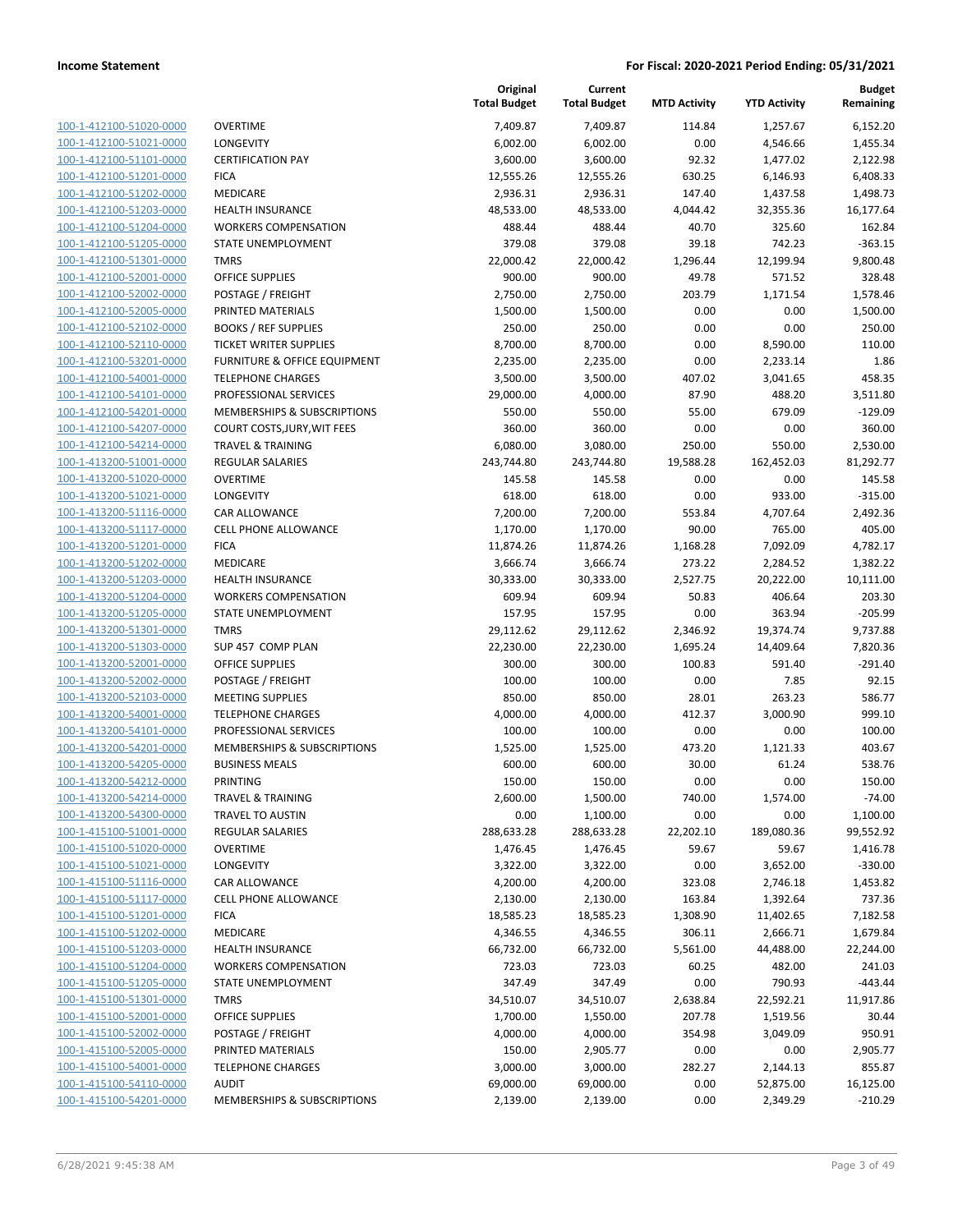| 100-1-415100-54211-0000        |
|--------------------------------|
| 100-1-415100-54214-0000        |
| 100-1-415150-54401-0000        |
| 100-1-415150-54402-0000        |
| 100-1-415300-54106-0000        |
| 100-1-415500-51001-0000        |
| 100-1-415500-51020-0000        |
|                                |
| 100-1-415500-51021-0000        |
| 100-1-415500-51116-0000        |
| 100-1-415500-51117-0000        |
| 100-1-415500-51201-0000        |
| 100-1-415500-51202-0000        |
| 100-1-415500-51203-0000        |
| 100-1-415500-51204-0000        |
| 100-1-415500-51205-0000        |
| 100-1-415500-51301-0000        |
| 100-1-415500-52001-0000        |
|                                |
| 100-1-415500-52002-0000        |
| 100-1-415500-52303-0000        |
| 100-1-415500-54001-0000        |
| 100-1-415500-54102-0000        |
| 100-1-415500-54107-0000        |
| 100-1-415500-54118-0000        |
| 100-1-415500-54119-0000        |
| 100-1-415500-54201-0000        |
| 100-1-415500-54213-0000        |
| 100-1-415500-54214-0000        |
| 100-1-421100-51001-0000        |
| 100-1-421100-51020-0000        |
|                                |
| 100-1-421100-51021-0000        |
| 100-1-421100-51101-0000        |
| 100-1-421100-51115-0000        |
| 100-1-421100-51117-0000        |
| 100-1-421100-51201-0000        |
| 100-1-421100-51202-0000        |
| 100-1-421100-51203-0000        |
| 100-1-421100-51204-0000        |
| 100-1-421100-51205-0000        |
| 100-1-421100-51301-0000        |
| 100-1-421100-52001-0000        |
| 100-1-421100-52002-0000        |
|                                |
| <u>100-1-421100-52004-0000</u> |
| 100-1-421100-52005-0000        |
| 100-1-421100-52103-0000        |
| 100-1-421100-52104-0000        |
| 100-1-421100-52201-0000        |
| 100-1-421100-52203-0000        |
| 100-1-421100-52302-0000        |
| 100-1-421100-52304-0000        |
| 100-1-421100-52305-0000        |
| 100-1-421100-53202-0000        |
| 100-1-421100-53205-0000        |
| 100-1-421100-54001-0000        |
|                                |
| 100-1-421100-54002-0000        |
| 100-1-421100-54201-0000        |
| 100-1-421100-54205-0000        |
| 100-1-421100-54212-0000        |
| 100-1-421100-54213-0000        |
| 100-1-421100-54214-0000        |
|                                |

|                         |                              | Original<br><b>Total Budget</b> | Current<br><b>Total Budget</b> | <b>MTD Activity</b> | <b>YTD Activity</b> | <b>Budget</b><br>Remaining |
|-------------------------|------------------------------|---------------------------------|--------------------------------|---------------------|---------------------|----------------------------|
| 100-1-415100-54211-0000 | ADVERTISING                  | 35,000.00                       | 32,394.23                      | 20,605.61           | 33,068.15           | $-673.92$                  |
| 100-1-415100-54214-0000 | <b>TRAVEL &amp; TRAINING</b> | 2,465.00                        | 2,465.00                       | 1,000.00            | 1,000.00            | 1,465.00                   |
| 100-1-415150-54401-0000 | APPRAISER                    | 270,135.00                      | 270,135.00                     | 0.00                | 135,067.66          | 135,067.34                 |
| 100-1-415150-54402-0000 | <b>COLLECTOR</b>             | 0.00                            | 0.00                           | 0.00                | 16,030.98           | $-16,030.98$               |
| 100-1-415300-54106-0000 | <b>ATTORNEY FEES</b>         | 200,000.00                      | 200,000.00                     | 0.00                | 118,984.30          | 81,015.70                  |
| 100-1-415500-51001-0000 | REGULAR SALARIES             | 185,473.60                      | 185,473.60                     | 14,265.45           | 122,824.80          | 62,648.80                  |
| 100-1-415500-51020-0000 | <b>OVERTIME</b>              | 0.00                            | 0.00                           | 0.00                | 382.29              | $-382.29$                  |
| 100-1-415500-51021-0000 | LONGEVITY                    | 3,894.00                        | 3,894.00                       | 0.00                | 4,158.00            | $-264.00$                  |
| 100-1-415500-51116-0000 | CAR ALLOWANCE                | 4,200.00                        | 4,200.00                       | 323.08              | 2,746.18            | 1,453.82                   |
| 100-1-415500-51117-0000 | <b>CELL PHONE ALLOWANCE</b>  | 1,170.00                        | 1,170.00                       | 90.00               | 765.00              | 405.00                     |
| 100-1-415500-51201-0000 | <b>FICA</b>                  | 12,073.73                       | 12,073.73                      | 818.94              | 7,423.49            | 4,650.24                   |
| 100-1-415500-51202-0000 | MEDICARE                     | 2,823.70                        | 2,823.70                       | 191.52              | 1,736.10            | 1,087.60                   |
| 100-1-415500-51203-0000 | <b>HEALTH INSURANCE</b>      | 36,399.00                       | 36,399.00                      | 3,033.25            | 25,830.00           | 10,569.00                  |
| 100-1-415500-51204-0000 | <b>WORKERS COMPENSATION</b>  | 469.71                          | 469.71                         | 39.14               | 313.12              | 156.59                     |
| 100-1-415500-51205-0000 | STATE UNEMPLOYMENT           | 189.54                          | 189.54                         | 0.00                | 432.01              | $-242.47$                  |
| 100-1-415500-51301-0000 | <b>TMRS</b>                  | 22,419.17                       | 22,419.17                      | 1,702.70            | 15,007.27           | 7,411.90                   |
| 100-1-415500-52001-0000 | OFFICE SUPPLIES              | 2,300.00                        | 2,300.00                       | 0.00                | 1,006.96            | 1,293.04                   |
| 100-1-415500-52002-0000 | POSTAGE / FREIGHT            | 1,500.00                        | 1,500.00                       | 11.96               | 395.41              | 1,104.59                   |
| 100-1-415500-52303-0000 | <b>TRAINING SUPPLIES</b>     | 750.00                          | 750.00                         | 0.00                | 0.00                | 750.00                     |
| 100-1-415500-54001-0000 | <b>TELEPHONE CHARGES</b>     | 2,100.00                        | 2,100.00                       | 228.02              | 1,743.29            | 356.71                     |
| 100-1-415500-54102-0000 | <b>MVR CHECKS</b>            | 500.00                          | 500.00                         | 0.00                | 0.00                | 500.00                     |
| 100-1-415500-54107-0000 | <b>MEDICAL</b>               | 8,000.00                        | 8,000.00                       | 658.00              | 2,952.00            | 5,048.00                   |
| 100-1-415500-54118-0000 | <b>MEDICAL - POLICE</b>      | 2,500.00                        | 2,500.00                       | 0.00                | 475.00              | 2,025.00                   |
| 100-1-415500-54119-0000 | <b>MEDICAL - FIRE</b>        | 2,500.00                        | 2,500.00                       | 0.00                | 199.00              | 2,301.00                   |
| 100-1-415500-54201-0000 | MEMBERSHIPS & SUBSCRIPTIONS  | 3,300.00                        | 3,300.00                       | 90.10               | 1,754.76            | 1,545.24                   |
| 100-1-415500-54213-0000 | PLAQUES AND AWARDS           | 26,000.00                       | 26,000.00                      | 603.00              | 19,935.84           | 6,064.16                   |
| 100-1-415500-54214-0000 | <b>TRAVEL &amp; TRAINING</b> | 3,000.00                        | 3,000.00                       | 0.00                | 398.00              | 2,602.00                   |
| 100-1-421100-51001-0000 | REGULAR SALARIES             | 416,852.80                      | 416,852.80                     | 30,667.39           | 265,125.20          | 151,727.60                 |
| 100-1-421100-51020-0000 | <b>OVERTIME</b>              | 17,435.85                       | 17,435.85                      | 1,135.64            | 4,321.54            | 13,114.31                  |
| 100-1-421100-51021-0000 | LONGEVITY                    | 10,476.00                       | 10,476.00                      | 258.46              | 10,066.43           | 409.57                     |
| 100-1-421100-51101-0000 | <b>CERTIFICATION PAY</b>     | 6,240.00                        | 6,240.00                       | 415.38              | 3,530.73            | 2,709.27                   |
| 100-1-421100-51115-0000 | <b>CLOTHING ALLOWANCE</b>    | 841.00                          | 841.00                         | 27.72               | 2,035.62            | $-1,194.62$                |
| 100-1-421100-51117-0000 | <b>CELL PHONE ALLOWANCE</b>  | 2,130.00                        | 2,130.00                       | 223.84              | 1,902.64            | 227.36                     |
| 100-1-421100-51201-0000 | <b>FICA</b>                  | 28,146.49                       | 28,146.49                      | 1,846.01            | 18,741.18           | 9,405.31                   |
| 100-1-421100-51202-0000 | MEDICARE                     | 6,582.65                        | 6,582.65                       | 431.73              | 4,433.31            | 2,149.34                   |
| 100-1-421100-51203-0000 | <b>HEALTH INSURANCE</b>      | 60,666.00                       | 60,666.00                      | 5,055.50            | 40,444.00           | 20,222.00                  |
| 100-1-421100-51204-0000 | <b>WORKERS COMPENSATION</b>  | 8,757.79                        | 8,757.79                       | 729.82              | 5,838.56            | 2,919.23                   |
| 100-1-421100-51205-0000 | STATE UNEMPLOYMENT           | 315.90                          | 315.90                         | 0.00                | 787.59              | $-471.69$                  |
| 100-1-421100-51301-0000 | <b>TMRS</b>                  | 52,263.95                       | 52,263.95                      | 3,526.50            | 35,100.22           | 17,163.73                  |
| 100-1-421100-52001-0000 | OFFICE SUPPLIES              | 1,000.00                        | 1,000.00                       | 56.61               | 920.21              | 79.79                      |
| 100-1-421100-52002-0000 | POSTAGE / FREIGHT            | 300.00                          | 300.00                         | 17.50               | 70.49               | 229.51                     |
| 100-1-421100-52004-0000 | <b>COMPUTER SUPPLIES</b>     | 600.00                          | 600.00                         | 0.00                | 196.98              | 403.02                     |
| 100-1-421100-52005-0000 | PRINTED MATERIALS            | 300.00                          | 300.00                         | 215.85              | 267.84              | 32.16                      |
| 100-1-421100-52103-0000 | <b>MEETING SUPPLIES</b>      | 2,080.00                        | 2,080.00                       | 0.00                | 852.62              | 1,227.38                   |
| 100-1-421100-52104-0000 | <b>WEARING APPAREL</b>       | 398.00                          | 398.00                         | 0.00                | 0.00                | 398.00                     |
| 100-1-421100-52201-0000 | MINOR TOOLS & EQUIPMENT      | 600.00                          | 600.00                         | 0.00                | 0.00                | 600.00                     |
| 100-1-421100-52203-0000 | <b>MOTOR VEHICLE FUEL</b>    | 1,175.00                        | 1,175.00                       | 225.50              | 1,811.86            | $-636.86$                  |
| 100-1-421100-52302-0000 | <b>MEDICAL SUPPLIES</b>      | 300.00                          | 300.00                         | 0.00                | 288.89              | 11.11                      |
| 100-1-421100-52304-0000 | <b>DRONE PROGRAM</b>         | 2,150.00                        | 2,150.00                       | 0.00                | 948.00              | 1,202.00                   |
| 100-1-421100-52305-0000 | PUBLIC EDUCATION             | 4,300.00                        | 4,300.00                       | 0.00                | 1,559.23            | 2,740.77                   |
| 100-1-421100-53202-0000 | MACHINE, TOOLS & IMPLMNTS    | 150.00                          | 150.00                         | 0.00                | 0.00                | 150.00                     |
| 100-1-421100-53205-0000 | <b>MOTOR VEHICLES</b>        | 2,500.00                        | 2,500.00                       | 0.00                | 987.34              | 1,512.66                   |
| 100-1-421100-54001-0000 | <b>TELEPHONE CHARGES</b>     | 12,000.00                       | 12,000.00                      | 375.66              | 2,802.43            | 9,197.57                   |
| 100-1-421100-54002-0000 | UTILITY CHARGES              | 65,000.00                       | 65,000.00                      | 5,487.32            | 41,369.22           | 23,630.78                  |
| 100-1-421100-54201-0000 | MEMBERSHIPS & SUBSCRIPTIONS  | 2,978.00                        | 2,978.00                       | 0.00                | 55.00               | 2,923.00                   |
| 100-1-421100-54205-0000 | <b>BUSINESS MEALS</b>        | 150.00                          | 150.00                         | 0.00                | 0.00                | 150.00                     |
| 100-1-421100-54212-0000 | PRINTING                     | 198.00                          | 198.00                         | 198.00              | 198.00              | 0.00                       |
| 100-1-421100-54213-0000 | PLAQUES AND AWARDS           | 200.00                          | 200.00                         | 0.00                | 5.99                | 194.01                     |
| 100-1-421100-54214-0000 | <b>TRAVEL &amp; TRAINING</b> | 6,158.53                        | 6,158.53                       | $-25.00$            | 2,476.48            | 3,682.05                   |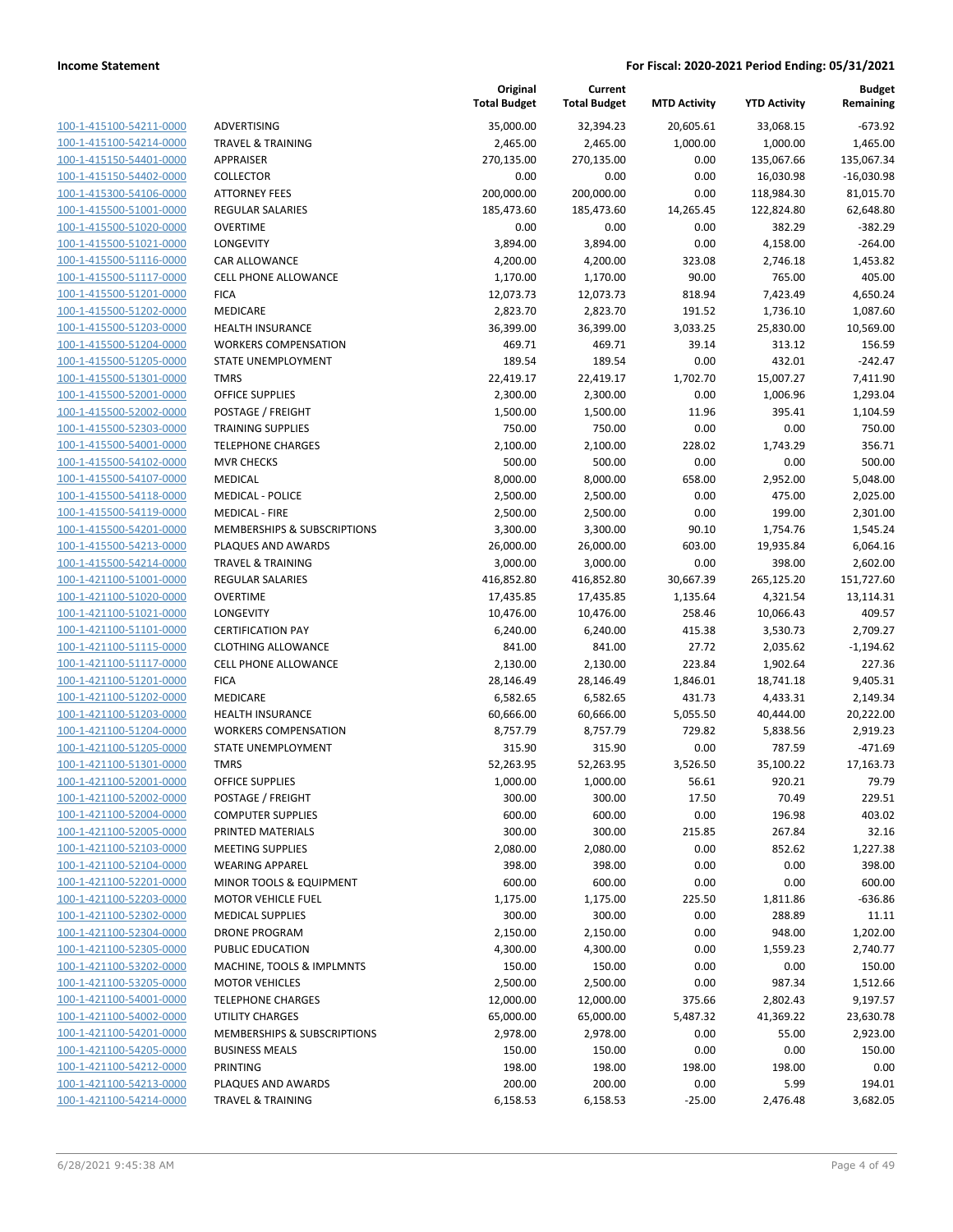| 100-1-421210-51001-0000        |
|--------------------------------|
| 100-1-421210-51020-0000        |
| 100-1-421210-51021-0000        |
| <u>100-1-421210-51101-0000</u> |
| 100-1-421210-51115-0000        |
|                                |
| 100-1-421210-51117-0000        |
| 100-1-421210-51201-0000        |
| 100-1-421210-51202-0000        |
| <u>100-1-421210-51203-0000</u> |
| 100-1-421210-51204-0000        |
| 100-1-421210-51205-0000        |
| 100-1-421210-51301-0000        |
| 100-1-421210-52001-0000        |
| <u>100-1-421210-52002-0000</u> |
| 100-1-421210-52004-0000        |
|                                |
| 100-1-421210-52005-0000        |
| 100-1-421210-52102-0000        |
| 100-1-421210-52201-0000        |
| <u>100-1-421210-52203-0000</u> |
| 100-1-421210-53203-0000        |
| 100-1-421210-53205-0000        |
| 100-1-421210-54001-0000        |
| 100-1-421210-54201-0000        |
| <u>100-1-421210-54208-0000</u> |
| 100-1-421210-54214-0000        |
| 100-1-421230-51001-0000        |
|                                |
| 100-1-421230-51020-0000        |
| 100-1-421230-51021-0000        |
| <u>100-1-421230-51101-0000</u> |
| 100-1-421230-51102-0000        |
| 100-1-421230-51115-0000        |
| 100-1-421230-51117-0000        |
| 100-1-421230-51201-0000        |
| <u>100-1-421230-51202-0000</u> |
| 100-1-421230-51203-0000        |
| 100-1-421230-51204-0000        |
| 100-1-421230-51205-0000        |
| 100-1-421230-51301-0000        |
|                                |
| 100-1-421230-51401-0000        |
| 100-1-421230-52001-0000        |
| 100-1-421230-52002-0000        |
| 100-1-421230-52004-0000        |
| 100-1-421230-52005-0000        |
| 100-1-421230-52006-0000        |
| <u>100-1-421230-52007-0000</u> |
| 100-1-421230-52008-0000        |
| <u>100-1-421230-52009-0000</u> |
| 100-1-421230-52104-0000        |
| 100-1-421230-52105-0000        |
|                                |
| <u>100-1-421230-52108-0000</u> |
| <u>100-1-421230-52109-0000</u> |
| 100-1-421230-52111-0000        |
| 100-1-421230-52201-0000        |
| 100-1-421230-52202-0000        |
|                                |
| <u>100-1-421230-52203-0000</u> |
| <u>100-1-421230-52303-0000</u> |
| <u>100-1-421230-52309-0000</u> |
| 100-1-421230-53202-0000        |
| <u>100-1-421230-53205-0000</u> |

|                                                    |                                                                          | Original<br><b>Total Budget</b> | Current<br><b>Total Budget</b> | <b>MTD Activity</b> | <b>YTD Activity</b> | <b>Budget</b><br>Remaining |
|----------------------------------------------------|--------------------------------------------------------------------------|---------------------------------|--------------------------------|---------------------|---------------------|----------------------------|
| 100-1-421210-51001-0000                            | REGULAR SALARIES                                                         | 867,276.80                      | 867,276.80                     | 51,367.04           | 480,593.63          | 386,683.17                 |
| 100-1-421210-51020-0000                            | <b>OVERTIME</b>                                                          | 48,740.66                       | 48,740.66                      | 1,586.79            | 24,402.82           | 24,337.84                  |
| 100-1-421210-51021-0000                            | LONGEVITY                                                                | 13,938.00                       | 13,938.00                      | 175.38              | 12,441.55           | 1,496.45                   |
| 100-1-421210-51101-0000                            | <b>CERTIFICATION PAY</b>                                                 | 17,040.00                       | 17,040.00                      | 1,061.52            | 10,061.37           | 6,978.63                   |
| 100-1-421210-51115-0000                            | <b>CLOTHING ALLOWANCE</b>                                                | 8,646.00                        | 8,646.00                       | 73.92               | 6,097.62            | 2,548.38                   |
| 100-1-421210-51117-0000                            | CELL PHONE ALLOWANCE                                                     | 7,380.00                        | 7,380.00                       | 387.68              | 3,715.28            | 3,664.72                   |
| 100-1-421210-51201-0000                            | <b>FICA</b>                                                              | 59,707.33                       | 59,707.33                      | 3,210.52            | 31,706.86           | 28,000.47                  |
| 100-1-421210-51202-0000                            | MEDICARE                                                                 | 13,963.81                       | 13,963.81                      | 750.85              | 7,415.30            | 6,548.51                   |
| 100-1-421210-51203-0000                            | <b>HEALTH INSURANCE</b>                                                  | 145,598.00                      | 145,598.00                     | 12,133.17           | 97,065.36           | 48,532.64                  |
| 100-1-421210-51204-0000                            | <b>WORKERS COMPENSATION</b>                                              | 21,593.19                       | 21,593.19                      | 1,799.43            | 14,395.44           | 7,197.75                   |
| 100-1-421210-51205-0000                            | STATE UNEMPLOYMENT                                                       | 758.16                          | 758.16                         | 0.00                | 1,440.01            | $-681.85$                  |
| 100-1-421210-51301-0000                            | <b>TMRS</b>                                                              | 114,897.36                      | 114,897.36                     | 6,339.65            | 61,615.62           | 53,281.74                  |
| 100-1-421210-52001-0000                            | OFFICE SUPPLIES                                                          | 1,060.00                        | 1,060.00                       | 227.96              | 711.34              | 348.66                     |
| 100-1-421210-52002-0000                            | POSTAGE / FREIGHT                                                        | 150.00                          | 150.00                         | 0.00                | 183.68              | $-33.68$                   |
| 100-1-421210-52004-0000                            | <b>COMPUTER SUPPLIES</b>                                                 | 1,350.00                        | 1,350.00                       | 261.80              | 632.89              | 717.11                     |
| 100-1-421210-52005-0000                            | PRINTED MATERIALS                                                        | 50.00                           | 50.00                          | 0.00                | 24.00               | 26.00                      |
| 100-1-421210-52102-0000                            | <b>BOOKS / REF SUPPLIES</b>                                              | 120.00                          | 120.00                         | 0.00                | 0.00                | 120.00                     |
| 100-1-421210-52201-0000                            | MINOR TOOLS & EQUIPMENT                                                  | 840.00                          | 840.00                         | 0.00                | 634.93              | 205.07                     |
| 100-1-421210-52203-0000                            | <b>MOTOR VEHICLE FUEL</b>                                                | 3,650.00                        | 3,650.00                       | 886.70              | 4,338.45            | $-688.45$                  |
| 100-1-421210-53203-0000                            | <b>INSTRUMENTS &amp; APPARATUS</b>                                       | 300.00                          | 300.00                         | 0.00                | 0.00                | 300.00                     |
| 100-1-421210-53205-0000                            | <b>MOTOR VEHICLES</b>                                                    | 2,000.00                        | 2,000.00                       | 0.00                | 1,149.82            | 850.18                     |
| 100-1-421210-54001-0000                            | <b>TELEPHONE CHARGES</b>                                                 | 15,000.00                       | 15,000.00                      | 720.10              | 5,461.59            | 9,538.41                   |
| 100-1-421210-54201-0000                            | <b>MEMBERSHIPS &amp; SUBSCRIPTIONS</b>                                   | 9,840.00                        | 9,840.00                       | 70.00               | 5,389.40            | 4,450.60                   |
| 100-1-421210-54208-0000                            | <b>LABORATORY WORK</b>                                                   | 9,900.00                        | 9,900.00                       | 469.00              | 469.00              | 9,431.00                   |
| 100-1-421210-54214-0000                            | <b>TRAVEL &amp; TRAINING</b>                                             | 11,550.00                       | 11,550.00                      | 912.72              | 3,952.72            | 7,597.28                   |
| 100-1-421230-51001-0000                            | REGULAR SALARIES                                                         | 2,983,073.60                    | 2,983,073.60                   | 212,410.62          | 1,777,433.08        | 1,205,640.52               |
| 100-1-421230-51020-0000                            | <b>OVERTIME</b>                                                          | 210,823.76                      | 210,823.76                     | 26,291.16           | 260,221.63          | -49,397.87                 |
| 100-1-421230-51021-0000                            | LONGEVITY                                                                | 30,075.00                       | 30,075.00                      | 62.76               | 31,556.96           | $-1,481.96$                |
| 100-1-421230-51101-0000                            | <b>CERTIFICATION PAY</b>                                                 | 63,240.00                       | 63,240.00                      | 3,415.30            | 27,045.57           | 36,194.43                  |
| 100-1-421230-51102-0000                            | <b>BILINGUAL PAY</b>                                                     | 1,800.00                        | 1,800.00                       | 138.48              | 877.04              | 922.96                     |
| 100-1-421230-51115-0000                            | <b>CLOTHING ALLOWANCE</b>                                                | 5,042.00                        | 5,042.00                       | 341.88              | 2,892.12            | 2,149.88                   |
| 100-1-421230-51117-0000                            | <b>CELL PHONE ALLOWANCE</b>                                              | 1,740.00                        | 1,740.00                       | 327.68              | 2,125.28            | $-385.28$                  |
| 100-1-421230-51201-0000                            | <b>FICA</b>                                                              | 204,339.25                      | 204,339.25                     | 14,281.45           | 129,228.24          | 75,111.01                  |
| 100-1-421230-51202-0000                            | <b>MEDICARE</b>                                                          | 47,789.02                       | 47,789.02                      | 3,340.02            | 30,222.75           | 17,566.27                  |
| 100-1-421230-51203-0000                            | <b>HEALTH INSURANCE</b>                                                  | 515,659.00                      | 515,659.00                     | 42,971.59           | 343,772.72          | 171,886.28                 |
| 100-1-421230-51204-0000                            | <b>WORKERS COMPENSATION</b>                                              | 76,844.74                       | 76,844.74                      | 6,403.72            | 51,229.76           | 25,614.98                  |
| 100-1-421230-51205-0000                            | STATE UNEMPLOYMENT                                                       | 2,685.15                        | 2,685.15                       | 60.53               | 5,788.67            | $-3,103.52$                |
| 100-1-421230-51301-0000                            | <b>TMRS</b>                                                              | 379,428.33                      | 379,428.33                     | 28,186.58           | 249,994.85          | 129,433.48                 |
| 100-1-421230-51401-0000                            | <b>CONTRA - SALARIES</b>                                                 | $-75,000.00$                    | $-75,000.00$                   | $-5,526.96$         | $-25,940.77$        | $-49,059.23$               |
| 100-1-421230-52001-0000                            | OFFICE SUPPLIES (PATROL)                                                 | 600.00                          | 600.00                         | 14.34               | 420.82              | 179.18                     |
| 100-1-421230-52002-0000                            | <b>POSTAGE / FREIGHT (PATROL)</b>                                        | 390.00                          | 390.00                         | 32.03               | 73.67               | 316.33                     |
| 100-1-421230-52004-0000                            | <b>COMPUTER SUPPLIES (PATROL)</b>                                        | 400.00                          | 400.00                         | 90.97               | 281.37              | 118.63                     |
| 100-1-421230-52005-0000                            | PRINTED MATERIALS (PATROL)                                               | 524.00                          | 524.00                         | 192.00              | 312.00              | 212.00                     |
| 100-1-421230-52006-0000<br>100-1-421230-52007-0000 | OFFICE SUPPLIES (OPERATIONS)                                             | 390.00                          | 390.00                         | 0.00                | 98.98               | 291.02                     |
|                                                    | POSTAGE/FRIEGHT (OPERATIONS)                                             | 40.00                           | 40.00                          | 0.00                | 0.00                | 40.00                      |
| 100-1-421230-52008-0000                            | <b>COMPUTER SUPPLIES (OPERATIONS)</b>                                    | 948.00                          | 948.00                         | 0.00                | 833.84              | 114.16                     |
| 100-1-421230-52009-0000                            | PRINTED MATERIALS (OPERATIONS)                                           | 1,120.00                        | 1,120.00                       | 0.00                | 107.20              | 1,012.80                   |
| 100-1-421230-52104-0000<br>100-1-421230-52105-0000 | <b>WEARING APPAREL (PATROL)</b>                                          | 46,707.00                       | 46,707.00                      | 4,580.65            | 30,697.08           | 16,009.92                  |
| 100-1-421230-52108-0000                            | <b>WEARING APPAREL (OPERATIONS)</b><br><b>MENAGERIE SUPPLIES</b>         | 3,430.00                        | 3,430.00                       | 267.11<br>67.49     | 3,172.97<br>334.83  | 257.03<br>920.17           |
|                                                    |                                                                          | 1,255.00                        | 1,255.00                       |                     |                     |                            |
| 100-1-421230-52109-0000<br>100-1-421230-52111-0000 | <b>SUPPORT OF PRISONERS</b><br><b>AMMUNITION</b>                         | 2,440.00                        | 2,440.00                       | 26.00               | 590.21              | 1,849.79                   |
|                                                    |                                                                          | 18,173.58                       | 18,173.58                      | 0.00                | 486.28              | 17,687.30                  |
| 100-1-421230-52201-0000<br>100-1-421230-52202-0000 | MINOR TOOLS & EQUIPMENT (PATROL)<br>MINOR TOOLS AND EQUIPMENT (OPERATION | 10,682.00<br>2,290.00           | 10,682.00<br>2,290.00          | 332.14              | 6,358.79<br>892.54  | 4,323.21<br>1,397.46       |
| 100-1-421230-52203-0000                            | <b>MOTOR VEHICLE FUEL</b>                                                | 65,000.00                       | 65,000.00                      | 0.00<br>7,394.17    | 48,997.11           | 16,002.89                  |
| 100-1-421230-52303-0000                            | <b>TRAINING SUPPLIES</b>                                                 | 628.00                          | 628.00                         | 0.00                | 109.95              | 518.05                     |
| 100-1-421230-52309-0000                            | <b>BODY ARMOR</b>                                                        | 10,800.00                       | 10,800.00                      | 0.00                | 11,778.24           | $-978.24$                  |
| 100-1-421230-53202-0000                            | MACHINE, TOOLS & IMPLMNTS                                                | 1,500.00                        | 1,500.00                       | 0.00                | 209.75              | 1,290.25                   |
| 100-1-421230-53205-0000                            | <b>MOTOR VEHICLES</b>                                                    | 25,000.00                       | 25,000.00                      | 2,958.30            | 16,224.46           | 8,775.54                   |
|                                                    |                                                                          |                                 |                                |                     |                     |                            |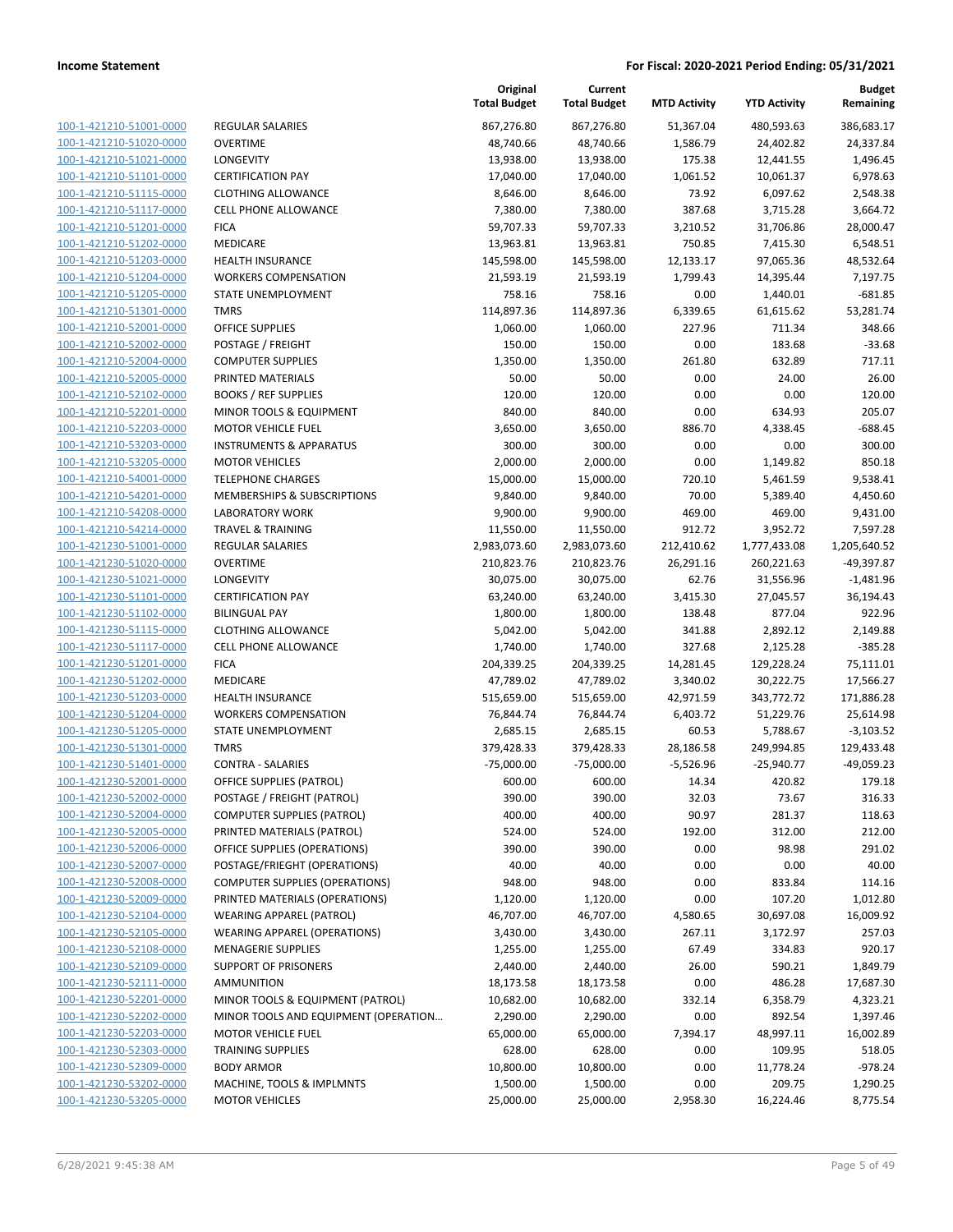|                         |                                       | Original<br><b>Total Budget</b> | Current<br><b>Total Budget</b> | <b>MTD Activity</b> | <b>YTD Activity</b> | <b>Budget</b><br>Remaining |
|-------------------------|---------------------------------------|---------------------------------|--------------------------------|---------------------|---------------------|----------------------------|
| 100-1-421230-54001-0000 | <b>TELEPHONE CHARGES</b>              | 35,000.00                       | 35,000.00                      | 2,194.04            | 15,993.49           | 19,006.51                  |
| 100-1-421230-54108-0000 | <b>VETERINARY SERVICES</b>            | 650.00                          | 650.00                         | 0.00                | 525.79              | 124.21                     |
| 100-1-421230-54201-0000 | MEMBERSHIPS & SUBSCRIPTIONS (PATROL)  | 30.00                           | 30.00                          | 0.00                | 0.00                | 30.00                      |
| 100-1-421230-54202-0000 | MEMBERSHIPS & SUBSCRIPTIONS (OPERATIO | 3,320.00                        | 3,320.00                       | 0.00                | 3,261.64            | 58.36                      |
| 100-1-421230-54214-0000 | <b>TRAVEL &amp; TRAINING</b>          | 1,450.00                        | 1,450.00                       | 594.60              | 1,005.00            | 445.00                     |
| 100-1-421230-54215-0000 | TRAVEL & TRAINING (OPERATIONS)        | 11,625.00                       | 11,625.00                      | 985.69              | 6,237.21            | 5,387.79                   |
| 100-1-421240-51001-0000 | REGULAR SALARIES                      | 812,812.52                      | 812,812.52                     | 48,380.95           | 437,467.41          | 375,345.11                 |
| 100-1-421240-51020-0000 | <b>OVERTIME</b>                       | 50,922.50                       | 50,922.50                      | 9,046.20            | 93,063.49           | $-42,140.99$               |
| 100-1-421240-51021-0000 | <b>LONGEVITY</b>                      | 11,474.00                       | 11,474.00                      | 230.41              | 9,729.22            | 1,744.78                   |
| 100-1-421240-51101-0000 | <b>CERTIFICATION PAY</b>              | 14,280.00                       | 14,280.00                      | 1,107.70            | 10,015.40           | 4,264.60                   |
| 100-1-421240-51102-0000 | <b>BILINGUAL PAY</b>                  | 1,500.00                        | 1,500.00                       | 46.16               | 392.36              | 1,107.64                   |
| 100-1-421240-51115-0000 | <b>CLOTHING ALLOWANCE</b>             | 120.00                          | 120.00                         | 9.24                | 78.54               | 41.46                      |
| 100-1-421240-51117-0000 | <b>CELL PHONE ALLOWANCE</b>           | 960.00                          | 960.00                         | 73.84               | 627.64              | 332.36                     |
| 100-1-421240-51201-0000 | <b>FICA</b>                           | 23,682.49                       | 23,682.49                      | 2,052.46            | 19,082.23           | 4,600.26                   |
| 100-1-421240-51202-0000 | MEDICARE                              | 12,935.00                       | 12,935.00                      | 801.88              | 7,607.68            | 5,327.32                   |
| 100-1-421240-51203-0000 | <b>HEALTH INSURANCE</b>               | 224,463.00                      | 224,463.00                     | 18,705.26           | 149,642.08          | 74,820.92                  |
| 100-1-421240-51204-0000 | <b>WORKERS COMPENSATION</b>           | 5,008.03                        | 5,008.03                       | 417.34              | 3,338.72            | 1,669.31                   |
| 100-1-421240-51205-0000 | <b>STATE UNEMPLOYMENT</b>             | 1,200.42                        | 1,200.42                       | 14.98               | 2,296.32            | $-1,095.90$                |
| 100-1-421240-51301-0000 | <b>TMRS</b>                           | 93,725.00                       | 93,725.00                      | 4,103.69            | 36,819.60           | 56,905.40                  |
| 100-1-421240-51302-0000 | <b>FR&amp;R RETIREMENT</b>            | 60,580.00                       | 60,580.00                      | 4,905.70            | 46,872.33           | 13,707.67                  |
| 100-1-421240-52001-0000 | <b>OFFICE SUPPLIES</b>                | 2,247.00                        | 2,247.00                       | 318.89              | 1,357.04            | 889.96                     |
| 100-1-421240-52002-0000 | POSTAGE / FREIGHT                     | 2,200.00                        | 2,200.00                       | 54.40               | 544.82              | 1,655.18                   |
| 100-1-421240-52004-0000 | <b>COMPUTER SUPPLIES</b>              | 500.00                          | 500.00                         | 0.00                | 64.98               | 435.02                     |
| 100-1-421240-52005-0000 | PRINTED MATERIALS                     | 750.00                          | 750.00                         | 0.00                | 750.00              | 0.00                       |
| 100-1-421240-52102-0000 | <b>REFERENCE SUPPLIES</b>             | 4,175.00                        | 4,175.00                       | 0.00                | 15.12               | 4,159.88                   |
| 100-1-421240-52104-0000 | <b>WEARING APPAREL</b>                | 1,800.00                        | 1,800.00                       | 0.00                | 565.90              | 1,234.10                   |
| 100-1-421240-52201-0000 | MINOR TOOLS & EQUIPMENT               | 2,200.00                        | 2,200.00                       | 0.00                | 1,380.00            | 820.00                     |
| 100-1-421240-52203-0000 | <b>MOTOR VEHICLE FUEL</b>             | 525.00                          | 525.00                         | 52.42               | 433.72              | 91.28                      |
| 100-1-421240-52303-0000 | <b>TRAINING SUPPLIES</b>              | 970.00                          | 970.00                         | 0.00                | 744.00              | 226.00                     |
| 100-1-421240-53202-0000 | MACHINE, TOOLS & IMPLMNTS             | 194.00                          | 194.00                         | 0.00                | 0.00                | 194.00                     |
| 100-1-421240-53205-0000 | <b>MOTOR VEHICLES</b>                 | 250.00                          | 250.00                         | 0.00                | 406.58              | $-156.58$                  |
| 100-1-421240-53207-0000 | RADIO/COMMUNICATIONS                  | 49,538.00                       | 49,538.00                      | 0.00                | 49,538.00           | 0.00                       |
| 100-1-421240-54001-0000 | <b>TELEPHONE CHARGES</b>              | 18,000.00                       | 18,000.00                      | 972.54              | 7,677.65            | 10,322.35                  |
| 100-1-421240-54101-0000 | PROFESSIONAL SERVICES                 | 24,631.00                       | 24,631.00                      | 900.00              | 12,189.05           | 12,441.95                  |
| 100-1-421240-54201-0000 | MEMBERSHIPS & SUBSCRIPTIONS           | 2,516.00                        | 2,516.00                       | 0.00                | 1,158.28            | 1,357.72                   |
| 100-1-421240-54212-0000 | <b>PRINTING</b>                       | 485.00                          | 485.00                         | 0.00                | 345.00              | 140.00                     |
| 100-1-421240-54214-0000 | <b>TRAVEL &amp; TRAINING</b>          | 24,790.00                       | 24,790.00                      | 121.10              | 6,743.55            | 18,046.45                  |
| 100-1-421240-55231-0000 | LESS LETHAL PROGRAM                   | 20,937.00                       | 20,937.00                      | 325.00              | 19,540.44           | 1,396.56                   |
| 100-1-421240-55232-0000 | <b>FIREARMS PROGRAM</b>               | 24,873.00                       | 24,873.00                      | 0.00                | 1,218.90            | 23,654.10                  |
| 100-1-421600-52104-0000 | <b>WEARING APPAREL</b>                | 3,800.00                        | 3,800.00                       | 0.00                | 0.00                | 3,800.00                   |
| 100-1-421600-52111-0000 | AMMUNITION                            | 6,600.00                        | 6,600.00                       | 0.00                | 0.00                | 6,600.00                   |
| 100-1-421600-52201-0000 | MINOR TOOLS & EQUIPMENT               | 6,900.00                        | 6,900.00                       | 0.00                | 3,466.10            | 3,433.90                   |
| 100-1-421600-52206-0000 | SPECIAL OPS EQUIPMENT                 | 6,740.00                        | 6,740.00                       | 0.00                | 0.00                | 6,740.00                   |
| 100-1-421600-53202-0000 | MACHINE, TOOLS & IMPLMNTS             | 100.00                          | 100.00                         | 0.00                | 0.00                | 100.00                     |
| 100-1-421600-54201-0000 | MEMBERSHIPS & SUBSCRIPTIONS           | 440.00                          | 440.00                         | 0.00                | 200.00              | 240.00                     |
| 100-1-421600-54214-0000 | <b>TRAVEL &amp; TRAINING</b>          | 11,400.00                       | 11,400.00                      | 956.30              | 3,156.30            | 8,243.70                   |
| 100-1-421600-55201-0000 | <b>EQUIPMENT PURCHASES</b>            | 0.00                            | 0.00                           | 0.00                | 59,941.07           | $-59,941.07$               |
| 100-1-422100-51001-0000 | REGULAR SALARIES                      | 297,868.80                      | 297,868.80                     | 22,954.96           | 196,180.01          | 101,688.79                 |
| 100-1-422100-51020-0000 | <b>OVERTIME</b>                       | 5,431.50                        | 5,431.50                       | 36.25               | 344.35              | 5,087.15                   |
| 100-1-422100-51021-0000 | LONGEVITY                             | 4,288.00                        | 4,288.00                       | 138.46              | 3,866.19            | 421.81                     |
| 100-1-422100-51101-0000 | <b>CERTIFICATION PAY</b>              | 5,400.00                        | 5,400.00                       | 369.24              | 3,138.54            | 2,261.46                   |
| 100-1-422100-51116-0000 | CAR ALLOWANCE                         | 7,800.00                        | 7,800.00                       | 600.00              | 5,100.00            | 2,700.00                   |
| 100-1-422100-51117-0000 | CELL PHONE ALLOWANCE                  | 1,950.00                        | 1,950.00                       | 150.00              | 1,275.00            | 675.00                     |
| 100-1-422100-51201-0000 | <b>FICA</b>                           | 8,800.08                        | 8,800.08                       | 209.25              | 1,889.22            | 6,910.86                   |
| 100-1-422100-51202-0000 | MEDICARE                              | 4,662.31                        | 4,662.31                       | 342.29              | 2,972.00            | 1,690.31                   |
| 100-1-422100-51203-0000 | <b>HEALTH INSURANCE</b>               | 36,399.00                       | 36,399.00                      | 3,033.25            | 24,266.00           | 12,133.00                  |
| 100-1-422100-51204-0000 | <b>WORKERS COMPENSATION</b>           | 6,891.58                        | 6,891.58                       | 574.30              | 4,594.40            | 2,297.18                   |
| 100-1-422100-51205-0000 | STATE UNEMPLOYMENT                    | 189.54                          | 189.54                         | 0.00                | 432.01              | $-242.47$                  |
| 100-1-422100-51301-0000 | <b>TMRS</b>                           | 6,181.00                        | 6,181.00                       | 452.71              | 3,965.45            | 2,215.55                   |
|                         |                                       |                                 |                                |                     |                     |                            |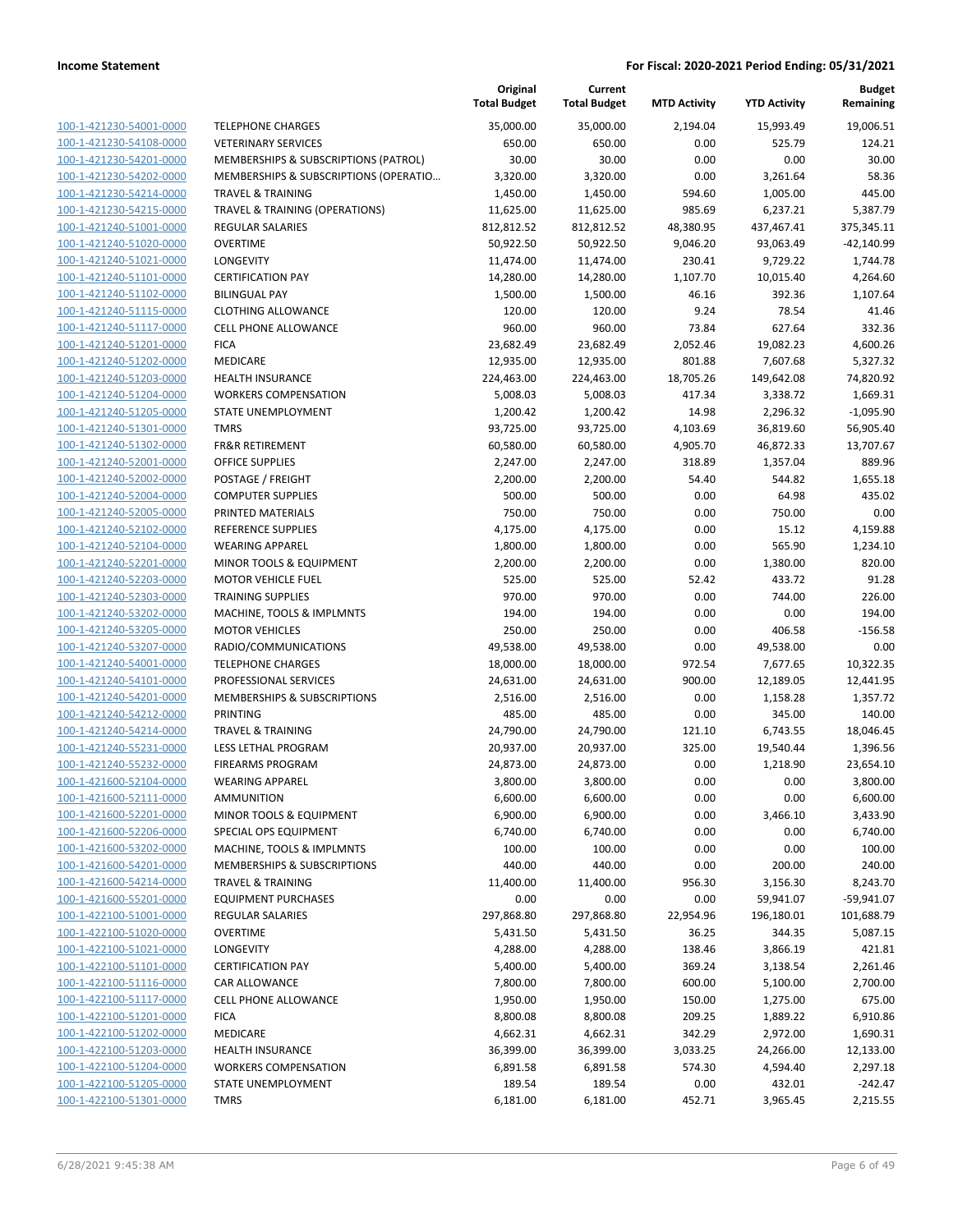100-1-422100-51302-0000 100-1-422100-52001-0000 100-1-422100-52002-0000 100-1-422100-52005-0000 PRINTED MATERIALS 500.00 500.00 0.00 0.00 500.00 100-1-422100-52102-0000 100-1-422100-52103-0000 100-1-422100-52104-0000 100-1-422100-53207-0000 100-1-422100-54001-0000 100-1-422100-54002-0000 100-1-422100-54101-0000 100-1-422100-54201-0000 100-1-422100-54214-0000 100-1-422100-54217-0000 100-1-422200-51001-0000 100-1-422200-51020-0000 100-1-422200-51021-0000 100-1-422200-51101-0000 100-1-422200-51102-0000 BILINGUAL PAY 600.00 600.00 92.32 784.72 -184.72 100-1-422200-51117-0000 100-1-422200-51202-0000 100-1-422200-51203-0000 100-1-422200-51204-0000 100-1-422200-51205-0000 100-1-422200-51302-0000 100-1-422200-51401-0000 100-1-422200-52001-0000 100-1-422200-52101-0000 100-1-422200-52102-0000 REFERENCE SUPPLIES 600.00 600.00 0.00 0.00 600.00 100-1-422200-52104-0000 100-1-422200-52107-0000 100-1-422200-52201-0000 100-1-422200-52203-0000 100-1-422200-52205-0000 100-1-422200-52207-0000 100-1-422200-52208-0000 100-1-422200-52306-0000 100-1-422200-53202-0000 100-1-422200-53205-0000 100-1-422200-53208-0000 100-1-422200-53213-0000 100-1-422200-54001-0000 100-1-422200-54002-0000 100-1-422200-54109-0000 100-1-422200-54214-0000 100-1-422200-55201-0000 100-1-422200-55203-0000 100-1-422200-55207-0000 100-1-422300-51001-0000 100-1-422300-51020-0000 100-1-422300-51021-0000 100-1-422300-51101-0000 100-1-422300-51117-0000 100-1-422300-51201-0000 100-1-422300-51202-0000 100-1-422300-51203-0000 100-1-422300-51204-0000 100-1-422300-51205-0000 100-1-422300-51302-0000

|                                                        | Original<br><b>Total Budget</b> | Current<br><b>Total Budget</b> | <b>MTD Activity</b> | <b>YTD Activity</b>  | <b>Budget</b><br>Remaining |
|--------------------------------------------------------|---------------------------------|--------------------------------|---------------------|----------------------|----------------------------|
| <b>FR&amp;R RETIREMENT</b>                             | 57,052.00                       | 57,052.00                      | 4,333.76            | 37,357.67            | 19,694.33                  |
| <b>OFFICE SUPPLIES</b>                                 | 2,158.00                        | 2,158.00                       | 79.85               | 752.59               | 1,405.41                   |
| POSTAGE / FREIGHT                                      | 300.00                          | 300.00                         | 0.00                | 162.62               | 137.38                     |
| PRINTED MATERIALS                                      | 500.00                          | 500.00                         | 0.00                | 0.00                 | 500.00                     |
| REFERENCE SUPPLIES                                     | 3,000.00                        | 3,000.00                       | 0.00                | 2,065.14             | 934.86                     |
| <b>MEETING SUPPLIES</b>                                | 1,100.00                        | 1,100.00                       | 0.00                | 533.42               | 566.58                     |
| <b>WEARING APPAREL</b>                                 | 1,435.00                        | 1,435.00                       | 0.00                | 735.11               | 699.89                     |
| RADIO/COMMUNICATIONS                                   | 9,500.00                        | 9,500.00                       | 0.00                | 6,000.00             | 3,500.00                   |
| <b>TELEPHONE CHARGES</b>                               | 3,300.00                        | 3,300.00                       | 313.25              | 2,357.23             | 942.77                     |
| <b>UTILITY CHARGES</b>                                 | 3,900.00                        | 3,900.00                       | 345.94              | 2,608.85             | 1,291.15                   |
| PROFESSIONAL SERVICES                                  | 7,500.00                        | 7,500.00                       | 0.00                | 4,430.00             | 3,070.00                   |
| MEMBERSHIPS & SUBSCRIPTIONS                            | 6,071.70                        | 6,071.70                       | 96.00               | 5,288.41             | 783.29                     |
| <b>TRAVEL &amp; TRAINING</b>                           | 4,500.00                        | 4,500.00                       | 0.00                | 838.70               | 3,661.30                   |
| <b>AWARDS PROGRAM</b>                                  | 500.00                          | 500.00                         | 0.00                | 0.00                 | 500.00                     |
| <b>REGULAR SALARIES</b>                                | 3,428,638.75                    | 3,428,638.75                   | 269,704.26          | 2,316,673.53         | 1,111,965.22               |
| <b>OVERTIME</b>                                        | 435,244.92                      | 435,244.92                     | 27,067.08           | 418,012.30           | 17,232.62                  |
| LONGEVITY                                              | 48,410.00                       | 48,410.00                      | 70.16               | 50,237.65            | $-1,827.65$                |
| <b>CERTIFICATION PAY</b>                               | 113,160.00                      | 113,160.00                     | 5,243.20            | 45,047.22            | 68,112.78                  |
| <b>BILINGUAL PAY</b>                                   | 600.00                          | 600.00                         | 92.32               | 784.72               | $-184.72$                  |
| <b>CELL PHONE ALLOWANCE</b>                            | 2,340.00                        | 2,340.00                       | 120.00              | 1,200.00             | 1,140.00                   |
| <b>MEDICARE</b>                                        | 57,106.14                       | 57,106.14                      | 4,205.81            | 40,656.58            | 16,449.56                  |
| <b>HEALTH INSURANCE</b>                                | 582,391.00                      | 582,391.00                     | 48,532.59           | 388,260.72           | 194,130.28                 |
| <b>WORKERS COMPENSATION</b>                            | 99,003.93                       | 99,003.93                      | 8,250.32            | 66,002.56            | 33,001.37                  |
| STATE UNEMPLOYMENT                                     | 3,123.62                        | 3,123.62                       | 0.00                | 6,923.16             | $-3,799.54$                |
| <b>FR&amp;R RETIREMENT</b>                             | 858,047.85                      | 858,047.85                     | 64,389.22           | 603,170.33           | 254,877.52                 |
| <b>CONTRA - SALARIES</b>                               | 0.00                            | 0.00                           | $-4,028.00$         | $-30,210.00$         | 30,210.00                  |
| <b>OFFICE SUPPLIES</b>                                 | 1,616.00                        | 1,616.00                       | 0.00                | 180.96               | 1,435.04                   |
| <b>JANITORIAL SUPPLIES</b>                             | 0.00                            | 0.00                           | 128.65              | 2,706.50             | $-2,706.50$                |
| <b>REFERENCE SUPPLIES</b>                              | 600.00                          | 600.00                         | 0.00                | 0.00                 | 600.00                     |
| <b>WEARING APPAREL</b>                                 | 22,060.00                       | 22,060.00                      | 2,428.94            | 8,923.52             | 13,136.48                  |
| <b>BOTANICAL SUPPLIES</b>                              | 1,000.00                        | 1,000.00                       | 0.00                | 0.00                 | 1,000.00                   |
| MINOR TOOLS & EQUIPMENT                                | 10,800.00                       | 10,800.00                      | 0.00                | 4,256.43             | 6,543.57                   |
| <b>MOTOR VEHICLE FUEL</b>                              | 28,650.00                       | 28,650.00                      | 2,289.87            | 19,810.63            | 8,839.37                   |
| FIRST RESPONDER SUPPLIES                               | 23,640.00                       | 23,640.00                      | 661.13              | 14,499.35            | 9,140.65                   |
| <b>BUNKER GEAR</b>                                     | 42,680.00                       | 42,680.00                      | 624.00              | 6,569.43             | 36,110.57                  |
| <b>RESCUE EQUIPMENT</b>                                | 4,625.00                        | 4,625.00                       | 0.00                | 0.00                 | 4,625.00                   |
| <b>HAZMAT SUPPLIES</b>                                 | 12,400.00                       | 12,400.00                      | 0.00                | 3,054.82             | 9,345.18                   |
| MACHINE, TOOLS & IMPLMNTS                              | 1,900.00                        | 1,900.00                       | 0.00                | 0.00                 | 1,900.00                   |
| <b>MOTOR VEHICLES</b>                                  | 50,000.00                       | 75,000.00                      | 2,339.39            | 33,184.87            | 41,815.13                  |
| FIRE HOSE/NOZZLES                                      | 13,050.00                       | 13,050.00                      | 0.00                | 1,729.66             | 11,320.34                  |
| SCBA MAINTENANCE                                       | 2,000.00                        | 2,000.00                       | 0.00                | 835.90               | 1,164.10                   |
| <b>TELEPHONE CHARGES</b>                               | 11,000.00                       | 11,000.00                      | 901.10              | 6,981.72             | 4,018.28                   |
| <b>UTILITY CHARGES</b>                                 | 54,150.00                       | 54,150.00                      | 3,494.18            | 34,718.39            | 19,431.61                  |
| INSPECTIONS/TESTING                                    | 9,840.00                        | 9,840.00                       | 0.00                | 3,735.75             | 6,104.25                   |
| TRAVEL & TRAINING                                      | 20,900.00                       | 20,900.00                      | 876.20              | 7,588.98             | 13,311.02                  |
| <b>EQUIPMENT PURCHASES</b>                             | 2,100.00                        | 2,100.00                       | 0.00                | 1,124.50             | 975.50                     |
| <b>FURNITURE/OFFICE EQUIP</b>                          | 9,000.00                        | 9,000.00                       | 0.00                | 9,010.00             | $-10.00$                   |
| RADIO COMMUNICATION EQUIP                              | 8,000.00                        | 8,000.00                       | 0.00                | 7,790.53             | 209.47                     |
| <b>REGULAR SALARIES</b>                                | 118,256.40                      | 118,256.40                     | 8,656.40            | 79,499.73            | 38,756.67                  |
| <b>OVERTIME</b>                                        | 14,354.52                       | 14,354.52                      | 561.28              | 6,394.63             | 7,959.89                   |
| LONGEVITY<br><b>CERTIFICATION PAY</b>                  | 1,744.00                        | 1,744.00                       | 0.00<br>147.70      | 1,760.00             | $-16.00$                   |
|                                                        | 2,520.00                        | 2,520.00                       |                     | 1,255.45             | 1,264.55                   |
| CELL PHONE ALLOWANCE                                   | 780.00                          | 780.00                         | 60.00               | 510.00               | 270.00                     |
| <b>FICA</b><br>MEDICARE                                | 8,534.61                        | 8,534.61                       | 0.00                | 0.00                 | 8,534.61<br>708.66         |
|                                                        | 1,996.00                        | 1,996.00                       | 135.23              | 1,287.34             |                            |
| <b>HEALTH INSURANCE</b><br><b>WORKERS COMPENSATION</b> | 12,133.00<br>3,460.42           | 12,133.00<br>3,460.42          | 1,011.08<br>288.37  | 8,088.64<br>2,306.96 | 4,044.36<br>1,153.46       |
| STATE UNEMPLOYMENT                                     | 63.18                           |                                |                     | 144.00               |                            |
|                                                        |                                 | 63.18                          | 0.00                |                      | $-80.82$                   |
| FR&R RETIREMENT                                        | 29,320.50                       | 29,320.50                      | 2,007.60            | 19,046.41            | 10,274.09                  |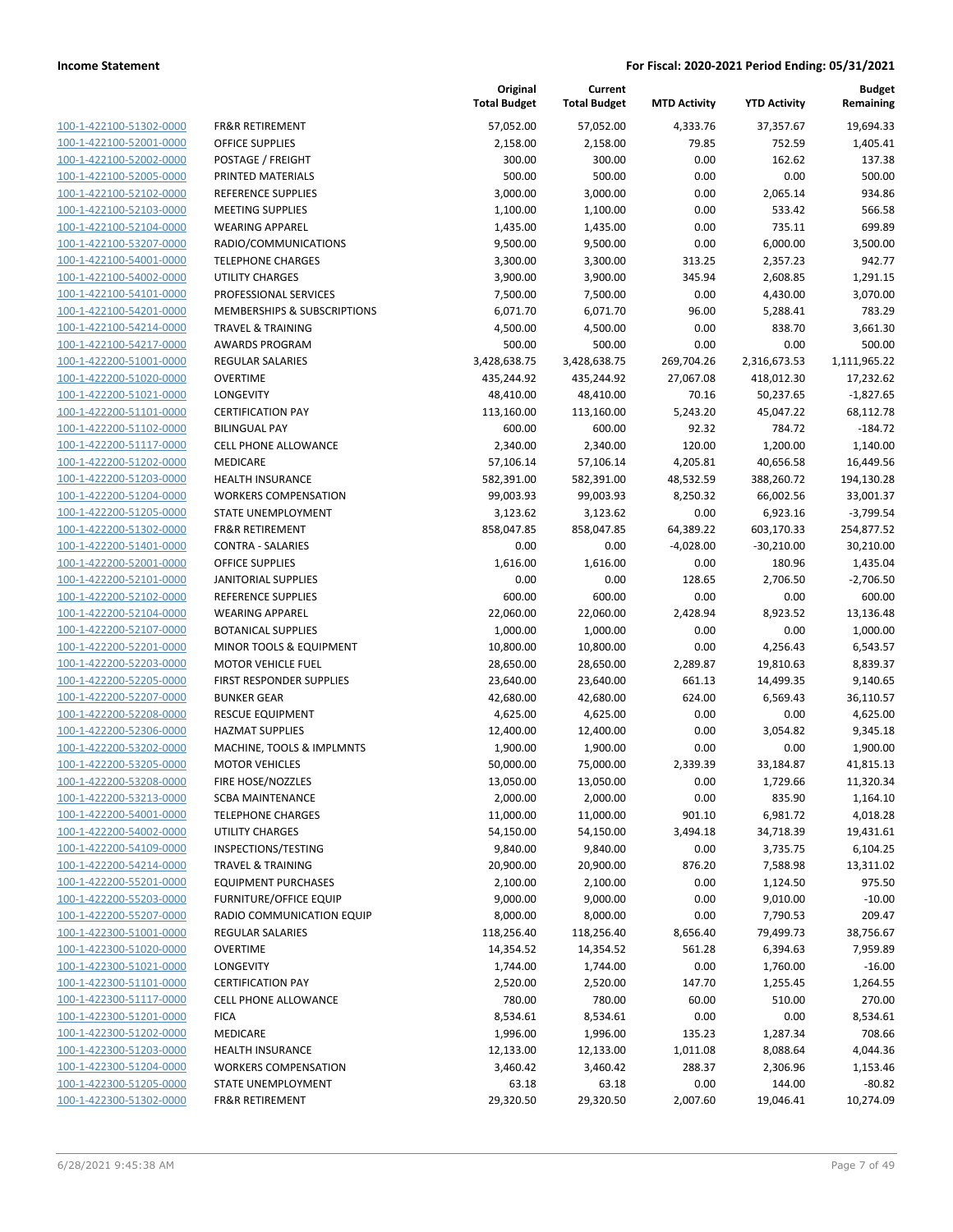| 100-1-422300-51401-0000        |
|--------------------------------|
| 100-1-422300-52002-0000        |
| 100-1-422300-52005-0000        |
| 100-1-422300-52104-0000        |
| 100-1-422300-52201-0000        |
| 100-1-422300-52203-0000        |
| 100-1-422300-52304-0000        |
| 100-1-422300-53205-0000        |
| 100-1-422300-54001-0000        |
| 100-1-422300-54201-0000        |
| 100-1-422300-54208-0000        |
| 100-1-422300-54210-0000        |
| 100-1-422300-54214-0000        |
| 100-1-422300-54217-0000        |
| 100-1-422400-53204-0000        |
| 100-1-422400-53209-0000        |
| 100-1-422400-54001-0000        |
| 100-1-422400-54201-0000        |
| 100-1-422400-54214-0000        |
| <u>100-1-431100-51001-0000</u> |
| 100-1-431100-51021-0000        |
| 100-1-431100-51116-0000        |
| 100-1-431100-51117-0000        |
| 100-1-431100-51201-0000        |
|                                |
| <u>100-1-431100-51202-0000</u> |
| 100-1-431100-51203-0000        |
| 100-1-431100-51204-0000        |
| 100-1-431100-51205-0000        |
| 100-1-431100-51301-0000        |
| 100-1-431100-52001-0000        |
| 100-1-431100-52002-0000        |
| 100-1-431100-52103-0000        |
| 100-1-431100-52203-0000        |
| 100-1-431100-53201-0000        |
| <u>100-1-431100-53205-0000</u> |
| 100-1-431100-53207-0000        |
| 100-1-431100-54001-0000        |
| 100-1-431100-54002-0000        |
| 100-1-431100-54101-0000        |
| 100-1-431100-54201-0000        |
| 100-1-431100-54214-0000        |
| 100-1-431200-51001-0000        |
| 100-1-431200-51020-0000        |
| <u>100-1-431200-51021-0000</u> |
| <u>100-1-431200-51117-0000</u> |
| <u>100-1-431200-51201-0000</u> |
| <u>100-1-431200-51202-0000</u> |
| 100-1-431200-51203-0000        |
| <u>100-1-431200-51204-0000</u> |
| <u>100-1-431200-51205-0000</u> |
| <u>100-1-431200-51301-0000</u> |
| 100-1-431200-51401-0000        |
| 100-1-431200-52001-0000        |
| <u>100-1-431200-52002-0000</u> |
| <u>100-1-431200-52103-0000</u> |
| 100-1-431200-52104-0000        |
| <u>100-1-431200-52106-0000</u> |
| 100-1-431200-52107-0000        |
|                                |
| <u>100-1-431200-52201-0000</u> |

|                                                    |                                                             | Original<br><b>Total Budget</b> | Current<br><b>Total Budget</b> | <b>MTD Activity</b> | <b>YTD Activity</b>  | <b>Budget</b><br>Remaining |
|----------------------------------------------------|-------------------------------------------------------------|---------------------------------|--------------------------------|---------------------|----------------------|----------------------------|
| 100-1-422300-51401-0000                            | CONTRA - SALARIES                                           | 0.00                            | 0.00                           | 0.00                | $-16,679.49$         | 16,679.49                  |
| 100-1-422300-52002-0000                            | POSTAGE / FREIGHT                                           | 300.00                          | 300.00                         | 0.00                | 7.40                 | 292.60                     |
| 100-1-422300-52005-0000                            | PRINTED MATERIALS                                           | 455.00                          | 455.00                         | 95.75               | 142.55               | 312.45                     |
| 100-1-422300-52104-0000                            | <b>WEARING APPAREL</b>                                      | 750.00                          | 750.00                         | 0.00                | 0.00                 | 750.00                     |
| 100-1-422300-52201-0000                            | MINOR TOOLS & EQUIPMENT                                     | 520.00                          | 520.00                         | 42.47               | 186.37               | 333.63                     |
| 100-1-422300-52203-0000                            | <b>MOTOR VEHICLE FUEL</b>                                   | 1,030.00                        | 1,030.00                       | 48.48               | 579.81               | 450.19                     |
| 100-1-422300-52304-0000                            | FIRE PREVENTION SUPPLIES                                    | 8,857.50                        | 8,857.50                       | 35.45               | 1,021.85             | 7,835.65                   |
| 100-1-422300-53205-0000                            | <b>MOTOR VEHICLES</b>                                       | 250.00                          | 250.00                         | 0.00                | 109.20               | 140.80                     |
| 100-1-422300-54001-0000                            | <b>TELEPHONE CHARGES</b>                                    | 450.00                          | 450.00                         | 36.24               | 290.03               | 159.97                     |
| 100-1-422300-54201-0000                            | MEMBERSHIPS & SUBSCRIPTIONS                                 | 1,902.00                        | 1,902.00                       | 0.00                | 0.00                 | 1,902.00                   |
| 100-1-422300-54208-0000                            | <b>LABORATORY WORK</b>                                      | 660.00                          | 660.00                         | 0.00                | 145.00               | 515.00                     |
| 100-1-422300-54210-0000                            | PHOTO PROCESSING                                            | 50.00                           | 50.00                          | 0.00                | 0.00                 | 50.00                      |
| 100-1-422300-54214-0000                            | <b>TRAVEL &amp; TRAINING</b>                                | 5,350.00                        | 5,350.00                       | 655.51              | 1,248.51             | 4,101.49                   |
| 100-1-422300-54217-0000                            | <b>AWARDS PROGRAM</b>                                       | 625.00                          | 625.00                         | 590.00              | 590.00               | 35.00                      |
| 100-1-422400-53204-0000                            | SIREN MAINTENANCE                                           | 1,000.00                        | 1,000.00                       | 0.00                | 0.00                 | 1,000.00                   |
| 100-1-422400-53209-0000<br>100-1-422400-54001-0000 | HARDWARE/SOFTWARE                                           | 12,500.00                       | 12,500.00                      | 0.00                | 10,500.00            | 2,000.00                   |
| 100-1-422400-54201-0000                            | <b>TELEPHONE CHARGES</b><br>MEMBERSHIPS & SUBSCRIPTIONS     | 1,500.00<br>3,150.00            | 1,500.00<br>3,150.00           | 38.55<br>0.00       | 1,171.36<br>3,000.00 | 328.64<br>150.00           |
| 100-1-422400-54214-0000                            | <b>TRAVEL &amp; TRAINING</b>                                | 1,500.00                        | 1,500.00                       | 0.00                | 0.00                 | 1,500.00                   |
| 100-1-431100-51001-0000                            | <b>REGULAR SALARIES</b>                                     | 138,548.80                      | 138,548.80                     | 10,657.60           | 91,385.58            | 47,163.22                  |
| 100-1-431100-51021-0000                            | <b>LONGEVITY</b>                                            | 240.00                          | 240.00                         | 0.00                | 384.00               | $-144.00$                  |
| 100-1-431100-51116-0000                            | <b>CAR ALLOWANCE</b>                                        | 4,200.00                        | 4,200.00                       | 323.08              | 2,746.18             | 1,453.82                   |
| 100-1-431100-51117-0000                            | <b>CELL PHONE ALLOWANCE</b>                                 | 1,950.00                        | 1,950.00                       | 120.00              | 1,245.00             | 705.00                     |
| 100-1-431100-51201-0000                            | <b>FICA</b>                                                 | 8,919.34                        | 8,919.34                       | 658.24              | 5,729.56             | 3,189.78                   |
| 100-1-431100-51202-0000                            | MEDICARE                                                    | 2,101.61                        | 2,101.61                       | 153.94              | 1,339.98             | 761.63                     |
| 100-1-431100-51203-0000                            | <b>HEALTH INSURANCE</b>                                     | 24,266.00                       | 24,266.00                      | 2,022.17            | 16,177.36            | 8,088.64                   |
| 100-1-431100-51204-0000                            | <b>WORKERS COMPENSATION</b>                                 | 349.59                          | 349.59                         | 29.13               | 233.04               | 116.55                     |
| 100-1-431100-51205-0000                            | STATE UNEMPLOYMENT                                          | 126.36                          | 126.36                         | 0.00                | 288.01               | $-161.65$                  |
| 100-1-431100-51301-0000                            | <b>TMRS</b>                                                 | 16,686.08                       | 16,686.08                      | 1,287.68            | 10,989.77            | 5,696.31                   |
| 100-1-431100-52001-0000                            | <b>OFFICE SUPPLIES</b>                                      | 600.00                          | 600.00                         | 138.97              | 474.25               | 125.75                     |
| 100-1-431100-52002-0000                            | POSTAGE / FREIGHT                                           | 100.00                          | 100.00                         | 0.00                | 0.00                 | 100.00                     |
| 100-1-431100-52103-0000                            | <b>MEETING SUPPLIES</b>                                     | 100.00                          | 100.00                         | 133.38              | 133.38               | $-33.38$                   |
| 100-1-431100-52203-0000                            | <b>MOTOR VEHICLE FUEL</b>                                   | 200.00                          | 200.00                         | 0.00                | 0.00                 | 200.00                     |
| 100-1-431100-53201-0000                            | <b>FURNITURE &amp; OFFICE EQUIPMENT</b>                     | 500.00                          | 500.00                         | 47.96               | 268.13               | 231.87                     |
| 100-1-431100-53205-0000                            | <b>MOTOR VEHICLES</b>                                       | 200.00                          | 200.00                         | 0.00                | 0.00                 | 200.00                     |
| 100-1-431100-53207-0000                            | RADIO/COMMUNICATIONS                                        | 1,800.00                        | 1,800.00                       | 0.00                | 0.00                 | 1,800.00                   |
| 100-1-431100-54001-0000                            | <b>TELEPHONE CHARGES</b>                                    | 3,300.00                        | 3,300.00                       | 307.39              | 2,284.55             | 1,015.45                   |
| 100-1-431100-54002-0000                            | <b>UTILITY CHARGES</b>                                      | 850.00                          | 850.00                         | 17.49               | 764.80               | 85.20                      |
| 100-1-431100-54101-0000                            | PROFESSIONAL SERVICES                                       | 500.00                          | 500.00                         | 0.00                | 89.25                | 410.75                     |
| 100-1-431100-54201-0000                            | MEMBERSHIPS & SUBSCRIPTIONS<br><b>TRAVEL &amp; TRAINING</b> | 600.00                          | 600.00                         | 0.00                | 277.29               | 322.71                     |
| 100-1-431100-54214-0000<br>100-1-431200-51001-0000 | <b>REGULAR SALARIES</b>                                     | 1,250.00<br>401,752.00          | 1,250.00<br>401,752.00         | 0.00<br>23,392.21   | 475.20<br>220,665.88 | 774.80<br>181,086.12       |
| 100-1-431200-51020-0000                            | <b>OVERTIME</b>                                             | 16,352.25                       | 16,352.25                      | 2,777.33            | 14,547.14            | 1,805.11                   |
| 100-1-431200-51021-0000                            | <b>LONGEVITY</b>                                            | 7,424.00                        | 7,424.00                       | 0.00                | 6,638.00             | 786.00                     |
| 100-1-431200-51117-0000                            | <b>CELL PHONE ALLOWANCE</b>                                 | 1,560.00                        | 1,560.00                       | 120.00              | 1,020.00             | 540.00                     |
| 100-1-431200-51201-0000                            | <b>FICA</b>                                                 | 26,479.47                       | 26,479.47                      | 1,488.46            | 14,456.51            | 12,022.96                  |
| 100-1-431200-51202-0000                            | MEDICARE                                                    | 6,192.78                        | 6,192.78                       | 348.10              | 3,380.96             | 2,811.82                   |
| 100-1-431200-51203-0000                            | HEALTH INSURANCE                                            | 133,465.00                      | 133,465.00                     | 11,122.08           | 88,976.64            | 44,488.36                  |
| 100-1-431200-51204-0000                            | <b>WORKERS COMPENSATION</b>                                 | 20,511.17                       | 20,511.17                      | 1,709.26            | 13,674.08            | 6,837.09                   |
| 100-1-431200-51205-0000                            | STATE UNEMPLOYMENT                                          | 694.98                          | 694.98                         | 25.88               | 1,302.68             | $-607.70$                  |
| 100-1-431200-51301-0000                            | <b>TMRS</b>                                                 | 49,168.53                       | 49,168.53                      | 3,049.61            | 29,034.92            | 20,133.61                  |
| 100-1-431200-51401-0000                            | <b>CONTRA - SALARIES</b>                                    | 0.00                            | 0.00                           | 0.00                | $-3,089.64$          | 3,089.64                   |
| 100-1-431200-52001-0000                            | <b>OFFICE SUPPLIES</b>                                      | 518.00                          | 518.00                         | 0.00                | 44.97                | 473.03                     |
| 100-1-431200-52002-0000                            | POSTAGE / FREIGHT                                           | 20.00                           | 20.00                          | 0.00                | 0.00                 | 20.00                      |
| 100-1-431200-52103-0000                            | <b>MEETING SUPPLIES</b>                                     | 909.11                          | 909.11                         | 0.00                | 51.00                | 858.11                     |
| 100-1-431200-52104-0000                            | <b>WEARING APPAREL</b>                                      | 8,000.00                        | 8,000.00                       | 1,474.25            | 4,325.32             | 3,674.68                   |
| 100-1-431200-52106-0000                            | <b>CHEMICAL SUPPLIES</b>                                    | 4,194.20                        | 4,194.20                       | 0.00                | 28.00                | 4,166.20                   |
| 100-1-431200-52107-0000                            | <b>BOTANICAL SUPPLIES</b>                                   | 1,349.97                        | 1,349.97                       | 98.00               | 98.00                | 1,251.97                   |
| 100-1-431200-52201-0000                            | MINOR TOOLS & EQUIPMENT                                     | 8,131.41                        | 8,131.41                       | 3.60                | 4,399.66             | 3,731.75                   |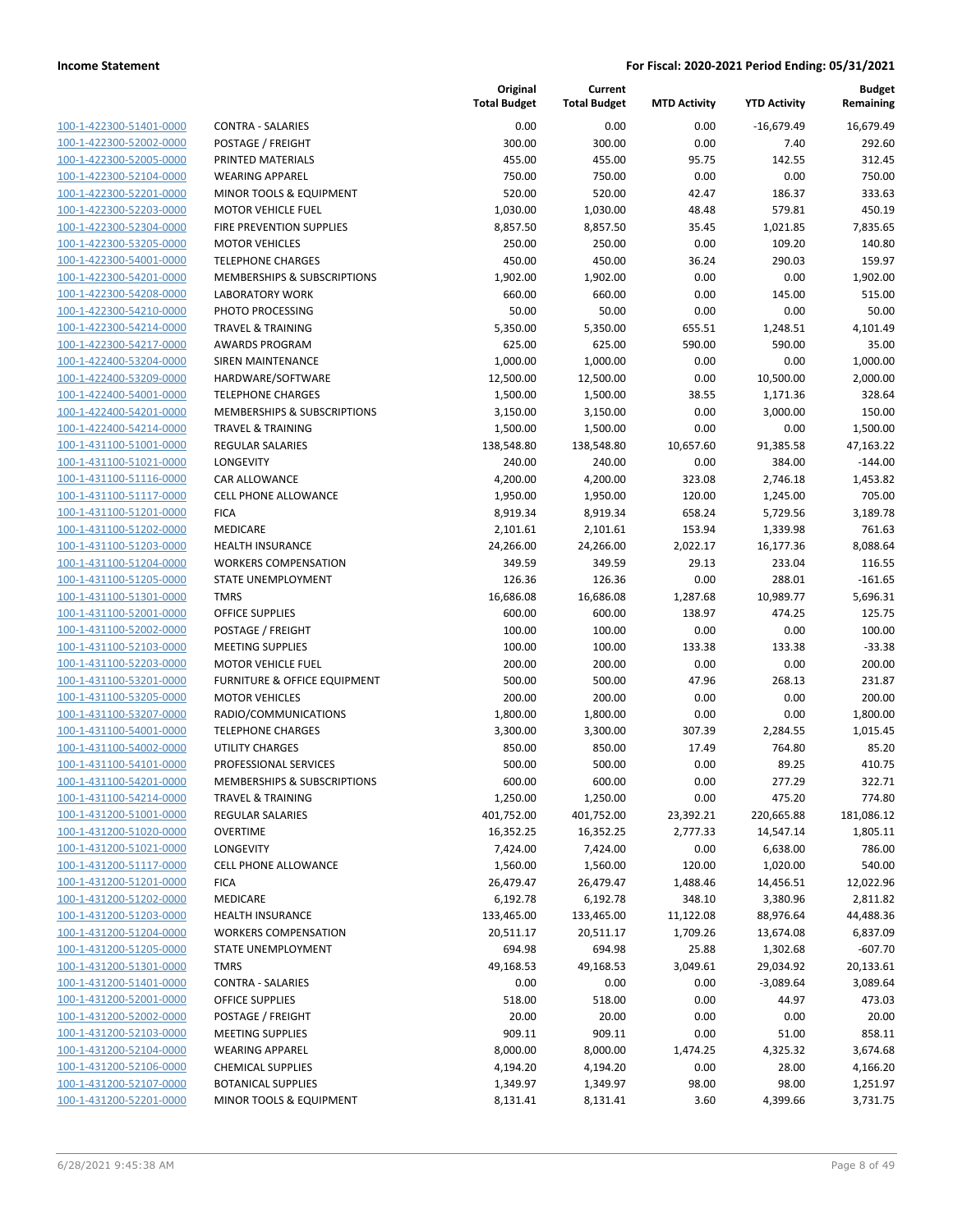| 100-1-431200-52203-0000        |
|--------------------------------|
| 100-1-431200-52302-0000        |
| 100-1-431200-52303-0000        |
| 100-1-431200-53202-0000        |
| <u>100-1-431200-53205-0000</u> |
| 100-1-431200-53207-0000        |
| 100-1-431200-53301-0000        |
| 100-1-431200-53303-0000        |
| 100-1-431200-53305-0000        |
| 100-1-431200-53308-0000        |
| 100-1-431200-54001-0000        |
| 100-1-431200-54002-0000        |
| 100-1-431200-54201-0000        |
| 100-1-431200-54214-0000        |
|                                |
| <u>100-1-431200-55207-0000</u> |
| 100-1-431600-51001-0000        |
| 100-1-431600-51020-0000        |
| 100-1-431600-51021-0000        |
| 100-1-431600-51101-0000        |
| 100-1-431600-51201-0000        |
| 100-1-431600-51202-0000        |
| 100-1-431600-51203-0000        |
| 100-1-431600-51204-0000        |
| 100-1-431600-51205-0000        |
| 100-1-431600-51301-0000        |
| 100-1-431600-52001-0000        |
| 100-1-431600-52002-0000        |
| 100-1-431600-52104-0000        |
| 100-1-431600-52106-0000        |
| 100-1-431600-52201-0000        |
| 100-1-431600-52203-0000        |
| 100-1-431600-53202-0000        |
| 100-1-431600-53205-0000        |
| 100-1-431600-53207-0000        |
| <u>100-1-431600-53303-0000</u> |
| 100-1-431600-54001-0000        |
| 100-1-431600-54002-0000        |
| 100-1-431600-54214-0000        |
| 100-1-431700-51001-0000        |
| 100-1-431700-51020-0000        |
| 100-1-431700-51021-0000        |
| <u>100-1-431700-51117-0000</u> |
| 100-1-431700-51201-0000        |
| 100-1-431700-51202-0000        |
|                                |
| 100-1-431700-51203-0000        |
| 100-1-431700-51204-0000        |
| 100-1-431700-51205-0000        |
| 100-1-431700-51301-0000        |
| 100-1-431700-52001-0000        |
| <u>100-1-431700-52002-0000</u> |
| 100-1-431700-52104-0000        |
| 100-1-431700-52201-0000        |
| 100-1-431700-52203-0000        |
| 100-1-431700-52303-0000        |
| 100-1-431700-53201-0000        |
| <u>100-1-431700-53205-0000</u> |
| 100-1-431700-53207-0000        |
| 100-1-431700-54001-0000        |
| 100-1-431700-54002-0000        |
|                                |

|                         |                                  | Original<br><b>Total Budget</b> | Current<br><b>Total Budget</b> | <b>MTD Activity</b> | <b>YTD Activity</b> | <b>Budget</b><br>Remaining |
|-------------------------|----------------------------------|---------------------------------|--------------------------------|---------------------|---------------------|----------------------------|
| 100-1-431200-52203-0000 | <b>MOTOR VEHICLE FUEL</b>        | 31,100.00                       | 31,100.00                      | 3,127.04            | 23,651.60           | 7,448.40                   |
| 100-1-431200-52302-0000 | <b>MEDICAL SUPPLIES</b>          | 150.00                          | 150.00                         | 0.00                | 0.00                | 150.00                     |
| 100-1-431200-52303-0000 | <b>TRAINING SUPPLIES</b>         | 212.99                          | 212.99                         | 0.00                | 0.00                | 212.99                     |
| 100-1-431200-53202-0000 | MACHINE, TOOLS & IMPLMNTS        | 2,914.95                        | 2,914.95                       | 321.00              | 357.89              | 2,557.06                   |
| 100-1-431200-53205-0000 | <b>MOTOR VEHICLES</b>            | 25,000.00                       | 25,000.00                      | 1,569.58            | 23,576.47           | 1,423.53                   |
| 100-1-431200-53207-0000 | RADIO/COMMUNICATIONS             | 3,210.00                        | 3,210.00                       | 0.00                | 0.00                | 3,210.00                   |
| 100-1-431200-53301-0000 | SIDEWALKS, CURBS, & GUTTERS      | 20,014.80                       | 20,014.80                      | 0.00                | 5,622.60            | 14,392.20                  |
| 100-1-431200-53303-0000 | MAINT - STREET /ALLEY/APRN/RNWY  | 45,000.00                       | 45,000.00                      | 8,400.54            | 44,650.67           | 349.33                     |
| 100-1-431200-53305-0000 | <b>BRIDGES &amp; CULVERTS</b>    | 7,783.40                        | 7,783.40                       | 0.00                | 2,500.00            | 5,283.40                   |
| 100-1-431200-53308-0000 | <b>STORM SEWERS</b>              | 4,998.64                        | 4,998.64                       | 0.00                | 0.00                | 4,998.64                   |
| 100-1-431200-54001-0000 | <b>TELEPHONE CHARGES</b>         | 1,200.00                        | 1,200.00                       | 96.25               | 770.22              | 429.78                     |
| 100-1-431200-54002-0000 | <b>UTILITY CHARGES</b>           | 6,650.00                        | 6,650.00                       | 456.32              | 4,428.42            | 2,221.58                   |
| 100-1-431200-54201-0000 | MEMBERSHIPS & SUBSCRIPTIONS      | 1,770.00                        | 1,770.00                       | 0.00                | 467.23              | 1,302.77                   |
| 100-1-431200-54214-0000 | <b>TRAVEL &amp; TRAINING</b>     | 410.00                          | 410.00                         | 0.00                | 100.00              | 310.00                     |
| 100-1-431200-55207-0000 | RADIO COMMUNICATION EQUIP        | 1,887.50                        | 1,887.50                       | 0.00                | 0.00                | 1,887.50                   |
| 100-1-431600-51001-0000 | <b>REGULAR SALARIES</b>          | 75,585.12                       | 75,585.12                      | 5,798.47            | 50,409.18           | 25,175.94                  |
| 100-1-431600-51020-0000 | <b>OVERTIME</b>                  | 8,721.36                        | 8,721.36                       | 1,103.43            | 4,258.03            | 4,463.33                   |
| 100-1-431600-51021-0000 | LONGEVITY                        | 2,436.00                        | 2,436.00                       | 0.00                | 2,490.00            | $-54.00$                   |
| 100-1-431600-51101-0000 | <b>CERTIFICATION PAY</b>         | 600.00                          | 600.00                         | 46.16               | 392.36              | 207.64                     |
| 100-1-431600-51201-0000 | <b>FICA</b>                      | 5,415.23                        | 5,415.23                       | 396.57              | 3,316.97            | 2,098.26                   |
| 100-1-431600-51202-0000 | MEDICARE                         | 1,266.47                        | 1,266.47                       | 92.75               | 775.75              | 490.72                     |
| 100-1-431600-51203-0000 | <b>HEALTH INSURANCE</b>          | 24,266.00                       | 24,266.00                      | 2,022.17            | 16,177.36           | 8,088.64                   |
| 100-1-431600-51204-0000 | <b>WORKERS COMPENSATION</b>      | 4,194.68                        | 4,194.68                       | 349.56              | 2,796.48            | 1,398.20                   |
| 100-1-431600-51205-0000 | STATE UNEMPLOYMENT               | 126.36                          | 126.36                         | 0.00                | 407.41              | $-281.05$                  |
| 100-1-431600-51301-0000 | <b>TMRS</b>                      | 10,055.30                       | 10,055.30                      | 805.97              | 6,597.85            | 3,457.45                   |
| 100-1-431600-52001-0000 | <b>OFFICE SUPPLIES</b>           | 315.40                          | 315.40                         | 0.00                | 0.00                | 315.40                     |
| 100-1-431600-52002-0000 | POSTAGE / FREIGHT                | 20.00                           | 20.00                          | 0.00                | 0.00                | 20.00                      |
| 100-1-431600-52104-0000 | <b>WEARING APPAREL</b>           | 3,666.40                        | 3,666.40                       | 396.46              | 2,564.45            | 1,101.95                   |
| 100-1-431600-52106-0000 | <b>CHEMICAL SUPPLIES</b>         | 689.61                          | 689.61                         | 108.48              | 427.08              | 262.53                     |
| 100-1-431600-52201-0000 | MINOR TOOLS & EQUIPMENT          | 6,678.65                        | 6,678.65                       | 92.44               | 3,555.42            | 3,123.23                   |
| 100-1-431600-52203-0000 | <b>MOTOR VEHICLE FUEL</b>        | 3,450.00                        | 3,450.00                       | 310.17              | 2,155.35            | 1,294.65                   |
| 100-1-431600-53202-0000 | MACHINE, TOOLS & IMPLMNTS        | 7,859.28                        | 7,859.28                       | 40.94               | 31,895.23           | $-24,035.95$               |
| 100-1-431600-53205-0000 | <b>MOTOR VEHICLES</b>            | 2,000.00                        | 2,000.00                       | 132.63              | 1,108.64            | 891.36                     |
| 100-1-431600-53207-0000 | RADIO/COMMUNICATIONS             | 1,245.00                        | 1,245.00                       | 0.00                | 0.00                | 1,245.00                   |
| 100-1-431600-53303-0000 | MAINT - STREET / ALLEY/APRN/RNWY | 20,000.00                       | 20,000.00                      | $-2,034.02$         | 3,231.88            | 16,768.12                  |
| 100-1-431600-54001-0000 | <b>TELEPHONE CHARGES</b>         | 1,300.00                        | 1,300.00                       | 93.30               | 717.42              | 582.58                     |
| 100-1-431600-54002-0000 | UTILITY CHARGES                  | 308,750.00                      | 308,750.00                     | 24,781.65           | 194,210.13          | 114,539.87                 |
| 100-1-431600-54214-0000 | <b>TRAVEL &amp; TRAINING</b>     | 862.00                          | 862.00                         | 0.00                | 0.00                | 862.00                     |
| 100-1-431700-51001-0000 | <b>REGULAR SALARIES</b>          | 117,041.60                      | 117,041.60                     | 8,702.60            | 76,817.86           | 40,223.74                  |
| 100-1-431700-51020-0000 | OVERTIME                         | 363.45                          | 363.45                         | 0.00                | 0.00                | 363.45                     |
| 100-1-431700-51021-0000 | <b>LONGEVITY</b>                 | 2,058.00                        | 2,058.00                       | 0.00                | 2,226.00            | $-168.00$                  |
| 100-1-431700-51117-0000 | <b>CELL PHONE ALLOWANCE</b>      | 1,560.00                        | 1,560.00                       | 51.00               | 483.00              | 1,077.00                   |
| 100-1-431700-51201-0000 | <b>FICA</b>                      | 7,503.43                        | 7,503.43                       | 512.28              | 4,614.36            | 2,889.07                   |
| 100-1-431700-51202-0000 | MEDICARE                         | 1,754.83                        | 1,754.83                       | 119.80              | 1,079.15            | 675.68                     |
| 100-1-431700-51203-0000 | <b>HEALTH INSURANCE</b>          | 24,266.00                       | 24,266.00                      | 2,022.17            | 16,177.36           | 8,088.64                   |
| 100-1-431700-51204-0000 | <b>WORKERS COMPENSATION</b>      | 661.66                          | 661.66                         | 55.14               | 441.12              | 220.54                     |
| 100-1-431700-51205-0000 | STATE UNEMPLOYMENT               | 126.36                          | 126.36                         | 0.00                | 288.00              | $-161.64$                  |
| 100-1-431700-51301-0000 | <b>TMRS</b>                      | 13,932.78                       | 13,932.78                      | 1,015.42            | 9,120.11            | 4,812.67                   |
| 100-1-431700-52001-0000 | <b>OFFICE SUPPLIES</b>           | 2,098.50                        | 2,098.50                       | 0.00                | 1,718.72            | 379.78                     |
| 100-1-431700-52002-0000 | POSTAGE / FREIGHT                | 20.00                           | 20.00                          | 0.00                | 110.49              | $-90.49$                   |
| 100-1-431700-52104-0000 | <b>WEARING APPAREL</b>           | 1,387.00                        | 1,387.00                       | 378.00              | 964.91              | 422.09                     |
| 100-1-431700-52201-0000 | MINOR TOOLS & EQUIPMENT          | 1,180.25                        | 1,180.25                       | 54.91               | 54.91               | 1,125.34                   |
| 100-1-431700-52203-0000 | <b>MOTOR VEHICLE FUEL</b>        | 3,450.00                        | 3,450.00                       | 366.06              | 2,479.41            | 970.59                     |
| 100-1-431700-52303-0000 | <b>TRAINING SUPPLIES</b>         | 478.95                          | 478.95                         | 133.37              | 279.37              | 199.58                     |
| 100-1-431700-53201-0000 | FURNITURE & OFFICE EQUIPMENT     | 4,515.00                        | 4,515.00                       | 187.00              | 187.00              | 4,328.00                   |
| 100-1-431700-53205-0000 | <b>MOTOR VEHICLES</b>            | 1,500.00                        | 1,500.00                       | 1,374.16            | 453.86              | 1,046.14                   |
| 100-1-431700-53207-0000 | RADIO/COMMUNICATIONS             | 205.00                          | 205.00                         | 0.00                | 0.00                | 205.00                     |
| 100-1-431700-54001-0000 | <b>TELEPHONE CHARGES</b>         | 3,200.00                        | 3,200.00                       | 412.49              | 2,215.32            | 984.68                     |
| 100-1-431700-54002-0000 | UTILITY CHARGES                  | 850.00                          | 850.00                         | 17.49               | 764.80              | 85.20                      |
|                         |                                  |                                 |                                |                     |                     |                            |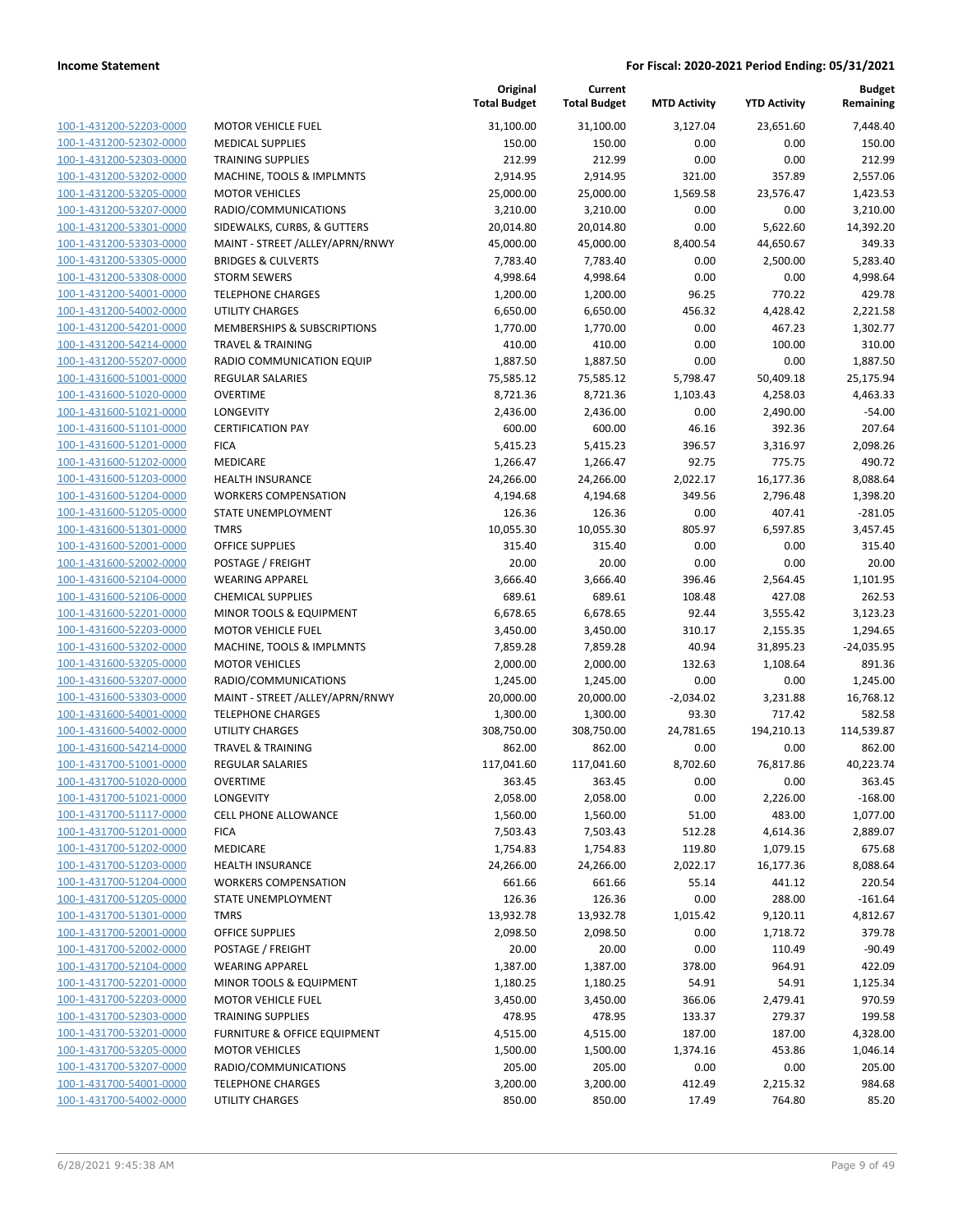| 100-1-431700-54201-0000        |
|--------------------------------|
| 100-1-431700-54212-0000        |
| 100-1-431700-54214-0000        |
| 100-1-431700-54410-0000        |
| 100-1-441100-51001-0000        |
| 100-1-441100-51020-0000        |
| 100-1-441100-51021-0000        |
| 100-1-441100-51102-0000        |
| <u>100-1-441100-51117-0000</u> |
| <u>100-1-441100-51201-0000</u> |
| 100-1-441100-51202-0000        |
| 100-1-441100-51203-0000        |
| 100-1-441100-51204-0000        |
| <u>100-1-441100-51205-0000</u> |
| <u>100-1-441100-51301-0000</u> |
| 100-1-441100-52001-0000        |
| 100-1-441100-52002-0000        |
| 100-1-441100-52005-0000        |
| 100-1-441100-54001-0000        |
| <u>100-1-441100-54002-0000</u> |
| 100-1-441100-54101-0000        |
| 100-1-441100-54214-0000        |
| 100-1-441200-51001-0000        |
|                                |
| <u>100-1-441200-51021-0000</u> |
| <u>100-1-441200-51101-0000</u> |
| 100-1-441200-51117-0000        |
| 100-1-441200-51201-0000        |
| 100-1-441200-51202-0000        |
| 100-1-441200-51203-0000        |
| 100-1-441200-51204-0000        |
| 100-1-441200-51205-0000        |
| 100-1-441200-51301-0000        |
| 100-1-441200-52104-0000        |
| <u>100-1-441200-54201-0000</u> |
| <u>100-1-441200-54214-0000</u> |
| 100-1-441300-51001-0000        |
| 100-1-441300-51020-0000        |
| 100-1-441300-51021-0000        |
| 100-1-441300-51101-0000        |
| 100-1-441300-51116-0000        |
| 100-1-441300-51117-0000        |
| <u>100-1-441300-51201-0000</u> |
| 100-1-441300-51202-0000        |
| 100-1-441300-51203-0000        |
| <u>100-1-441300-51204-0000</u> |
| 100-1-441300-51205-0000        |
| 100-1-441300-51301-0000        |
| 100-1-441300-52002-0000        |
| 100-1-441300-52005-0000        |
| 100-1-441300-52104-0000        |
| 100-1-441300-52201-0000        |
| 100-1-441300-52203-0000        |
|                                |
| 100-1-441300-53205-0000        |
| 100-1-441300-54001-0000        |
| <u>100-1-441300-54002-0000</u> |
| <u>100-1-441300-54120-0000</u> |
| <u>100-1-441300-54201-0000</u> |
| 100-1-441300-54214-0000        |
| 100-1-441300-54410-0000        |

|                                                    |                                                        | Original<br><b>Total Budget</b> | Current<br><b>Total Budget</b> | <b>MTD Activity</b> | <b>YTD Activity</b> | <b>Budget</b><br>Remaining |
|----------------------------------------------------|--------------------------------------------------------|---------------------------------|--------------------------------|---------------------|---------------------|----------------------------|
| 100-1-431700-54201-0000                            | <b>MEMBERSHIPS &amp; SUBSCRIPTIONS</b>                 | 700.00                          | 700.00                         | 0.00                | 238.00              | 462.00                     |
| 100-1-431700-54212-0000                            | PRINTING                                               | 200.00                          | 200.00                         | 0.00                | 0.00                | 200.00                     |
| 100-1-431700-54214-0000                            | <b>TRAVEL &amp; TRAINING</b>                           | 1,500.00                        | 1,500.00                       | 0.00                | 100.00              | 1,400.00                   |
| 100-1-431700-54410-0000                            | PERMITS/FEES                                           | 200.00                          | 200.00                         | 0.00                | 0.00                | 200.00                     |
| 100-1-441100-51001-0000                            | <b>REGULAR SALARIES</b>                                | 141,523.20                      | 141,523.20                     | 10,495.20           | 87,697.90           | 53,825.30                  |
| 100-1-441100-51020-0000                            | <b>OVERTIME</b>                                        | 1,176.84                        | 1,176.84                       | 0.00                | 133.38              | 1,043.46                   |
| 100-1-441100-51021-0000                            | LONGEVITY                                              | 966.00                          | 966.00                         | 0.00                | 750.00              | 216.00                     |
| 100-1-441100-51102-0000                            | <b>BILINGUAL PAY</b>                                   | 1,200.00                        | 1,200.00                       | 46.16               | 438.52              | 761.48                     |
| 100-1-441100-51117-0000                            | <b>CELL PHONE ALLOWANCE</b>                            | 960.00                          | 960.00                         | 73.84               | 627.64              | 332.36                     |
| 100-1-441100-51201-0000                            | <b>FICA</b>                                            | 9,041.21                        | 9,041.21                       | 635.24              | 5,376.62            | 3,664.59                   |
| 100-1-441100-51202-0000                            | MEDICARE                                               | 2,114.48                        | 2,114.48                       | 148.56              | 1,257.41            | 857.07                     |
| 100-1-441100-51203-0000                            | HEALTH INSURANCE                                       | 36,399.00                       | 36,399.00                      | 3,033.25            | 24,266.00           | 12,133.00                  |
| 100-1-441100-51204-0000                            | <b>WORKERS COMPENSATION</b>                            | 655.41                          | 655.41                         | 54.62               | 436.96              | 218.45                     |
| 100-1-441100-51205-0000                            | STATE UNEMPLOYMENT                                     | 189.54                          | 189.54                         | 2.88                | 432.00              | $-242.46$                  |
| 100-1-441100-51301-0000                            | <b>TMRS</b>                                            | 16,788.22                       | 16,788.22                      | 1,231.36            | 10,289.88           | 6,498.34                   |
| 100-1-441100-52001-0000                            | <b>OFFICE SUPPLIES</b>                                 | 3,252.89                        | 3,252.89                       | 91.37               | 894.25              | 2,358.64                   |
| 100-1-441100-52002-0000                            | POSTAGE / FREIGHT                                      | 1,000.00                        | 1,000.00                       | 70.14               | 359.36              | 640.64                     |
| 100-1-441100-52005-0000                            | PRINTED MATERIALS                                      | 710.44                          | 710.44                         | 0.00                | 0.00                | 710.44                     |
| 100-1-441100-54001-0000                            | <b>TELEPHONE CHARGES</b>                               | 3,100.00                        | 3,100.00                       | 256.21              | 1,844.09            | 1,255.91                   |
| 100-1-441100-54002-0000                            | <b>UTILITY CHARGES</b>                                 | 850.00                          | 850.00                         | 17.49               | 764.80              | 85.20                      |
| 100-1-441100-54101-0000                            | PROFESSIONAL SERVICES                                  | 0.00                            | 0.00                           | 0.00                | 44,000.00           | $-44,000.00$               |
| 100-1-441100-54214-0000                            | <b>TRAVEL &amp; TRAINING</b>                           | 1,000.00                        | 1,000.00                       | 0.00                | 0.00                | 1,000.00                   |
| 100-1-441200-51001-0000                            | REGULAR SALARIES                                       | 55,619.20                       | 55,619.20                      | 4,278.40            | 36,407.16           | 19,212.04                  |
| 100-1-441200-51021-0000                            | LONGEVITY                                              | 366.00                          | 366.00                         | 0.00                | 438.00              | $-72.00$                   |
| 100-1-441200-51101-0000                            | <b>CERTIFICATION PAY</b>                               | 1,200.00                        | 1,200.00                       | 0.00                | 0.00                | 1,200.00                   |
| 100-1-441200-51117-0000                            | <b>CELL PHONE ALLOWANCE</b>                            | 432.00                          | 432.00                         | 0.00                | 0.00                | 432.00                     |
| 100-1-441200-51201-0000                            | <b>FICA</b>                                            | 3,572.27                        | 3,572.27                       | 241.06              | 2,094.06            | 1,478.21                   |
| 100-1-441200-51202-0000                            | MEDICARE                                               | 835.45                          | 835.45                         | 56.38               | 489.73              | 345.72                     |
| 100-1-441200-51203-0000<br>100-1-441200-51204-0000 | <b>HEALTH INSURANCE</b><br><b>WORKERS COMPENSATION</b> | 12,133.00<br>315.00             | 12,133.00<br>315.00            | 1,011.08<br>26.25   | 8,088.64<br>210.00  | 4,044.36<br>105.00         |
| 100-1-441200-51205-0000                            | STATE UNEMPLOYMENT                                     | 63.18                           | 63.18                          | 0.00                | 144.01              | $-80.83$                   |
| 100-1-441200-51301-0000                            | <b>TMRS</b>                                            | 6,633.18                        | 6,633.18                       | 496.30              | 4,222.89            | 2,410.29                   |
| 100-1-441200-52104-0000                            | <b>WEARING APPAREL</b>                                 | 500.04                          | 500.04                         | 0.00                | 0.00                | 500.04                     |
| 100-1-441200-54201-0000                            | MEMBERSHIPS & SUBSCRIPTIONS                            | 250.00                          | 250.00                         | 0.00                | 55.00               | 195.00                     |
| 100-1-441200-54214-0000                            | <b>TRAVEL &amp; TRAINING</b>                           | 1,000.00                        | 1,000.00                       | 132.00              | 132.00              | 868.00                     |
| 100-1-441300-51001-0000                            | <b>REGULAR SALARIES</b>                                | 323,274.00                      | 323,274.00                     | 23,253.18           | 209,884.80          | 113,389.20                 |
| 100-1-441300-51020-0000                            | <b>OVERTIME</b>                                        | 0.00                            | 0.00                           | 0.00                | 9.51                | $-9.51$                    |
| 100-1-441300-51021-0000                            | <b>LONGEVITY</b>                                       | 3,024.00                        | 3,024.00                       | 0.00                | 3,408.00            | $-384.00$                  |
| 100-1-441300-51101-0000                            | <b>CERTIFICATION PAY</b>                               | 2,400.00                        | 2,400.00                       | 184.62              | 1,569.27            | 830.73                     |
| 100-1-441300-51116-0000                            | CAR ALLOWANCE                                          | 4,200.00                        | 4,200.00                       | 323.08              | 2,746.18            | 1,453.82                   |
| 100-1-441300-51117-0000                            | <b>CELL PHONE ALLOWANCE</b>                            | 3,132.00                        | 3,132.00                       | 253.84              | 2,157.64            | 974.36                     |
| 100-1-441300-51201-0000                            | <b>FICA</b>                                            | 20,573.44                       | 20,573.44                      | 1,516.35            | 13,349.20           | 7,224.24                   |
| 100-1-441300-51202-0000                            | MEDICARE                                               | 4,811.53                        | 4,811.53                       | 354.63              | 3,122.02            | 1,689.51                   |
| 100-1-441300-51203-0000                            | <b>HEALTH INSURANCE</b>                                | 72,799.00                       | 72,799.00                      | 6,066.58            | 48,532.64           | 24,266.36                  |
| 100-1-441300-51204-0000                            | <b>WORKERS COMPENSATION</b>                            | 1,862.44                        | 1,862.44                       | 155.20              | 1,241.60            | 620.84                     |
| 100-1-441300-51205-0000                            | STATE UNEMPLOYMENT                                     | 379.08                          | 379.08                         | 0.00                | 864.01              | $-484.93$                  |
| 100-1-441300-51301-0000                            | <b>TMRS</b>                                            | 38,201.88                       | 38,201.88                      | 2,925.45            | 25,351.44           | 12,850.44                  |
| 100-1-441300-52002-0000                            | POSTAGE / FREIGHT                                      | 6,000.00                        | 6,000.00                       | 458.14              | 3,367.02            | 2,632.98                   |
| 100-1-441300-52005-0000                            | PRINTED MATERIALS                                      | 1,490.40                        | 1,490.40                       | 0.00                | 448.60              | 1,041.80                   |
| 100-1-441300-52104-0000                            | <b>WEARING APPAREL</b>                                 | 2,800.00                        | 2,800.00                       | 194.36              | 589.34              | 2,210.66                   |
| 100-1-441300-52201-0000                            | MINOR TOOLS & EQUIPMENT                                | 500.00                          | 500.00                         | 0.00                | 0.00                | 500.00                     |
| 100-1-441300-52203-0000                            | <b>MOTOR VEHICLE FUEL</b>                              | 3,200.00                        | 3,200.00                       | 485.52              | 2,761.43            | 438.57                     |
| 100-1-441300-53205-0000                            | <b>MOTOR VEHICLES</b>                                  | 1,000.00                        | 1,000.00                       | 386.30              | 1,699.87            | $-699.87$                  |
| 100-1-441300-54001-0000                            | <b>TELEPHONE CHARGES</b>                               | 5,400.00                        | 5,400.00                       | 433.97              | 3,368.83            | 2,031.17                   |
| 100-1-441300-54002-0000                            | UTILITY CHARGES                                        | 850.00                          | 850.00                         | 17.49               | 764.80              | 85.20                      |
| 100-1-441300-54120-0000                            | <b>TITLE SEARCHES</b>                                  | 0.00                            | 0.00                           | 450.00              | 2,250.00            | $-2,250.00$                |
| 100-1-441300-54201-0000                            | MEMBERSHIPS & SUBSCRIPTIONS                            | 750.00                          | 750.00                         | 0.00                | 286.00              | 464.00                     |
| 100-1-441300-54214-0000                            | <b>TRAVEL &amp; TRAINING</b>                           | 4,000.00                        | 4,000.00                       | 0.00                | 184.00              | 3,816.00                   |
| 100-1-441300-54410-0000                            | PERMITS/FEES                                           | 16,000.00                       | 16,000.00                      | 3,042.87            | 25,561.27           | $-9,561.27$                |
|                                                    |                                                        |                                 |                                |                     |                     |                            |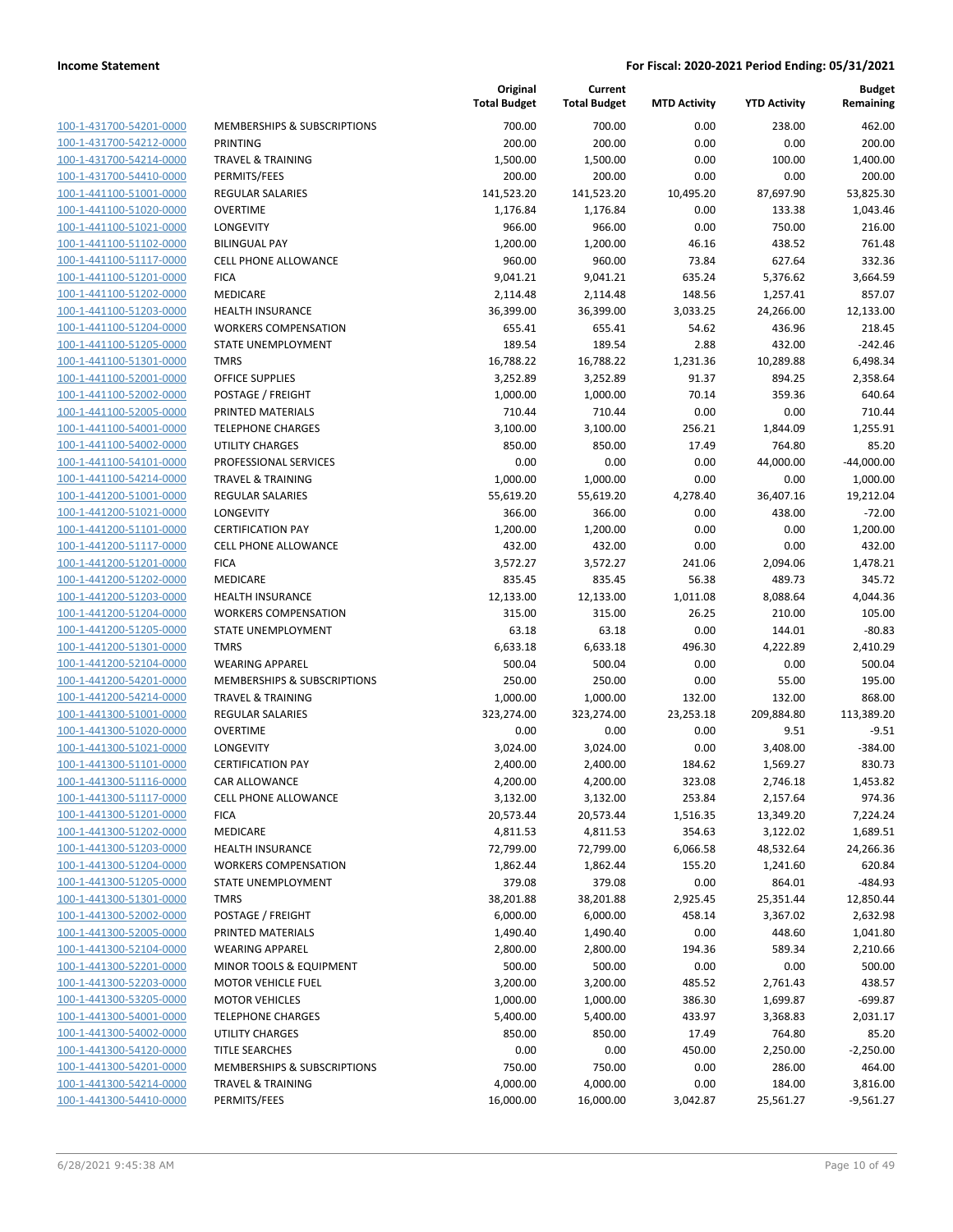| 100-1-442200-53205-0000        |
|--------------------------------|
| 100-1-443200-51001-0000        |
| 100-1-443200-51020-0000        |
| <u>100-1-443200-51021-0000</u> |
| 100-1-443200-51102-0000        |
| 100-1-443200-51117-0000        |
| 100-1-443200-51201-0000        |
| 100-1-443200-51202-0000        |
| 100-1-443200-51203-0000        |
| 100-1-443200-51204-0000        |
| 100-1-443200-51205-0000        |
| 100-1-443200-51301-0000        |
| 100-1-443200-52001-0000        |
| <u>100-1-443200-52002-0000</u> |
| 100-1-443200-52101-0000        |
| 100-1-443200-52104-0000        |
| 100-1-443200-52106-0000        |
| 100-1-443200-52108-0000        |
|                                |
| 100-1-443200-52201-0000        |
| 100-1-443200-52203-0000        |
| 100-1-443200-53202-0000        |
| 100-1-443200-53205-0000        |
| 100-1-443200-54001-0000        |
| 100-1-443200-54002-0000        |
| 100-1-443200-54107-0000        |
| 100-1-443200-54108-0000        |
| 100-1-443200-54214-0000        |
| 100-1-451100-45310-0000        |
| 100-1-451100-51001-0000        |
| 100-1-451100-51020-0000        |
| 100-1-451100-51021-0000        |
| 100-1-451100-51101-0000        |
| 100-1-451100-51102-0000        |
| <u>100-1-451100-51116-0000</u> |
| 100-1-451100-51117-0000        |
| 100-1-451100-51201-0000        |
| 100-1-451100-51202-0000        |
| 100-1-451100-51203-0000        |
| 100-1-451100-51204-0000        |
| 100-1-451100-51205-0000        |
| 100-1-451100-51301-0000        |
| 100-1-451100-51401-0000        |
| 100-1-451100-52001-0000        |
| <u>100-1-451100-52002-0000</u> |
| 100-1-451100-52101-0000        |
|                                |
| 100-1-451100-52104-0000        |
| 100-1-451100-52106-0000        |
| <u>100-1-451100-52107-0000</u> |
| <u>100-1-451100-52201-0000</u> |
| 100-1-451100-52203-0000        |
| 100-1-451100-52401-0000        |
| 100-1-451100-53201-0000        |
| <u>100-1-451100-53202-0000</u> |
| 100-1-451100-53205-0000        |
| <u>100-1-451100-53207-0000</u> |
| 100-1-451100-53402-0000        |
| 100-1-451100-53707-0000        |
| <u>100-1-451100-53708-0000</u> |
| <u>100-1-451100-53710-0000</u> |
|                                |

|                                                    |                                             | Original<br><b>Total Budget</b> | Current<br><b>Total Budget</b> | <b>MTD Activity</b> | <b>YTD Activity</b> | <b>Budget</b><br>Remaining |
|----------------------------------------------------|---------------------------------------------|---------------------------------|--------------------------------|---------------------|---------------------|----------------------------|
| 100-1-442200-53205-0000                            | <b>MOTOR VEHICLES</b>                       | 200.00                          | 200.00                         | 0.00                | 459.98              | $-259.98$                  |
| 100-1-443200-51001-0000                            | <b>REGULAR SALARIES</b>                     | 210,600.00                      | 210,600.00                     | 16,455.85           | 141,701.18          | 68,898.82                  |
| 100-1-443200-51020-0000                            | <b>OVERTIME</b>                             | 7,949.67                        | 7,949.67                       | 798.32              | 6,852.33            | 1,097.34                   |
| 100-1-443200-51021-0000                            | LONGEVITY                                   | 5,698.00                        | 5,698.00                       | 0.00                | 6,184.00            | $-486.00$                  |
| 100-1-443200-51102-0000                            | <b>BILINGUAL PAY</b>                        | 600.00                          | 600.00                         | 46.16               | 669.32              | $-69.32$                   |
| 100-1-443200-51117-0000                            | CELL PHONE ALLOWANCE                        | 1,170.00                        | 1,170.00                       | 90.00               | 765.00              | 405.00                     |
| 100-1-443200-51201-0000                            | <b>FICA</b>                                 | 14,013.10                       | 14,013.10                      | 960.17              | 8,816.04            | 5,197.06                   |
| 100-1-443200-51202-0000                            | <b>MEDICARE</b>                             | 3,277.26                        | 3,277.26                       | 224.56              | 2,061.83            | 1,215.43                   |
| 100-1-443200-51203-0000                            | <b>HEALTH INSURANCE</b>                     | 72,799.00                       | 72,799.00                      | 6,066.58            | 48,532.64           | 24,266.36                  |
| 100-1-443200-51204-0000                            | <b>WORKERS COMPENSATION</b>                 | 7,571.59                        | 7,571.59                       | 630.97              | 5,047.76            | 2,523.83                   |
| 100-1-443200-51205-0000                            | STATE UNEMPLOYMENT                          | 379.08                          | 379.08                         | 32.37               | 893.49              | $-514.41$                  |
| 100-1-443200-51301-0000                            | <b>TMRS</b>                                 | 26,020.28                       | 26,020.28                      | 2,017.29            | 17,903.42           | 8,116.86                   |
| 100-1-443200-52001-0000                            | <b>OFFICE SUPPLIES</b>                      | 1,200.00                        | 1,200.00                       | 348.11              | 1,858.09            | $-658.09$                  |
| 100-1-443200-52002-0000                            | POSTAGE / FREIGHT                           | 40.00                           | 40.00                          | 0.00                | 5.66                | 34.34                      |
| 100-1-443200-52101-0000                            | <b>JANITORIAL SUPPLIES</b>                  | 2,500.00                        | 2,500.00                       | 7.72                | 425.21              | 2,074.79                   |
| 100-1-443200-52104-0000                            | <b>WEARING APPAREL</b>                      | 1,800.00                        | 1,800.00                       | 0.00                | 1,738.49            | 61.51                      |
| 100-1-443200-52106-0000                            | <b>CHEMICAL SUPPLIES</b>                    | 12,000.00                       | 12,000.00                      | 990.06              | 5,194.21            | 6,805.79                   |
| 100-1-443200-52108-0000                            | <b>MENAGERIE SUPPLIES</b>                   | 7,500.00                        | 7,500.00                       | 500.68              | 4,534.73            | 2,965.27                   |
| 100-1-443200-52201-0000                            | MINOR TOOLS & EQUIPMENT                     | 1,400.00                        | 1,400.00                       | 206.44              | 709.66              | 690.34                     |
| 100-1-443200-52203-0000                            | <b>MOTOR VEHICLE FUEL</b>                   | 4,200.00                        | 4,200.00                       | 433.51              | 3,036.56            | 1,163.44                   |
| 100-1-443200-53202-0000                            | MACHINE, TOOLS & IMPLMNTS                   | 2,500.00                        | 2,500.00                       | 0.00                | 2,750.00            | $-250.00$                  |
| 100-1-443200-53205-0000                            | <b>MOTOR VEHICLES</b>                       | 1,000.00                        | 1,000.00                       | 70.80               | 400.89              | 599.11                     |
| 100-1-443200-54001-0000                            | <b>TELEPHONE CHARGES</b>                    | 1,900.00                        | 1,900.00                       | 160.21              | 1,282.08            | 617.92                     |
| 100-1-443200-54002-0000                            | <b>UTILITY CHARGES</b>                      | 25,745.00                       | 25,745.00                      | 2,083.65            | 15,758.53           | 9,986.47                   |
| 100-1-443200-54107-0000                            | MEDICAL                                     | 14,000.00                       | 14,000.00                      | 417.11              | 4,827.82            | 9,172.18                   |
| 100-1-443200-54108-0000                            | <b>VETERINARY SERVICES</b>                  | 7,800.00                        | 7,800.00                       | $-1,518.20$         | $-3,871.20$         | 11,671.20                  |
| 100-1-443200-54214-0000                            | <b>TRAVEL &amp; TRAINING</b>                | 1,000.00                        | 1,000.00                       | 0.00                | 198.00              | 802.00                     |
| 100-1-451100-45310-0000                            | <b>REECY DAVIS SUPPLIES</b>                 | 17,693.96                       | 17,693.96                      | 870.56              | 12,647.60           | 5,046.36                   |
| 100-1-451100-51001-0000                            | <b>REGULAR SALARIES</b>                     | 672,233.00                      | 672,233.00                     | 42,694.00           | 411,884.69          | 260,348.31                 |
| 100-1-451100-51020-0000                            | <b>OVERTIME</b>                             | 26,200.00                       | 26,200.00                      | 2,707.56            | 19,837.77           | 6,362.23                   |
| 100-1-451100-51021-0000                            | LONGEVITY                                   | 3,162.00                        | 3,162.00                       | 0.00                | 3,960.00            | $-798.00$                  |
| 100-1-451100-51101-0000                            | <b>CERTIFICATION PAY</b>                    | 3,000.00                        | 3,000.00                       | 138.48              | 1,869.48            | 1,130.52                   |
| 100-1-451100-51102-0000                            | <b>BILINGUAL PAY</b>                        | 600.08                          | 600.08                         | 92.32               | 784.72              | $-184.64$                  |
| 100-1-451100-51116-0000                            | CAR ALLOWANCE                               | 4,200.00                        | 4,200.00                       | 323.08              | 2,746.18            | 1,453.82                   |
| 100-1-451100-51117-0000                            | <b>CELL PHONE ALLOWANCE</b>                 | 7,800.00                        | 7,800.00                       | 660.00              | 6,615.00            | 1,185.00                   |
| 100-1-451100-51201-0000                            | <b>FICA</b>                                 | 44,381.00                       | 44,381.00                      | 2,806.54            | 27,447.05           | 16,933.95                  |
| 100-1-451100-51202-0000                            | MEDICARE                                    | 10,380.00                       | 10,380.00                      | 656.37              | 6,419.07            | 3,960.93                   |
| 100-1-451100-51203-0000                            | <b>HEALTH INSURANCE</b>                     | 218,397.00                      | 218,397.00                     | 18,199.75           | 145,598.00          | 72,799.00                  |
| 100-1-451100-51204-0000                            | <b>WORKERS COMPENSATION</b>                 | 12,634.00                       | 12,634.00                      | 944.60              | 7,556.80            | 5,077.20                   |
| 100-1-451100-51205-0000                            | STATE UNEMPLOYMENT                          | 1,169.00                        | 1,169.00                       | 108.32              | 2,934.97            | $-1,765.97$                |
| 100-1-451100-51301-0000<br>100-1-451100-51401-0000 | <b>TMRS</b><br><b>CONTRA - SALARIES</b>     | 82,410.00                       | 82,410.00                      | 5,422.48            | 50,910.96           | 31,499.04                  |
|                                                    |                                             | 0.00                            | 0.00                           | $-45.54$            | $-10,565.86$        | 10,565.86                  |
| 100-1-451100-52001-0000<br>100-1-451100-52002-0000 | <b>OFFICE SUPPLIES</b><br>POSTAGE / FREIGHT | 600.00<br>250.00                | 600.00<br>250.00               | 0.00<br>0.00        | 285.75<br>82.12     | 314.25<br>167.88           |
| 100-1-451100-52101-0000                            | <b>JANITORIAL SUPPLIES</b>                  | 6,485.00                        | 6,485.00                       | 434.27              | 4,460.92            | 2,024.08                   |
| 100-1-451100-52104-0000                            | <b>WEARING APPAREL</b>                      | 7,772.00                        | 7,118.98                       | 0.00                | 4,586.23            | 2,532.75                   |
| 100-1-451100-52106-0000                            | <b>SPLASH PAD SUPPLIES</b>                  | 7,755.00                        | 7,755.00                       | 512.13              | 1,441.65            | 6,313.35                   |
| 100-1-451100-52107-0000                            | <b>BOTANICAL SUPPLIES</b>                   | 11,250.00                       | 11,250.00                      | 1,165.90            | 5,207.13            | 6,042.87                   |
| 100-1-451100-52201-0000                            | <b>REPAIR &amp; MAINTENANCE</b>             | 12,800.00                       | 21,800.00                      | 7,427.40            | 15,780.51           | 6,019.49                   |
| 100-1-451100-52203-0000                            | <b>MOTOR VEHICLE FUEL</b>                   | 12,800.00                       | 12,800.00                      | 1,571.70            | 10,465.76           | 2,334.24                   |
| 100-1-451100-52401-0000                            | SENIOR RECREATIONAL PROGRAMS                | 500.00                          | 500.00                         | 337.04              | 343.28              | 156.72                     |
| 100-1-451100-53201-0000                            | <b>FURNITURE &amp; OFFICE EQUIPMENT</b>     | 0.00                            | 0.00                           | 0.00                | 0.00                | 0.00                       |
| 100-1-451100-53202-0000                            | MACHINE, TOOLS & IMPLMNTS                   | 10,937.58                       | 10,937.58                      | 0.00                | 1,729.67            | 9,207.91                   |
| 100-1-451100-53205-0000                            | <b>MOTOR VEHICLES</b>                       | 6,000.00                        | 6,000.00                       | 4,214.19            | 8,075.89            | $-2,075.89$                |
| 100-1-451100-53207-0000                            | RADIO/COMMUNICATIONS                        | 1,380.00                        | 1,380.00                       | 0.00                | 970.35              | 409.65                     |
| 100-1-451100-53402-0000                            | <b>BUILDING MAINTENANCE</b>                 | 1,200.00                        | 1,200.00                       | 0.00                | 373.01              | 826.99                     |
| 100-1-451100-53707-0000                            | <b>MAINT - GROUNDS</b>                      | 14,230.00                       | 14,230.00                      | 0.00                | 6,214.74            | 8,015.26                   |
| 100-1-451100-53708-0000                            | <b>ATHLETIC FIELDS</b>                      | 16,200.00                       | 16,200.00                      | 277.38              | 15,671.44           | 528.56                     |
| 100-1-451100-53710-0000                            | PARK IMPROVEMENTS                           | 10,800.00                       | 10,800.00                      | 0.00                | 7,707.73            | 3,092.27                   |
|                                                    |                                             |                                 |                                |                     |                     |                            |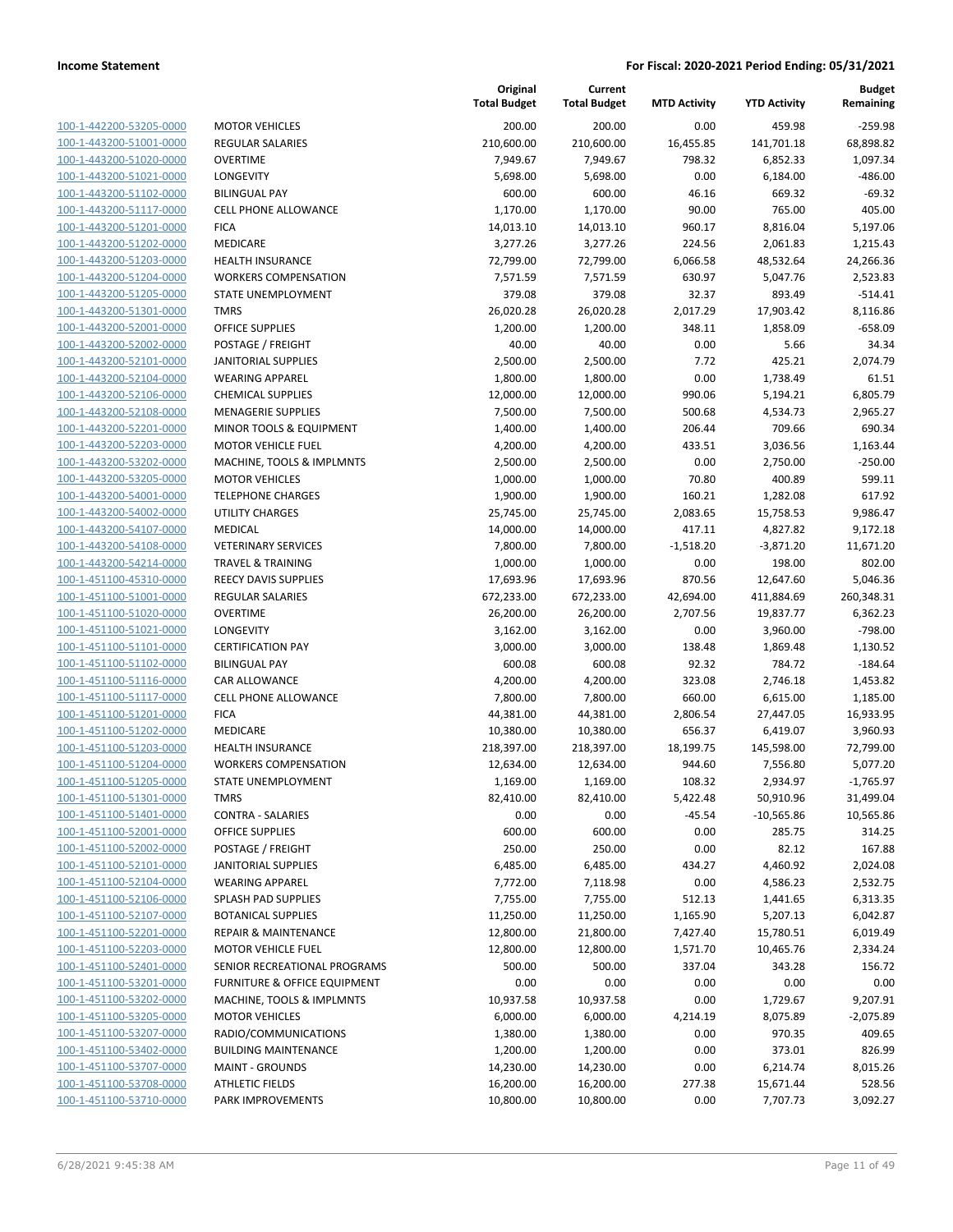|                                                    |                                        | Original<br><b>Total Budget</b> | Current<br><b>Total Budget</b> | <b>MTD Activity</b> | <b>YTD Activity</b> | Budget<br>Remaining |
|----------------------------------------------------|----------------------------------------|---------------------------------|--------------------------------|---------------------|---------------------|---------------------|
| 100-1-451100-54001-0000                            | <b>TELEPHONE CHARGES</b>               | 8,250.00                        | 8,250.00                       | 716.86              | 4,977.49            | 3,272.51            |
| 100-1-451100-54002-0000                            | <b>UTILITY CHARGES</b>                 | 115,000.00                      | 115,000.00                     | 10,356.14           | 84,698.20           | 30,301.80           |
| 100-1-451100-54101-0000                            | PROFESSIONAL SERVICES                  | 10,000.00                       | 10,000.00                      | 0.00                | 1,948.58            | 8,051.42            |
| 100-1-451100-54201-0000                            | <b>MEMBERSHIPS &amp; SUBSCRIPTIONS</b> | 1,510.00                        | 2,066.03                       | 239.72              | 2,251.40            | $-185.37$           |
| 100-1-451100-54211-0000                            | ADVERTISING                            | 5,750.00                        | 3,308.00                       | 114.74              | 1,673.87            | 1,634.13            |
| 100-1-451100-54212-0000                            | <b>PRINTING</b>                        | 0.00                            | 216.00                         | 0.00                | 216.00              | 0.00                |
| 100-1-451100-54214-0000                            | <b>TRAVEL &amp; TRAINING</b>           | 2,461.58                        | 2,461.58                       | 0.00                | 1,855.38            | 606.20              |
| 100-1-451100-54301-0000                            | <b>SPECIAL EVENTS</b>                  | 63,150.00                       | 57,150.00                      | 14,966.88           | 33,978.19           | 23,171.81           |
| 100-1-451100-54409-0000                            | <b>CEMETERY MAINTENANCE</b>            | 80,700.00                       | 80,700.00                      | 2,700.00            | 48,950.00           | 31,750.00           |
| 100-1-451100-55203-0000                            | <b>FURNITURE/OFFICE EQUIP</b>          | 0.00                            | 2,322.99                       | 0.00                | 2,322.99            | 0.00                |
| 100-1-455100-51001-0000                            | <b>REGULAR SALARIES</b>                | 322,894.00                      | 322,894.00                     | 23,489.96           | 197,783.81          | 125,110.19          |
| 100-1-455100-51020-0000                            | <b>OVERTIME</b>                        | 0.00                            | 0.00                           | 0.00                | 50.13               | $-50.13$            |
| 100-1-455100-51021-0000                            | LONGEVITY                              | 3,840.00                        | 3,840.00                       | 0.00                | 3,996.00            | $-156.00$           |
| 100-1-455100-51102-0000                            | <b>BILINGUAL PAY</b>                   | 600.00                          | 600.00                         | 46.16               | 392.36              | 207.64              |
| 100-1-455100-51116-0000                            | CAR ALLOWANCE                          | 4,200.00                        | 4,200.00                       | 323.08              | 2,746.18            | 1,453.82            |
| 100-1-455100-51117-0000                            | <b>CELL PHONE ALLOWANCE</b>            | 1,170.00                        | 1,170.00                       | 90.00               | 765.00              | 405.00              |
| 100-1-455100-51201-0000                            | <b>FICA</b>                            | 20,627.00                       | 20,627.00                      | 1,448.30            | 12,482.38           | 8,144.62            |
| 100-1-455100-51202-0000                            | <b>MEDICARE</b>                        | 4,824.00                        | 4,824.00                       | 338.71              | 2,919.24            | 1,904.76            |
| 100-1-455100-51203-0000                            | <b>HEALTH INSURANCE</b>                | 48,533.00                       | 48,533.00                      | 4,044.42            | 32,355.36           | 16,177.64           |
| 100-1-455100-51204-0000                            | <b>WORKERS COMPENSATION</b>            | 980.00                          | 980.00                         | 81.67               | 653.36              | 326.64              |
| 100-1-455100-51205-0000                            | STATE UNEMPLOYMENT                     | 759.00                          | 759.00                         | 90.32               | 1,270.92            | $-511.92$           |
| 100-1-455100-51301-0000                            | <b>TMRS</b>                            | 28,408.15                       | 28,408.15                      | 2,288.90            | 19,630.73           | 8,777.42            |
| 100-1-455100-52001-0000                            | <b>OFFICE SUPPLIES</b>                 | 2,650.00                        | 2,650.00                       | 140.31              | 1,593.39            | 1,056.61            |
| 100-1-455100-52002-0000                            | POSTAGE / FREIGHT                      | 60.00                           | 60.00                          | 0.00                | 0.00                | 60.00               |
| 100-1-455100-52004-0000                            | <b>COMPUTER SUPPLIES</b>               | 75.00                           | 75.00                          | 0.00                | 0.00                | 75.00               |
| 100-1-455100-52005-0000                            | PRINTED MATERIALS                      | 72.00                           | 72.00                          | 0.00                | 24.00               | 48.00               |
| 100-1-455100-52115-0000                            | <b>CATALOGING SUPPLIES</b>             | 1,500.00                        | 1,500.00                       | 433.14              | 1,349.61            | 150.39              |
| 100-1-455100-52201-0000                            | MINOR TOOLS & EQUIPMENT                | 75.00                           | 75.00                          | 0.00                | 0.00                | 75.00               |
| 100-1-455100-52402-0000                            | <b>BASIC PROGRAM EXPENSE</b>           | 4,000.00                        | 4,000.00                       | 0.00                | 1,506.37            | 2,493.63            |
| 100-1-455100-53201-0000                            | FURNITURE & OFFICE EQUIPMENT           | 669.00                          | 669.00                         | 669.00              | 669.00              | 0.00                |
| 100-1-455100-54001-0000                            | <b>TELEPHONE CHARGES</b>               | 4,700.00                        | 4,700.00                       | 392.25              | 3,138.95            | 1,561.05            |
| 100-1-455100-54002-0000                            | <b>UTILITY CHARGES</b>                 | 26,600.00                       | 26,600.00                      | 2,143.27            | 16,997.04           | 9,602.96            |
| 100-1-455100-54101-0000                            | PROFESSIONAL SERVICES                  | 0.00                            | 0.00                           | 0.00                | 350.00              | $-350.00$           |
| 100-1-455100-54201-0000                            | <b>MEMBERSHIPS &amp; SUBSCRIPTIONS</b> | 12,883.00                       | 12,883.00                      | 30.00               | 9,599.88            | 3,283.12            |
| 100-1-455100-54202-0000                            | <b>LIBRARY PERIODICALS</b>             | 650.00                          | 650.00                         | 0.00                | 646.78              | 3.22                |
| 100-1-455100-54211-0000                            | ADVERTISING                            | 1,500.00                        | 1,500.00                       | 0.00                | 1,000.00            | 500.00              |
| 100-1-455100-54214-0000                            | <b>TRAVEL &amp; TRAINING</b>           | 1,900.00                        | 1,900.00                       | 0.00                | 1,321.00            | 579.00              |
| 100-1-455100-55203-0000                            | <b>FURNITURE/OFFICE EQUIP</b>          | 2,217.52                        | 2,217.52                       | 185.94              | 1,643.41            | 574.11              |
| 100-1-455100-55211-0000                            | <b>BOOKS</b>                           | 44,000.00                       | 44,000.00                      | 4,285.98            | 31,583.79           | 12,416.21           |
| 100-1-456100-51001-0000                            | <b>REGULAR SALARIES</b>                | 66,976.00                       | 66,976.00                      | 5,151.20            | 43,852.21           | 23,123.79           |
| 100-1-456100-51021-0000                            | LONGEVITY                              | 1,680.00                        | 1,680.00                       | 0.00                | 1,776.00            | $-96.00$            |
| 100-1-456100-51116-0000                            | CAR ALLOWANCE                          | 4,200.00                        | 4,200.00                       | 323.08              | 2,746.18            | 1,453.82            |
| 100-1-456100-51117-0000                            | <b>CELL PHONE ALLOWANCE</b>            | 1,170.00                        | 1,170.00                       | 90.00               | 765.00              | 405.00              |
| 100-1-456100-51201-0000                            | <b>FICA</b>                            | 4,552.41                        | 4,552.41                       | 308.76              | 2,773.46            | 1,778.95            |
| 100-1-456100-51202-0000                            | MEDICARE                               | 1,064.68                        | 1,064.68                       | 72.20               | 648.60              | 416.08              |
| 100-1-456100-51203-0000                            | <b>HEALTH INSURANCE</b>                | 12,133.00                       | 12,133.00                      | 1,011.08            | 8,088.64            | 4,044.36            |
| 100-1-456100-51204-0000                            | <b>WORKERS COMPENSATION</b>            | 177.10                          | 177.10                         | 14.76               | 118.08              | 59.02               |
| 100-1-456100-51205-0000                            | STATE UNEMPLOYMENT                     | 63.18                           | 63.18                          | 0.00                | 143.99              | $-80.81$            |
| 100-1-456100-51301-0000                            | <b>TMRS</b>                            | 8,453.17                        | 8,453.17                       | 645.46              | 5,635.31            | 2,817.86            |
| 100-1-456100-52001-0000                            | OFFICE SUPPLIES                        | 50.00                           | 50.00                          | 3.77                | 32.94               | 17.06               |
| 100-1-456100-52002-0000                            | POSTAGE / FREIGHT                      | 25.00                           | 25.00                          | 0.00                | 0.00                | 25.00               |
| 100-1-456100-52103-0000                            | <b>MEETING SUPPLIES</b>                | 25.00                           | 25.00                          | 0.00                | 0.00                | 25.00               |
| 100-1-456100-54001-0000                            | <b>TELEPHONE CHARGES</b>               | 480.00                          | 480.00                         | 40.23               | 321.97              | 158.03              |
| 100-1-456100-54201-0000                            | <b>MEMBERSHIPS &amp; SUBSCRIPTIONS</b> | 1,255.00                        | 1,255.00                       | 0.00                | 915.00              | 340.00              |
| 100-1-456100-54205-0000                            | <b>BUSINESS MEALS</b>                  | 25.00                           | 25.00                          | 0.00                | 0.00                | 25.00               |
| 100-1-456100-54214-0000                            | <b>TRAVEL &amp; TRAINING</b>           | 700.00                          | 700.00                         | 0.00                | 99.00               | 601.00              |
| 100-1-456100-54301-0000                            | <b>SPECIAL EVENTS</b>                  | 9,300.00                        |                                | 11.64               |                     | 7,088.15            |
|                                                    | PROPOSED EVENTS                        |                                 | 9,300.00                       |                     | 2,211.85            |                     |
| 100-1-456100-54523-0000<br>100-1-480000-52003-0000 |                                        | 50,000.00                       | 50,000.00                      | 0.00                | 15,000.00           | 35,000.00           |
|                                                    | <b>COPIER CHARGES</b>                  | 60,000.00                       | 60,000.00                      | 8,549.19            | 41,476.69           | 18,523.31           |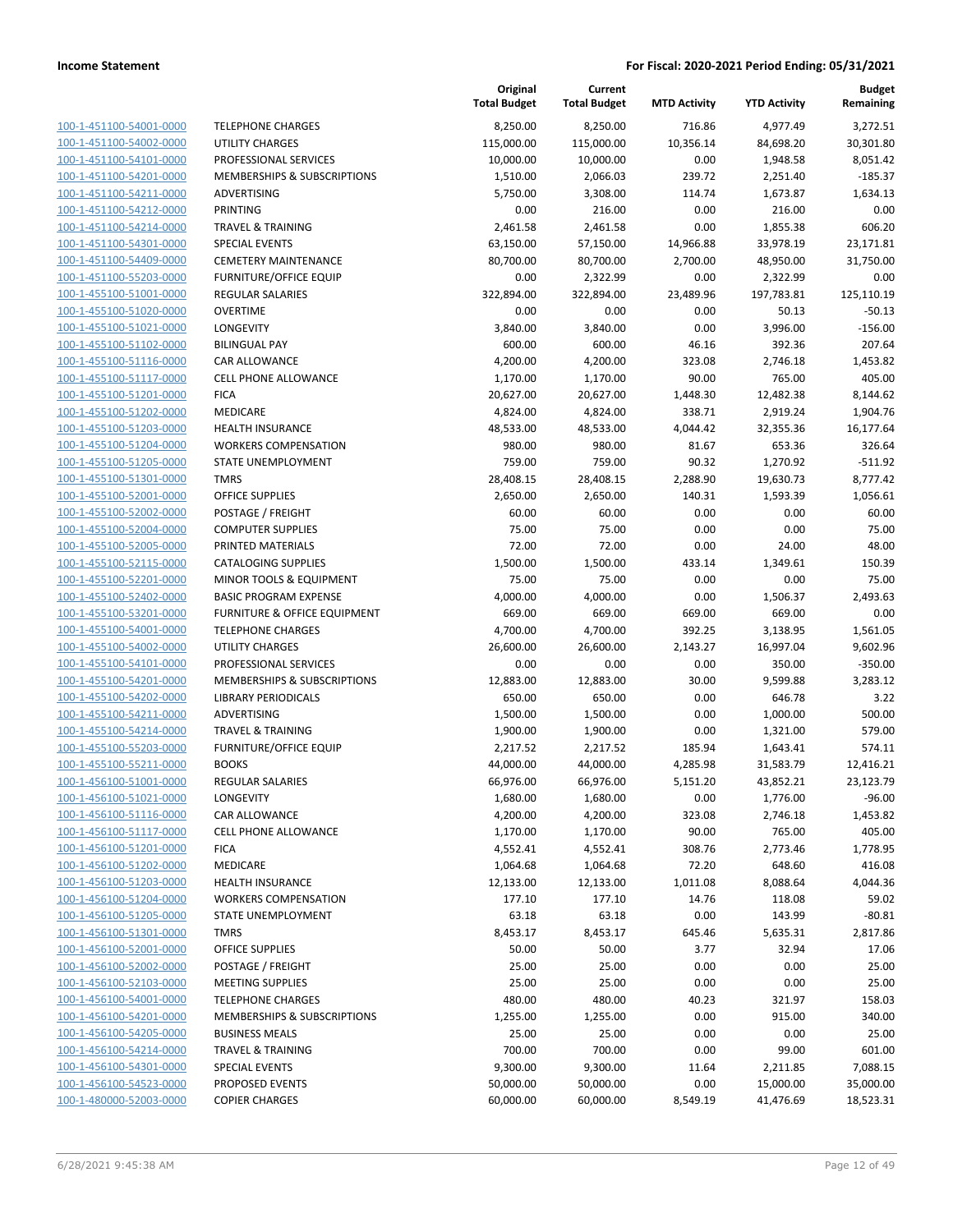|                                                    |                                                                       | Original<br><b>Total Budget</b> | Current<br><b>Total Budget</b> | <b>MTD Activity</b> | <b>YTD Activity</b> | <b>Budget</b><br>Remaining |
|----------------------------------------------------|-----------------------------------------------------------------------|---------------------------------|--------------------------------|---------------------|---------------------|----------------------------|
| 100-1-480000-52006-0000                            | <b>COPIER PAPER</b>                                                   | 4,000.00                        | 4,000.00                       | 166.75              | 4,637.84            | $-637.84$                  |
| 100-1-480000-54002-0000                            | <b>UTILITY CHARGES</b>                                                | 575.00                          | 575.00                         | 48.66               | 388.43              | 186.57                     |
| 100-1-480000-54105-0000                            | MARKETING                                                             | 7,000.00                        | 7,000.00                       | 0.00                | 3,500.00            | 3,500.00                   |
| 100-1-480000-54201-0000                            | MEMBERSHIPS & SUBSCRIPTIONS                                           | 8,601.00                        | 8,601.00                       | 0.00                | 3,554.86            | 5,046.14                   |
| 100-1-480000-54904-0000                            | POSTAGE METER RENTAL                                                  | 0.00                            | 0.00                           | $-177.85$           | $-1,422.80$         | 1,422.80                   |
| 100-1-480000-56309-0000                            | PAYOUT ARRANGEMENT LOCAL SALES TAX                                    | 178,096.00                      | 178,096.00                     | 51,344.00           | 77,870.00           | 100,226.00                 |
| 100-1-480000-56309-0001                            | PAYOUT ARRANGEMENT - 380 AGREEMENT                                    | 100,000.00                      | 100,000.00                     | 0.00                | 0.00                | 100,000.00                 |
| 100-1-480000-57005-0000                            | <b>ACCRUED VAC &amp; SICK PAY</b>                                     | 210,000.00                      | 210,000.00                     | 7,369.73            | 244,683.23          | $-34,683.23$               |
| 100-1-480000-57007-0000                            | <b>COMMUNITY SERVICES</b>                                             | 32,000.00                       | 32,000.00                      | 0.00                | 0.00                | 32,000.00                  |
| 100-1-480000-57008-0000                            | <b>BANK CHARGES</b>                                                   | 8,000.00                        | 8,000.00                       | 1,166.74            | 7,563.46            | 436.54                     |
| 100-1-480000-57015-0000                            | <b>CONTINGENCY EXPENSE</b>                                            | 50,000.00                       | 50,000.00                      | 0.00                | 0.00                | 50,000.00                  |
| 100-1-491000-58040-0000                            | <b>XFR - GENERAL CIP</b>                                              | 2,321,998.00                    | 2,321,998.00                   | 193,499.83          | 1,547,998.64        | 773,999.36                 |
| 100-1-491000-58204-0000                            | XFR - VEHICLE/EQUIP RPLCMNT                                           | 658,178.00                      | 658,178.00                     | 54,848.16           | 438,785.28          | 219,392.72                 |
| 100-1-495000-58702-0000                            | CA - GEN GOV TO CENTRAL SERVICE FUND                                  | 2,984.00                        | 2,984.00                       | 248.67              | 1,989.36            | 994.64                     |
| 100-1-495000-58703-0000                            | CA - PUBLIC WORKS TO CENTRAL SERVICE FU                               | 93,007.00                       | 93,007.00                      | 7,750.58            | 62,004.64           | 31,002.36                  |
| 100-1-495000-58704-0000                            | CA - PUBLIC SAFETY TO CENTRAL SERVICE FU                              | 258,976.00                      | 258,976.00                     | 21,581.33           | 172,650.64          | 86,325.36                  |
| 100-1-495000-58705-0000                            | CA - COM DEV TO CENTRAL SERVICE FUND                                  | 57,355.00                       | 57,355.00                      | 4,779.58            | 38,236.64           | 19,118.36                  |
| 100-1-495000-58706-0000                            | CA - PARKS & REC TO CENTRAL SERVICE FUND                              | 209,581.00                      | 209,581.00                     | 17,465.08           | 139,720.64          | 69,860.36                  |
| 100-1-495000-58712-0000                            | CA - GEN GOV TO INSURANCE FUND                                        | 2,322.00                        | 2,322.00                       | 193.50              | 1,548.00            | 774.00                     |
| 100-1-495000-58713-0000                            | CA - PUBLIC WORKS TO INSURANCE FUND                                   | 33,789.00                       | 33,789.00                      | 2,815.75            | 22,526.00           | 11,263.00                  |
| 100-1-495000-58714-0000                            | CA - PUBLIC SAFETY TO INSURANCE FUND                                  | 117,137.00                      | 117,137.00                     | 9,761.42            | 78,091.36           | 39,045.64                  |
| 100-1-495000-58715-0000                            | CA - COM DEV TO INSURANCE FUND                                        | 17,671.00                       | 17,671.00                      | 1,472.58            | 11,780.64           | 5,890.36                   |
| 100-1-495000-58716-0000                            | CA - PARKS & REC TO INSURANCE FUND                                    | 51,332.00                       | 51,332.00                      | 4,277.67            | 34,221.36           | 17,110.64                  |
| 100-1-495000-58722-0000                            | CA - GEN GOVERNMENT TO MIS FUND                                       | 38,698.00                       | 38,698.00                      | 3,224.83            | 25,798.64           | 12,899.36                  |
| 100-1-495000-58723-0000                            | CA - PUBLIC WORKS TO MIS FUND                                         | 20,569.00                       | 20,569.00                      | 1,714.08            | 13,712.64           | 6,856.36                   |
| 100-1-495000-58724-0000                            | CA - PUBLIC SAFETY TO MIS FUND                                        | 244,018.00                      | 244,018.00                     | 20,334.83           | 162,678.64          | 81,339.36                  |
| 100-1-495000-58725-0000                            | CA - COM DEV TO MIS FUND                                              | 114,886.00                      | 114,886.00                     | 9,573.83            | 76,590.64           | 38,295.36                  |
| 100-1-495000-58726-0000                            | CA - PARKS & REC TO MIS FUND                                          | 152,134.00                      | 152,134.00                     | 12,677.83           | 101,422.64          | 50,711.36                  |
|                                                    |                                                                       |                                 |                                |                     |                     |                            |
|                                                    | <b>Expense Total:</b>                                                 | 27,648,157.04                   | 27,621,157.04                  | 2,033,433.27        | 17,905,948.38       | 9,715,208.66               |
|                                                    | Fund: 100 - GENERAL FUND Surplus (Deficit):                           | $-1,474,062.04$                 | $-1,447,062.04$                | -474,746.76         | 3,995,479.00        |                            |
| Fund: 101 - MUNICIPAL COURT BUILDING SECURITY FEES |                                                                       |                                 |                                |                     |                     |                            |
| Revenue                                            |                                                                       |                                 |                                |                     |                     |                            |
| 101-1-318001-44101-0000                            | MUNICIPAL COURT COST/FEES                                             | 0.00                            | 0.00                           | 66.55               | 445.97              | $-445.97$                  |
| 101-1-318001-44101-0001                            | LOCAL MUNICIPAL COURT COST/FEES                                       | 0.00                            | 0.00                           | 594.32              | 3,806.27            | $-3,806.27$                |
| 101-1-319001-45401-0000                            | <b>INTEREST REVENUES</b>                                              | 0.00                            | 0.00                           | $-7.43$             | 42.55               | $-42.55$                   |
|                                                    | <b>Revenue Total:</b>                                                 | 0.00                            | 0.00                           | 653.44              | 4,294.79            | $-4,294.79$                |
|                                                    |                                                                       |                                 |                                |                     |                     |                            |
| <b>Expense</b><br>101-1-480000-57008-0000          | <b>BANK CHARGES</b>                                                   | 0.00                            | 0.00                           |                     |                     |                            |
|                                                    |                                                                       | 0.00                            |                                | 1.43<br>1.43        | 10.43<br>10.43      | $-10.43$<br>$-10.43$       |
|                                                    | <b>Expense Total:</b>                                                 |                                 | 0.00                           |                     |                     |                            |
|                                                    | Fund: 101 - MUNICIPAL COURT BUILDING SECURITY FEES Surplus (Deficit): | 0.00                            | 0.00                           | 652.01              | 4.284.36            |                            |
| Fund: 102 - MUNICIPAL COURT TECH FUND              |                                                                       |                                 |                                |                     |                     |                            |
| Revenue                                            |                                                                       |                                 |                                |                     |                     |                            |
| 102-1-318001-44101-0000                            | MUNICIPAL COURT COST/FEES                                             | 0.00                            | 0.00                           | 88.76               | 592.77              | $-592.77$                  |
| 102-1-318001-44101-0001                            | LOCAL MUNICIPAL COURT COST/FEES                                       | 0.00                            | 0.00                           | 509.29              | 3,119.81            | $-3,119.81$                |
| 102-1-319001-45401-0000                            | <b>INTEREST REVENUES</b><br><b>Revenue Total:</b>                     | 0.00<br>0.00                    | 0.00<br>0.00                   | $-5.24$<br>592.81   | 29.80<br>3,742.38   | $-29.80$<br>$-3,742.38$    |
|                                                    |                                                                       |                                 |                                |                     |                     |                            |
| Expense<br>102-1-412100-54101-0000                 | PROFESSIONAL SERVICES                                                 | 0.00                            | 0.00                           | 0.00                | 83.90               | $-83.90$                   |
|                                                    |                                                                       |                                 |                                |                     |                     |                            |
| 102-1-480000-57008-0000                            | <b>BANK CHARGES</b><br><b>Expense Total:</b>                          | 0.00<br>0.00                    | 0.00<br>0.00                   | 1.01<br>1.01        | 7.31<br>91.21       | $-7.31$<br>$-91.21$        |
|                                                    | Fund: 102 - MUNICIPAL COURT TECH FUND Surplus (Deficit):              | 0.00                            | 0.00                           | 591.80              | 3,651.17            |                            |
| Fund: 103 - MUNICIPAL COURT CHILD SAFETY FUND      |                                                                       |                                 |                                |                     |                     |                            |
| Revenue                                            |                                                                       |                                 |                                |                     |                     |                            |
| 103-1-318001-44101-0000                            | MUNICIPAL COURT COST/FEES<br>OPTIONAL COUNTY FEE - CHILD SAFETY       | 350.00<br>29,987.00             | 350.00                         | 24.88<br>0.00       | 250.08<br>16,084.55 | 99.92                      |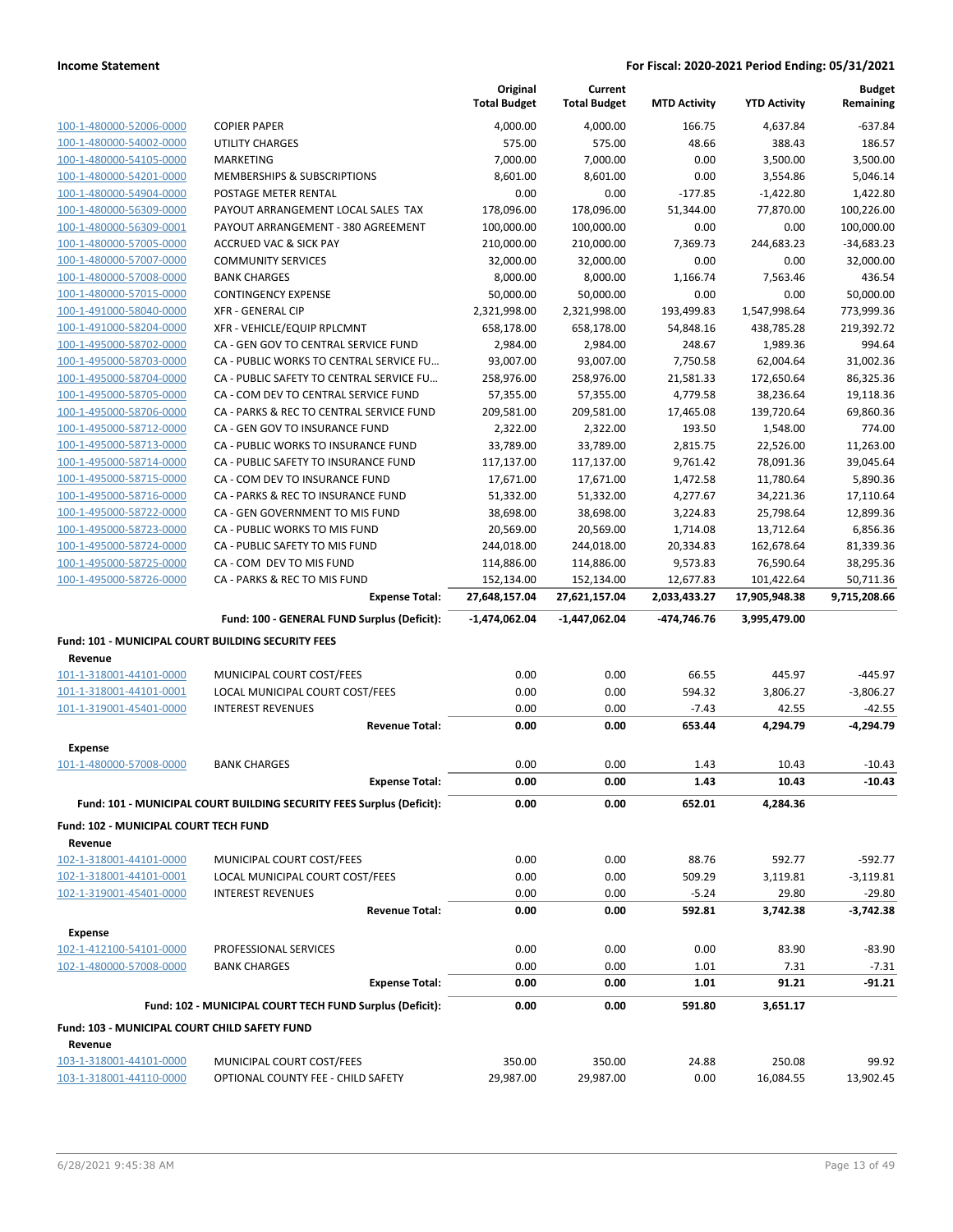|                                                    |                                                                  | Original<br><b>Total Budget</b> | Current<br><b>Total Budget</b> | <b>MTD Activity</b> | <b>YTD Activity</b> | <b>Budget</b><br>Remaining |
|----------------------------------------------------|------------------------------------------------------------------|---------------------------------|--------------------------------|---------------------|---------------------|----------------------------|
| 103-1-319001-45401-0000                            | <b>INTEREST REVENUES</b>                                         | 550.00                          | 550.00                         | $-1.53$             | 5.92                | 544.08                     |
|                                                    | <b>Revenue Total:</b>                                            | 30,887.00                       | 30,887.00                      | 23.35               | 16,340.55           | 14,546.45                  |
| Expense                                            |                                                                  |                                 |                                |                     |                     |                            |
| 103-1-480000-57007-0000                            | <b>COMMUNITY SERVICES</b>                                        | 25,000.00                       | 25,000.00                      | 6,396.27            | 12,553.87           | 12,446.13                  |
| 103-1-480000-57008-0000                            | <b>BANK CHARGES</b>                                              | 50.00                           | 50.00                          | 0.25                | 1.43                | 48.57                      |
|                                                    | <b>Expense Total:</b>                                            | 25,050.00                       | 25,050.00                      | 6,396.52            | 12,555.30           | 12,494.70                  |
|                                                    | Fund: 103 - MUNICIPAL COURT CHILD SAFETY FUND Surplus (Deficit): | 5,837.00                        | 5,837.00                       | $-6,373.17$         | 3,785.25            |                            |
| <b>Fund: 111 - RECREATION ACTIVITIES FUND</b>      |                                                                  |                                 |                                |                     |                     |                            |
| Revenue                                            |                                                                  |                                 |                                |                     |                     |                            |
| 111-1-319010-45306-0000                            | PARK CONCESSIONS                                                 | 25,950.00                       | 25,950.00                      | 1,059.57            | 2,594.27            | 23,355.73                  |
| 111-1-319010-45306-0001                            | SPLASH KINGDOM                                                   | 0.00                            | 0.00                           | 0.00                | 1,828.82            | $-1,828.82$                |
| 111-1-319011-44507-0000                            | <b>ADULT RECREATION FEES</b>                                     | 28,775.00                       | 28,775.00                      | 597.70              | 12,053.82           | 16,721.18                  |
| 111-1-319011-44508-0000                            | YOUTH RECREATION FEES                                            | 103,000.00                      | 103,000.00                     | 310.66              | 44,620.61           | 58,379.39                  |
| 111-1-319011-44511-0000                            | REECY DAVIS MEMBERSHIPS                                          | 33,780.00                       | 33,780.00                      | 1,249.31            | 7,317.79            | 26,462.21                  |
| 111-1-319012-44509-0000                            | SPECIAL EVENT FUNDING                                            | 32,200.00                       | 32,200.00                      | 142.38              | 2,011.06            | 30,188.94                  |
| 111-1-319012-45504-0000                            | <b>RECREATION FACILTY RENTAL</b>                                 | 14,225.00                       | 14,225.00                      | 5,570.48            | 23,398.93           | $-9,173.93$                |
|                                                    | <b>Revenue Total:</b>                                            | 237,930.00                      | 237,930.00                     | 8,930.10            | 93,825.30           | 144,104.70                 |
| Expense                                            |                                                                  |                                 |                                |                     |                     |                            |
| 111-1-451200-51001-0000                            | REGULAR SALARIES / PART TIME TEMPORARY                           | 69,864.00                       | 81,594.00                      | 1,108.00            | 13,353.00           | 68,241.00                  |
| 111-1-451200-51201-0000                            | <b>FICA</b>                                                      | 4,331.57                        | 4,331.57                       | 91.02               | 850.24              | 3,481.33                   |
| 111-1-451200-51202-0000                            | <b>MEDICARE</b>                                                  | 1,013.03                        | 1,013.03                       | 21.28               | 198.84              | 814.19                     |
| 111-1-451200-51204-0000                            | <b>WORKERS COMPENSATION</b>                                      | 497.32                          | 497.32                         | 41.44               | 331.52              | 165.80                     |
| 111-1-451200-51205-0000                            | STATE UNEMPLOYMENT                                               | 313.37                          | 313.37                         | 23.49               | 194.50              | 118.87                     |
| 111-1-451200-51301-0000                            | <b>TMRS</b>                                                      | 6,053.73                        | 6,053.73                       | 0.00                | 334.08              | 5,719.65                   |
| 111-1-451200-52101-0000                            | <b>JANITORIAL SUPPLIES</b>                                       | 750.00                          | 750.00                         | 0.00                | 0.00                | 750.00                     |
| 111-1-451200-52401-0000                            | YOUTH SPORT SUPPLIES                                             | 52,730.00                       | 52,730.00                      | 10,233.51           | 25,807.92           | 26,922.08                  |
| 111-1-451200-52403-0000                            | <b>RESALE ITEMS</b>                                              | 19,160.00                       | 19,160.00                      | 382.71              | 2,117.20            | 17,042.80                  |
| 111-1-451200-52412-0000                            | <b>ADULT SPORT SUPPLIES</b>                                      | 11,450.00                       | 11,450.00                      | 1,789.29            | 5,863.17            | 5,586.83                   |
| 111-1-451200-53710-0000                            | <b>MAINT PARK IMPROVEMENTS</b>                                   | 0.00                            | 0.00                           | 0.00                | 1,932.50            | $-1,932.50$                |
| 111-1-451200-54301-0000                            | <b>SPECIAL EVENTS</b>                                            | 32,200.00                       | 20,470.00                      | 3,064.50            | 3,024.50            | 17,445.50                  |
| 111-1-451200-54303-0000                            | ADULT OFFICIALS / INSTRUCTORS                                    | 13,696.00                       | 13,696.00                      | 1,354.51            | 6,280.93            | 7,415.07                   |
| 111-1-451200-54305-0000<br>111-1-480000-52003-0000 | YOUTH OFFICALS/INSTRUCTORS                                       | 29,557.00                       | 29,557.00                      | 3,795.00            | 13,977.73           | 15,579.27<br>1,928.31      |
| 111-1-480000-57005-0000                            | <b>COPIER CHARGES</b><br><b>ACCRUED VACATION SICK</b>            | 2,600.00<br>1,000.00            | 2,600.00<br>1,000.00           | 100.91<br>360.00    | 671.69<br>360.00    | 640.00                     |
| 111-1-480000-57008-0000                            | <b>BANK CHARGES</b>                                              | 2,800.00                        | 2,800.00                       | 321.02              | 3,238.78            | $-438.78$                  |
| 111-1-495000-58501-0000                            | CA - GENERAL FUND                                                | 973.00                          | 973.00                         | 81.08               | 648.64              | 324.36                     |
| 111-1-495000-58701-0000                            | CA - CENTRAL SERVICE FUND                                        | 75.00                           | 75.00                          | 6.25                | 50.00               | 25.00                      |
| 111-1-495000-58710-0000                            | CA - INSURANCE FUND                                              | 103.00                          | 103.00                         | 8.58                | 68.64               | 34.36                      |
| 111-1-495000-58720-0000                            | CA - MIS FUN                                                     | 27.00                           | 27.00                          | 2.25                | 18.00               | 9.00                       |
|                                                    | <b>Expense Total:</b>                                            | 249,194.02                      | 249,194.02                     | 22,784.84           | 79,321.88           | 169,872.14                 |
|                                                    | Fund: 111 - RECREATION ACTIVITIES FUND Surplus (Deficit):        | $-11,264.02$                    | $-11,264.02$                   | -13,854.74          | 14,503.42           |                            |
|                                                    |                                                                  |                                 |                                |                     |                     |                            |
| Fund: 112 - GUN RANGE FUND                         |                                                                  |                                 |                                |                     |                     |                            |
| Revenue<br>112-1-319001-45401-0000                 | <b>INTEREST REVENUES</b>                                         | 50.00                           | 50.00                          | $-0.13$             | 0.66                | 49.34                      |
| 112-1-319001-45601-0000                            | MISCELLANEOUS REVENUES                                           | 1,266.00                        | 1,266.00                       | 210.00              | 1,040.00            | 226.00                     |
|                                                    | <b>Revenue Total:</b>                                            | 1,316.00                        | 1,316.00                       | 209.87              | 1,040.66            | 275.34                     |
|                                                    |                                                                  |                                 |                                |                     |                     |                            |
| <b>Expense</b>                                     |                                                                  |                                 |                                |                     |                     |                            |
| 112-1-421700-54501-0000                            | SPECIAL SERVICES                                                 | 1,300.00                        | 1,300.00                       | 190.00              | 894.75              | 405.25                     |
| 112-1-480000-57008-0000                            | <b>BANK CHARGES</b>                                              | 0.00                            | 0.00                           | 0.02                | 0.18                | $-0.18$                    |
|                                                    | <b>Expense Total:</b>                                            | 1,300.00                        | 1,300.00                       | 190.02              | 894.93              | 405.07                     |
|                                                    | Fund: 112 - GUN RANGE FUND Surplus (Deficit):                    | 16.00                           | 16.00                          | 19.85               | 145.73              |                            |
| Fund: 113 - HOTEL / MOTEL OCCUPANCY TAX FUND       |                                                                  |                                 |                                |                     |                     |                            |
| Revenue                                            |                                                                  |                                 |                                |                     |                     |                            |
| 113-1-313005-41402-0000                            | HOTEL/MOTEL OCCUPANCY TAX                                        | 485,250.00                      | 485,250.00                     | 51,905.31           | 380,906.37          | 104,343.63                 |
| 113-1-319001-45401-0000                            | <b>INTEREST REVENUES</b>                                         | 4,857.00                        | 4,857.00                       | $-50.72$            | 275.61              | 4,581.39                   |
|                                                    | <b>Revenue Total:</b>                                            | 490,107.00                      | 490,107.00                     | 51,854.59           | 381,181.98          | 108,925.02                 |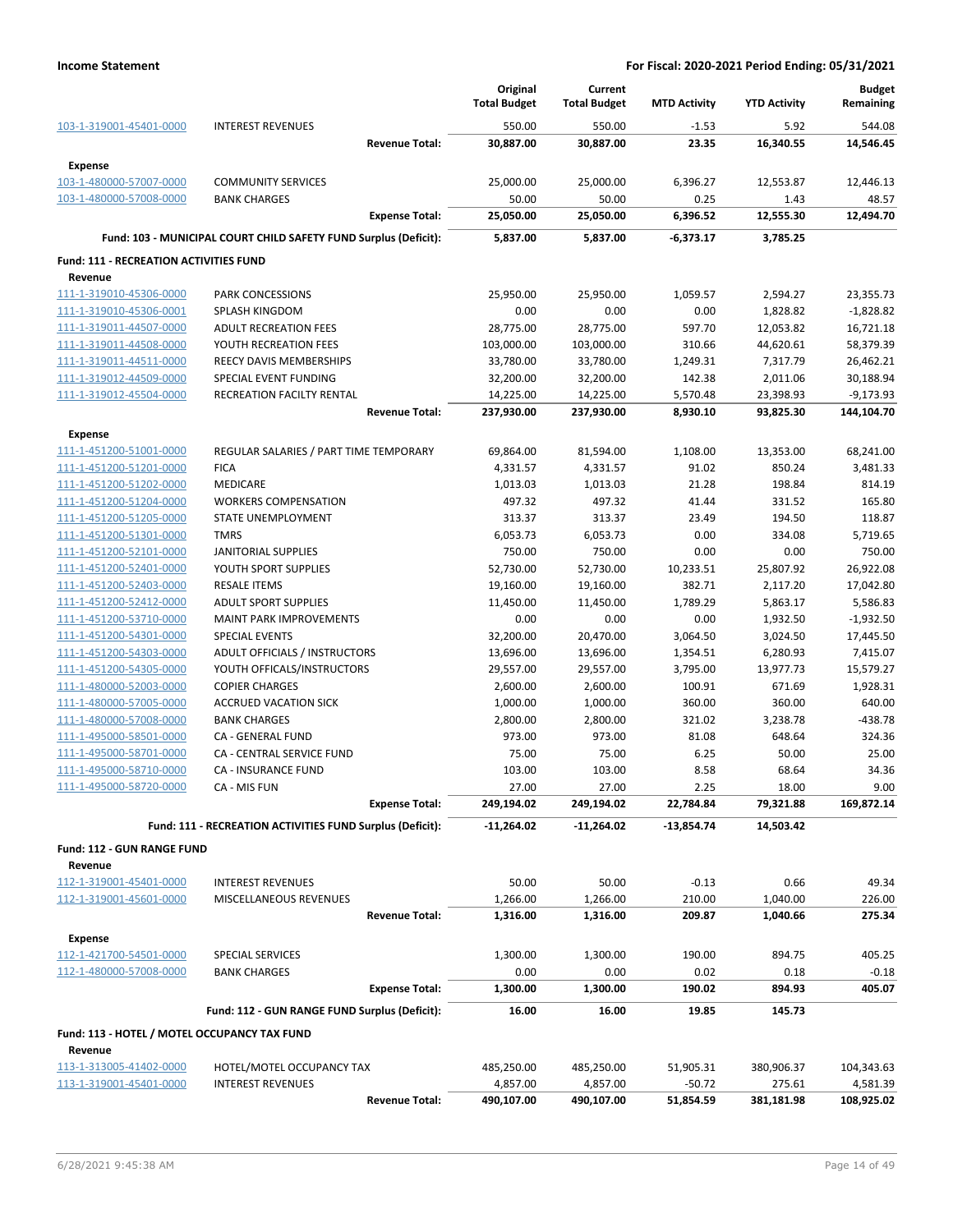|                                                    |                                                                 | Original            | Current             |                     |                     | <b>Budget</b>      |
|----------------------------------------------------|-----------------------------------------------------------------|---------------------|---------------------|---------------------|---------------------|--------------------|
|                                                    |                                                                 | <b>Total Budget</b> | <b>Total Budget</b> | <b>MTD Activity</b> | <b>YTD Activity</b> | Remaining          |
| <b>Expense</b>                                     |                                                                 |                     |                     |                     |                     |                    |
| 113-1-457100-54205-0000                            | <b>BUSINESS MEALS</b>                                           | 250.00              | 250.00              | 0.00                | 0.00                | 250.00             |
| 113-1-458100-51001-0000                            | <b>REGULAR</b>                                                  | 44,262.40           | 44,262.40           | 2,036.56            | 17,314.52           | 26,947.88          |
| 113-1-458100-51020-0000                            | <b>OVERTIME</b>                                                 | 25.65               | 25.65               | 0.00                | 0.00                | 25.65              |
| 113-1-458100-51021-0000                            | LONGEVITY                                                       | 360.00              | 360.00              | 0.00                | 195.00              | 165.00             |
| 113-1-458100-51116-0000                            | CAR ALLOWANCE                                                   | 1,200.00            | 1,200.00            | 161.54              | 1,373.09            | $-173.09$          |
| 113-1-458100-51117-0000                            | <b>CELL PHONE ALLOWANCE</b>                                     | 585.00              | 585.00              | 45.00               | 382.50              | 202.50             |
| 113-1-458100-51201-0000                            | <b>FICA</b>                                                     | 2,878.85            | 2,878.85            | 129.06              | 1,115.64            | 1,763.21           |
| 113-1-458100-51202-0000                            | <b>MEDICARE</b>                                                 | 673.28              | 673.28              | 30.18               | 260.90              | 412.38             |
| 113-1-458100-51203-0000                            | <b>HEALTH INSURANCE</b>                                         | 12,133.00           | 12,133.00           | 1,011.08            | 8,088.64            | 4,044.36           |
| 113-1-458100-51204-0000                            | <b>WORKERS COMPENSATION</b>                                     | 655.84              | 655.84              | 54.65               | 437.20              | 218.64             |
| 113-1-458100-51205-0000                            | UNEMPLOYMENT                                                    | 63.18               | 63.18               | 0.00                | 65.42               | $-2.24$            |
| 113-1-458100-51301-0000                            | <b>TMRS</b>                                                     | 5,345.60            | 5,345.60            | 241.46              | 2,064.74            | 3,280.86           |
| 113-1-458100-52001-0000                            | <b>OFFICE SUPPLIES</b>                                          | 300.00<br>750.00    | 300.00<br>750.00    | 0.00<br>126.89      | 0.00                | 300.00<br>$-40.44$ |
| 113-1-458100-52002-0000<br>113-1-458100-54101-0000 | POSTAGE / FREIGHT                                               | 16,000.00           | 16,000.00           | 0.00                | 790.44<br>1,980.00  | 14,020.00          |
| 113-1-458100-54105-0000                            | PROFESSIONAL SERVICES<br><b>MARKETING</b>                       | 10,000.00           | 10,000.00           | 620.00              | 3,420.00            | 6,580.00           |
| 113-1-458100-54201-0000                            | MEMBERSHIPS & SUBSCRIPTIONS                                     | 1,500.00            | 1,500.00            | 0.00                | 765.00              | 735.00             |
| 113-1-458100-54211-0000                            | <b>ADVERTISING</b>                                              | 55,000.00           | 55,000.00           | 12,567.00           | 32,660.67           | 22,339.33          |
| 113-1-458100-54212-0000                            | <b>PRINTING</b>                                                 | 5,000.00            | 5,000.00            | 0.00                | 1,036.00            | 3,964.00           |
| 113-1-458100-54214-0000                            | TRAVEL/TRAINING EXPENSE                                         | 2,500.00            | 2,500.00            | 0.00                | 1,223.00            | 1,277.00           |
| 113-1-458100-54301-0000                            | <b>SPECIAL EVENTS</b>                                           | 15,500.00           | 15,500.00           | 0.00                | 168.00              | 15,332.00          |
| 113-1-458100-55203-0000                            | <b>FURNITURE/OFFICE EQUIP</b>                                   | 400.00              | 400.00              | 0.00                | 0.00                | 400.00             |
| 113-1-480000-57008-0000                            | <b>BANK CHARGES</b>                                             | 0.00                | 0.00                | 9.50                | 66.82               | $-66.82$           |
| 113-1-491000-58001-0000                            | <b>XFR - GENERAL FUND</b>                                       | 98,000.00           | 98,000.00           | 8,166.67            | 65,333.36           | 32,666.64          |
| 113-1-491000-58040-0000                            | XFR - GENERAL CIP FUND                                          | 203,000.00          | 203,000.00          | 16,916.67           | 135,333.36          | 67,666.64          |
| 113-1-491000-58101-0000                            | <b>XFR - UTILITY FUND</b>                                       | 45,000.00           | 45,000.00           | 3,750.00            | 30,000.00           | 15,000.00          |
|                                                    | <b>Expense Total:</b>                                           | 521,382.80          | 521,382.80          | 45,866.26           | 304,074.30          | 217,308.50         |
|                                                    | Fund: 113 - HOTEL / MOTEL OCCUPANCY TAX FUND Surplus (Deficit): | $-31,275.80$        | $-31,275.80$        | 5,988.33            | 77,107.68           |                    |
|                                                    |                                                                 |                     |                     |                     |                     |                    |
| Fund: 114 - VENUE MANAGEMENT FUND                  |                                                                 |                     |                     |                     |                     |                    |
| Revenue                                            |                                                                 |                     |                     |                     |                     |                    |
| 114-1-319010-45306-0000                            | <b>CONCESSIONS</b>                                              | 1,198.00            | 1,198.00            | 0.00                | 22.02               | 1,175.98           |
| 114-1-319030-45506-0000                            | <b>AUDITORIUM RENTALS</b>                                       | 24,495.00           | 24,495.00           | 5,437.00            | 19,184.50           | 5,310.50           |
| 114-1-319031-45505-0000                            | <b>CIVIC CENTER RENTALS</b>                                     | 39,319.00           | 39,319.00           | 961.00              | 16,547.00           | 22,772.00          |
| 114-1-319032-44509-0000                            | SPECIAL EVENTS/SPONSORS                                         | 4,444.00            | 4,444.00            | 0.00                | 500.00              | 3,944.00           |
| 114-1-319033-45307-0000                            | <b>TICKET SALES</b>                                             | 46,561.00           | 46,561.00           | 0.00                | 54.12               | 46,506.88          |
|                                                    | <b>Revenue Total:</b>                                           | 116,017.00          | 116,017.00          | 6,398.00            | 36,307.64           | 79,709.36          |
| <b>Expense</b>                                     |                                                                 |                     |                     |                     |                     |                    |
| 114-1-457100-51001-0000                            | <b>REGULAR SALARIES</b>                                         | 26,478.40           | 26,478.40           | 3,404.56            | 29,112.15           | $-2,633.75$        |
| 114-1-457100-51020-0000                            | <b>OVERTIME</b>                                                 | 11,000.00           | 11,000.00           | 0.00                | 0.00                | 11,000.00          |
| 114-1-457100-51021-0000                            | LONGEVITY                                                       | 318.00              | 318.00              | 0.00                | 408.00              | $-90.00$           |
| 114-1-457100-51116-0000                            | CAR ALLOWANCE                                                   | 1,200.00            | 1,200.00            | 161.54              | 1,373.09            | $-173.09$          |
| 114-1-457100-51117-0000                            | CELL PHONE ALLOWANCE                                            | 585.00              | 585.00              | 45.00               | 382.50              | 202.50             |
| 114-1-457100-51201-0000                            | <b>FICA</b>                                                     | 1,772.05            | 1,772.05            | 230.48              | 2,005.02            | $-232.97$          |
| 114-1-457100-51202-0000                            | MEDICARE                                                        | 414.43              | 414.43              | 53.90               | 468.90              | $-54.47$           |
| 114-1-457100-51203-0000                            | HEALTH INSURANCE                                                | 6,067.00            | 6,067.00            | 505.58              | 4,044.64            | 2,022.36           |
| 114-1-457100-51204-0000                            | <b>WORKERS COMPENSATION</b>                                     | 612.79              | 612.79              | 51.07               | 408.56              | 204.23             |
| 114-1-457100-51205-0000                            | STATE UNEMPLOYMENT                                              | 31.59               | 31.59               | 0.00                | 146.63              | $-115.04$          |
| 114-1-457100-51301-0000                            | <b>TMRS</b>                                                     | 3,290.43            | 3,290.43            | 437.62              | 3,757.91            | $-467.48$          |
| 114-1-457100-52001-0000                            | OFFICE SUPPLIES                                                 | 250.00              | 250.00              | 0.00                | 13.78               | 236.22             |
| 114-1-457100-52002-0000                            | POSTAGE / FREIGHT                                               | 5,000.00            | 5,000.00            | 0.00                | 0.00                | 5,000.00           |
| 114-1-457100-52201-0000                            | MINOR TOOLS & EQUIPMENT                                         | 2,500.00            | 2,500.00            | 0.00                | 666.77              | 1,833.23           |
| 114-1-457100-52403-0000                            | <b>RESALE ITEMS</b>                                             | 1,500.00            | 1,500.00            | 0.00                | 0.00                | 1,500.00           |
| 114-1-457100-53702-0000                            | AUDTIORIUM MAINTENANCE                                          | 10,000.00           | 10,000.00           | 0.00                | 7,831.53            | 2,168.47           |
| 114-1-457100-53704-0000                            | <b>CIVIC CENTER</b>                                             | 6,000.00            | 6,000.00            | 797.89              | 2,570.16            | 3,429.84           |
| 114-1-457100-54001-0000                            | <b>TELEPHONE CHARGES</b>                                        | 200.00              | 200.00              | 0.00                | 0.00                | 200.00             |
| 114-1-457100-54005-0000                            | <b>CIVIC CENTER UTILITY CHARGES</b>                             | 0.00                | 0.00                | 1,576.85            | 18,236.18           | $-18,236.18$       |
| 114-1-457100-54101-0000                            | PROFESSIONAL SERVICES                                           | 7,500.00            | 7,500.00            | 0.00                | 0.00                | 7,500.00           |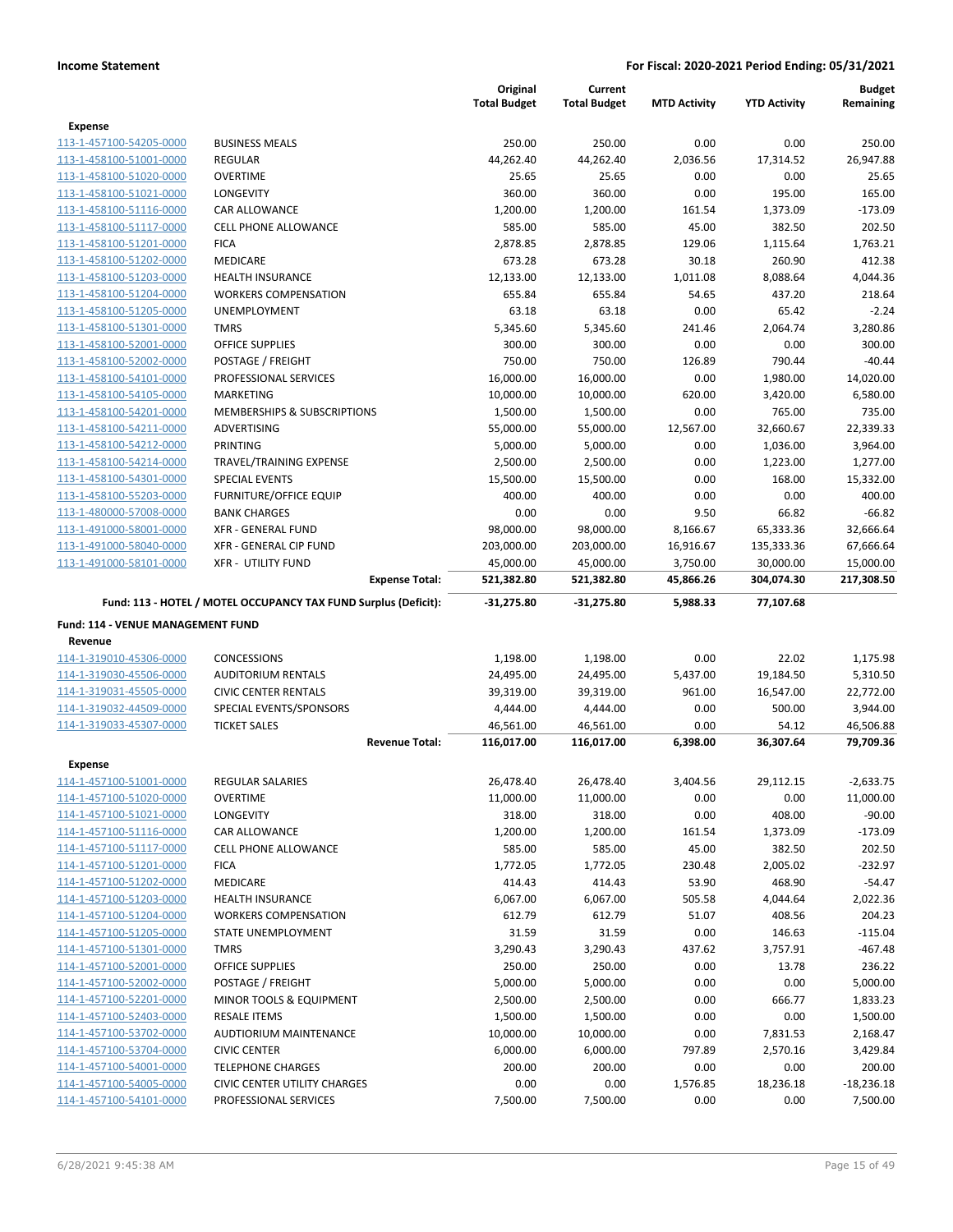|                                                    |                                                                           | Original<br><b>Total Budget</b> | Current<br><b>Total Budget</b> | <b>MTD Activity</b> | <b>YTD Activity</b> | <b>Budget</b><br>Remaining |
|----------------------------------------------------|---------------------------------------------------------------------------|---------------------------------|--------------------------------|---------------------|---------------------|----------------------------|
| 114-1-457100-54105-0000                            | MARKETING                                                                 | 5,500.00                        | 5,500.00                       | 0.00                | 4,220.00            | 1,280.00                   |
| 114-1-457100-54201-0000                            | MEMBERSHIPS & SUBSCRIPTIONS                                               | 2,000.00                        | 2,000.00                       | 0.00                | 1,553.83            | 446.17                     |
| 114-1-457100-54205-0000                            | <b>BUSINESS MEALS</b>                                                     | 100.00                          | 100.00                         | 0.00                | 0.00                | 100.00                     |
| 114-1-457100-54211-0000                            | ADVERTISING                                                               | 25,000.00                       | 25,000.00                      | 0.00                | 9,650.40            | 15,349.60                  |
| 114-1-457100-54214-0000                            | <b>TRAVEL &amp; TRAINING</b>                                              | 500.00                          | 500.00                         | 0.00                | 0.00                | 500.00                     |
| 114-1-457100-54301-0000                            | <b>SPECIAL EVENTS</b>                                                     | 75,000.00                       | 75,000.00                      | 4,577.00            | 28,898.54           | 46,101.46                  |
| 114-1-480000-52003-0000                            | <b>COPIER CHARGES</b>                                                     | 1,000.00                        | 1,000.00                       | 100.91              | 741.05              | 258.95                     |
| 114-1-480000-57008-0000                            | <b>BANK CHARGES</b>                                                       | 0.00                            | 0.00                           | 575.87              | 2,673.52            | $-2,673.52$                |
| 114-1-495000-58501-0000                            | CA - GENERAL FUND                                                         | 4,129.00                        | 4,129.00                       | 344.08              | 2,752.64            | 1,376.36                   |
| 114-1-495000-58701-0000                            | CA - CENTRAL SERVICE FUND                                                 | 308.00                          | 308.00                         | 25.67               | 205.36              | 102.64                     |
| 114-1-495000-58710-0000                            | CA - INSURANCE FUND                                                       | 260.00                          | 260.00                         | 21.67               | 173.36              | 86.64                      |
| 114-1-495000-58720-0000                            | CA - MIS FUN                                                              | 1,750.00                        | 1,750.00                       | 145.83              | 1,166.64            | 583.36                     |
|                                                    | <b>Expense Total:</b>                                                     | 200,266.69                      | 200,266.69                     | 13,055.52           | 123,461.16          | 76,805.53                  |
|                                                    | Fund: 114 - VENUE MANAGEMENT FUND Surplus (Deficit):                      | $-84,249.69$                    | -84,249.69                     | $-6,657.52$         | $-87,153.52$        |                            |
|                                                    | <b>Fund: 123 - PTRAIN - POLICE REIMBURSEMENT GRANTS &amp; CONT EDUCAT</b> |                                 |                                |                     |                     |                            |
| Revenue                                            |                                                                           |                                 |                                |                     |                     |                            |
| 123-1-310001-43104-0000                            | <b>GRANTS / LEOSE</b>                                                     | 0.00                            | 0.00                           | 0.00                | 3,149.50            | $-3,149.50$                |
| 123-1-319001-45401-0000                            | <b>INTEREST REVENUES</b>                                                  | 0.00                            | 0.00                           | $-0.83$             | 3.53                | $-3.53$                    |
|                                                    | <b>Revenue Total:</b>                                                     | 0.00                            | 0.00                           | $-0.83$             | 3,153.03            | $-3,153.03$                |
| <b>Expense</b>                                     | <b>TRAVEL &amp; TRAINING</b>                                              | 0.00                            | 0.00                           | 60.00               | 60.00               | $-60.00$                   |
| 123-1-421100-54214-0000<br>123-1-421230-54214-0000 | <b>TRAVEL &amp; TRAINING</b>                                              | 0.00                            | 0.00                           | 470.00              |                     | $-2,159.00$                |
| 123-1-421240-54214-0000                            | <b>TRAVEL &amp; TRAINING</b>                                              | 0.00                            | 0.00                           | 0.00                | 2,159.00<br>60.00   | $-60.00$                   |
| 123-1-480000-57008-0000                            | <b>BANK CHARGES</b>                                                       | 0.00                            | 0.00                           | 0.17                | 2.04                | $-2.04$                    |
|                                                    | <b>Expense Total:</b>                                                     | 0.00                            | 0.00                           | 530.17              | 2,281.04            | $-2,281.04$                |
|                                                    | Fund: 123 - PTRAIN - POLICE REIMBURSEMENT GRANTS & CONT EDUCAT Sur        | 0.00                            | 0.00                           | $-531.00$           | 871.99              |                            |
| Fund: 124 - FIRE HAZMAT GRANT                      |                                                                           |                                 |                                |                     |                     |                            |
| <b>Expense</b>                                     |                                                                           |                                 |                                |                     |                     |                            |
| 124-1-480000-57008-0000                            | <b>BANK CHARGES</b>                                                       | 0.00                            | 0.00                           | 0.00                | 0.12                | $-0.12$                    |
|                                                    | <b>Expense Total:</b>                                                     | 0.00                            | 0.00                           | 0.00                | 0.12                | $-0.12$                    |
|                                                    | Fund: 124 - FIRE HAZMAT GRANT Total:                                      | 0.00                            | 0.00                           | 0.00                | 0.12                |                            |
| Fund: 140 - DEBT SERVICE FUND<br>Revenue           |                                                                           |                                 |                                |                     |                     |                            |
| 140-1-311001-41101-0000                            | <b>REAL PROPERTY TAXES</b>                                                | 5,209,360.00                    | 5,209,360.00                   | 41,007.07           | 5,181,426.72        | 27,933.28                  |
| 140-1-311002-41102-0000                            | <b>DELINQUENT TAXES</b>                                                   | 68,517.00                       | 68,517.00                      | 5,946.12            | 54,240.06           | 14,276.94                  |
| 140-1-319001-45401-0000                            | <b>INTEREST REVENUES</b>                                                  | 22,102.00                       | 22,102.00                      | $-53.86$            | 805.79              | 21,296.21                  |
| 140-1-323001-46100-0000                            | <b>XFR - UTILITY FUND</b>                                                 | 1,476,165.00                    | 1,476,165.00                   | 123,013.75          | 984,110.00          | 492,055.00                 |
|                                                    | <b>Revenue Total:</b>                                                     | 6,776,144.00                    | 6,776,144.00                   | 169,913.08          | 6,220,582.57        | 555,561.43                 |
| <b>Expense</b>                                     |                                                                           |                                 |                                |                     |                     |                            |
| 140-1-471100-56106-0000                            | 2013 CO PRINCIPAL                                                         | 270,000.00                      | 270,000.00                     | 0.00                | 270,000.00          | 0.00                       |
| 140-1-471100-56308-0000                            | 2011 GO REFUND PRINCIPAL                                                  | 1,160,000.00                    | 1,160,000.00                   | 0.00                | 1,160,000.00        | 0.00                       |
| 140-1-471100-56310-0000                            | 2014 GO REFUND PRINCIPAL                                                  | 188,000.00                      | 188,000.00                     | 0.00                | 188,000.00          | 0.00                       |
| 140-1-471100-56311-0000                            | 2014 GENERAL OBLIGATIONS PRINCIPAL                                        | 320,000.00                      | 320,000.00                     | 0.00                | 320,000.00          | 0.00                       |
| 140-1-471100-56312-0000                            | 2015 GENERAL OBLIGATIONS PRINCIPAL                                        | 481,000.00                      | 481,000.00                     | 0.00                | 481,000.00          | 0.00                       |
| 140-1-471100-56313-0000                            | 2017 GO REFUND PRINCIPAL                                                  | 1,875,000.00                    | 1,875,000.00                   | 0.00                | 1,875,000.00        | 0.00                       |
| 140-1-471100-56314-0000                            | 2019 GO AND REFUNDING PRINCIPAL                                           | 1,160,000.00                    | 1,160,000.00                   | 0.00                | 1,160,000.00        | 0.00                       |
| 140-1-471200-56206-0000                            | 2013 CO INTEREST                                                          | 12,282.00                       | 12,282.00                      | 0.00                | 7,342.50            | 4,939.50                   |
| 140-1-471200-56408-0000                            | 2011 GO REFUND INTEREST                                                   | 56,135.00                       | 56,135.00                      | 0.00                | 34,447.50           | 21,687.50                  |
| 140-1-471200-56409-0000                            | 2014 GENERAL OBLIGATIONS - INTEREST                                       | 86,652.00                       | 86,652.00                      | 0.00                | 45,350.25           | 41,301.75                  |
| 140-1-471200-56410-0000                            | 2015 GO - INTEREST                                                        | 120,915.00                      | 120,915.00                     | 0.00                | 63,295.20           | 57,619.80                  |
| 140-1-471200-56411-0000                            | 2014 GO REFUND INTEREST                                                   | 17,760.00                       | 17,760.00                      | 0.00                | 9,820.00            | 7,940.00                   |
| 140-1-471200-56413-0000                            | 2017 GO REFUND INTEREST                                                   | 145,625.00                      | 145,625.00                     | 0.00                | 96,250.00           | 49,375.00                  |
| 140-1-471200-56414-0000                            | 2019 GO AND REFUNDING INTEREST                                            | 792,156.00                      | 792,156.00                     | 0.00                | 410,578.12          | 381,577.88                 |
| 140-1-475100-56002-0000                            | AGENT FEE                                                                 | 1,500.00                        | 1,500.00                       | 0.00                | 1,500.00            | 0.00                       |
| 140-1-475100-56005-0000                            | ARBITRAGE                                                                 | 6,100.00                        | 6,100.00                       | 0.00                | 2,200.00            | 3,900.00                   |
| 140-1-480000-57008-0000                            | <b>BANK CHARGES</b>                                                       | 450.00                          | 450.00                         | 7.43                | 233.09              | 216.91                     |
|                                                    |                                                                           |                                 |                                |                     |                     |                            |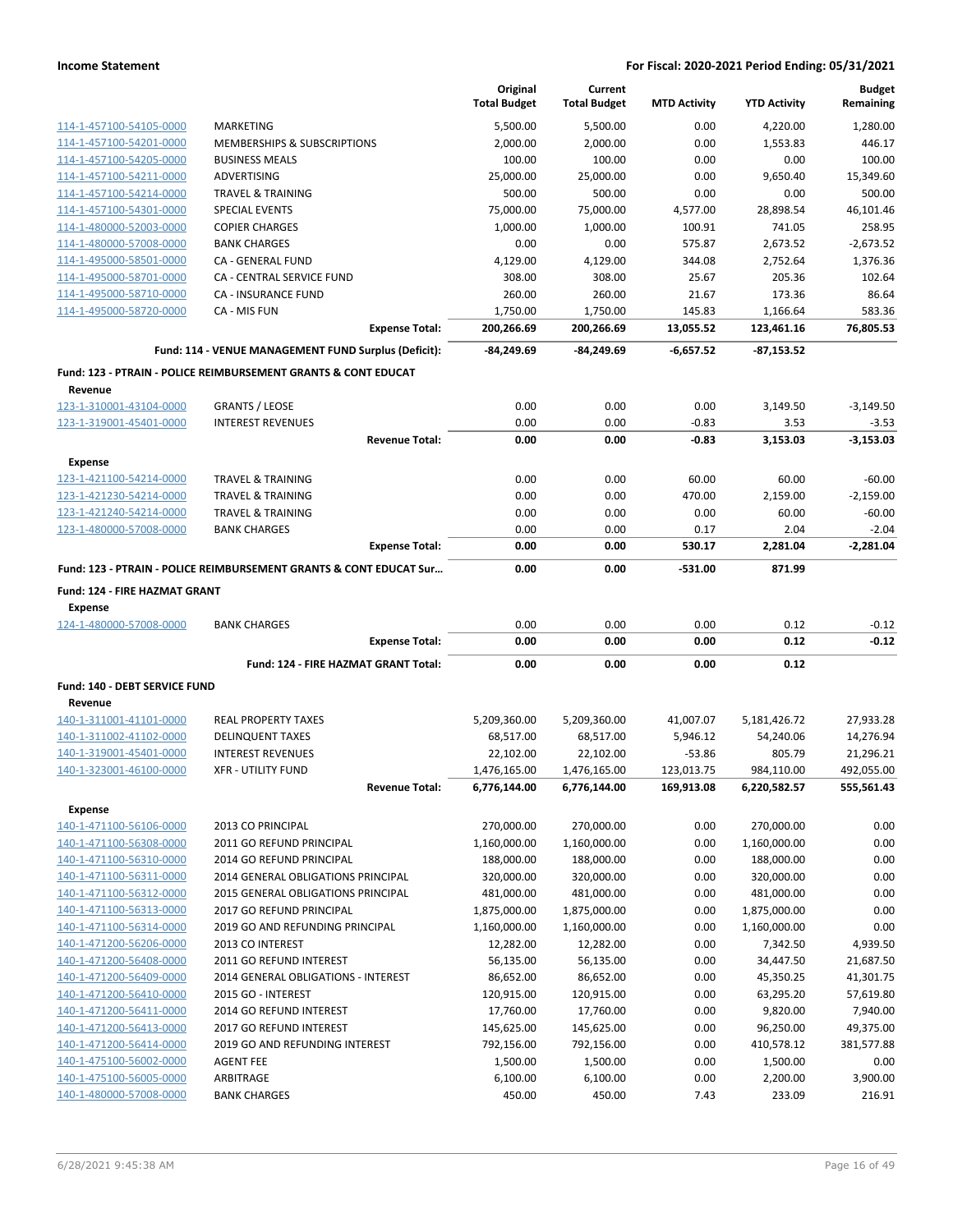|                                              |                                                                 |                       | Original<br><b>Total Budget</b> | Current<br><b>Total Budget</b> | <b>MTD Activity</b> | <b>YTD Activity</b> | <b>Budget</b><br>Remaining |
|----------------------------------------------|-----------------------------------------------------------------|-----------------------|---------------------------------|--------------------------------|---------------------|---------------------|----------------------------|
| 140-1-491000-58001-0000                      | <b>XFR - GENERAL FUND</b>                                       |                       | 118,309.00                      | 118,309.00                     | 9,859.08            | 78,872.64           | 39,436.36                  |
|                                              |                                                                 | <b>Expense Total:</b> | 6,811,884.00                    | 6,811,884.00                   | 9,866.51            | 6,203,889.30        | 607,994.70                 |
|                                              | Fund: 140 - DEBT SERVICE FUND Surplus (Deficit):                |                       | $-35.740.00$                    | $-35,740.00$                   | 160,046.57          | 16,693.27           |                            |
| Fund: 160 - GENERAL CAPITAL IMPROVEMENT FUND |                                                                 |                       |                                 |                                |                     |                     |                            |
| Revenue                                      |                                                                 |                       |                                 |                                |                     |                     |                            |
| 160-1-310002-45608-0000                      | PROJ REIMBURSEMENTS                                             |                       | 0.00                            | 0.00                           | 4,200,000.00        | 4,200,000.00        | $-4,200,000.00$            |
| 160-1-314004-41808-0000                      | FRANCHISE FEES/CABLE-SICFA                                      |                       | 41,774.00                       | 41,774.00                      | 0.00                | 8,757.23            | 33,016.77                  |
| 160-1-319001-45401-0000                      | <b>INTEREST REVENUES</b>                                        |                       | 49,234.00                       | 49,234.00                      | -257.35             | 10,879.52           | 38,354.48                  |
| 160-1-323001-46001-0000                      | <b>XFR - GENERAL FUND</b>                                       |                       | 2,321,998.00                    | 2,321,998.00                   | 193,499.83          | 1,547,998.64        | 773,999.36                 |
| 160-1-323001-46008-0000                      | <b>XFR - TOURISM FUND</b>                                       |                       | 203,000.00                      | 203,000.00                     | 16,916.67           | 135,333.36          | 67,666.64                  |
|                                              |                                                                 | <b>Revenue Total:</b> | 2,616,006.00                    | 2,616,006.00                   | 4,410,159.15        | 5,902,968.75        | $-3,286,962.75$            |
| <b>Expense</b>                               |                                                                 |                       |                                 |                                |                     |                     |                            |
| 160-1-000000-55098-0000                      | <b>GBOD INDUSTRIAL PROJECT - TRACKING ONLY</b>                  |                       | 0.00                            | 0.00                           | 0.00                | 407,792.87          | -407,792.87                |
| 160-1-421240-55207-0000                      | RADIO COMMUNICATION EQUIP                                       |                       | 0.00                            | 0.00                           | 10,847.90           | 132,735.70          | $-132,735.70$              |
| 160-1-422200-55003-0000                      | <b>BUILDING IMPROVEMENTS</b>                                    |                       | 48,500.00                       | 48,500.00                      | 0.00                | 0.00                | 48,500.00                  |
| 160-1-431200-53304-0000                      | <b>STREET IMPROV PROGRAM</b>                                    |                       | 2,000,000.00                    | 2,000,000.00                   | 215,231.46          | 2,461,272.38        | -461,272.38                |
| 160-1-431200-55002-0000                      | <b>IMPROVEMENTS</b>                                             |                       | 175,000.00                      | 175,000.00                     | 0.00                | 0.00                | 175,000.00                 |
| 160-1-431200-55103-0000                      | STREET IMPROVEMENTS                                             |                       | 0.00                            | 0.00                           | 84,850.00           | 84,850.00           | $-84,850.00$               |
| 160-1-431600-55102-0000                      | <b>STREETS</b>                                                  |                       | 0.00                            | 0.00                           | 53,291.07           | 3,237,647.89        | -3,237,647.89              |
| 160-1-443200-55201-0000                      | <b>EQUIPMENT PURCHASES</b>                                      |                       | 7,600.00                        | 7,600.00                       | 0.00                | 6,678.00            | 922.00                     |
| 160-1-451100-55012-0000                      | <b>CONSTRUCTION</b>                                             |                       | 0.00                            | 0.00                           | 0.00                | 8,252.10            | $-8,252.10$                |
| 160-1-451100-55201-0000                      | <b>EQUIPMENT PURCHASES</b>                                      |                       | 60,898.00                       | 60,898.00                      | 0.00                | 57,772.00           | 3,126.00                   |
| 160-1-456100-55204-0000                      | <b>OLD TOWN GREENVILLE</b>                                      |                       | 0.00                            | 0.00                           | 6,836.00            | 10,954.64           | $-10,954.64$               |
| 160-1-457100-55003-0000                      | <b>BUILDING IMPROVEMENTS</b>                                    |                       | 160,000.00                      | 160,000.00                     | 0.00                | 163,080.00          | $-3,080.00$                |
| 160-1-480000-54101-0000                      | PROFESSIONAL SERVICES                                           |                       | 0.00                            | 0.00                           | 0.00                | 36,376.15           | $-36,376.15$               |
| 160-1-480000-55002-0000                      | <b>IMPROVEMENTS</b>                                             |                       | 43,000.00                       | 70,000.00                      | 0.00                | 39,424.00           | 30,576.00                  |
| 160-1-480000-55201-0000                      | <b>EQUIPMENT PURCHASES</b>                                      |                       | 30,000.00                       | 30,000.00                      | 0.00                | 36,438.83           | $-6,438.83$                |
| 160-1-480000-55203-0000                      | <b>FURNITURE/OFFICE EQUIP</b>                                   |                       | 0.00                            | 0.00                           | 0.00                | 2,847.00            | $-2,847.00$                |
| 160-1-480000-57008-0000                      | <b>BANK CHARGES</b>                                             |                       | 1,000.00                        | 1,000.00                       | 39.84               | 336.75              | 663.25                     |
|                                              |                                                                 | <b>Expense Total:</b> | 2,525,998.00                    | 2,552,998.00                   | 371,096.27          | 6,686,458.31        | $-4,133,460.31$            |
|                                              | Fund: 160 - GENERAL CAPITAL IMPROVEMENT FUND Surplus (Deficit): |                       | 90,008.00                       | 63,008.00                      | 4,039,062.88        | -783,489.56         |                            |
| Fund: 161 - STREET CONSTRUCTION FUND         |                                                                 |                       |                                 |                                |                     |                     |                            |
| Revenue                                      |                                                                 |                       |                                 |                                |                     |                     |                            |
| 161-1-319001-45401-0000                      | <b>INTEREST REVENUES</b>                                        |                       | 10,000.00                       | 10,000.00                      | 0.00                | 79.94               | 9,920.06                   |
|                                              |                                                                 | <b>Revenue Total:</b> | 10,000.00                       | 10,000.00                      | 0.00                | 79.94               | 9,920.06                   |
| <b>Expense</b>                               |                                                                 |                       |                                 |                                |                     |                     |                            |
| 161-1-431200-55007-0000                      | ENG/ARCHITECTS/MGMT                                             |                       | 0.00                            | 0.00                           | 1,461.88            | 1,083,788.82        | $-1,083,788.82$            |
| 161-1-480000-57008-0000                      | <b>BANK CHARGES</b>                                             |                       | 400.00                          | 400.00                         | 0.00                | 27.23               | 3/2.//                     |
|                                              |                                                                 | <b>Expense Total:</b> | 400.00                          | 400.00                         | 1,461.88            | 1,083,816.05        | -1,083,416.05              |
|                                              | Fund: 161 - STREET CONSTRUCTION FUND Surplus (Deficit):         |                       | 9,600.00                        | 9,600.00                       | -1,461.88           | -1,083,736.11       |                            |
|                                              |                                                                 |                       |                                 |                                |                     |                     |                            |
| Fund: 164 - 2013 CO CAPITAL FUND             |                                                                 |                       |                                 |                                |                     |                     |                            |
| Revenue                                      |                                                                 |                       |                                 |                                |                     |                     |                            |
| 164-1-319001-45401-0000                      | <b>INTEREST REVENUES</b>                                        | <b>Revenue Total:</b> | 275.00                          | 275.00                         | $-3.22$             | 20.48               | 254.52                     |
|                                              |                                                                 |                       | 275.00                          | 275.00                         | $-3.22$             | 20.48               | 254.52                     |
| <b>Expense</b>                               |                                                                 |                       |                                 |                                |                     |                     |                            |
| 164-1-480000-57008-0000                      | <b>BANK CHARGES</b>                                             |                       | 15.00                           | 15.00                          | 0.64                | 4.77                | 10.23                      |
|                                              |                                                                 | <b>Expense Total:</b> | 15.00                           | 15.00                          | 0.64                | 4.77                | 10.23                      |
|                                              | Fund: 164 - 2013 CO CAPITAL FUND Surplus (Deficit):             |                       | 260.00                          | 260.00                         | $-3.86$             | 15.71               |                            |
| Fund: 165 - 2014 GO FUND                     |                                                                 |                       |                                 |                                |                     |                     |                            |
| Revenue                                      |                                                                 |                       |                                 |                                |                     |                     |                            |
| 165-1-319001-45401-0000                      | <b>INTEREST REVENUES</b>                                        |                       | 10,000.00                       | 10,000.00                      | 28.59               | 384.13              | 9,615.87                   |
|                                              |                                                                 | <b>Revenue Total:</b> | 10,000.00                       | 10,000.00                      | 28.59               | 384.13              | 9,615.87                   |
|                                              | Fund: 165 - 2014 GO FUND Total:                                 |                       | 10,000.00                       | 10,000.00                      | 28.59               | 384.13              |                            |
|                                              |                                                                 |                       |                                 |                                |                     |                     |                            |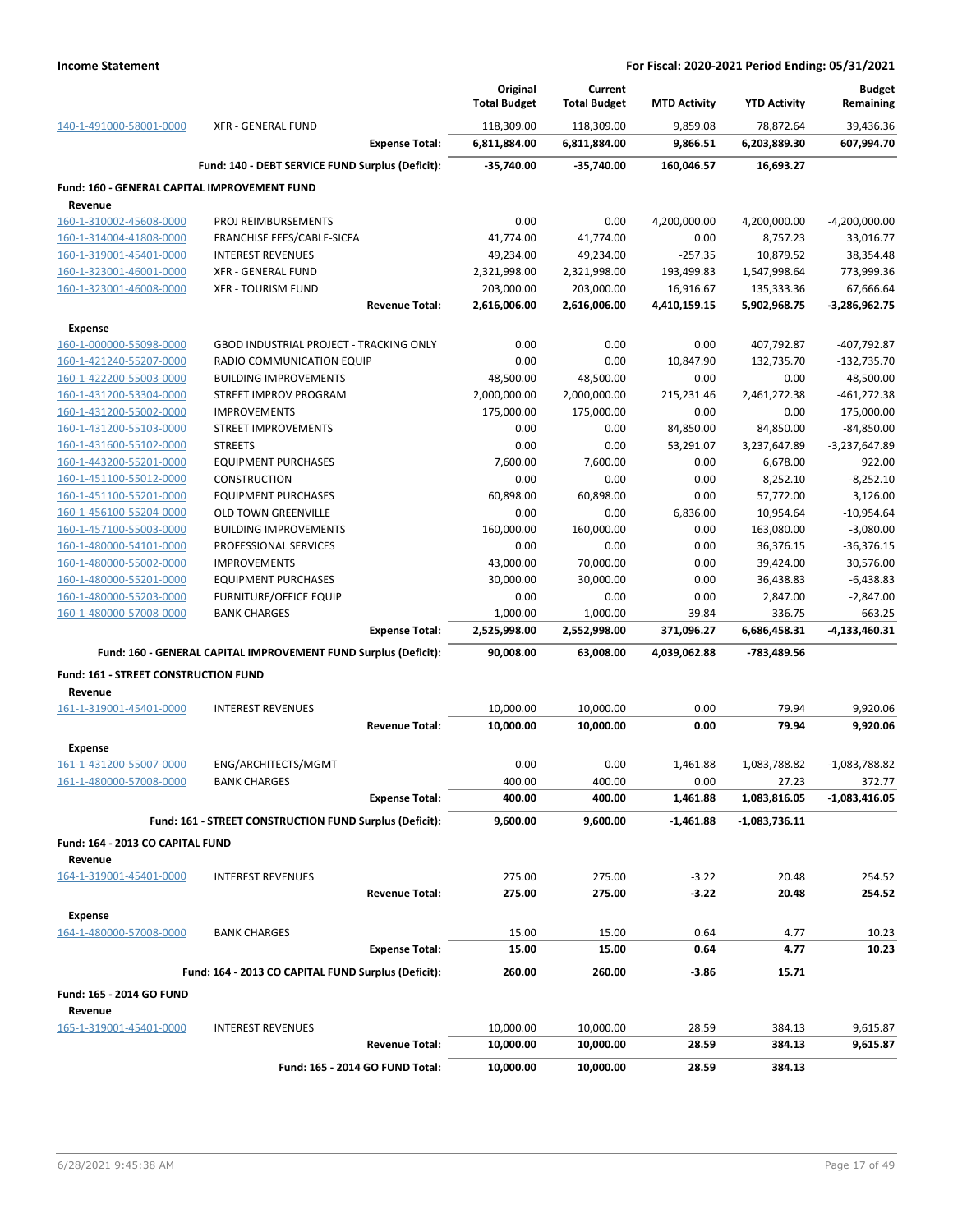|                                                    |                                                                       | Original<br><b>Total Budget</b> | Current<br><b>Total Budget</b> | <b>MTD Activity</b> | <b>YTD Activity</b> | <b>Budget</b><br>Remaining |
|----------------------------------------------------|-----------------------------------------------------------------------|---------------------------------|--------------------------------|---------------------|---------------------|----------------------------|
| Fund: 171 - MAIN STREET SPECIAL REVENUE            |                                                                       |                                 |                                |                     |                     |                            |
| Revenue                                            |                                                                       |                                 |                                |                     |                     |                            |
| 171-1-310001-43101-0000                            | <b>GRANT REVENUE - FEDERAL</b>                                        | 0.00                            | 0.00                           | 0.00                | 160,552.34          | -160,552.34                |
| 171-1-310001-43104-0000                            | <b>GRANT REVENUE - OTHER</b>                                          | 0.00                            | 0.00                           | 0.00                | 25,000.00           | $-25,000.00$               |
|                                                    | <b>Revenue Total:</b>                                                 | 0.00                            | 0.00                           | 0.00                | 185,552.34          | $-185,552.34$              |
| Expense                                            |                                                                       |                                 |                                |                     |                     |                            |
| 171-1-456100-54111-0000                            | <b>GRANT MANAGEMENT</b>                                               | 0.00                            | 0.00                           | 0.00                | 1,200.00            | $-1,200.00$                |
| 171-1-456100-54501-0000                            | SPECIAL SERVICES                                                      | 0.00                            | 0.00                           | 0.00                | 35,863.75           | $-35,863.75$               |
| 171-1-456100-55012-0000                            | <b>CONSTRUCTION</b>                                                   | 0.00                            | 0.00                           | 0.00                | 48,481.82           | $-48,481.82$               |
|                                                    | <b>Expense Total:</b>                                                 | 0.00                            | 0.00                           | 0.00                | 85,545.57           | $-85,545.57$               |
|                                                    | Fund: 171 - MAIN STREET SPECIAL REVENUE Surplus (Deficit):            | 0.00                            | 0.00                           | 0.00                | 100,006.77          |                            |
| Fund: 172 - MINOR GRANTS FUND                      |                                                                       |                                 |                                |                     |                     |                            |
| Revenue                                            |                                                                       |                                 |                                |                     |                     |                            |
| 172-1-310001-43108-0000                            | <b>GRANTS / LIBRARY GRANT</b>                                         | 0.00                            | 0.00                           | 1,000.00            | 6,000.00            | $-6,000.00$                |
|                                                    | <b>Revenue Total:</b>                                                 | 0.00                            | 0.00                           | 1,000.00            | 6,000.00            | $-6,000.00$                |
|                                                    |                                                                       |                                 |                                |                     |                     |                            |
| Expense<br>172-1-455100-52402-0000                 | <b>BASIC PROGRAM EXPENSE</b>                                          | 0.00                            | 0.00                           | 0.00                | 100.00              | $-100.00$                  |
|                                                    | <b>Expense Total:</b>                                                 | 0.00                            | 0.00                           | 0.00                | 100.00              | $-100.00$                  |
|                                                    |                                                                       |                                 |                                |                     |                     |                            |
|                                                    | Fund: 172 - MINOR GRANTS FUND Surplus (Deficit):                      | 0.00                            | 0.00                           | 1,000.00            | 5,900.00            |                            |
| Fund: 200 - WATER / WASTEWATER FUND                |                                                                       |                                 |                                |                     |                     |                            |
| Revenue                                            |                                                                       |                                 |                                |                     |                     |                            |
| 200-2-318003-42304-0000                            | <b>BACKFLOW INSPECTION FEES</b>                                       | 8,487.00                        | 8,487.00                       | 0.00                | 2,879.95            | 5,607.05                   |
| 200-2-318003-44302-0000                            | WATER REVENUES / SERVICE CHARGES                                      | 187,446.00                      | 187,446.00                     | 126,679.91          | 397,133.12          | $-209,687.12$              |
| 200-2-318003-44303-0000                            | <b>METER TESTING CHARGES</b>                                          | 0.00                            | 0.00                           | 0.00                | 2,050.00            | $-2,050.00$                |
| 200-2-318003-44304-0000                            | <b>NEW SERVICES - WATER</b>                                           | 67,507.00                       | 67,507.00                      | 0.00                | 0.00                | 67,507.00                  |
| 200-2-318003-44305-0000                            | LATE CHARGES - WATER                                                  | 41,970.00                       | 41,970.00                      | 4,968.29            | 6,754.46            | 35,215.54                  |
| 200-2-318003-44306-0000                            | WATER REVENUES / WATER REREAD                                         | 0.00                            | 0.00                           | 0.00                | 5.00                | $-5.00$                    |
| 200-2-318003-44312-0000                            | <b>METER TAMPERING</b>                                                | 1,236.00                        | 1,236.00                       | 0.00                | 1,000.00            | 236.00                     |
| 200-2-318003-44317-0000<br>200-2-318003-45103-0000 | WATER REVENUES / METER CHANGE-OUTS<br><b>GEUS RAW WATER CONSUMPTN</b> | 0.00<br>105,000.00              | 1,285,250.00<br>105,000.00     | 0.00<br>0.00        | 0.00<br>0.00        | 1,285,250.00<br>105,000.00 |
| 200-2-318004-42302-0000                            | <b>GREASE HAULER PERMIT FEES</b>                                      | 0.00                            | 0.00                           | 0.00                | 50.00               | $-50.00$                   |
| 200-2-318004-42303-0000                            | <b>WASTE HAULER PERMITS</b>                                           | 5,000.00                        | 5,000.00                       | 100.00              | 1,900.00            | 3,100.00                   |
| 200-2-318004-44307-0000                            | <b>NEW SERVICES - SEWER</b>                                           | 2,493.00                        | 2,493.00                       | 0.00                | 0.00                | 2,493.00                   |
| 200-2-318004-44309-0000                            | SEWER REVENUES / SERVICE CHARGES                                      | 35,666.00                       | 35,666.00                      | 4,386.37            | 15,869.61           | 19,796.39                  |
| 200-2-318004-44310-0000                            | LATE CHARGES - SEWER                                                  | 37,427.00                       | 37,427.00                      | 4,284.49            | 6,048.62            | 31,378.38                  |
| 200-2-318004-44318-0000                            | LATE CHARGES - WASTEHAULERS                                           | 5,787.00                        | 5,787.00                       | 389.85              | 2,269.05            | 3,517.95                   |
| 200-2-318004-45106-0000                            | L-3 COMM COD DISCHARGE                                                | 126,360.00                      | 126,360.00                     | 10,530.00           | 84,240.00           | 42,120.00                  |
| 200-2-318004-45201-0000                            | SEWER REV/ SEWER HAULER FEES                                          | 400,000.00                      | 400,000.00                     | 61,433.38           | 352,131.02          | 47,868.98                  |
| 200-2-319003-45101-0000                            | WATER REVENUES / METERED SALES                                        | 7,035,000.00                    | 7,035,000.00                   | 566,675.60          | 4,421,084.88        | 2,613,915.12               |
| 200-2-319004-45104-0000                            | SEWER COLLECTION FEES                                                 | 6,314,917.00                    | 6,314,917.00                   | 552,651.62          | 4,134,909.54        | 2,180,007.46               |
| 200-2-319004-45105-0000                            | SEWER REVENUES / EPA REVENUE                                          | 0.00                            | 0.00                           | 10.95               | 298.97              | $-298.97$                  |
| 200-2-320003-45401-0000                            | <b>INTEREST REVENUES</b>                                              | 35,000.00                       | 35,000.00                      | $-10.57$            | 62.66               | 34,937.34                  |
| 200-2-320003-45601-0000                            | MISCELLANEOUS REVENUES                                                | 1,000.00                        | 1,000.00                       | 0.00                | 0.00                | 1,000.00                   |
| 200-2-323001-58013-0000                            | <b>XFR - TOURISM FUND</b>                                             | 45,000.00                       | 45,000.00                      | 3,750.00            | 30,000.00           | 15,000.00                  |
|                                                    | <b>Revenue Total:</b>                                                 | 14,455,296.00                   | 15,740,546.00                  | 1,335,849.89        | 9,458,686.88        | 6,281,859.12               |
| Expense                                            |                                                                       |                                 |                                |                     |                     |                            |
| 200-2-436100-51001-0000                            | REGULAR SALARIES                                                      | 76,752.00                       | 76,752.00                      | 5,859.71            | 49,886.48           | 26,865.52                  |
| 200-2-436100-51020-0000                            | <b>OVERTIME</b>                                                       | 307.50                          | 307.50                         | 465.25              | 3,759.61            | $-3,452.11$                |
| 200-2-436100-51021-0000                            | LONGEVITY                                                             | 2,248.00                        | 2,248.00                       | 0.00                | 804.00              | 1,444.00                   |
| 200-2-436100-51101-0000                            | <b>CERTIFICATION PAY</b>                                              | 600.00                          | 600.00                         | 92.32               | 784.72              | $-184.72$                  |
| 200-2-436100-51102-0000                            | <b>BILINGUAL PAY</b>                                                  | 0.00                            | 0.00                           | 46.16               | 346.20              | $-346.20$                  |
| 200-2-436100-51117-0000                            | <b>CELL PHONE ALLOWANCE</b>                                           | 780.00                          | 780.00                         | 60.00               | 510.00              | 270.00                     |
| 200-2-436100-51201-0000                            | <b>FICA</b>                                                           | 5,002.63                        | 5,002.63                       | 375.85              | 3,275.29            | 1,727.34                   |
| 200-2-436100-51202-0000                            | MEDICARE                                                              | 1,169.97                        | 1,169.97                       | 87.90               | 766.00              | 403.97                     |
| 200-2-436100-51203-0000                            | <b>HEALTH INSURANCE</b>                                               | 24,266.00                       | 24,266.00                      | 2,022.17            | 16,177.36           | 8,088.64                   |
| 200-2-436100-51204-0000                            | <b>WORKERS COMPENSATION</b>                                           | 1,090.18                        | 1,090.18                       | 90.85               | 726.80              | 363.38                     |
| 200-2-436100-51205-0000                            | STATE UNEMPLOYMENT                                                    | 126.36                          | 126.36                         | 0.00                | 288.00              | $-161.64$                  |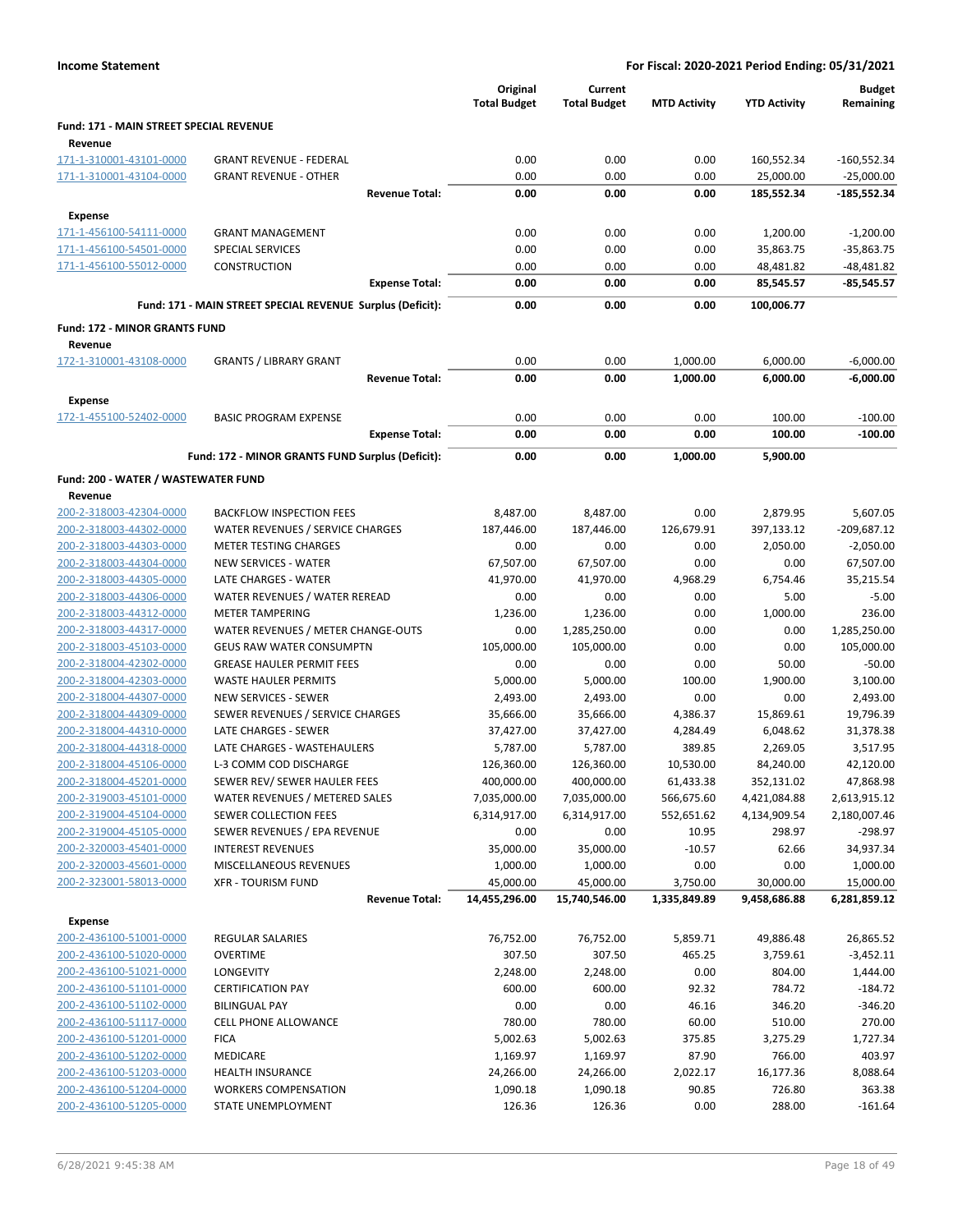| 200-2-436100-51301-0000                            |
|----------------------------------------------------|
| 200-2-436100-52001-0000                            |
| 200-2-436100-52002-0000                            |
| 200-2-436100-52201-0000                            |
| 200-2-436100-52305-0000                            |
| 200-2-436100-53402-0000                            |
| 2-436100-54001-0000<br>200-                        |
| 200-2-436100-54002-0000                            |
| 200-2-436100-54214-0000                            |
| <u>200-2-436200-51001-0000</u>                     |
| 200-2-436200-51020-0000                            |
| 2-436200-51021-0000<br>200-                        |
| 200-2-436200-51101-0000                            |
| 200-2-436200-51117-0000                            |
| 200-2-436200-51201-0000                            |
| 200-2-436200-51202-0000                            |
| 2-436200-51203-0000<br>200-                        |
| 200-2-436200-51204-0000                            |
| 200-2-436200-51205-0000                            |
| 200-2-436200-51301-0000                            |
| 200-2-436200-52001-0000                            |
| 2-436200-52002-0000<br>200-                        |
| 200-2-436200-52101-0000                            |
| 200-2-436200-52104-0000                            |
| 200-2-436200-52105-0000                            |
|                                                    |
| 200-2-436200-52106-0000                            |
| 2-436200-52201-0000<br>200-                        |
| 200-2-436200-52202-0000                            |
| 200-2-436200-52203-0000                            |
| 200-2-436200-52301-0000                            |
| 200-2-436200-53201-0000                            |
| 2-436200-53202-0000<br>200-                        |
| 200-2-436200-53203-0000                            |
| 200-2-436200-53205-0000                            |
| <u>200-2-436200-53310-0000</u>                     |
| 200-2-436200-53402-0000                            |
| 200-2-436200-53403-0000                            |
| 200-2-436200-53404-0000                            |
| 200-2-436200-53605-0000                            |
| 200-2-436200-53606-0000                            |
| 200-2-436200-54001-0000                            |
| 200-2-436200-54002-0000                            |
| 200-2-436200-54201-0000                            |
| 200-2-436200-54208-0000                            |
| 200-2-436200-54212-0000                            |
| <u>200-2-436200-54214-0000</u>                     |
| 200-2-436200-54219-0000                            |
| <u>200-2-436200-54410-0000</u>                     |
| 200-2-436300-51001-0000                            |
| <u>200-2-436300-51020-0000</u>                     |
| <u>200-2-436300-51021-0000</u>                     |
| 200-2-436300-51101-0000                            |
| <u>200-2-436300-51102-0000</u>                     |
| <u>200-2-436300-51117-0000</u>                     |
|                                                    |
| <u>200-2-436300-51201-0000</u>                     |
| <u>200-2-436300-51202-0000</u>                     |
| 200-2-436300-51203-0000                            |
| 200-2-436300-51204-0000<br>200-2-436300-51205-0000 |
|                                                    |

|                         |                                         | Original<br><b>Total Budget</b> | Current<br><b>Total Budget</b> | <b>MTD Activity</b> | <b>YTD Activity</b> | <b>Budget</b><br>Remaining |
|-------------------------|-----------------------------------------|---------------------------------|--------------------------------|---------------------|---------------------|----------------------------|
| 200-2-436100-51301-0000 | <b>TMRS</b>                             | 9,287.98                        | 9,287.98                       | 756.71              | 6,439.12            | 2,848.86                   |
| 200-2-436100-52001-0000 | <b>OFFICE SUPPLIES</b>                  | 500.00                          | 500.00                         | 16.23               | 454.09              | 45.91                      |
| 200-2-436100-52002-0000 | POSTAGE / FREIGHT                       | 7,000.00                        | 7,000.00                       | 0.00                | 111.78              | 6,888.22                   |
| 200-2-436100-52201-0000 | MINOR TOOLS & EQUIPMENT                 | 698.26                          | 698.26                         | 0.00                | 0.00                | 698.26                     |
| 200-2-436100-52305-0000 | PUBLIC EDUCATION                        | 7,000.00                        | 7,000.00                       | 0.00                | 0.00                | 7,000.00                   |
| 200-2-436100-53402-0000 | <b>BUILDING MAINTENANCE</b>             | 0.00                            | 0.00                           | 300.66              | 2,605.64            | $-2,605.64$                |
| 200-2-436100-54001-0000 | <b>TELEPHONE CHARGES</b>                | 950.00                          | 950.00                         | 80.20               | 641.77              | 308.23                     |
| 200-2-436100-54002-0000 | <b>UTILITY CHARGES</b>                  | 35,000.00                       | 35,000.00                      | 2,433.16            | 22,171.75           | 12,828.25                  |
| 200-2-436100-54214-0000 | <b>TRAVEL &amp; TRAINING</b>            | 0.00                            | 0.00                           | 0.00                | 100.00              | $-100.00$                  |
| 200-2-436200-51001-0000 | <b>REGULAR SALARIES</b>                 | 390,061.00                      | 390,061.00                     | 24,004.22           | 204,341.26          | 185,719.74                 |
| 200-2-436200-51020-0000 | <b>OVERTIME</b>                         | 17,804.00                       | 17,804.00                      | 1,422.12            | 28,744.26           | $-10,940.26$               |
| 200-2-436200-51021-0000 | LONGEVITY                               | 3,792.00                        | 3,792.00                       | 177.50              | 3,741.50            | 50.50                      |
| 200-2-436200-51101-0000 | <b>CERTIFICATION PAY</b>                | 3,000.00                        | 3,000.00                       | 138.48              | 1,269.38            | 1,730.62                   |
| 200-2-436200-51117-0000 | <b>CELL PHONE ALLOWANCE</b>             | 780.00                          | 780.00                         | 9.00                | 87.00               | 693.00                     |
| 200-2-436200-51201-0000 | <b>FICA</b>                             | 25,757.00                       | 25,757.00                      | 1,888.75            | 14,927.04           | 10,829.96                  |
| 200-2-436200-51202-0000 | MEDICARE                                | 6,024.00                        | 6,024.00                       | 441.73              | 3,491.02            | 2,532.98                   |
| 200-2-436200-51203-0000 | <b>HEALTH INSURANCE</b>                 | 109,199.00                      | 109,199.00                     | 8,088.75            | 64,710.00           | 44,489.00                  |
| 200-2-436200-51204-0000 | <b>WORKERS COMPENSATION</b>             | 11,401.00                       | 11,401.00                      | 885.13              | 7,081.04            | 4,319.96                   |
| 200-2-436200-51205-0000 | STATE UNEMPLOYMENT                      | 631.80                          | 631.80                         | 17.92               | 1,145.74            | $-513.94$                  |
| 200-2-436200-51301-0000 | <b>TMRS</b>                             | 46,685.00                       | 46,685.00                      | 3,620.75            | 28,910.93           | 17,774.07                  |
| 200-2-436200-52001-0000 | OFFICE SUPPLIES                         | 538.00                          | 538.00                         | 0.00                | 643.00              | $-105.00$                  |
| 200-2-436200-52002-0000 | POSTAGE / FREIGHT                       | 2,302.00                        | 4,403.09                       | 1.95                | 35.20               | 4,367.89                   |
| 200-2-436200-52101-0000 | <b>JANITORIAL SUPPLIES</b>              | 956.00                          | 956.00                         | 249.95              | 1,864.45            | $-908.45$                  |
| 200-2-436200-52104-0000 | <b>WEARING APPAREL</b>                  | 6,278.00                        | 3,653.00                       | 1,228.25            | 5,279.97            | $-1,626.97$                |
| 200-2-436200-52105-0000 | <b>LABORATORY</b>                       | 14,107.00                       | 14,107.00                      | 0.00                | 8,863.73            | 5,243.27                   |
| 200-2-436200-52106-0000 | <b>CHEMICAL SUPPLIES</b>                | 320,950.00                      | 320,950.00                     | 16,977.02           | 154,582.55          | 166,367.45                 |
| 200-2-436200-52201-0000 | MINOR TOOLS & EQUIPMENT                 | 1,490.00                        | 1,490.00                       | 0.00                | 3,444.16            | $-1,954.16$                |
| 200-2-436200-52202-0000 | <b>MECHANICAL SUPPLIES</b>              | 1,552.00                        | 1,552.00                       | 48.40               | 421.17              | 1,130.83                   |
| 200-2-436200-52203-0000 | <b>MOTOR VEHICLE FUEL</b>               | 3,900.00                        | 3,900.00                       | 296.91              | 2,143.57            | 1,756.43                   |
| 200-2-436200-52301-0000 | <b>SAFETY SUPPLIES</b>                  | 2,135.00                        | 2,135.00                       | 81.14               | 871.87              | 1,263.13                   |
| 200-2-436200-53201-0000 | FURNITURE & OFFICE EQUIPMENT            | 250.00                          | 250.00                         | 187.00              | 187.00              | 63.00                      |
| 200-2-436200-53202-0000 | MACHINE, TOOLS & IMPLMNTS               | 5,236.00                        | 5,236.00                       | 231.90              | 1,468.14            | 3,767.86                   |
| 200-2-436200-53203-0000 | <b>INSTRUMENTS &amp; APPARATUS</b>      | 6,553.00                        | 6,553.00                       | 0.00                | 2,029.66            | 4,523.34                   |
| 200-2-436200-53205-0000 | <b>MOTOR VEHICLES</b>                   | 1,500.00                        | 1,500.00                       | 1,601.88            | 2,213.84            | $-713.84$                  |
| 200-2-436200-53310-0000 | RESVRS/STRG TANKS/ST PIPE               | 20,140.00                       | 20,140.00                      | 2,415.37            | 3,510.30            | 16,629.70                  |
| 200-2-436200-53402-0000 | <b>BUILDING MAINTENANCE</b>             | 1,410.00                        | 1,410.00                       | 220.45              | 1,618.13            | $-208.13$                  |
| 200-2-436200-53403-0000 | <b>HEATING &amp; COOLING SYSTEMS</b>    | 3,381.00                        | 3,381.00                       | 3,064.59            | 3,064.59            | 316.41                     |
| 200-2-436200-53404-0000 | <b>STRUCTURES / EXTERIOR STRUCTURES</b> | 500.00                          | 500.00                         | 0.00                | 259.00              | 241.00                     |
| 200-2-436200-53605-0000 | STRUCTURES / FILTRATION PLANT           | 33,825.00                       | 33,825.00                      | 2,233.05            | 31,032.95           | 2,792.05                   |
| 200-2-436200-53606-0000 | <b>MAINT - GROUNDS</b>                  | 340.00                          | 340.00                         | 349.34              | 349.34              | $-9.34$                    |
| 200-2-436200-54001-0000 | <b>TELEPHONE CHARGES</b>                | 7,000.00                        | 7,000.00                       | 430.53              | 3,354.89            | 3,645.11                   |
| 200-2-436200-54002-0000 | <b>UTILITY CHARGES</b>                  | 325,000.00                      | 325,000.00                     | 20,854.55           | 241,634.63          | 83,365.37                  |
| 200-2-436200-54201-0000 | <b>MEMBERSHIPS &amp; SUBSCRIPTIONS</b>  | 1,261.00                        | 1,261.00                       | 0.00                | 525.00              | 736.00                     |
| 200-2-436200-54208-0000 | <b>LABORATORY WORK</b>                  | 51,471.00                       | 48,767.91                      | 1,251.00            | 7,884.53            | 40,883.38                  |
| 200-2-436200-54212-0000 | PRINTING                                | 850.00                          | 1,452.00                       | 0.00                | 0.00                | 1,452.00                   |
| 200-2-436200-54214-0000 | <b>TRAVEL &amp; TRAINING</b>            | 5,602.00                        | 5,602.00                       | 599.98              | 2,619.98            | 2,982.02                   |
| 200-2-436200-54219-0000 | SABINE RIVER AUTHORITY                  | 1,049,386.00                    | 1,049,386.00                   | 145,637.00          | 509,729.50          | 539,656.50                 |
| 200-2-436200-54410-0000 | PERMITS/FEES                            | 26,000.00                       | 26,000.00                      | 0.00                | 27,557.60           | $-1,557.60$                |
| 200-2-436300-51001-0000 | <b>REGULAR SALARIES</b>                 | 562,434.08                      | 562,434.08                     | 46,856.43           | 423,929.73          | 138,504.35                 |
| 200-2-436300-51020-0000 | <b>OVERTIME</b>                         | 59,909.10                       | 59,909.10                      | 10,471.31           | 81,348.90           | $-21,439.80$               |
| 200-2-436300-51021-0000 | LONGEVITY                               | 4,814.00                        | 4,814.00                       | 0.00                | 5,849.00            | $-1,035.00$                |
| 200-2-436300-51101-0000 | <b>CERTIFICATION PAY</b>                | 600.00                          | 600.00                         | 46.16               | 392.36              | 207.64                     |
| 200-2-436300-51102-0000 | <b>BILINGUAL PAY</b>                    | 0.00                            | 0.00                           | 46.16               | 115.40              | $-115.40$                  |
| 200-2-436300-51117-0000 | <b>CELL PHONE ALLOWANCE</b>             | 2,130.00                        | 2,130.00                       | 90.00               | 765.00              | 1,365.00                   |
| 200-2-436300-51201-0000 | <b>FICA</b>                             | 39,053.19                       | 39,053.19                      | 3,347.81            | 29,862.50           | 9,190.69                   |
| 200-2-436300-51202-0000 | MEDICARE                                | 9,133.41                        | 9,133.41                       | 782.95              | 6,983.96            | 2,149.45                   |
| 200-2-436300-51203-0000 | <b>HEALTH INSURANCE</b>                 | 206,263.00                      | 206,263.00                     | 17,188.58           | 137,508.64          | 68,754.36                  |
| 200-2-436300-51204-0000 | <b>WORKERS COMPENSATION</b>             | 16,977.93                       | 16,977.93                      | 1,414.82            | 11,318.56           | 5,659.37                   |
| 200-2-436300-51205-0000 | STATE UNEMPLOYMENT                      | 1,105.65                        | 1,105.65                       | 41.71               | 2,892.38            | $-1,786.73$                |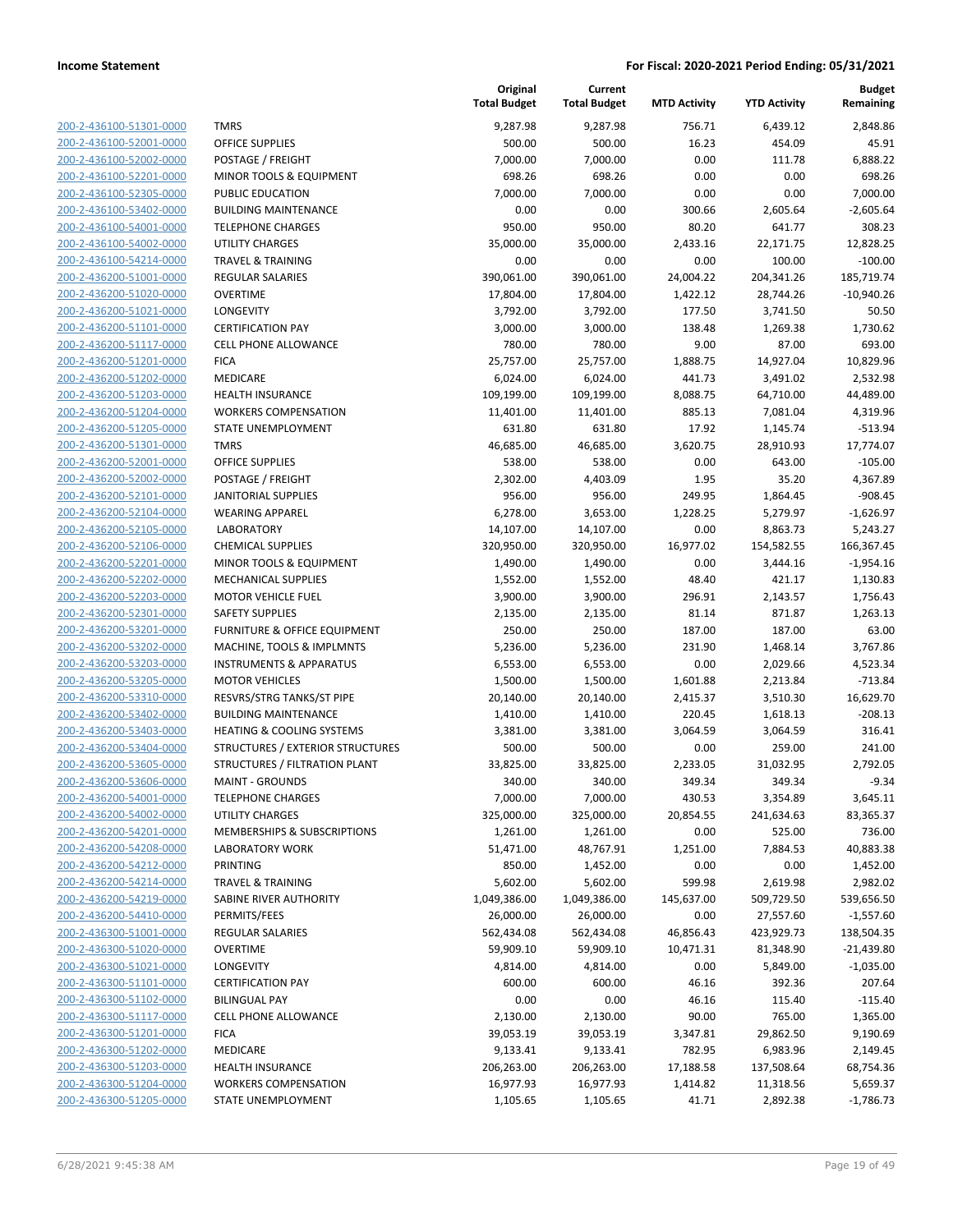| 200-2-436300-51301-0000        |
|--------------------------------|
| 200-2-436300-51401-0000        |
| 200-2-436300-52001-0000        |
| 200-2-436300-52002-0000        |
| 200-2-436300-52005-0000        |
| 200-2-436300-52104-0000        |
| 200-2-436300-52106-0000        |
| 200-2-436300-52201-0000        |
| 200-2-436300-52203-0000        |
| 200-2-436300-52303-0000        |
| 200-2-436300-53201-0000        |
| 200-2-436300-53202-0000        |
| 200-2-436300-53205-0000        |
| 200-2-436300-53207-0000        |
| 200-2-436300-53210-0000        |
| 200-2-436300-53211-0000        |
| 200-2-436300-53211-0001        |
| 200-2-436300-53306-0000        |
| 200-2-436300-53306-0001        |
|                                |
| 200-2-436300-54001-0000        |
| 200-2-436300-54214-0000        |
| 200-2-436300-55201-0000        |
| 200-2-437200-51001-0000        |
| 200-2-437200-51020-0000        |
| 200-2-437200-51021-0000        |
| 200-2-437200-51101-0000        |
| 200-2-437200-51117-0000        |
| 200-2-437200-51201-0000        |
| 200-2-437200-51202-0000        |
| 200-2-437200-51203-0000        |
| 200-2-437200-51204-0000        |
| 200-2-437200-51205-0000        |
| 200-2-437200-51301-0000        |
| 200-2-437200-52103-0000        |
| 200-2-437200-52104-0000        |
| 200-2-437200-52106-0000        |
| 200-2-437200-52107-0000        |
| 200-2-437200-52201-0000        |
| 200-2-437200-52203-0000        |
| 200-2-437200-52303-0000        |
| 200-2-437200-53202-0000        |
| 200-2-437200-53205-0000        |
| 200-2-437200-53207-0000        |
|                                |
| 200-2-437200-53309-0000        |
| 200-2-437200-53311-0000        |
| 200-2-437200-54001-0000        |
| 200-2-437200-54002-0000        |
| 200-2-437200-54214-0000        |
| <u>200-2-437300-51001-0000</u> |
| <u>200-2-437300-51020-0000</u> |
| <u>200-2-437300-51021-0000</u> |
| 200-2-437300-51101-0000        |
| 200-2-437300-51117-0000        |
| <u>200-2-437300-51201-0000</u> |
| 200-2-437300-51202-0000        |
| <u>200-2-437300-51203-0000</u> |
| 200-2-437300-51204-0000        |
| 200-2-437300-51205-0000        |
| 200-2-437300-51301-0000        |
|                                |

| TMRS                                     |
|------------------------------------------|
| CONTRA - SALARIES                        |
| <b>OFFICE SUPPLIES</b>                   |
| POSTAGE / FREIGHT                        |
| PRINTED MATERIALS                        |
| <b>WEARING APPAREL</b>                   |
| <b>CHEMICAL SUPPLIES</b>                 |
| <b>MINOR TOOLS &amp; EQUIPMENT</b>       |
| <b>MOTOR VEHICLE FUEL</b>                |
| <b>TRAINING SUPPLIES</b>                 |
| FURNITURE & OFFICE EQUIPMENT             |
| MACHINE, TOOLS & IMPLMNTS                |
| <b>MOTOR VEHICLES</b>                    |
| RADIO/COMMUNICATIONS                     |
| <b>FIRE HYDRANTS</b>                     |
| <b>METERS &amp; SETTINGS</b>             |
| <b>METERS &amp; SETTINGS - MATERIALS</b> |
| <b>WATER MAINS</b>                       |
| <b>UTILITY TAPS</b>                      |
| TELEPHONE CHARGES                        |
| <b>TRAVEL &amp; TRAINING</b>             |
| <b>EQUIPMENT PURCHASES</b>               |
| <b>REGULAR SALARIES</b>                  |
| <b>OVERTIME</b>                          |
| LONGEVITY                                |
| <b>CERTIFICATION PAY</b>                 |
| <b>CELL PHONE ALLOWANCE</b>              |
| <b>FICA</b>                              |
| <b>MEDICARE</b>                          |
| <b>HEALTH INSURANCE</b>                  |
| <b>WORKERS COMPENSATION</b>              |
| STATE UNEMPLOYMENT                       |
| <b>TMRS</b>                              |
| <b>MEETING SUPPLIES</b>                  |
| <b>WEARING APPAREL</b>                   |
| <b>CHEMICAL SUPPLIES</b>                 |
| <b>BOTANICAL SUPPLIES</b>                |
| <b>MINOR TOOLS &amp; EQUIPMENT</b>       |
| <b>MOTOR VEHICLE FUEL</b>                |
| <b>TRAINING SUPPLIES</b>                 |
| MACHINE, TOOLS & IMPLMNTS                |
| <b>MOTOR VEHICLES</b>                    |
| RADIO/COMMUNICATIONS                     |
| SANITARY SEWER & TCEQ SSO                |
| <b>LIFT STATIONS</b>                     |
| <b>TELEPHONE CHARGES</b>                 |
| <b>UTILITY CHARGES</b>                   |
| <b>TRAVEL &amp; TRAINING</b>             |
| <b>REGULAR SALARIES</b>                  |
| OVERTIME                                 |
| LONGEVITY                                |
| <b>CERTIFICATION PAY</b>                 |
| <b>CELL PHONE ALLOWANCE</b>              |
| <b>FICA</b>                              |
| <b>MEDICARE</b>                          |
| <b>HEALTH INSURANCE</b>                  |
| <b>WORKERS COMPENSATION</b>              |
| <b>STATE UNEMPLOYMENT</b>                |
| <b>TAADS</b>                             |

|                                                    |                                          | Original<br><b>Total Budget</b> | Current<br><b>Total Budget</b> | <b>MTD Activity</b> | <b>YTD Activity</b>   | <b>Budget</b><br>Remaining |
|----------------------------------------------------|------------------------------------------|---------------------------------|--------------------------------|---------------------|-----------------------|----------------------------|
| 200-2-436300-51301-0000                            | <b>TMRS</b>                              | 72,516.11                       | 72,516.11                      | 6.764.77            | 59,066.29             | 13,449.82                  |
| 200-2-436300-51401-0000                            | <b>CONTRA - SALARIES</b>                 | 0.00                            | 0.00                           | 0.00                | 1,039.68              | $-1,039.68$                |
| 200-2-436300-52001-0000                            | OFFICE SUPPLIES                          | 300.00                          | 300.00                         | 132.96              | 609.46                | $-309.46$                  |
| 200-2-436300-52002-0000                            | POSTAGE / FREIGHT                        | 50.00                           | 50.00                          | 0.00                | 0.00                  | 50.00                      |
| 200-2-436300-52005-0000                            | PRINTED MATERIALS                        | 100.00                          | 100.00                         | 0.00                | 0.00                  | 100.00                     |
| 200-2-436300-52104-0000                            | <b>WEARING APPAREL</b>                   | 15,000.00                       | 15,000.00                      | 249.98              | 6,742.40              | 8,257.60                   |
| 200-2-436300-52106-0000                            | <b>CHEMICAL SUPPLIES</b>                 | 500.00                          | 500.00                         | 0.00                | 378.28                | 121.72                     |
| 200-2-436300-52201-0000                            | MINOR TOOLS & EQUIPMENT                  | 11,926.00                       | 11,926.00                      | 4,712.79            | 16,339.24             | $-4,413.24$                |
| 200-2-436300-52203-0000                            | <b>MOTOR VEHICLE FUEL</b>                | 32,000.00                       | 32,000.00                      | 4,668.37            | 31,338.96             | 661.04                     |
| 200-2-436300-52303-0000                            | <b>TRAINING SUPPLIES</b>                 | 300.00                          | 300.00                         | 0.00                | 90.00                 | 210.00                     |
| 200-2-436300-53201-0000                            | FURNITURE & OFFICE EQUIPMENT             | 96.00                           | 96.00                          | 187.00              | 530.91                | $-434.91$                  |
| 200-2-436300-53202-0000                            | MACHINE, TOOLS & IMPLMNTS                | 4,598.00                        | 4,598.00                       | 1,101.48            | 4,868.97              | $-270.97$                  |
| 200-2-436300-53205-0000                            | <b>MOTOR VEHICLES</b>                    | 25,000.00                       | 25,000.00                      | 2,748.21            | 22,334.47             | 2,665.53                   |
| 200-2-436300-53207-0000                            | RADIO/COMMUNICATIONS                     | 4,484.00                        | 4,484.00                       | 34.96               | 104.22                | 4,379.78                   |
| 200-2-436300-53210-0000                            | <b>FIRE HYDRANTS</b>                     | 8,000.00                        | 8,000.00                       | 0.00                | 7,047.92              | 952.08                     |
| 200-2-436300-53211-0000                            | <b>METERS &amp; SETTINGS</b>             | 81,696.00                       | 1,366,946.00                   | 178,009.64          | 551,308.59            | 815,637.41                 |
| 200-2-436300-53211-0001                            | <b>METERS &amp; SETTINGS - MATERIALS</b> | 0.00                            | 0.00                           | 0.00                | 0.00                  | 0.00                       |
| 200-2-436300-53306-0000                            | <b>WATER MAINS</b>                       | 390,598.20                      | 390,598.20                     | 306,585.59          | 327,335.96            | 63,262.24                  |
| 200-2-436300-53306-0001                            | UTILITY TAPS                             | 0.00                            | 0.00                           | $-265,964.92$       | 0.00                  | 0.00                       |
| 200-2-436300-54001-0000                            | <b>TELEPHONE CHARGES</b>                 | 1,400.00                        | 1,400.00                       | 112.29              | 788.90                | 611.10                     |
| 200-2-436300-54214-0000                            | <b>TRAVEL &amp; TRAINING</b>             | 3,985.00                        | 3,985.00                       | 461.00              | 3,725.75              | 259.25                     |
| 200-2-436300-55201-0000                            | <b>EQUIPMENT PURCHASES</b>               | 0.00                            | 0.00                           | 0.00                | 11.75                 | $-11.75$                   |
| 200-2-437200-51001-0000                            | <b>REGULAR SALARIES</b>                  | 392,444.00                      | 392,444.00                     | 28,599.60           | 234,655.19            | 157,788.81                 |
| 200-2-437200-51020-0000                            | <b>OVERTIME</b>                          | 60,093.45                       | 60,093.45                      | 6,439.69            | 42,661.36             | 17,432.09                  |
| 200-2-437200-51021-0000                            | <b>LONGEVITY</b>                         | 15,190.00                       | 15,190.00                      | 0.00                | 13,225.00             | 1,965.00                   |
| 200-2-437200-51101-0000                            | <b>CERTIFICATION PAY</b>                 | 1,200.00                        | 1,200.00                       | 92.30               | 784.55                | 415.45                     |
| 200-2-437200-51117-0000                            | <b>CELL PHONE ALLOWANCE</b>              | 780.00                          | 780.00                         | 150.00              | 1,275.00              | $-495.00$                  |
| 200-2-437200-51201-0000                            | <b>FICA</b>                              | 29,121.86                       | 29,121.86                      | 2,073.61            | 17,270.15             | 11,851.71                  |
| 200-2-437200-51202-0000                            | MEDICARE<br><b>HEALTH INSURANCE</b>      | 6,810.76                        | 6,810.76                       | 484.96              | 4,038.99              | 2,771.77                   |
| 200-2-437200-51203-0000<br>200-2-437200-51204-0000 | <b>WORKERS COMPENSATION</b>              | 133,465.00<br>9,011.87          | 133,465.00<br>9,011.87         | 11,122.08<br>750.99 | 88,976.64<br>6,007.92 | 44,488.36<br>3,003.95      |
| 200-2-437200-51205-0000                            | STATE UNEMPLOYMENT                       | 663.39                          | 663.39                         | 0.00                | 1,376.53              | $-713.14$                  |
| 200-2-437200-51301-0000                            | <b>TMRS</b>                              | 54,075.07                       | 54,075.07                      | 4,092.67            | 33,566.24             | 20,508.83                  |
| 200-2-437200-52103-0000                            | <b>MEETING SUPPLIES</b>                  | 0.00                            | 0.00                           | 0.00                | 74.00                 | $-74.00$                   |
| 200-2-437200-52104-0000                            | <b>WEARING APPAREL</b>                   | 15,000.00                       | 15,000.00                      | 398.76              | 13,107.61             | 1,892.39                   |
| 200-2-437200-52106-0000                            | <b>CHEMICAL SUPPLIES</b>                 | 2,400.00                        | 2,400.00                       | 0.00                | 2,851.21              | $-451.21$                  |
| 200-2-437200-52107-0000                            | <b>BOTANICAL SUPPLIES</b>                | 390.00                          | 390.00                         | 0.00                | 0.00                  | 390.00                     |
| 200-2-437200-52201-0000                            | MINOR TOOLS & EQUIPMENT                  | 10,995.00                       | 10,995.00                      | 684.57              | 7,157.31              | 3,837.69                   |
| 200-2-437200-52203-0000                            | <b>MOTOR VEHICLE FUEL</b>                | 14,000.00                       | 14,000.00                      | 1,551.04            | 12,499.04             | 1,500.96                   |
| 200-2-437200-52303-0000                            | <b>TRAINING SUPPLIES</b>                 | 275.00                          | 275.00                         | 187.00              | 187.00                | 88.00                      |
| 200-2-437200-53202-0000                            | MACHINE, TOOLS & IMPLMNTS                | 4,963.00                        | 4,963.00                       | 0.00                | 4,237.55              | 725.45                     |
| 200-2-437200-53205-0000                            | <b>MOTOR VEHICLES</b>                    | 13,000.00                       | 13,000.00                      | 892.40              | 8,178.78              | 4,821.22                   |
| 200-2-437200-53207-0000                            | RADIO/COMMUNICATIONS                     | 3,000.00                        | 3,000.00                       | 0.00                | 0.00                  | 3,000.00                   |
| 200-2-437200-53309-0000                            | SANITARY SEWER & TCEQ SSO                | 97,750.09                       | 97,750.09                      | 4,157.17            | 53,626.05             | 44,124.04                  |
| 200-2-437200-53311-0000                            | <b>LIFT STATIONS</b>                     | 22,490.00                       | 22,490.00                      | 23.50               | 1,215.27              | 21,274.73                  |
| 200-2-437200-54001-0000                            | <b>TELEPHONE CHARGES</b>                 | 4,000.00                        | 4,000.00                       | 456.14              | 3,212.54              | 787.46                     |
| 200-2-437200-54002-0000                            | UTILITY CHARGES                          | 35,000.00                       | 35,000.00                      | 3,808.70            | 23,153.84             | 11,846.16                  |
| 200-2-437200-54214-0000                            | <b>TRAVEL &amp; TRAINING</b>             | 2,800.00                        | 2,800.00                       | 0.00                | 2,304.74              | 495.26                     |
| 200-2-437300-51001-0000                            | <b>REGULAR SALARIES</b>                  | 518,606.40                      | 518,606.40                     | 38,271.28           | 351,418.33            | 167,188.07                 |
| 200-2-437300-51020-0000                            | <b>OVERTIME</b>                          | 42,624.84                       | 42,624.84                      | 2,287.19            | 23,227.23             | 19,397.61                  |
| 200-2-437300-51021-0000                            | LONGEVITY                                | 12,838.00                       | 12,838.00                      | 483.35              | 14,377.35             | $-1,539.35$                |
| 200-2-437300-51101-0000                            | <b>CERTIFICATION PAY</b>                 | 6,600.00                        | 6,600.00                       | 530.78              | 4,684.73              | 1,915.27                   |
| 200-2-437300-51117-0000                            | CELL PHONE ALLOWANCE                     | 1,644.00                        | 1,644.00                       | 180.00              | 1,290.00              | 354.00                     |
| 200-2-437300-51201-0000                            | <b>FICA</b>                              | 36,103.42                       | 36,103.42                      | 3,070.29            | 23,869.39             | 12,234.03                  |
| 200-2-437300-51202-0000                            | MEDICARE                                 | 8,443.54                        | 8,443.54                       | 718.05              | 5,582.36              | 2,861.18                   |
| 200-2-437300-51203-0000                            | HEALTH INSURANCE                         | 145,598.00                      | 145,598.00                     | 12,133.17           | 97,065.36             | 48,532.64                  |
| 200-2-437300-51204-0000                            | <b>WORKERS COMPENSATION</b>              | 11,111.47                       | 11,111.47                      | 925.96              | 7,407.68              | 3,703.79                   |
| 200-2-437300-51205-0000                            | STATE UNEMPLOYMENT                       | 758.16                          | 758.16                         | 0.00                | 1,727.99              | $-969.83$                  |
| 200-2-437300-51301-0000                            | <b>TMRS</b>                              | 67,038.81                       | 67,038.81                      | 6,049.19            | 46,509.39             | 20,529.42                  |
|                                                    |                                          |                                 |                                |                     |                       |                            |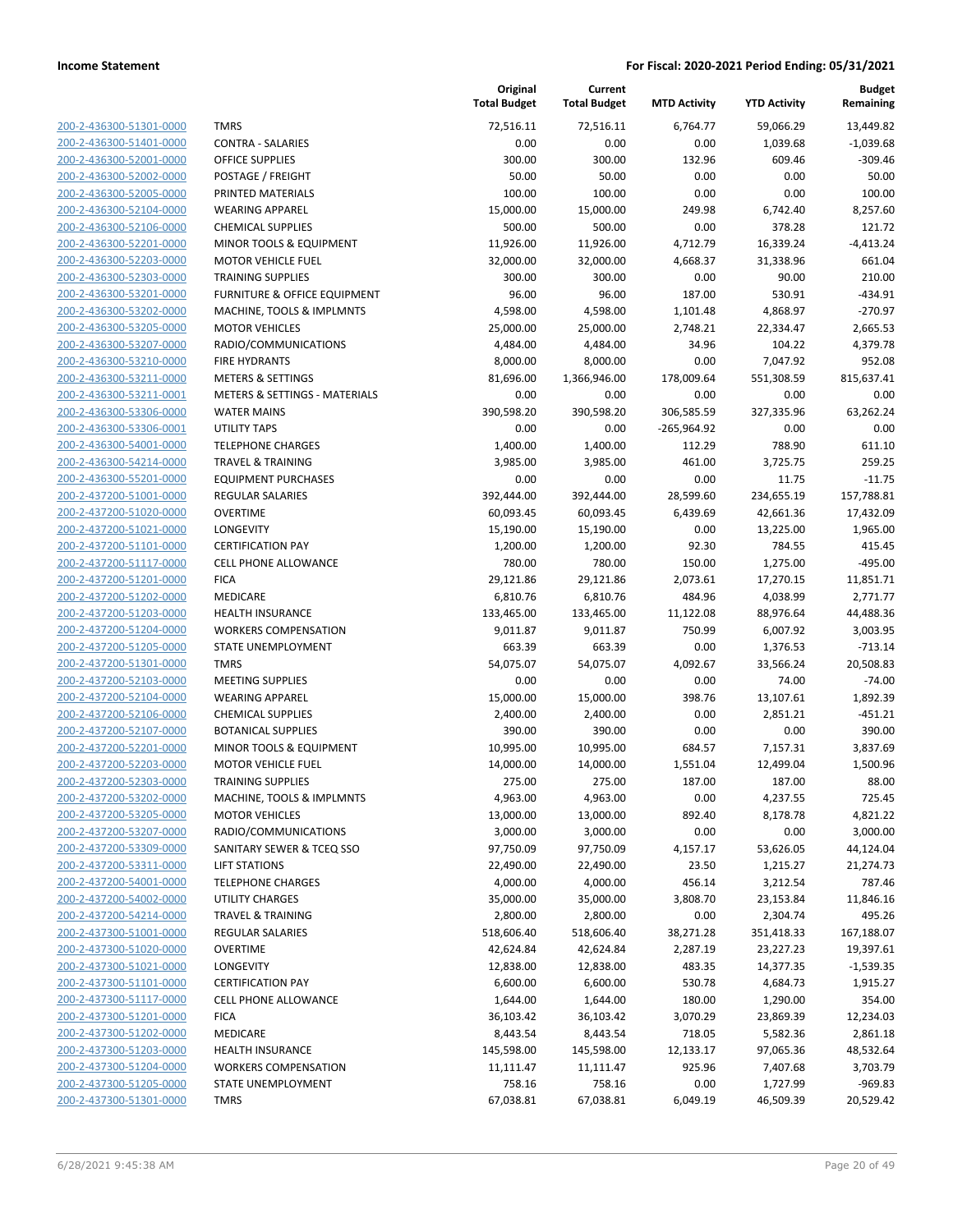**Current**

**Original Total Budget**

**Budget Remaining**

|                                      |                                                        | <b>Total Budget</b> | <b>Total Budget</b> | <b>MTD Activity</b> | <b>YTD Activity</b> | Remaining    |
|--------------------------------------|--------------------------------------------------------|---------------------|---------------------|---------------------|---------------------|--------------|
| 200-2-437300-52001-0000              | OFFICE SUPPLIES                                        | 600.00              | 600.00              | 0.00                | 777.19              | $-177.19$    |
| 200-2-437300-52002-0000              | POSTAGE / FREIGHT                                      | 600.00              | 600.00              | 30.95               | 416.13              | 183.87       |
| 200-2-437300-52005-0000              | PRINTED MATERIALS                                      | 1,200.00            | 1,200.00            | 0.00                | 1,370.25            | $-170.25$    |
| 200-2-437300-52101-0000              | <b>JANITORIAL SUPPLIES</b>                             | 1,650.00            | 1,650.00            | 0.00                | 712.89              | 937.11       |
| 200-2-437300-52102-0000              | REFERENCE SUPPLIES                                     | 500.00              | 500.00              | 0.00                | 0.00                | 500.00       |
| 200-2-437300-52104-0000              | <b>WEARING APPAREL</b>                                 | 11,720.00           | 11,720.00           | 696.94              | 2,128.85            | 9,591.15     |
| 200-2-437300-52105-0000              | <b>LABORATORY</b>                                      | 15,000.00           | 15,000.00           | 4,394.34            | 19,320.79           | $-4,320.79$  |
| 200-2-437300-52106-0000              | <b>CHEMICAL SUPPLIES</b>                               | 55,650.40           | 55,650.40           | 9,288.00            | 27,864.00           | 27,786.40    |
| 200-2-437300-52107-0000              | <b>BOTANICAL SUPPLIES</b>                              | 900.00              | 900.00              | 0.00                | 36.50               | 863.50       |
| 200-2-437300-52201-0000              | MINOR TOOLS & EQUIPMENT                                | 6,300.00            | 6,300.00            | 1,144.96            | 5,959.90            | 340.10       |
| 200-2-437300-52202-0000              | MECHANICAL SUPPLIES                                    | 18,400.00           | 18,400.00           | 250.00              | 10,939.59           | 7,460.41     |
| 200-2-437300-52203-0000              | <b>MOTOR VEHICLE FUEL</b>                              | 5,000.00            | 5,000.00            | 324.91              | 9,924.04            | $-4,924.04$  |
| 200-2-437300-52301-0000              | <b>SAFETY SUPPLIES</b>                                 | 2,300.00            | 2,300.00            | 0.00                | 263.66              | 2,036.34     |
| 200-2-437300-53202-0000              | MACHINE, TOOLS & IMPLMNTS                              | 70,000.00           | 70,000.00           | 1,745.84            | 28,420.38           | 41,579.62    |
| 200-2-437300-53203-0000              | <b>INSTRUMENTS &amp; APPARATUS</b>                     | 6,000.00            | 6,000.00            | 952.12              | 3,078.50            | 2,921.50     |
| 200-2-437300-53205-0000              | <b>MOTOR VEHICLES</b>                                  | 3,000.00            | 3,000.00            | 618.66              | 3,126.88            | $-126.88$    |
| 200-2-437300-53402-0000              | <b>BUILDING MAINTENANCE</b>                            | 6,500.00            | 6,500.00            | 473.04              | 3,455.83            | 3,044.17     |
| 200-2-437300-54001-0000              | <b>TELEPHONE CHARGES</b>                               | 4,300.00            | 4,300.00            | 437.50              | 3,395.62            | 904.38       |
| 200-2-437300-54002-0000              | <b>UTILITY CHARGES</b>                                 | 350,000.00          | 350,000.00          | 28,829.75           | 228,671.49          | 121,328.51   |
| 200-2-437300-54103-0000              | <b>CONSULTING</b>                                      | 250,000.00          | 250,000.00          | 0.00                | 0.00                | 250,000.00   |
| 200-2-437300-54201-0000              | <b>MEMBERSHIPS &amp; SUBSCRIPTIONS</b>                 | 12,500.00           | 12,500.00           | 563.09              | 7,517.18            | 4,982.82     |
| 200-2-437300-54208-0000              | <b>LABORATORY WORK</b>                                 | 12,400.00           | 12,400.00           | 4,060.35            | 8,538.85            | 3,861.15     |
| 200-2-437300-54214-0000              | <b>TRAVEL &amp; TRAINING</b>                           | 4,500.00            | 4,500.00            | 0.00                | 2,485.21            | 2,014.79     |
| 200-2-437300-54410-0000              | PERMITS/FEES                                           | 44,459.00           | 44,459.00           | 0.00                | 37,403.32           | 7,055.68     |
| 200-2-471100-56507-0000              | 08 REV BONDS - PRINCIPAL                               | 995,000.00          | 995,000.00          | 0.00                | 995,000.00          | 0.00         |
| 200-2-471100-56508-0000              | 09 TWDP REV BOND - PRINC                               | 15,000.00           | 15,000.00           | 0.00                | 15,000.00           | 0.00         |
| 200-2-471100-56510-0000              | 2019 REVENUE BONDS PRINCIPAL                           | 370,000.00          | 370,000.00          | 0.00                | 370,000.00          | 0.00         |
| 200-2-471200-56607-0000              | 08 REV BONDS - INTEREST                                | 262,583.75          | 262,583.75          | 0.00                | 136,888.75          | 125,695.00   |
| 200-2-471200-56611-0000              | <b>2019 REVENUE BONDS INTEREST</b>                     | 724,962.50          | 724,962.50          | 0.00                | 366,181.24          | 358,781.26   |
| 200-2-475100-56002-0000              | MISCELLANEOUS DEBT EXP / AGENT FEE                     | 0.00                | 0.00                | 0.00                | 250.00              | $-250.00$    |
| 200-2-480000-52003-0000              | <b>COPIER CHARGES</b>                                  | 7,500.00            | 7,500.00            | 945.75              | 5,341.29            | 2,158.71     |
| 200-2-480000-52006-0000              | <b>COPIER PAPER</b>                                    | 250.00              | 250.00              | 0.00                | 253.26              | $-3.26$      |
| 200-2-480000-54002-0000              | <b>UTILITY CHARGES</b>                                 | 13,500.00           | 13,500.00           | 1,415.20            | 11,067.71           | 2,432.29     |
| 200-2-480000-54226-0000              | <b>INSURANCE EXPENSE</b>                               | 75,000.00           | 75,000.00           | 0.00                | 74,869.24           | 130.76       |
| 200-2-480000-57002-0000              | <b>BAD DEBT EXPENSE</b>                                | 20,000.00           | 20,000.00           | 0.00                | 0.00                | 20,000.00    |
| 200-2-480000-57005-0000              | <b>ACCRUED VAC &amp; SICK PAY</b>                      | 26,000.00           | 26,000.00           | 16,977.84           | 33,102.89           | $-7,102.89$  |
| 200-2-480000-57008-0000              | <b>BANK CHARGES</b>                                    | 20,000.00           | 20,000.00           | 3,212.47            | 27,115.38           | $-7,115.38$  |
| 200-2-480000-57015-0000              | <b>CONTINGENCY EXPENSE</b>                             | 50,000.00           | 50,000.00           | 0.00                | 0.00                | 50,000.00    |
| 200-2-491000-58001-0000              | <b>XFR - GENERAL FUND</b>                              | 1,300,000.00        | 1,300,000.00        | 58,484.77           | 467,878.16          | 832,121.84   |
| 200-2-491000-58037-0000              | <b>XFR - DEBT SERVICE FUND</b>                         | 1,476,165.00        | 1,476,165.00        | 123,013.75          | 984,110.00          | 492,055.00   |
| 200-2-491000-58120-0000              | XFR - UTILITY CIP FUND                                 | 508,867.00          | 508,867.00          | 42,405.58           | 339,244.64          | 169,622.36   |
| 200-2-495000-58580-0000              | CA - GENERAL FUND - GENERAL GOVERNMENT                 | 366,411.00          | 366,411.00          | 30,534.25           | 244,274.00          | 122,137.00   |
| 200-2-495000-58581-0000              | CA - GENERAL FUND - PUBLIC WORKS                       | 159,224.00          | 159,224.00          | 13,268.67           | 106,149.36          | 53,074.64    |
| 200-2-495000-58701-0000              | CA - CENTRAL SERVICE FUND                              | 213,071.00          | 213,071.00          | 17,755.92           | 142,047.36          | 71,023.64    |
| 200-2-495000-58710-0000              | CA - INSURANCE FUND                                    | 99,678.00           | 99,678.00           | 8,306.50            | 66,452.00           | 33,226.00    |
| 200-2-495000-58720-0000              | CA - MIS FUN                                           | 87,361.00           | 87,361.00           | 7,280.08            | 58,240.64           | 29,120.36    |
| 200-2-495000-58900-0000              | <b>CA - ELECTRIC FUND</b>                              | 563,523.00          | 563,523.00          | 46,960.25           | 375,682.00          | 187,841.00   |
|                                      | <b>Expense Total:</b>                                  | 14,254,657.13       | 15,537,282.13       | 1,126,417.75        | 9,597,872.00        | 5,939,410.13 |
|                                      | Fund: 200 - WATER / WASTEWATER FUND Surplus (Deficit): | 200,638.87          | 203,263.87          | 209,432.14          | $-139,185.12$       |              |
| <b>Fund: 210 - WATER IMPACT FEES</b> |                                                        |                     |                     |                     |                     |              |
| <b>Expense</b>                       |                                                        |                     |                     |                     |                     |              |
| 210-2-480000-57008-0000              | <b>BANK CHARGES</b>                                    | 0.00                | 0.00                | 0.00                | 217.72              | $-217.72$    |
|                                      | <b>Expense Total:</b>                                  | 0.00                | 0.00                | 0.00                | 217.72              | $-217.72$    |
|                                      | Fund: 210 - WATER IMPACT FEES Total:                   | 0.00                | 0.00                | 0.00                | 217.72              |              |
| Fund: 216 - UTILIITY CIP FUND        |                                                        |                     |                     |                     |                     |              |
| Revenue                              |                                                        |                     |                     |                     |                     |              |
| 216-2-319001-45401-0000              | <b>INTEREST REVENUES</b>                               | 160,000.00          | 160,000.00          | $-624.20$           | 19,388.77           | 140,611.23   |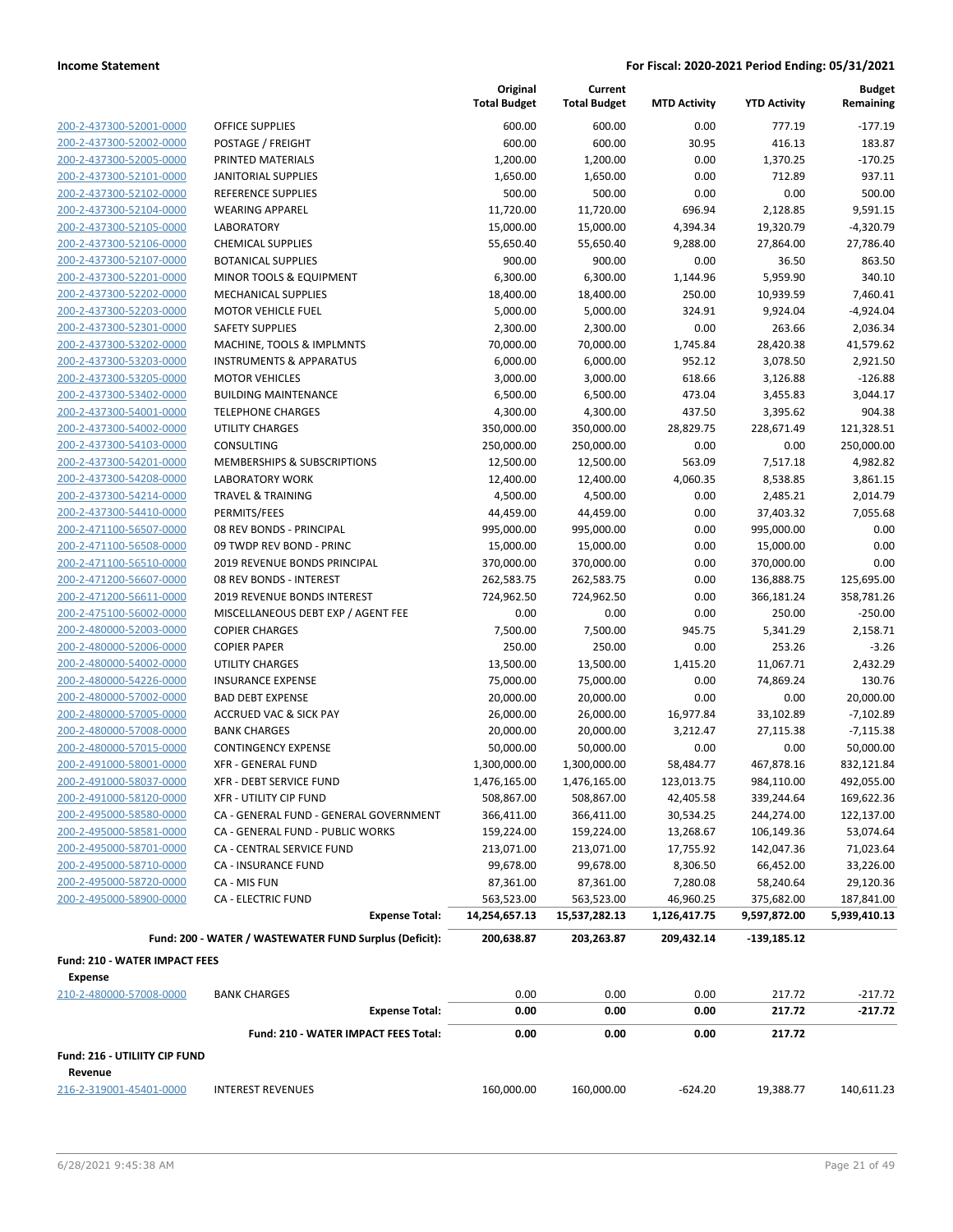|                                                    |                                                             | Original<br><b>Total Budget</b> | Current<br><b>Total Budget</b> | <b>MTD Activity</b> | <b>YTD Activity</b>    | <b>Budget</b><br>Remaining |
|----------------------------------------------------|-------------------------------------------------------------|---------------------------------|--------------------------------|---------------------|------------------------|----------------------------|
| 216-2-323001-46100-0000                            | <b>XFR - UTILITY FUND</b>                                   | 446,649.00                      | 446,649.00                     | 37,220.75           | 297,766.00             | 148,883.00                 |
|                                                    | <b>Revenue Total:</b>                                       | 606,649.00                      | 606,649.00                     | 36,596.55           | 317,154.77             | 289,494.23                 |
| Expense                                            |                                                             |                                 |                                |                     |                        |                            |
| 216-2-436200-53310-0000                            | <b>RESVRS/STRG TANKS/ST PIPE</b>                            | 0.00                            | 0.00                           | 0.00                | 57,636.27              | $-57,636.27$               |
| 216-2-436200-55002-0000                            | <b>IMPROVEMENTS</b>                                         | 250,000.00                      | 252,625.00                     | 127,090.00          | 148,353.00             | 104,272.00                 |
| 216-2-436200-55201-0000                            | <b>EQUIPMENT PURCHASES</b>                                  | 0.00                            | 0.00                           | 26,100.00           | 30,221.32              | $-30,221.32$               |
| 216-2-436300-55105-0000                            | <b>WATER MAINS</b><br><b>EQUIPMENT PURCHASES</b>            | 30,670.00<br>105,979.00         | 30,670.00                      | 0.00<br>0.00        | 6,184.89               | 24,485.11                  |
| 216-2-436300-55201-0000<br>216-2-437300-53605-0000 |                                                             |                                 | 105,979.00                     | 0.00                | 100,304.06             | 5,674.94<br>60,000.00      |
| 216-2-437300-55110-0000                            | STRUCTURES / FILTRATION PLANT<br><b>LIFT STATIONS</b>       | 60,000.00<br>0.00               | 60,000.00<br>0.00              | 0.00                | 0.00<br>0.00           | 0.00                       |
| 216-2-480000-57008-0000                            | <b>BANK CHARGES</b>                                         | 0.00                            | 0.00                           | 290.01              | 1,865.35               | $-1,865.35$                |
|                                                    | <b>Expense Total:</b>                                       | 446,649.00                      | 449,274.00                     | 153,480.01          | 344,564.89             | 104,709.11                 |
|                                                    | Fund: 216 - UTILIITY CIP FUND Surplus (Deficit):            | 160,000.00                      | 157,375.00                     | $-116,883.46$       | -27,410.12             |                            |
| <b>Fund: 217 - WASTEWATER RECLAMATION FUND</b>     |                                                             |                                 |                                |                     |                        |                            |
| Revenue                                            |                                                             |                                 |                                |                     |                        |                            |
| 217-2-319001-45401-0000                            | <b>INTEREST REVENUES</b>                                    | 7,950.00                        | 7,950.00                       | 27.73               | 372.63                 | 7,577.37                   |
|                                                    | <b>Revenue Total:</b>                                       | 7,950.00                        | 7,950.00                       | 27.73               | 372.63                 | 7.577.37                   |
| <b>Expense</b>                                     |                                                             |                                 |                                |                     |                        |                            |
| 217-2-437300-55012-0000                            | <b>CONSTRUCTION</b><br><b>Expense Total:</b>                | 0.00<br>0.00                    | 0.00<br>0.00                   | 0.00<br>0.00        | 49,984.00<br>49,984.00 | -49,984.00<br>-49,984.00   |
|                                                    | Fund: 217 - WASTEWATER RECLAMATION FUND Surplus (Deficit):  | 7,950.00                        | 7,950.00                       | 27.73               | -49,611.37             |                            |
| Fund: 300 - AIRPORT FUND                           |                                                             |                                 |                                |                     |                        |                            |
| Revenue                                            |                                                             |                                 |                                |                     |                        |                            |
| 300-2-319001-44315-0000                            | <b>AIRPORT FUEL FEES</b>                                    | 925.00                          | 925.00                         | 0.00                | 0.00                   | 925.00                     |
| 300-2-319001-45401-0000                            | <b>INTEREST REVENUES</b>                                    | 17,000.00                       | 17,000.00                      | $-343.07$           | 2,196.36               | 14,803.64                  |
| 300-2-319001-45601-0000                            | MISCELLANEOUS REVENUES                                      | 0.00                            | 0.00                           | 0.00                | 69,000.00              | $-69,000.00$               |
| 300-2-321001-45507-0000                            | L-3 COMM LEASE                                              | 639,217.00                      | 639,217.00                     | 0.00                | 426,144.64             | 213,072.36                 |
| 300-2-321001-45508-0000                            | AIR EVAC HANGAR FEES                                        | 8,101.00                        | 8,101.00                       | 0.00                | 4,725.63               | 3,375.37                   |
| 300-2-321001-45509-0000                            | BLUE SKY T-HANGAR & LA ND LEASES                            | 4,768.00                        | 4,768.00                       | 0.00                | 4,768.50               | $-0.50$                    |
| 300-2-321001-45510-0000                            | ARKOMA - HORIZONS AHEAD LEASE                               | 48,096.00                       | 48,096.00                      | 4,210.80            | 29,069.20              | 19,026.80                  |
| 300-2-321001-45513-0000                            | MAJORS FLYING CLUB LAND LEASE                               | 1,396.00                        | 1,396.00                       | 0.00                | 814.31                 | 581.69                     |
| 300-2-321001-45515-0000                            | <b>TEXSAN AVIATION LAND LEASE</b>                           | 1,080.00                        | 1,080.00                       | 0.00                | 1,080.00               | 0.00                       |
| 300-2-324001-46108-0000                            | XFR - AIRPORT TXDOT GRANT FUND                              | 0.00                            | 0.00                           | 0.00                | 5,676.74               | $-5,676.74$                |
|                                                    | <b>Revenue Total:</b>                                       | 720,583.00                      | 720,583.00                     | 3,867.73            | 543,475.38             | 177,107.62                 |
| <b>Expense</b>                                     |                                                             |                                 |                                |                     |                        |                            |
| 300-2-438100-51001-0000                            | <b>REGULAR SALARIES</b>                                     | 61,464.00                       | 61,464.00                      | 4,727.20            | 40,181.20              | 21,282.80                  |
| 300-2-438100-51021-0000                            | LONGEVITY                                                   | 294.00                          | 294.00                         | 0.00                | 366.00                 | $-72.00$                   |
| 300-2-438100-51117-0000                            | <b>CELL PHONE ALLOWANCE</b>                                 | 1,170.00                        | 1,170.00                       | 90.00               | 765.00                 | 405.00                     |
| 300-2-438100-51201-0000                            | <b>FICA</b>                                                 | 3,901.54                        | 3,901.54                       | 298.82              | 2,562.66               | 1,338.88                   |
| 300-2-438100-51202-0000                            | MEDICARE                                                    | 912.46                          | 912.46                         | 69.88               | 599.29                 | 313.17                     |
| 300-2-438100-51203-0000                            | <b>HEALTH INSURANCE</b>                                     | 12,133.00                       | 12,133.00                      | 1,011.08            | 8,088.64               | 4,044.36                   |
| 300-2-438100-51204-0000                            | <b>WORKERS COMPENSATION</b>                                 | 1,123.19                        | 1,123.19                       | 93.60               | 748.80                 | 374.39                     |
| 300-2-438100-51205-0000                            | STATE UNEMPLOYMENT                                          | 126.36                          | 126.36                         | 0.00                | 144.01                 | $-17.65$                   |
| 300-2-438100-51301-0000                            | <b>TMRS</b>                                                 | 7,244.59                        | 7,244.59                       | 558.80              | 4,740.40               | 2,504.19                   |
| 300-2-438100-52001-0000                            | <b>OFFICE SUPPLIES</b>                                      | 200.00                          | 200.00                         | 0.00                | 33.63                  | 166.37                     |
| 300-2-438100-52002-0000                            | POSTAGE / FREIGHT                                           | 100.00                          | 100.00                         | 0.00                | 0.00                   | 100.00                     |
| 300-2-438100-52201-0000                            | <b>MINOR TOOLS &amp; EQUIPMENT</b>                          | 500.00                          | 500.00                         | 0.00                | 0.00                   | 500.00                     |
| 300-2-438100-53202-0000                            | MACHINE, TOOLS & IMPLMNTS                                   | 16,470.00                       | 16,470.00                      | 0.00                | 12,679.42              | 3,790.58                   |
| 300-2-438100-53205-0000                            | <b>MOTOR VEHICLES</b>                                       | 500.00                          | 500.00                         | 0.00                | 27.74                  | 472.26                     |
| 300-2-438100-53303-0000                            | MAINT - STREET /ALLEY/APRN/RNWY                             | 2,500.00                        | 2,500.00                       | 0.00                | 0.00                   | 2,500.00                   |
| 300-2-438100-53402-0000                            | <b>BUILDING MAINTENANCE</b>                                 | 15,000.00                       | 15,000.00                      | 109.82              | 999.94                 | 14,000.06                  |
| 300-2-438100-54001-0000                            | <b>TELEPHONE CHARGES</b>                                    | 1,800.00                        | 1,800.00                       | 134.04              | 1,171.71               | 628.29                     |
| 300-2-438100-54002-0000                            | <b>UTILITY CHARGES</b>                                      | 13,500.00                       | 13,500.00                      | 1,076.90            | 8,373.63               | 5,126.37                   |
| 300-2-438100-54105-0000                            | MARKETING                                                   | 18,950.00                       | 18,950.00                      | 806.97              | 806.97                 | 18,143.03                  |
| 300-2-438100-54110-0000                            | <b>AUDIT</b>                                                | 10,000.00                       | 10,000.00                      | 0.00                | 10,000.00              | 0.00                       |
| 300-2-438100-54201-0000<br>300-2-438100-54214-0000 | MEMBERSHIPS & SUBSCRIPTIONS<br><b>TRAVEL &amp; TRAINING</b> | 465.00<br>2,504.00              | 465.00<br>2,504.00             | 0.00<br>0.00        | 275.00<br>0.00         | 190.00<br>2,504.00         |
|                                                    |                                                             |                                 |                                |                     |                        |                            |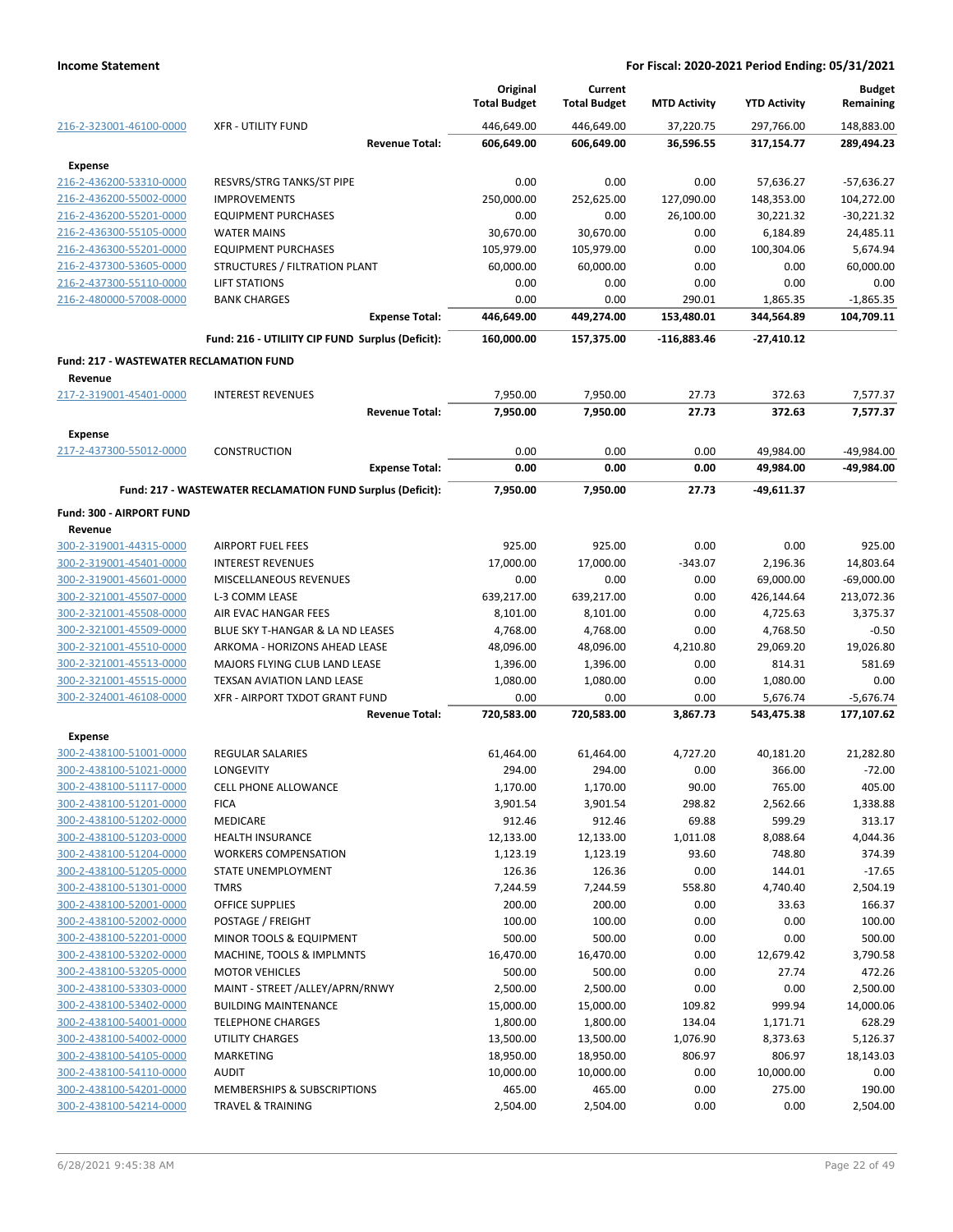|                                                    |                                                     | Original            | Current             |                     |                     | <b>Budget</b>         |
|----------------------------------------------------|-----------------------------------------------------|---------------------|---------------------|---------------------|---------------------|-----------------------|
|                                                    |                                                     | <b>Total Budget</b> | <b>Total Budget</b> | <b>MTD Activity</b> | <b>YTD Activity</b> | Remaining             |
| 300-2-438100-54408-0000                            | OTHER / INSURANCE EXPENSE                           | 0.00                | 0.00                | 0.00                | 8,050.44            | $-8,050.44$           |
| 300-2-438100-54410-0000                            | PERMITS/FEES                                        | 1,376.00            | 1,376.00            | 0.00                | 200.00              | 1,176.00              |
| 300-2-480000-52003-0000                            | <b>COPIER CHARGES</b>                               | 0.00                | 0.00                | 146.64              | 980.09              | -980.09               |
| 300-2-480000-57008-0000                            | <b>BANK CHARGES</b>                                 | 0.00                | 0.00                | 68.16               | 307.66              | $-307.66$             |
| 300-2-491000-58127-0000                            | <b>AIRPORT CIP FUND</b>                             | 1,500,000.00        | 1,500,000.00        | 125,000.00          | 1,000,000.00        | 500,000.00            |
|                                                    | <b>Expense Total:</b>                               | 1,672,234.14        | 1,672,234.14        | 134,191.91          | 1,102,102.23        | 570,131.91            |
|                                                    | Fund: 300 - AIRPORT FUND Surplus (Deficit):         | -951,651.14         | $-951,651.14$       | -130,324.18         | -558,626.85         |                       |
| Fund: 320 - AIRPORT TXDOT GRANT                    |                                                     |                     |                     |                     |                     |                       |
| Revenue<br>320-2-310001-43109-0000                 | <b>GRANT MATCH / L-3 MATCHING FUNDS</b>             | 0.00                | 0.00                | 0.00                | 200,000.00          | $-200,000.00$         |
|                                                    | <b>Revenue Total:</b>                               | 0.00                | 0.00                | 0.00                | 200,000.00          | $-200,000.00$         |
| <b>Expense</b>                                     |                                                     |                     |                     |                     |                     |                       |
| 320-2-438100-55012-0000                            | <b>CONSTRUCTION</b>                                 | 0.00                | 0.00                | 100,689.64          | 100,689.64          | $-100,689.64$         |
|                                                    | <b>Expense Total:</b>                               | 0.00                | 0.00                | 100,689.64          | 100,689.64          | $-100,689.64$         |
|                                                    | Fund: 320 - AIRPORT TXDOT GRANT Surplus (Deficit):  | 0.00                | 0.00                | -100,689.64         | 99,310.36           |                       |
| <b>Fund: 360 - AIRPORT CAPITAL FUND</b>            |                                                     |                     |                     |                     |                     |                       |
| Revenue                                            |                                                     |                     |                     |                     |                     |                       |
| 360-2-319001-45401-0000                            | <b>INTEREST REVENUES</b>                            | 95,850.00           | 95,850.00           | $-907.29$           | 5,062.77            | 90,787.23             |
| 360-2-323001-46107-0000                            | <b>XFR - AIRPORT FUND</b>                           | 1,500,000.00        | 1,500,000.00        | 125,000.00          | 1,000,000.00        | 500,000.00            |
|                                                    | <b>Revenue Total:</b>                               | 1,595,850.00        | 1,595,850.00        | 124,092.71          | 1,005,062.77        | 590,787.23            |
| <b>Expense</b>                                     |                                                     |                     |                     |                     |                     |                       |
| 360-2-438100-55012-0000                            | <b>CONSTRUCTION</b>                                 | 2,212,038.00        | 2,212,038.00        | 0.00                | 0.00                | 2,212,038.00          |
| 360-2-438100-55017-0000                            | CAP PROJETS / MAINT & REPAIRS                       | 6,114.00            | 6,114.00            | 0.00                | 0.00                | 6,114.00              |
| 360-2-480000-57008-0000                            | <b>BANK CHARGES</b>                                 | 2,500.00            | 2,500.00            | 174.60              | 1,220.82            | 1,279.18              |
|                                                    | <b>Expense Total:</b>                               | 2,220,652.00        | 2,220,652.00        | 174.60              | 1,220.82            | 2,219,431.18          |
|                                                    | Fund: 360 - AIRPORT CAPITAL FUND Surplus (Deficit): | -624,802.00         | -624,802.00         | 123,918.11          | 1,003,841.95        |                       |
| Fund: 362 - AIRPORT FBO FUEL                       |                                                     |                     |                     |                     |                     |                       |
| Revenue                                            |                                                     |                     |                     |                     |                     |                       |
| 362-2-319001-44315-0000                            | <b>AIRPORT - FUEL FEES</b>                          | 400,000.00          | 400,000.00          | 27,013.62           | 265,983.17          | 134,016.83            |
| 362-2-319001-44316-0000                            | AIRPORT - PARKING, TIE DOWNS, & RAMP FE             | 2,500.00            | 2,500.00            | 10.00               | 1,444.64            | 1,055.36              |
| 362-2-319001-44320-0000                            | AIRPORT - OIL                                       | 4,000.00            | 4,000.00            | 78.79               | 1,740.44            | 2,259.56              |
| 362-2-319001-44322-0000                            | <b>AIRPORT - PILOT SUPPLIES</b>                     | 150.00              | 150.00              | 0.00                | 66.70               | 83.30                 |
| 362-2-319001-45401-0000                            | <b>INTEREST REVENUES</b>                            | 3,000.00            | 3,000.00            | $-30.15$            | 180.00              | 2,820.00              |
|                                                    | <b>Revenue Total:</b>                               | 409,650.00          | 409,650.00          | 27,072.26           | 269,414.95          | 140,235.05            |
| <b>Expense</b>                                     |                                                     |                     |                     |                     |                     |                       |
| 362-2-438100-52221-0000                            | <b>AIRPORT - FUEL FEES</b>                          | 0.00                | 0.00                | 36,246.71           | 164,429.98          | $-164,429.98$         |
| <u>362-2-438100-52222-0000</u>                     | AIRPORT - OIL                                       | 0.00<br>0.00        | 0.00<br>0.00        | 0.00<br>0.00        | 2,777.20<br>35.62   | -2,777.20<br>$-35.62$ |
| 362-2-438100-52421-0000<br>362-2-438100-52422-0000 | <b>AIRPORT - CHARTS</b><br>AIRPORT - PILOT SUPPLIES | 0.00                | 0.00                | 0.00                | 345.67              | $-345.67$             |
| 362-2-438100-57003-0000                            | <b>CREDIT CARD FEES</b>                             | 0.00                | 0.00                | 819.70              | 8,459.06            | $-8,459.06$           |
| 362-2-480000-57008-0000                            | <b>BANK CHARGES</b>                                 | 0.00                | 0.00                | 5.80                | 38.54               | $-38.54$              |
|                                                    | <b>Expense Total:</b>                               | 0.00                | 0.00                | 37,072.21           | 176,086.07          | -176,086.07           |
|                                                    | Fund: 362 - AIRPORT FBO FUEL Surplus (Deficit):     | 409,650.00          | 409,650.00          | $-9,999.95$         | 93,328.88           |                       |
|                                                    |                                                     |                     |                     |                     |                     |                       |
| Fund: 400 - GOLF FUND<br>Revenue                   |                                                     |                     |                     |                     |                     |                       |
| 400-2-319001-45604-0000                            | OTHER REVENUE / OVER/SHORT                          | 0.00                | 0.00                | 28.00               | 15.25               | $-15.25$              |
| 400-2-319005-44510-0000                            | <b>GREENS FEES</b>                                  | 81,514.00           | 81,514.00           | 8,742.41            | 58,870.74           | 22,643.26             |
| 400-2-319006-45308-0000                            | PRO SHOP CONCESSIONS                                | 9,841.00            | 9,841.00            | 544.35              | 2,130.02            | 7,710.98              |
| 400-2-319007-45309-0000                            | <b>MERCHANDISE SALES</b>                            | 5,590.00            | 5,590.00            | 855.54              | 3,723.31            | 1,866.69              |
| 400-2-319008-45511-0000                            | <b>CART RENTALS</b>                                 | 45,000.00           | 45,000.00           | 6,095.15            | 40,448.14           | 4,551.86              |
| 400-2-319009-45512-0000                            | <b>GOLF LEASES / MEMBERSHIPS</b>                    | 49,643.00           | 49,643.00           | 1,553.61            | 19,873.97           | 29,769.03             |
|                                                    | <b>Revenue Total:</b>                               | 191,588.00          | 191,588.00          | 17,819.06           | 125,061.43          | 66,526.57             |
| Expense                                            |                                                     |                     |                     |                     |                     |                       |
| 400-2-451250-51001-0000                            | REGULAR SALARIES                                    | 111,526.00          | 111,526.00          | 8,040.25            | 69,339.28           | 42,186.72             |
| 400-2-451250-51020-0000                            | <b>OVERTIME</b>                                     | 5,481.50            | 5,481.50            | 0.00                | 3,382.58            | 2,098.92              |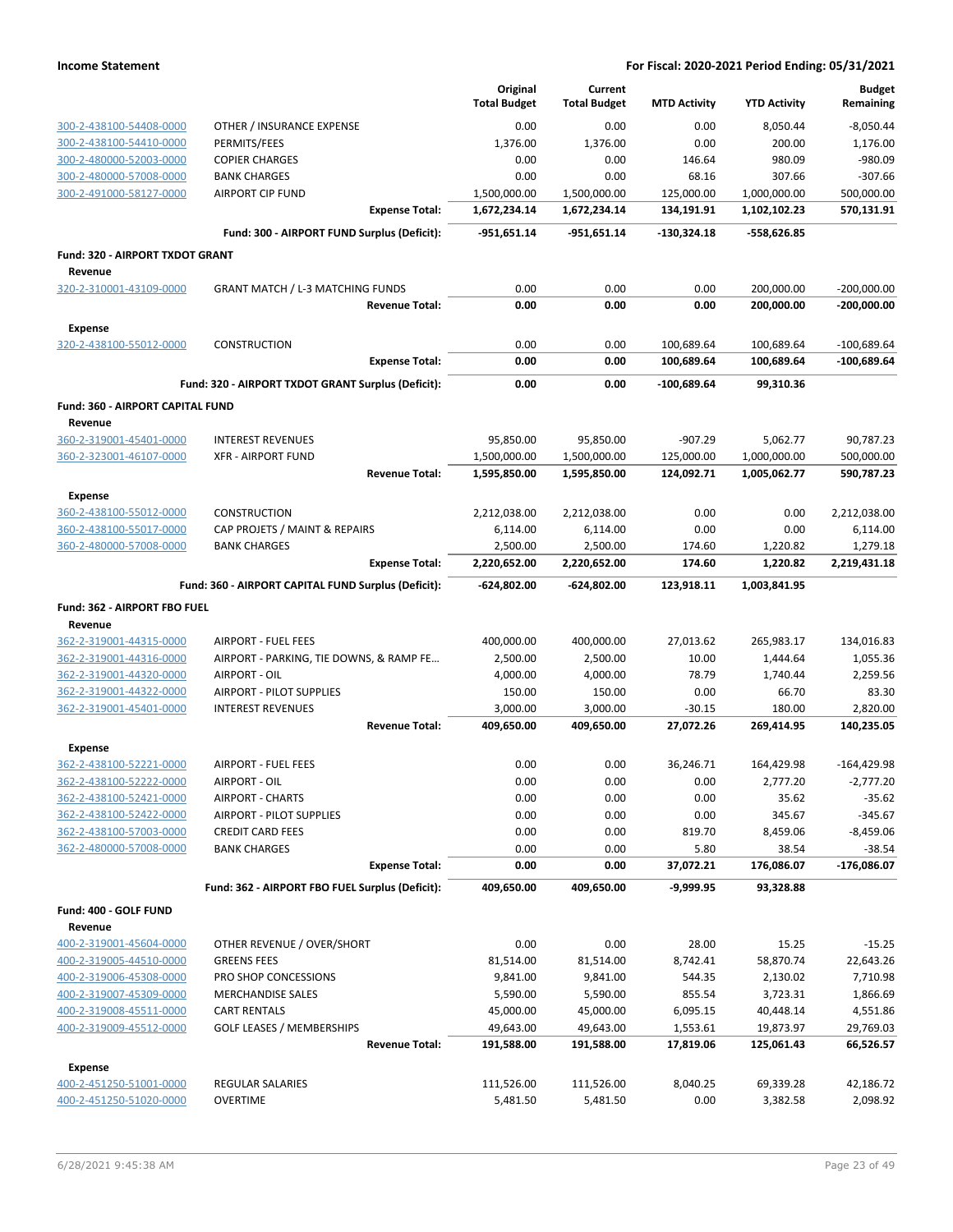|                                    |                                                        | Original<br><b>Total Budget</b> | Current<br><b>Total Budget</b> | <b>MTD Activity</b> | <b>YTD Activity</b>       | <b>Budget</b><br>Remaining |
|------------------------------------|--------------------------------------------------------|---------------------------------|--------------------------------|---------------------|---------------------------|----------------------------|
| 400-2-451250-51021-0000            | LONGEVITY                                              | 6,656.00                        | 6,656.00                       | 0.00                | 6,184.00                  | 472.00                     |
| 400-2-451250-51101-0000            | <b>CERTIFICATION PAY</b>                               | 600.00                          | 600.00                         | 46.16               | 392.36                    | 207.64                     |
| 400-2-451250-51117-0000            | <b>CELL PHONE ALLOWANCE</b>                            | 780.00                          | 780.00                         | 60.00               | 510.00                    | 270.00                     |
| 400-2-451250-51201-0000            | <b>FICA</b>                                            | 7,752.70                        | 7,752.70                       | 502.41              | 4,895.14                  | 2,857.56                   |
| 400-2-451250-51202-0000            | <b>MEDICARE</b>                                        | 1,813.13                        | 1,813.13                       | 117.50              | 1,144.84                  | 668.29                     |
| 400-2-451250-51203-0000            | <b>HEALTH INSURANCE</b>                                | 12,133.00                       | 12,133.00                      | 1,011.08            | 8,088.64                  | 4,044.36                   |
| 400-2-451250-51204-0000            | <b>WORKERS COMPENSATION</b>                            | 3,002.64                        | 3,002.64                       | 250.22              | 2,001.76                  | 1,000.88                   |
| 400-2-451250-51205-0000            | STATE UNEMPLOYMENT                                     | 357.16                          | 357.16                         | 52.58               | 574.90                    | $-217.74$                  |
| 400-2-451250-51301-0000            | <b>TMRS</b>                                            | 11,646.68                       | 11,646.68                      | 683.30              | 6,705.60                  | 4,941.08                   |
| 400-2-451250-52001-0000            | OFFICE SUPPLIES                                        | 350.00                          | 350.00                         | 0.00                | 62.99                     | 287.01                     |
| 400-2-451250-52101-0000            | JANITORIAL SUPPLIES                                    | 500.00                          | 500.00                         | 4.94                | 227.50                    | 272.50                     |
| 400-2-451250-52104-0000            | <b>WEARING APPAREL</b>                                 | 450.00                          | 450.00                         | 0.00                | 0.00                      | 450.00                     |
| 400-2-451250-52107-0000            | <b>BOTANICAL SUPPLIES</b>                              | 9,600.00                        | 9,600.00                       | 0.00                | 4,736.56                  | 4,863.44                   |
| 400-2-451250-52201-0000            | MINOR TOOLS & EQUIPMENT                                | 500.00                          | 500.00                         | 0.00                | 941.16                    | $-441.16$                  |
| 400-2-451250-52203-0000            | <b>MOTOR VEHICLE FUEL</b>                              | 750.00                          | 750.00                         | 157.85              | 655.44                    | 94.56                      |
| 400-2-451250-52401-0000            | RECREATIONAL SUPPLIES                                  | 500.00                          | 500.00                         | 0.00                | 0.00                      | 500.00                     |
| 400-2-451250-52403-0000            | <b>RESALE ITEMS</b>                                    | 15,000.00                       | 15,000.00                      | 595.01              | 5,673.28                  | 9,326.72                   |
| 400-2-451250-53202-0000            | MACHINE, TOOLS & IMPLMNTS                              | 3,500.00                        | 3,500.00                       | 0.00                | 207.90                    | 3,292.10                   |
| 400-2-451250-53205-0000            | <b>MOTOR VEHICLES</b>                                  | 200.00                          | 200.00                         | 0.00                | 19.95                     | 180.05                     |
| 400-2-451250-53307-0000            | <b>IRRIGATION</b>                                      | 1,500.00                        | 1,500.00                       | 0.00                | 2,064.26                  | $-564.26$                  |
| 400-2-451250-53402-0000            | <b>BUILDING MAINTENANCE</b>                            | 1,000.00                        | 1,000.00                       | 0.00                | 0.00                      | 1,000.00                   |
| 400-2-451250-54001-0000            | <b>TELEPHONE CHARGES</b>                               | 750.00                          | 750.00                         | 64.24               | 514.04                    | 235.96                     |
| 400-2-451250-54002-0000            | UTILITY CHARGES                                        | 10,000.00                       | 10,000.00                      | 598.17              | 5,544.65                  | 4,455.35                   |
| 400-2-451250-54201-0000            | MEMBERSHIPS & SUBSCRIPTIONS                            | 785.00                          | 785.00                         | 90.00               | 218.07                    | 566.93                     |
| 400-2-451250-54214-0000            | <b>TRAVEL &amp; TRAINING</b>                           | 1,100.00                        | 1,100.00                       | 0.00                | 0.00                      | 1,100.00                   |
| 400-2-451250-54226-0000            | <b>INSURANCE EXPENSE</b>                               | 3,000.00                        | 3,000.00                       | 0.00                | 3,220.18                  | $-220.18$                  |
| 400-2-451250-54909-0000            | <b>GOLF CART LEASE EXPENSE</b>                         | 31,000.00                       | 31,000.00                      | 2,250.00            | 18,000.00                 | 13,000.00                  |
| 400-2-480000-52003-0000            | <b>COPIER CHARGES</b>                                  | 1,235.00                        | 1,235.00                       | 183.15              | 951.54                    | 283.46                     |
| 400-2-480000-57005-0000            | ACCRUED VAC & SICK PAY                                 | 1,600.00                        | 1,600.00                       | 0.00                | 0.00                      | 1,600.00                   |
| 400-2-480000-57008-0000            | <b>BANK CHARGES</b>                                    | 1,000.00                        | 1,000.00                       | 0.00                | 0.00                      | 1,000.00                   |
|                                    | <b>Expense Total:</b>                                  | 246,068.81                      | 246,068.81                     | 14,706.86           | 146,256.62                | 99,812.19                  |
|                                    | Fund: 400 - GOLF FUND Surplus (Deficit):               | -54,480.81                      | -54,480.81                     | 3,112.20            | $-21,195.19$              |                            |
| <b>Fund: 500 - SANITATION FUND</b> |                                                        |                                 |                                |                     |                           |                            |
| Revenue                            |                                                        |                                 |                                |                     |                           |                            |
| 500-2-318001-44314-0000            | <b>LATE CHARGES</b>                                    | 87,500.00                       | 87,500.00                      | 12,582.60           | 35,333.27                 | 52,166.73                  |
| 500-2-319001-45401-0000            | <b>INTEREST REVENUES</b>                               | 22,500.00                       | 22,500.00                      | $-169.00$           | 766.62                    | 21,733.38                  |
| 500-2-319020-44313-0000            | <b>FUEL SURCHARGE</b>                                  | 76,888.00                       | 76,888.00                      | 7,612.09            | 55,739.68                 | 21,148.32                  |
| 500-2-319020-45107-0000            | <b>COLLECTION CHARGES</b>                              | 4,250,000.00                    | 4,250,000.00                   | 401,169.49          | 2,988,062.61              | 1,261,937.39               |
| 500-2-319021-45108-0000            | DISPOSAL CHARGES                                       | 380,000.00                      | 380,000.00                     | 46,386.36           | 250,413.37                | 129,586.63                 |
| 500-2-319022-45612-0000            | REG HH HAZ WASTE COL CTR                               | 15,757.00                       | 15,757.00                      | 0.00                | 0.00                      | 15,757.00                  |
| 500-2-324001-46612-0000            | CA - SANITATION FD COL & FUEL<br><b>Revenue Total:</b> | 147,850.00<br>4,980,495.00      | 147,850.00<br>4,980,495.00     | 0.00<br>467,581.54  | 45,699.44<br>3,376,014.99 | 102,150.56<br>1,604,480.01 |
|                                    |                                                        |                                 |                                |                     |                           |                            |
| <b>Expense</b>                     |                                                        |                                 |                                |                     |                           |                            |
| 500-2-432300-54412-0000            | <b>COLLECTION CHARGES</b>                              | 4,559,104.00                    | 4,651,056.00                   | 432,821.14          | 2,639,929.22              | 2,011,126.78               |
| 500-2-432500-54002-0000            | UTILITY CHARGES                                        | 2,400.00                        | 2,400.00                       | 195.48              | 1,546.77                  | 853.23                     |
| 500-2-432500-54403-0000            | DISPOSAL CHARGES                                       | 24,500.00                       | 24,500.00                      | 0.00                | 8,555.00                  | 15,945.00                  |
| 500-2-442200-51001-0000            | <b>REGULAR SALARIES</b>                                | 141,215.36                      | 141,215.36                     | 9,804.21            | 72,817.54                 | 68,397.82                  |
| 500-2-442200-51021-0000            | LONGEVITY                                              | 3,242.00                        | 3,242.00                       | 0.00                | 2,832.00                  | 410.00                     |
| 500-2-442200-51101-0000            | <b>CERTIFICATION PAY</b>                               | 1,200.00                        | 1,200.00                       | 92.30               | 784.55                    | 415.45                     |
| 500-2-442200-51201-0000            | <b>FICA</b>                                            | 9,030.76                        | 9,030.76                       | 602.56              | 4,710.67                  | 4,320.09                   |
| 500-2-442200-51202-0000            | <b>MEDICARE</b>                                        | 2,112.03                        | 2,112.03                       | 140.92              | 1,101.65                  | 1,010.38                   |
| 500-2-442200-51203-0000            | HEALTH INSURANCE                                       | 12,133.00                       | 12,133.00                      | 1,011.08            | 8,088.64                  | 4,044.36                   |
| 500-2-442200-51204-0000            | <b>WORKERS COMPENSATION</b>                            | 3,122.89                        | 3,122.89                       | 260.24              | 2,081.92                  | 1,040.97                   |
| 500-2-442200-51205-0000            | STATE UNEMPLOYMENT                                     | 505.44                          | 505.44                         | 95.52               | 566.58                    | $-61.14$                   |
| 500-2-442200-51301-0000            | <b>TMRS</b>                                            | 16,768.80                       | 16,768.80                      | 1,147.97            | 8,812.17                  | 7,956.63                   |
| 500-2-442200-52104-0000            | <b>WEARING APPAREL</b>                                 | 1,854.00                        | 1,854.00                       | 0.00                | 699.82                    | 1,154.18                   |
| 500-2-442200-52203-0000            | <b>MOTOR VEHICLE FUEL</b>                              | 5,050.00                        | 5,050.00                       | 713.75              | 4,024.98                  | 1,025.02                   |
| 500-2-442200-53202-0000            | MACHINE, TOOLS & IMPLMNTS                              | 9,668.80                        | 9,668.80                       | 777.01              | 2,965.05                  | 6,703.75                   |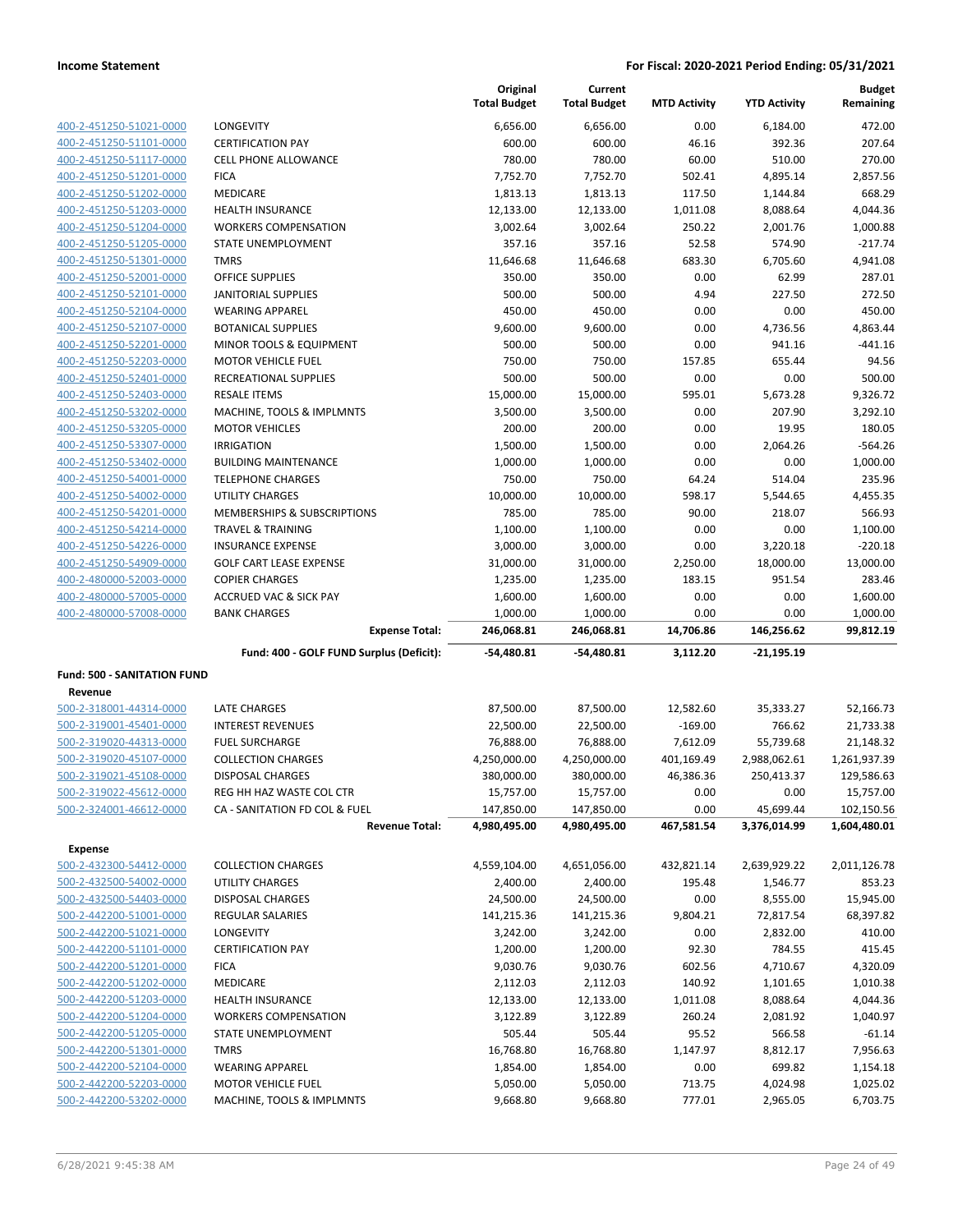|                                                    |                                                | Original<br><b>Total Budget</b> | Current<br><b>Total Budget</b> | <b>MTD Activity</b>   | <b>YTD Activity</b>     | <b>Budget</b><br>Remaining |
|----------------------------------------------------|------------------------------------------------|---------------------------------|--------------------------------|-----------------------|-------------------------|----------------------------|
| 500-2-442200-53205-0000                            | <b>MOTOR VEHICLES</b>                          | 500.00                          | 500.00                         | 328.00                | 860.89                  | $-360.89$                  |
| 500-2-442200-55201-0000                            | <b>EQUIPMENT PURCHASES</b>                     | 710.00                          | 710.00                         | 0.00                  | 0.00                    | 710.00                     |
| 500-2-480000-54413-0000                            | <b>BULK WASTE PICK-UP</b>                      | 40,000.00                       | 40,000.00                      | 0.00                  | 2,520.00                | 37,480.00                  |
| 500-2-480000-54901-0000                            | <b>RENTALS / LEASES</b>                        | 53,692.00                       | 53,692.00                      | 0.00                  | 40,392.13               | 13,299.87                  |
| 500-2-480000-57005-0000                            | <b>ACCRUED VAC &amp; SICK PAY</b>              | 300.00                          | 300.00                         | 0.00                  | 451.91                  | $-151.91$                  |
| 500-2-480000-57007-0000                            | <b>COMMUNITY SERVICES</b>                      | 38,000.00                       | 38,000.00                      | 0.00                  | 11,399.12               | 26,600.88                  |
| 500-2-480000-57008-0000                            | <b>BANK CHARGES</b>                            | 10,000.00                       | 10,000.00                      | 1,175.54              | 9,936.47                | 63.53                      |
| 500-2-491000-58001-0000                            | <b>XFR - GENERAL FUND</b>                      | 437,000.00                      | 437,000.00                     | 40,815.58             | 395,073.83              | 41,926.17                  |
| 500-2-495000-58501-0000                            | CA - GENERAL FUND                              | 40,166.00                       | 40,166.00                      | 3,347.17              | 26,777.36               | 13,388.64                  |
| 500-2-495000-58701-0000                            | CA - CENTRAL SERVICE FUND                      | 2,803.00                        | 2,803.00                       | 233.58                | 1,868.64                | 934.36                     |
| 500-2-495000-58710-0000                            | <b>CA - INSURANCE FUND</b>                     | 521.00                          | 521.00                         | 43.42                 | 347.36                  | 173.64                     |
| 500-2-495000-58720-0000                            | CA - MIS FUN                                   | 6,632.00                        | 6,632.00                       | 552.67                | 4,421.36                | 2,210.64                   |
| 500-2-495000-58900-0000                            | <b>CA - ELECTRIC FUND</b>                      | 105,160.00                      | 105,160.00                     | 8,763.33              | 70,106.64               | 35,053.36                  |
|                                                    | <b>Expense Total:</b>                          | 5,527,391.08                    | 5,619,343.08                   | 502,921.47            | 3,323,672.27            | 2,295,670.81               |
|                                                    | Fund: 500 - SANITATION FUND Surplus (Deficit): | -546,896.08                     | -638,848.08                    | $-35,339.93$          | 52,342.72               |                            |
| Fund: 601 - CENTRAL SERVICE FUND                   |                                                |                                 |                                |                       |                         |                            |
| Revenue                                            |                                                |                                 |                                |                       |                         |                            |
| 601-2-324001-46501-0000                            | CA - GENERAL FUND                              | 621,903.00                      | 621,903.00                     | 51,825.24             | 414,601.92              | 207,301.08                 |
| 601-2-324001-46506-0000                            | <b>CA - RECREATION FUND</b>                    | 75.00                           | 75.00                          | 6.25                  | 50.00                   | 25.00                      |
| 601-2-324001-46509-0000                            | CA - VENUE MGMT FUND                           | 308.00                          | 308.00                         | 25.67                 | 205.36                  | 102.64                     |
| 601-2-324001-46611-0000                            | CA - UTILITY FUND                              | 213,071.00                      | 213,071.00                     | 17,755.92             | 142,047.36              | 71,023.64                  |
| 601-2-324001-46614-0000                            | CA - SANITATION FUND COLLECTION                | 2,803.00                        | 2,803.00                       | 233.58                | 1,868.64                | 934.36                     |
| 601-2-324009-46901-0000                            | CA - ELECTRIC UTILITY                          | 88,804.00                       | 88,804.00                      | 7,400.33              | 59,202.64               | 29,601.36                  |
| 601-2-324009-46906-0000                            | CA - CABLE UTILITY<br><b>Revenue Total:</b>    | 13,450.00<br>940,414.00         | 13,450.00<br>940,414.00        | 1,120.83<br>78,367.82 | 8,966.64<br>626,942.56  | 4,483.36<br>313,471.44     |
|                                                    |                                                |                                 |                                |                       |                         |                            |
| <b>Expense</b>                                     | <b>REGULAR SALARIES</b>                        |                                 |                                |                       |                         |                            |
| 601-2-461100-51001-0000<br>601-2-461100-51020-0000 | <b>OVERTIME</b>                                | 272,791.82<br>11,286.02         | 272,791.82<br>11,286.02        | 19,143.60<br>1,679.04 | 173,804.27<br>11,497.36 | 98,987.55<br>$-211.34$     |
| 601-2-461100-51021-0000                            | LONGEVITY                                      | 5,780.00                        | 5,780.00                       | 0.00                  | 6,483.34                | $-703.34$                  |
| 601-2-461100-51101-0000                            | <b>CERTIFICATION PAY</b>                       | 1,200.00                        | 1,200.00                       | 46.16                 | 623.16                  | 576.84                     |
| 601-2-461100-51117-0000                            | <b>CELL PHONE ALLOWANCE</b>                    | 780.00                          | 780.00                         | 120.00                | 810.00                  | $-30.00$                   |
| 601-2-461100-51201-0000                            | <b>FICA</b>                                    | 18,093.95                       | 18,093.95                      | 1,219.19              | 11,739.84               | 6,354.11                   |
| 601-2-461100-51202-0000                            | <b>MEDICARE</b>                                | 4,231.65                        | 4,231.65                       | 285.14                | 2,745.60                | 1,486.05                   |
| 601-2-461100-51203-0000                            | <b>HEALTH INSURANCE</b>                        | 103,132.00                      | 103,132.00                     | 8,594.33              | 68,754.64               | 34,377.36                  |
| 601-2-461100-51204-0000                            | <b>WORKERS COMPENSATION</b>                    | 8,239.85                        | 8,239.85                       | 686.65                | 5,493.20                | 2,746.65                   |
| 601-2-461100-51205-0000                            | STATE UNEMPLOYMENT                             | 600.21                          | 600.21                         | 42.25                 | 1,490.11                | $-889.90$                  |
| 601-2-461100-51301-0000                            | <b>TMRS</b>                                    | 32,141.06                       | 32,141.06                      | 2,347.70              | 22,057.39               | 10,083.67                  |
| 601-2-461100-51401-0000                            | <b>CONTRA - SALARIES</b>                       | $-2,500.00$                     | $-2,500.00$                    | 0.00                  | 0.00                    | $-2,500.00$                |
| 601-2-461100-52001-0000                            | OFFICE SUPPLIES                                | 100.00                          | 100.00                         | 0.00                  | 79.40                   | 20.60                      |
| 601-2-461100-52002-0000                            | POSTAGE / FREIGHT                              | 25.00                           | 25.00                          | 0.00                  | 51.96                   | $-26.96$                   |
| 601-2-461100-52101-0000                            | JANITORIAL/CLEANING                            | 22,000.00                       | 22,000.00                      | 1,801.86              | 11,169.59               | 10,830.41                  |
| 601-2-461100-52104-0000                            | <b>WEARING APPAREL</b>                         | 4,000.00                        | 4,000.00                       | 0.00                  | 1,298.78                | 2,701.22                   |
| 601-2-461100-52201-0000                            | <b>MINOR TOOLS &amp; EQUIPMENT</b>             | 1,500.00                        | 1,500.00                       | 614.23                | 2,270.99                | $-770.99$                  |
| 601-2-461100-52203-0000                            | <b>MOTOR VEHICLE FUEL</b>                      | 3,450.00                        | 3,450.00                       | 246.63                | 2,164.91                | 1,285.09                   |
| 601-2-461100-53205-0000                            | <b>MOTOR VEHICLES</b>                          | 1,100.00                        | 1,100.00                       | 230.13                | 944.73                  | 155.27                     |
| 601-2-461100-53302-0000                            | <b>WALKS &amp; PARKING LOTS</b>                | 9,100.00                        | 9,100.00                       | 25.77                 | 2,044.56                | 7,055.44                   |
| 601-2-461100-53406-0000                            | <b>CITY HALL</b>                               | 33,000.00                       | 33,000.00                      | 1,154.82              | 31,237.58               | 1,762.42                   |
| 601-2-461100-53407-0000                            | <b>ANIMAL SHELTER</b>                          | 5,000.00                        | 5,000.00                       | 1,986.74              | 12,396.78               | -7,396.78                  |
| 601-2-461100-53408-0000                            | FLEET MAINTENANCE                              | 2,000.00                        | 2,000.00                       | 0.00                  | 0.00                    | 2,000.00                   |
| 601-2-461100-53501-0000                            | POLICE & COURTS BLDG                           | 30,000.00                       | 30,000.00                      | 525.68                | 15,361.04               | 14,638.96                  |
| 601-2-461100-53503-0000                            | FIRE ADMINISTRATION                            | 750.00                          | 750.00                         | 313.70                | 648.13                  | 101.87                     |
| 601-2-461100-53504-0000                            | <b>FIRE STATION 1</b>                          | 2,500.00                        | 2,500.00                       | 34.95                 | 1,945.43                | 554.57                     |
| 601-2-461100-53505-0000                            | <b>FIRE STATION 2</b>                          | 2,500.00                        | 2,500.00                       | 91.95                 | 1,354.12                | 1,145.88                   |
| 601-2-461100-53506-0000                            | <b>FIRE STATION 3</b>                          | 2,800.00                        | 2,800.00                       | 389.83                | 24,961.32               | $-22,161.32$               |
| 601-2-461100-53507-0000                            | <b>FIRE STATION 4</b>                          | 2,500.00                        | 2,500.00                       | 34.95                 | 1,351.24                | 1,148.76                   |
| 601-2-461100-53601-0000                            | <b>ANNEX</b>                                   | 3,000.00                        | 3,000.00                       | 207.63                | 5,871.07                | $-2,871.07$                |
| 601-2-461100-53602-0000                            | <b>SERVICE CENTER</b>                          | 6,000.00                        | 6,000.00                       | 1,053.51              | 5,706.62                | 293.38                     |
| 601-2-461100-53603-0000                            | WATER TREATMENT BLDG                           | 500.00                          | 500.00                         | 0.00                  | 0.00                    | 500.00                     |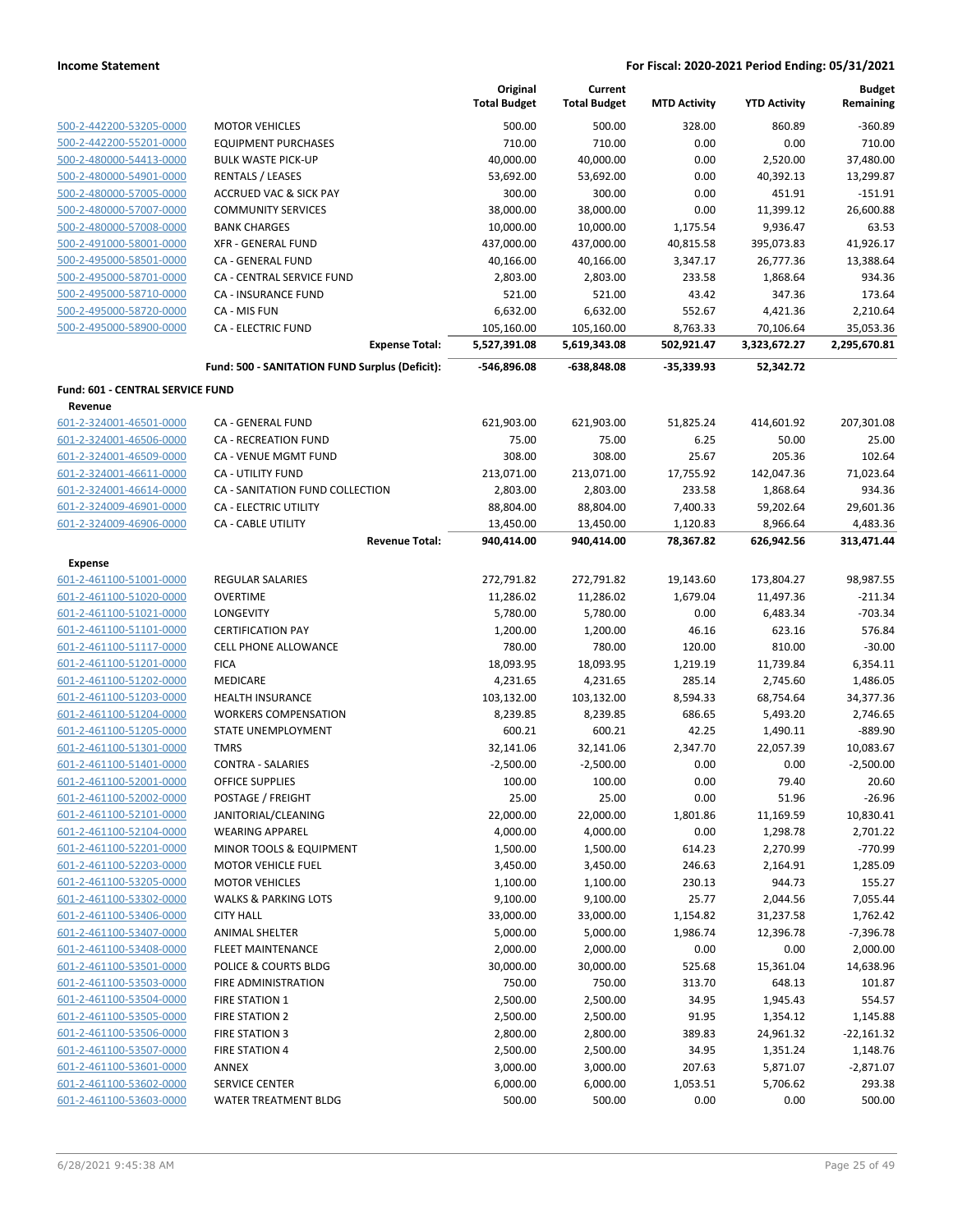| 601-2-461100-53604-0000 | WASTEWAT              |
|-------------------------|-----------------------|
| 601-2-461100-53701-0000 | LIBRARY               |
| 601-2-461100-53703-0000 | <b>REECY DAVI</b>     |
| 601-2-461100-53704-0000 | <b>CIVIC CENTI</b>    |
| 601-2-461100-53706-0000 | SPORTSPAR             |
| 601-2-461100-54001-0000 | <b>TELEPHONE</b>      |
| 601-2-461100-54002-0000 | UTILITY CHA           |
| 601-2-461100-54112-0000 | <b>ALARM MO</b>       |
| 601-2-461200-51001-0000 | <b>REGULAR S/</b>     |
| 601-2-461200-51020-0000 | OVERTIME              |
| 601-2-461200-51021-0000 | <b>LONGEVITY</b>      |
| 601-2-461200-51101-0000 | <b>CERTIFICAT</b>     |
| 601-2-461200-51117-0000 | <b>CELL PHONI</b>     |
| 601-2-461200-51201-0000 | <b>FICA</b>           |
| 601-2-461200-51202-0000 | <b>MEDICARE</b>       |
| 601-2-461200-51203-0000 | <b>HEALTH INS</b>     |
| 601-2-461200-51204-0000 | <b>WORKERS C</b>      |
| 601-2-461200-51205-0000 | <b>STATE UNEI</b>     |
| 601-2-461200-51301-0000 | <b>TMRS</b>           |
| 601-2-461200-52001-0000 | OFFICE SUP            |
| 601-2-461200-52002-0000 | POSTAGE /             |
| 601-2-461200-52104-0000 | <b>WEARING A</b>      |
| 601-2-461200-52106-0000 | <b>CHEMICALS</b>      |
| 601-2-461200-52201-0000 | MINOR TOO             |
| 601-2-461200-52202-0000 | <b>MECHANICA</b>      |
| 601-2-461200-52203-0000 | <b>MOTOR VEH</b>      |
| 601-2-461200-53202-0000 | MACHINE, 1            |
| 601-2-461200-53205-0000 | <b>MOTOR VEH</b>      |
| 601-2-461200-53402-0000 | <b>BUILDING N</b>     |
| 601-2-461200-54001-0000 | <b>TELEPHONE</b>      |
| 601-2-461200-54002-0000 | UTILITY CHA           |
| 601-2-461200-54201-0000 | MEMBERSH              |
| 601-2-461200-54214-0000 | <b>TRAVEL &amp; T</b> |
| 601-2-480000-52006-0000 | <b>COPIER PAP</b>     |
| 601-2-480000-57004-0000 | <b>INVENTORY</b>      |
| 601-2-480000-57005-0000 | <b>ACCRD VAC</b>      |
|                         |                       |

|                            |                                                     | Original<br><b>Total Budget</b> | Current<br><b>Total Budget</b> | <b>MTD Activity</b> | <b>YTD Activity</b> | <b>Budget</b><br>Remaining |
|----------------------------|-----------------------------------------------------|---------------------------------|--------------------------------|---------------------|---------------------|----------------------------|
| 601-2-461100-53604-0000    | WASTEWATER TRTMNT BLDG                              | 300.00                          | 300.00                         | 0.00                | 0.00                | 300.00                     |
| 601-2-461100-53701-0000    | <b>LIBRARY</b>                                      | 8,000.00                        | 8,000.00                       | 401.62              | 3,632.46            | 4,367.54                   |
| 601-2-461100-53703-0000    | REECY DAVIS REC CENTER                              | 17,000.00                       | 17,000.00                      | 951.15              | 7,698.60            | 9,301.40                   |
| 601-2-461100-53704-0000    | <b>CIVIC CENTER</b>                                 | 10,000.00                       | 10,000.00                      | 201.92              | 1,466.78            | 8,533.22                   |
| 601-2-461100-53706-0000    | SPORTSPARK                                          | 15,375.00                       | 15,375.00                      | 722.33              | 16,240.22           | $-865.22$                  |
| 601-2-461100-54001-0000    | <b>TELEPHONE CHARGES</b>                            | 3,800.00                        | 3,800.00                       | 368.51              | 2,781.18            | 1,018.82                   |
| 601-2-461100-54002-0000    | <b>UTILITY CHARGES</b>                              | 100,100.00                      | 100,100.00                     | 6,123.56            | 58,083.96           | 42,016.04                  |
| 601-2-461100-54112-0000    | <b>ALARM MONITOR SERVICE</b>                        | 0.00                            | 0.00                           | 0.00                | 500.00              | $-500.00$                  |
| 601-2-461200-51001-0000    | <b>REGULAR SALARIES</b>                             | 154,377.60                      | 154,377.60                     | 11,875.20           | 102,125.59          | 52,252.01                  |
| 601-2-461200-51020-0000    | <b>OVERTIME</b>                                     | 6,679.80                        | 6,679.80                       | 448.80              | 4,793.77            | 1,886.03                   |
| 601-2-461200-51021-0000    | <b>LONGEVITY</b>                                    | 2,824.00                        | 2,824.00                       | 0.00                | 3,144.00            | $-320.00$                  |
| 601-2-461200-51101-0000    | <b>CERTIFICATION PAY</b>                            | 1,800.00                        | 1,800.00                       | 184.64              | 1,569.44            | 230.56                     |
| 601-2-461200-51117-0000    | <b>CELL PHONE ALLOWANCE</b>                         | 2,520.00                        | 2,520.00                       | 193.84              | 1,647.64            | 872.36                     |
| 601-2-461200-51201-0000    | <b>FICA</b>                                         | 10,428.49                       | 10,428.49                      | 714.02              | 6,495.10            | 3,933.39                   |
| 601-2-461200-51202-0000    | <b>MEDICARE</b>                                     | 2,438.92                        | 2,438.92                       | 166.99              | 1,519.01            | 919.91                     |
| 601-2-461200-51203-0000    | <b>HEALTH INSURANCE</b>                             | 48,533.00                       | 48,533.00                      | 4,044.42            | 32,355.36           | 16,177.64                  |
| 601-2-461200-51204-0000    | <b>WORKERS COMPENSATION</b>                         | 7,131.34                        | 7,131.34                       | 594.28              | 4,754.24            | 2,377.10                   |
| 601-2-461200-51205-0000    | STATE UNEMPLOYMENT                                  | 252.72                          | 252.72                         | 0.00                | 575.99              | $-323.27$                  |
| 601-2-461200-51301-0000    | <b>TMRS</b>                                         | 19,364.19                       | 19,364.19                      | 1,473.49            | 12,994.79           | 6.369.40                   |
| 601-2-461200-52001-0000    | <b>OFFICE SUPPLIES</b>                              | 100.00                          | 100.00                         | 0.00                | 0.00                | 100.00                     |
| 601-2-461200-52002-0000    | POSTAGE / FREIGHT                                   | 50.00                           | 50.00                          | 0.00                | 0.00                | 50.00                      |
| 601-2-461200-52104-0000    | <b>WEARING APPAREL</b>                              | 4,200.00                        | 4,200.00                       | 474.00              | 1,886.59            | 2,313.41                   |
| 601-2-461200-52106-0000    | <b>CHEMICAL SUPPLIES</b>                            | 0.00                            | 0.00                           | 0.00                | 342.51              | $-342.51$                  |
| 601-2-461200-52201-0000    | <b>MINOR TOOLS &amp; EQUIPMENT</b>                  | 3,000.00                        | 3,000.00                       | 276.29              | 2,307.64            | 692.36                     |
| 601-2-461200-52202-0000    | <b>MECHANICAL SUPPLIES</b>                          | 12,000.00                       | 12,000.00                      | 3,410.73            | 10,140.11           | 1,859.89                   |
| 601-2-461200-52203-0000    | MOTOR VEHICLE FUEL                                  | 5,200.00                        | 5,200.00                       | 699.12              | 3,729.17            | 1,470.83                   |
| 601-2-461200-53202-0000    | MACHINE, TOOLS & IMPLMNTS                           | 1,000.00                        | 1,000.00                       | 0.00                | 0.00                | 1,000.00                   |
| 601-2-461200-53205-0000    | <b>MOTOR VEHICLES</b>                               | 500.00                          | 500.00                         | 12.30               | 1,161.14            | $-661.14$                  |
| 601-2-461200-53402-0000    | <b>BUILDING MAINTENANCE</b>                         | 250.00                          | 250.00                         | 0.00                | 0.00                | 250.00                     |
| 601-2-461200-54001-0000    | <b>TELEPHONE CHARGES</b>                            | 1,400.00                        | 1,400.00                       | 172.03              | 1,180.79            | 219.21                     |
| 601-2-461200-54002-0000    | <b>UTILITY CHARGES</b>                              | 11,500.00                       | 11,500.00                      | 759.05              | 8,049.76            | 3,450.24                   |
| 601-2-461200-54201-0000    | <b>MEMBERSHIPS &amp; SUBSCRIPTIONS</b>              | 1,500.00                        | 1,500.00                       | 0.00                | 0.00                | 1,500.00                   |
| 601-2-461200-54214-0000    | <b>TRAVEL &amp; TRAINING</b>                        | 1,000.00                        | 1,000.00                       | 0.00                | 83.94               | 916.06                     |
| 601-2-480000-52006-0000    | <b>COPIER PAPER</b>                                 | 0.00                            | 0.00                           | 0.00                | 31.35               | $-31.35$                   |
| 601-2-480000-57004-0000    | <b>INVENTORY LOSS/GAIN</b>                          | 0.00                            | 0.00                           | $-542.85$           | $-3,392.36$         | 3,392.36                   |
| 601-2-480000-57005-0000    | <b>ACCRD VAC/SICK PAY EXP</b>                       | 0.00                            | 0.00                           | 221.25              | 7,579.06            | $-7,579.06$                |
|                            | <b>Expense Total:</b>                               | 1,040,226.62                    | 1,040,226.62                   | 76,823.13           | 721,834.99          | 318,391.63                 |
|                            | Fund: 601 - CENTRAL SERVICE FUND Surplus (Deficit): | $-99,812.62$                    | $-99,812.62$                   | 1,544.69            | $-94,892.43$        |                            |
| Fund: 602 - INSURANCE FUND |                                                     |                                 |                                |                     |                     |                            |
| Revenue                    |                                                     |                                 |                                |                     |                     |                            |
| 602-2-319001-43211-0000    | PRIOR YEAR INS REIMB                                | 0.00                            | 0.00                           | 0.00                | 4,540.39            | $-4,540.39$                |
| 602-2-319001-45401-0000    | <b>INTEREST REVENUES</b>                            | 3,560.00                        | 3,560.00                       | $-25.00$            | 0.04                | 3,559.96                   |
| 602-2-319001-45601-0000    | MISCELLANEOUS REVENUES                              | 0.00                            | 0.00                           | 27,068.08           | 27,068.08           | $-27,068.08$               |

| 602-2-319001-45401-0000 | <b>INTEREST REVENUES</b>             | 3,560.00     | 3,560.00     | $-25.00$   | 0.04         | 3,559.96     |
|-------------------------|--------------------------------------|--------------|--------------|------------|--------------|--------------|
| 602-2-319001-45601-0000 | <b>MISCELLANEOUS REVENUES</b>        | 0.00         | 0.00         | 27,068.08  | 27,068.08    | $-27,068.08$ |
| 602-2-322001-43201-0000 | <b>EMPLOYEE PORTION</b>              | 500,000.00   | 500,000.00   | 41,978.23  | 328,149.54   | 171,850.46   |
| 602-2-322001-43202-0000 | <b>CITY PORTION-HEALTH</b>           | 3,313,254.00 | 3,313,254.00 | 277,944.10 | 2,223,552.80 | 1,089,701.20 |
| 602-2-322001-43203-0000 | CITY PORTION-WORK COMP               | 346,681.00   | 346,681.00   | 28,951.18  | 231,609.44   | 115,071.56   |
| 602-2-322001-43204-0000 | <b>CITY PORTION-TWC FUTA</b>         | 250.00       | 250.00       | 19.26      | 154.08       | 95.92        |
| 602-2-322001-43205-0000 | <b>GEUS EMPLOYEE PORTION</b>         | 265,980.00   | 265,980.00   | 22,663.86  | 169,082.31   | 96,897.69    |
| 602-2-322001-43206-0000 | <b>GEUS PORTION-HEALTH</b>           | 1,489,258.00 | 1,489,258.00 | 124,104.83 | 992,838.64   | 496,419.36   |
| 602-2-322001-43207-0000 | <b>GEUS PORTION-WORK COMP</b>        | 154,423.00   | 154,423.00   | 12,868.58  | 102,948.64   | 51,474.36    |
| 602-2-322001-48610-0000 | OTHER REV / CITY EMPL-DEPENDENT CARE | 24,000.00    | 24,000.00    | 2,120.36   | 16,962.88    | 7,037.12     |
| 602-2-324001-46501-0000 | CA - GENERAL FUND                    | 222,251.00   | 222,251.00   | 18,520.92  | 148,167.36   | 74,083.64    |
| 602-2-324001-46506-0000 | <b>CA - RECREATION FUND</b>          | 103.00       | 103.00       | 8.58       | 68.64        | 34.36        |
| 602-2-324001-46509-0000 | <b>CA - VENUE MGMT FUND</b>          | 260.00       | 260.00       | 21.67      | 173.36       | 86.64        |
| 602-2-324001-46611-0000 | <b>CA - UTILITY FUND</b>             | 99,678.00    | 99,678.00    | 8,306.50   | 66,452.00    | 33,226.00    |
| 602-2-324001-46614-0000 | CA - SANITATION FUND COLLECTION      | 521.00       | 521.00       | 43.42      | 347.36       | 173.64       |
| 602-2-324009-46612-0000 | <b>CA - ELECTRIC UTILITY</b>         | 20,231.00    | 20,231.00    | 1,685.92   | 13,487.36    | 6,743.64     |
|                         |                                      |              |              |            |              |              |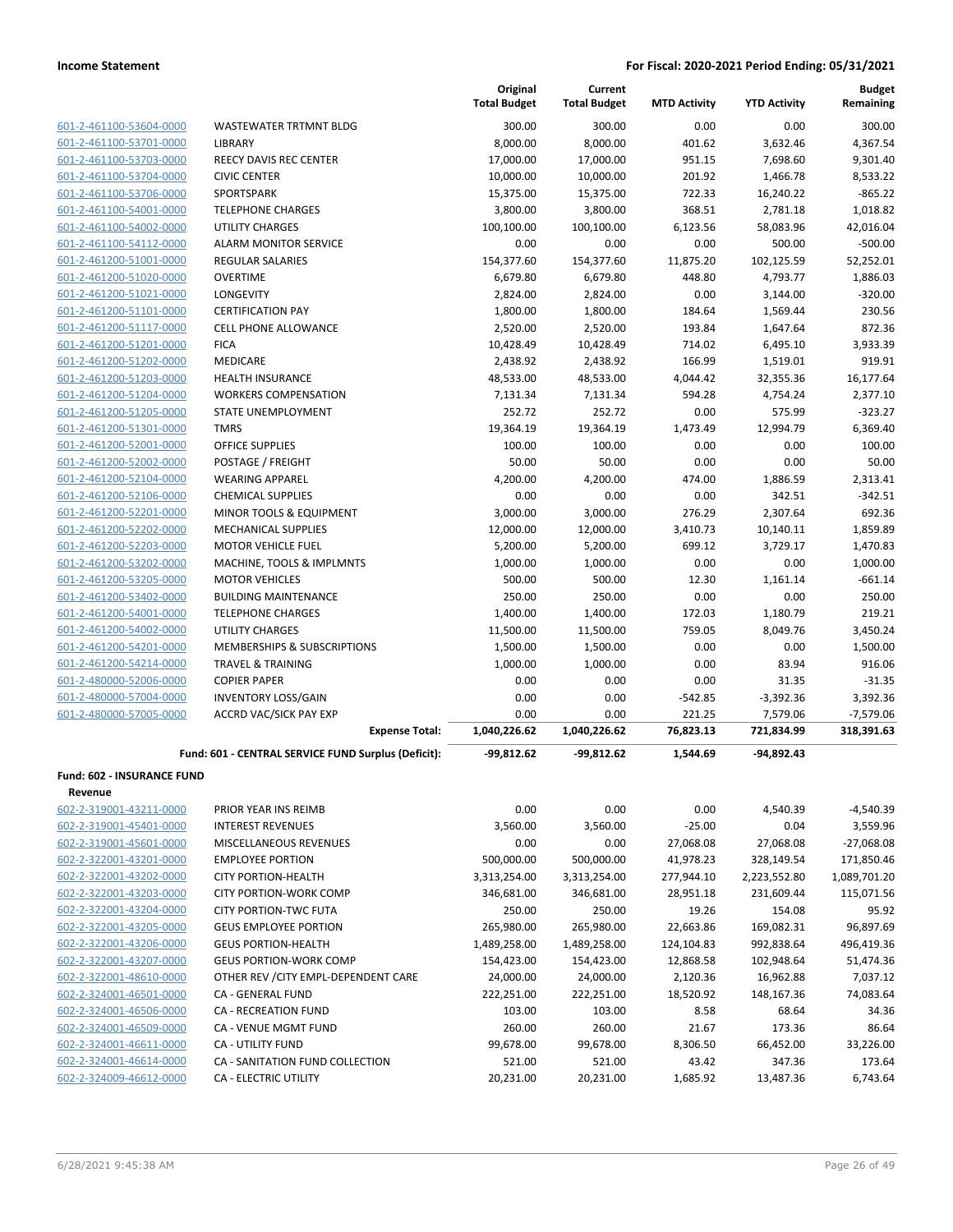|                         |                                               | Original<br><b>Total Budget</b> | Current<br><b>Total Budget</b> | <b>MTD Activity</b> | <b>YTD Activity</b> | <b>Budget</b><br>Remaining |
|-------------------------|-----------------------------------------------|---------------------------------|--------------------------------|---------------------|---------------------|----------------------------|
| 602-2-324009-46613-0000 | <b>CA - CABLE UTILITY</b>                     | 3,047.00                        | 3,047.00                       | 253.92              | 2,031.36            | 1,015.64                   |
|                         | <b>Revenue Total:</b>                         | 6,443,497.00                    | 6,443,497.00                   | 566,534.41          | 4,327,634.28        | 2,115,862.72               |
| <b>Expense</b>          |                                               |                                 |                                |                     |                     |                            |
| 602-2-462100-54101-0000 | PROFESSIONAL SERVICES                         | 25,000.00                       | 25,000.00                      | 467.50              | 13,941.84           | 11,058.16                  |
| 602-2-462100-54801-0000 | <b>WELLNESS PROGRAM</b>                       | 10,000.00                       | 10,000.00                      | 1,089.45            | 5,939.45            | 4,060.55                   |
| 602-2-462100-54809-0000 | HEALTH AND DENTAL / PREMIUMS                  | 5,362,479.00                    | 5,362,479.00                   | 430,993.93          | 3,493,437.36        | 1,869,041.64               |
| 602-2-462100-54810-0000 | RETIREE INSURANCE PREMIUM                     | 50,000.00                       | 50,000.00                      | 3,073.72            | 28,296.11           | 21,703.89                  |
| 602-2-462100-54812-0000 | LONG TERM DISABILITY                          | 50,000.00                       | 50,000.00                      | 0.00                | 34,500.23           | 15,499.77                  |
| 602-2-462100-54813-0000 | LIFE / AD & D INSURANCE                       | 20,000.00                       | 20,000.00                      | 0.00                | 12,815.46           | 7,184.54                   |
| 602-2-462100-54820-0000 | <b>AIR EVAC PREMIUMS</b>                      | 21,000.00                       | 21,000.00                      | 210.00              | 22,265.00           | $-1,265.00$                |
| 602-2-462100-54821-0000 | <b>WORKERS' COMPENSATION</b>                  | 450,000.00                      | 450,000.00                     | 0.00                | 421,585.18          | 28,414.82                  |
| 602-2-462100-54822-0000 | STATE UNEMPLOYMENT INS.                       | 0.00                            | 0.00                           | $-0.01$             | 0.27                | $-0.27$                    |
| 602-2-462100-54823-0000 | HEALTH CARE-125 FLEX PLAN & HSA               | 25,000.00                       | 25,000.00                      | 3,750.00            | 151,949.58          | $-126,949.58$              |
| 602-2-480000-54101-0000 | PROFESSIONAL SERVICES                         | 120,000.00                      | 120,000.00                     | 6,024.74            | 55,923.29           | 64,076.71                  |
| 602-2-480000-54226-0000 | PROP INSURANCE EXP                            | 350,000.00                      | 350,000.00                     | 833.00              | 367,377.32          | $-17,377.32$               |
| 602-2-480000-57008-0000 | <b>BANK CHARGES</b>                           | 175.00                          | 175.00                         | 2.44                | 18.56               | 156.44                     |
|                         | <b>Expense Total:</b>                         | 6,483,654.00                    | 6,483,654.00                   | 446,444.77          | 4,608,049.65        | 1,875,604.35               |
|                         | Fund: 602 - INSURANCE FUND Surplus (Deficit): | $-40,157.00$                    | -40,157.00                     | 120,089.64          | -280,415.37         |                            |
| Fund: 604 - MIS FUND    |                                               |                                 |                                |                     |                     |                            |
| Revenue                 |                                               |                                 |                                |                     |                     |                            |
| 604-2-324001-46501-0000 | CA - GENERAL FUND                             | 570,305.00                      | 570,305.00                     | 47,525.40           | 380,203.20          | 190,101.80                 |
| 604-2-324001-46506-0000 | CA - RECREATION FUND                          | 27.00                           | 27.00                          | 2.25                | 18.00               | 9.00                       |
| 604-2-324001-46509-0000 | CA - VENUE MGMT FUND                          | 1,750.00                        | 1,750.00                       | 145.83              | 1,166.64            | 583.36                     |
| 604-2-324001-46611-0000 | <b>CA - UTILITY FUND</b>                      | 87,361.00                       | 87,361.00                      | 7,280.08            | 58,240.64           | 29,120.36                  |
| 604-2-324001-46614-0000 | CA - SANITATION FUND COLLECTION               | 6,632.00                        | 6,632.00                       | 552.67              | 4,421.36            | 2,210.64                   |
| 604-2-324009-46901-0000 | CA - ELECTRIC UTILITY                         | 80,139.00                       | 80,139.00                      | 13,356.50           | 106,852.00          | $-26,713.00$               |
| 604-2-324009-46906-0000 | <b>CA - CABLE UTILITY</b>                     | 12,161.00                       | 12,161.00                      | 2,026.83            | 16,214.64           | $-4,053.64$                |
|                         | <b>Revenue Total:</b>                         | 758,375.00                      | 758,375.00                     | 70,889.56           | 567,116.48          | 191,258.52                 |
| <b>Expense</b>          |                                               |                                 |                                |                     |                     |                            |
|                         |                                               |                                 |                                |                     |                     |                            |
| 604-2-441400-54001-0000 | <b>TELEPHONE CHARGES</b>                      | 430.00                          | 430.00                         | 36.23               | 289.96              | 140.04                     |
| 604-2-441400-54002-0000 | <b>UTILITY CHARGES</b>                        | 850.00                          | 850.00                         | 17.50               | 764.74              | 85.26                      |
| 604-2-465100-51001-0000 | <b>REGULAR SALARIES</b>                       | 302,190.00                      | 302,190.00                     | 18,895.38           | 158,535.95          | 143,654.05                 |
| 604-2-465100-51020-0000 | OVERTIME                                      | 8,268.75                        | 8,268.75                       | 233.78              | 5,204.11            | 3,064.64                   |
| 604-2-465100-51021-0000 | <b>LONGEVITY</b>                              | 4,654.00                        | 4,654.00                       | 21.10               | 4,891.10            | $-237.10$                  |
| 604-2-465100-51102-0000 | <b>BILINGUAL PAY</b>                          | 0.00                            | 0.00                           | 46.16               | 115.40              | $-115.40$                  |
| 604-2-465100-51116-0000 | CAR ALLOWANCE                                 | 1,800.00                        | 1,800.00                       | 276.92              | 2,353.82            | $-553.82$                  |
| 604-2-465100-51117-0000 | <b>CELL PHONE ALLOWANCE</b>                   | 1,920.00                        | 1,920.00                       | 295.36              | 2,362.88            | $-442.88$                  |
| 604-2-465100-51201-0000 | <b>FICA</b>                                   | 20,011.00                       | 20,011.00                      | 1,165.52            | 10,241.24           | 9,769.76                   |
| 604-2-465100-51202-0000 | MEDICARE                                      | 4,680.05                        | 4,680.05                       | 272.58              | 2,395.12            | 2,284.93                   |
| 604-2-465100-51203-0000 | <b>HEALTH INSURANCE</b>                       | 49,438.00                       | 49,438.00                      | 4,119.83            | 32,958.64           | 16,479.36                  |
| 604-2-465100-51204-0000 | <b>WORKERS COMPENSATION</b>                   | 778.50                          | 778.50                         | 64.88               | 519.04              | 259.46                     |
| 604-2-465100-51205-0000 | STATE UNEMPLOYMENT                            | 126.35                          | 126.35                         | 0.00                | 597.12              | $-470.77$                  |
| 604-2-465100-51301-0000 | <b>TMRS</b>                                   | 37,157.97                       | 37,157.97                      | 2,306.91            | 19,908.29           | 17,249.68                  |
| 604-2-465100-52001-0000 | OFFICE SUPPLIES                               | 150.00                          | 150.00                         | 0.00                | 167.86              | $-17.86$                   |
| 604-2-465100-52002-0000 | POSTAGE / FREIGHT                             | 25.00                           | 25.00                          | 4.06                | 4.06                | 20.94                      |
| 604-2-465100-52004-0000 | <b>COMPUTER SUPPLIES</b>                      | 1,000.00                        | 0.00                           | 0.00                | 59.88               | $-59.88$                   |
| 604-2-465100-52203-0000 | <b>MOTOR VEHICLE FUEL</b>                     | 125.00                          | 125.00                         | 31.04               | 153.11              | $-28.11$                   |
| 604-2-465100-53205-0000 | <b>MOTOR VEHICLES</b>                         | 400.00                          | 400.00                         | 33.15               | 265.20              | 134.80                     |
| 604-2-465100-53209-0000 | HARDWARE/SOFTWARE                             | 509,196.00                      | 509,196.00                     | 4,097.22            | 16,417.92           | 492,778.08                 |
| 604-2-465100-54001-0000 | <b>TELEPHONE CHARGES</b>                      | 12,000.00                       | 12,000.00                      | 886.53              | 6,691.34            | 5,308.66                   |
| 604-2-465100-54101-0000 | PROFESSIONAL SERVICES                         | 2,500.00                        | 4,798.87                       | 0.00                | 3,261.00            | 1,537.87                   |
| 604-2-465100-54214-0000 | <b>TRAVEL &amp; TRAINING</b>                  | 5,000.00                        | 5,000.00                       | 0.00                | 979.56              | 4,020.44                   |
| 604-2-465100-54901-0000 | <b>RENTALS / LEASES</b>                       | 25,000.00                       | 25,000.00                      | 1,783.93            | 14,271.44           | 10,728.56                  |
| 604-2-465100-54908-0000 | LEASE PURCHASE PAYMENTS                       | 25,000.00                       | 23,701.13                      | 0.00                | 23,701.13           | 0.00                       |
| 604-2-465100-55205-0000 | COMPUTER EQUIPMENT / SOFTWARE                 | 8,250.00                        | 8,250.00                       | 0.00                | 0.00                | 8,250.00                   |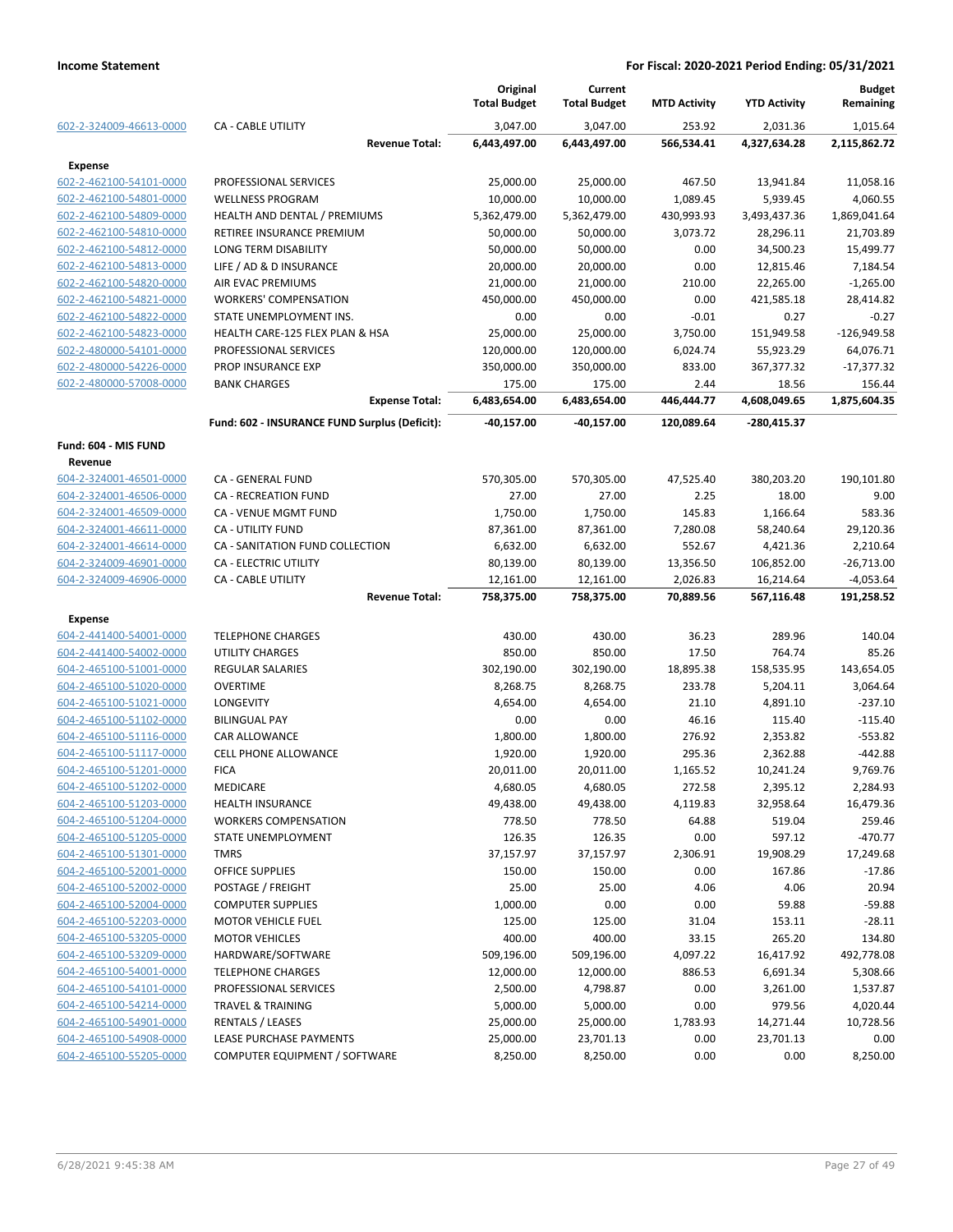|                                             |                                                         | Original<br><b>Total Budget</b> | Current<br><b>Total Budget</b> | <b>MTD Activity</b> | <b>YTD Activity</b>      | <b>Budget</b><br>Remaining   |
|---------------------------------------------|---------------------------------------------------------|---------------------------------|--------------------------------|---------------------|--------------------------|------------------------------|
| 604-2-480000-55205-0000                     | <b>COMPUTER EQUIPMENT</b>                               | 50,000.00                       | 50,000.00                      | 34,734.26           | 60,124.20                | $-10,124.20$                 |
|                                             | <b>Expense Total:</b>                                   | 1,070,950.62                    | 1,070,950.62                   | 69,322.34           | 367,234.11               | 703,716.51                   |
|                                             | Fund: 604 - MIS FUND Surplus (Deficit):                 | -312,575.62                     | $-312,575.62$                  | 1,567.22            | 199,882.37               |                              |
| Fund: 660 - VEHICLE REPLACEMENT FUND        |                                                         |                                 |                                |                     |                          |                              |
| Revenue                                     |                                                         |                                 |                                |                     |                          |                              |
| 660-2-319001-45401-0000                     | <b>INTEREST REVENUES</b>                                | 10,000.00                       | 10,000.00                      | 31.53               | 432.83                   | 9,567.17                     |
| 660-2-323001-46001-0000                     | XFR - GENERAL FUND                                      | 658,178.00                      | 658,178.00                     | 54,848.16           | 438,785.28               | 219,392.72                   |
| 660-2-323001-46105-0000                     | <b>XFR - UTILITY CIP FUND</b>                           | 62,218.00                       | 62,218.00                      | 5,184.83            | 41,478.64                | 20,739.36                    |
|                                             | <b>Revenue Total:</b>                                   | 730,396.00                      | 730,396.00                     | 60,064.52           | 480,696.75               | 249,699.25                   |
| <b>Expense</b>                              |                                                         |                                 |                                |                     |                          |                              |
| 660-2-421210-55202-0000                     | <b>VEHICLES</b>                                         | 47,708.00                       | 47,708.00                      | 3,479.18            | 19,180.71                | 28,527.29                    |
| 660-2-421230-55202-0000                     | <b>VEHICLES</b>                                         | 116,178.00                      | 116,178.00                     | 2,539.65            | 13,761.16                | 102,416.84                   |
| 660-2-422200-55202-0000                     | <b>VEHICLES</b>                                         | 262,278.00                      | 262,278.00                     | 1,509.17            | 62,778.91                | 199,499.09                   |
| 660-2-422300-55202-0000                     | <b>VEHICLES</b>                                         | 95,557.00                       | 95,557.00                      | 0.00                | 3,735.27                 | 91,821.73                    |
| 660-2-431200-55201-0000                     | <b>EQUIPMENT PURCHASES</b>                              | 25,639.00                       | 25,639.00                      | 766.74              | 6,133.92                 | 19,505.08                    |
| 660-2-431600-55202-0000                     | <b>VEHICLES</b>                                         | 0.00                            | 0.00                           | 1,267.92            | 10,143.36                | $-10,143.36$                 |
| 660-2-431700-55202-0000                     | <b>VEHICLES</b>                                         | 13,471.00                       | 13,471.00                      | 1,054.18            | 8,433.44                 | 5,037.56                     |
| 660-2-436200-55202-0000                     | <b>VEHICLES</b>                                         | 14,817.00                       | 14,817.00                      | 3,252.53            | 5,556.53                 | 9,260.47                     |
| 660-2-436300-55202-0000                     | <b>VEHICLES</b>                                         | 23,050.00                       | 23,050.00                      | 520.11              | 2,824.11                 | 20,225.89                    |
| 660-2-437200-55202-0000                     | <b>VEHICLES</b>                                         | 24,351.00                       | 24,351.00                      | 1,039.54            | 5,647.54                 | 18,703.46                    |
| 660-2-441300-55202-0000                     | <b>VEHICLES</b>                                         | 11,188.00                       | 11,188.00                      | 860.49              | 6,911.47                 | 4,276.53                     |
| 660-2-443200-55202-0000                     | <b>VEHICLES</b>                                         | 16,026.00                       | 16,026.00                      | 1,412.70            | 9,764.91                 | 6,261.09                     |
| 660-2-451100-55202-0000                     | <b>VEHICLES</b>                                         | 41,835.00                       | 41,835.00                      | 3,269.37            | 26,164.66                | 15,670.34                    |
| 660-2-461100-55201-0000                     | <b>EQUIPMENT PURCHASES</b>                              | 19,614.00                       | 19,614.00                      | 1,551.90            | 12,270.37                | 7,343.63                     |
| 660-2-461200-55201-0000                     | <b>EQUIPMENT PURCHASES</b>                              | 8,685.00                        | 8,685.00                       | 723.76              | 5,844.83                 | 2,840.17                     |
| 660-2-480000-57008-0000                     | <b>BANK CHARGES</b>                                     | 0.00                            | 0.00                           | 0.02                | 0.02                     | $-0.02$                      |
|                                             | <b>Expense Total:</b>                                   | 720,397.00                      | 720,397.00                     | 23,247.26           | 199,151.21               | 521,245.79                   |
|                                             | Fund: 660 - VEHICLE REPLACEMENT FUND Surplus (Deficit): | 9,999.00                        | 9,999.00                       | 36,817.26           | 281,545.54               |                              |
| Fund: 800 - SPENCE FUND<br>Revenue          |                                                         |                                 |                                |                     |                          |                              |
| 800-3-319001-45401-0000                     | <b>INTEREST REVENUES</b>                                | 6,000.00                        | 6,000.00                       | 21.47               | 288.45                   | 5,711.55                     |
|                                             | <b>Revenue Total:</b>                                   | 6,000.00                        | 6,000.00                       | 21.47               | 288.45                   | 5,711.55                     |
| <b>Expense</b>                              |                                                         |                                 |                                |                     |                          |                              |
| 800-3-495000-58501-0000                     | CA - GENERAL FUND                                       | 600.00                          | 600.00                         | 50.00               | 400.00                   | 200.00                       |
|                                             | <b>Expense Total:</b>                                   | 600.00                          | 600.00                         | 50.00               | 400.00                   | 200.00                       |
|                                             | Fund: 800 - SPENCE FUND Surplus (Deficit):              | 5,400.00                        | 5,400.00                       | -28.53              | -111.55                  |                              |
| <b>Fund: 801 - JONES LIBRARY TRUST</b>      |                                                         |                                 |                                |                     |                          |                              |
| Revenue                                     |                                                         | 0.00                            | 0.00                           | $-1.61$             | 9.53                     | $-9.53$                      |
| 801-3-319001-45401-0000                     | <b>INTEREST REVENUES</b><br><b>Revenue Total:</b>       | 0.00                            | 0.00                           | $-1.61$             | 9.53                     | $-9.53$                      |
|                                             |                                                         |                                 |                                |                     |                          |                              |
| <b>Expense</b>                              |                                                         |                                 |                                |                     |                          |                              |
| 801-3-480000-57008-0000                     | <b>BANK CHARGES</b>                                     | 0.00                            | 0.00                           | 0.31                | 2.33                     | $-2.33$                      |
|                                             | <b>Expense Total:</b>                                   | 0.00                            | 0.00                           | 0.31                | 2.33                     | $-2.33$                      |
|                                             | Fund: 801 - JONES LIBRARY TRUST Surplus (Deficit):      | 0.00                            | 0.00                           | -1.92               | 7.20                     |                              |
| Fund: 809 - GREENVILLE IDC (L-3)<br>Revenue |                                                         |                                 |                                |                     |                          |                              |
| 809-3-319001-45609-0000                     | INTERGOVERNMENTAL / IDC GREENVILLE                      | 0.00                            | 0.00                           | 0.00                | 124,521.10               | $-124,521.10$                |
|                                             | <b>Revenue Total:</b>                                   | 0.00                            | 0.00                           | 0.00                | 124,521.10               | -124,521.10                  |
|                                             |                                                         |                                 |                                |                     |                          |                              |
| <b>Expense</b><br>809-3-438100-55320-0000   |                                                         |                                 |                                |                     |                          |                              |
|                                             | <b>CONSTRUCTION PROJECTS</b><br><b>Expense Total:</b>   | 0.00<br>0.00                    | 0.00<br>0.00                   | 0.00<br>0.00        | 124,521.10<br>124,521.10 | -124,521.10<br>$-124,521.10$ |
|                                             |                                                         |                                 |                                |                     |                          |                              |
|                                             | Fund: 809 - GREENVILLE IDC (L-3) Surplus (Deficit):     | 0.00                            | 0.00                           | 0.00                | 0.00                     |                              |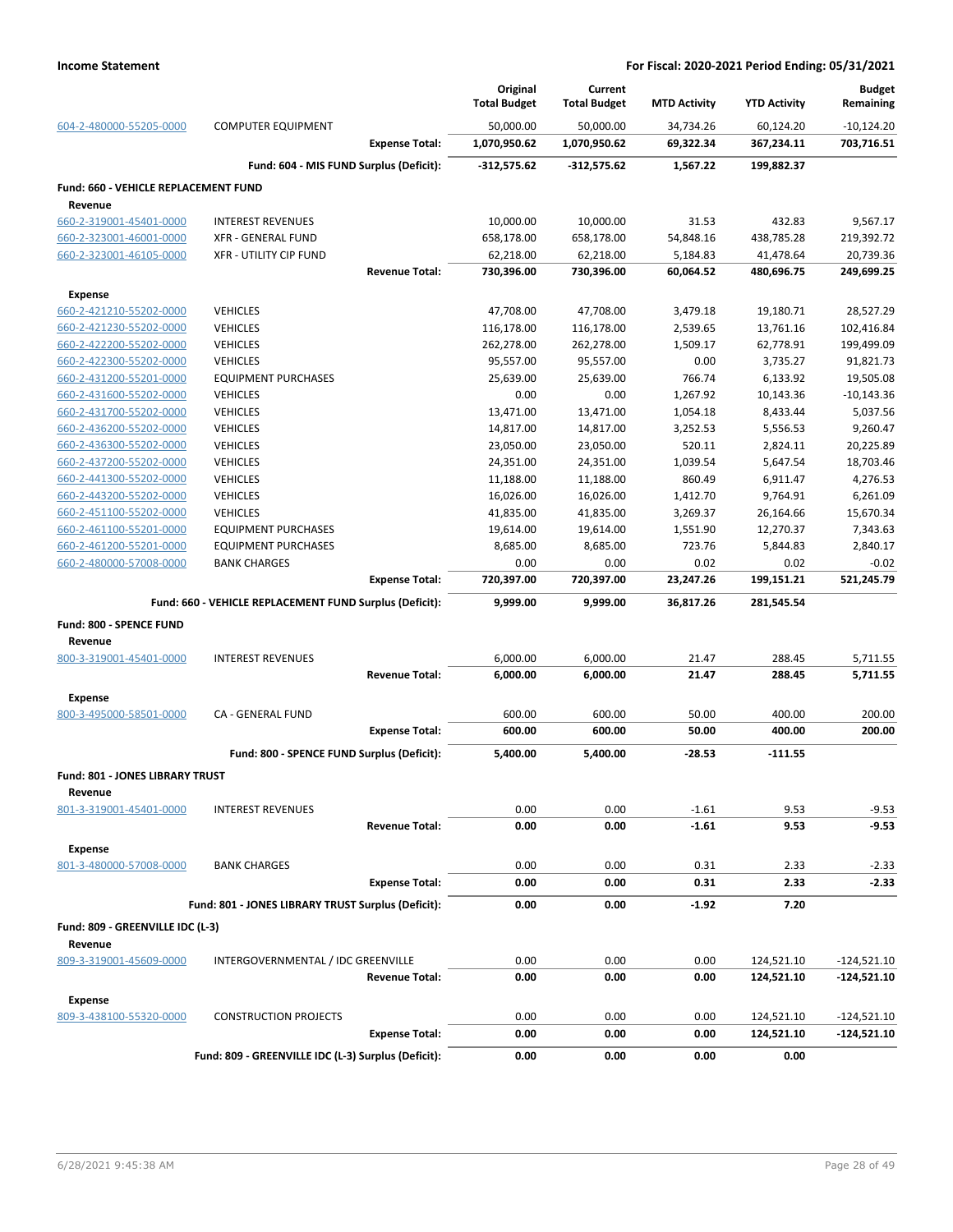|                                                    |                                                                            | Original<br><b>Total Budget</b> | Current<br><b>Total Budget</b> | <b>MTD Activity</b>    | <b>YTD Activity</b>     | <b>Budget</b><br>Remaining |
|----------------------------------------------------|----------------------------------------------------------------------------|---------------------------------|--------------------------------|------------------------|-------------------------|----------------------------|
| Fund: 810 - SEIZURE FUNDS - STATE RULES            |                                                                            |                                 |                                |                        |                         |                            |
| Revenue                                            | <b>INTEREST REVENUES</b>                                                   |                                 |                                |                        |                         |                            |
| 810-3-319001-45401-0000                            | <b>Revenue Total:</b>                                                      | 3,000.00<br>3,000.00            | 3,000.00<br>3,000.00           | $-23.81$<br>$-23.81$   | 143.68<br>143.68        | 2,856.32<br>2,856.32       |
|                                                    |                                                                            |                                 |                                |                        |                         |                            |
| <b>Expense</b>                                     |                                                                            | 0.00                            | 0.00                           | 0.00                   | 3,299.00                | $-3,299.00$                |
| 810-3-421230-55201-0000<br>810-3-421230-55501-0000 | <b>EQUIPMENT PURCHASES</b><br><b>SERVICE ANIMALS</b>                       | 0.00                            | 0.00                           | 0.00                   | 0.00                    | 0.00                       |
| 810-3-421600-55201-0000                            | <b>EQUIPMENT PURCHASES</b>                                                 | 0.00                            | 0.00                           | 0.00                   | 17,573.95               | $-17,573.95$               |
| 810-3-480000-57008-0000                            | <b>BANK CHARGES</b>                                                        | 100.00                          | 100.00                         | 4.65                   | 35.06                   | 64.94                      |
|                                                    | <b>Expense Total:</b>                                                      | 100.00                          | 100.00                         | 4.65                   | 20,908.01               | $-20,808.01$               |
|                                                    | Fund: 810 - SEIZURE FUNDS - STATE RULES Surplus (Deficit):                 | 2,900.00                        | 2,900.00                       | $-28.46$               | $-20,764.33$            |                            |
| Fund: 811 - SEIZURE FUNDS - FED RULES              |                                                                            |                                 |                                |                        |                         |                            |
| Revenue                                            |                                                                            |                                 |                                |                        |                         |                            |
| 811-3-319001-45401-0000                            | <b>INTEREST REVENUES</b>                                                   | 2,500.00                        | 2,500.00                       | $-21.94$               | 132.07                  | 2,367.93                   |
|                                                    | <b>Revenue Total:</b>                                                      | 2,500.00                        | 2,500.00                       | $-21.94$               | 132.07                  | 2,367.93                   |
| Expense                                            |                                                                            |                                 |                                |                        |                         |                            |
| 811-3-421230-55201-0000                            | <b>EQUIPMENT PURCHASES</b>                                                 | 0.00                            | 0.00                           | 7,200.00               | 7,200.00                | $-7,200.00$                |
| 811-3-480000-57008-0000                            | <b>BANK CHARGES</b>                                                        | 100.00                          | 100.00                         | 4.34                   | 32.24                   | 67.76                      |
|                                                    | <b>Expense Total:</b>                                                      | 100.00                          | 100.00                         | 7,204.34               | 7,232.24                | $-7,132.24$                |
|                                                    | Fund: 811 - SEIZURE FUNDS - FED RULES Surplus (Deficit):                   | 2,400.00                        | 2,400.00                       | $-7,226.28$            | $-7,100.17$             |                            |
|                                                    | Fund: 820 - TIRZ FUND (Tax Increment Reinvestment Zone)                    |                                 |                                |                        |                         |                            |
| Revenue                                            |                                                                            |                                 |                                |                        |                         |                            |
| 820-3-311001-41101-0000                            | REAL PROPERTY TAXES - CITY                                                 | 469,027.00                      | 469,027.00                     | 2,831.69               | 426,479.60              | 42,547.40                  |
| 820-3-311001-41111-0000                            | REAL PROPERTY TAXES - COUNTY                                               | 193,907.00                      | 193,907.00                     | 0.00                   | 0.00                    | 193,907.00                 |
| 820-3-311001-41112-0000                            | REAL PROPERTY TAXES - HOSPITAL                                             | 87,704.00                       | 87,704.00                      | 0.00                   | 0.00                    | 87,704.00                  |
| 820-3-311002-41102-0000                            | <b>DELINQUENT TAXES</b>                                                    | 1,000.00                        | 1,000.00                       | 172.91                 | 2,214.35                | $-1,214.35$                |
| 820-3-319001-45401-0000                            | <b>INTEREST REVENUES</b>                                                   | 0.00                            | 0.00                           | $-299.62$              | 1,755.47                | $-1,755.47$                |
|                                                    | <b>Revenue Total:</b>                                                      | 751,638.00                      | 751,638.00                     | 2,704.98               | 430,449.42              | 321,188.58                 |
| Expense                                            |                                                                            |                                 |                                |                        |                         |                            |
| 820-3-416100-54101-0000                            | PROFESSIONAL SERVICES                                                      | 25,000.00                       | 25,000.00                      | 243.50                 | 7,429.50                | 17,570.50                  |
| 820-3-416100-55002-0000                            | <b>IMPROVEMENTS</b>                                                        | 135,000.00                      | 135,000.00                     | 0.00                   | 284,079.68              | -149,079.68                |
| 820-3-480000-57008-0000                            | <b>BANK CHARGES</b>                                                        | 725.00                          | 725.00                         | 58.48                  | 433.63                  | 291.37                     |
|                                                    | <b>Expense Total:</b>                                                      | 160,725.00                      | 160,725.00                     | 301.98                 | 291,942.81              | $-131,217.81$              |
|                                                    | Fund: 820 - TIRZ FUND (Tax Increment Reinvestment Zone) Surplus (Deficit): | 590,913.00                      | 590,913.00                     | 2,403.00               | 138,506.61              |                            |
| Fund: 899 - POOLED CASH                            |                                                                            |                                 |                                |                        |                         |                            |
| Revenue                                            |                                                                            |                                 |                                |                        |                         |                            |
| 899-8-319001-45401-0000                            | <b>INTEREST REVENUES</b>                                                   | 0.00                            | 0.00                           | $-0.01$                | $-0.02$                 | 0.02                       |
|                                                    | <b>Revenue Total:</b>                                                      | 0.00                            | 0.00                           | $-0.01$                | $-0.02$                 | 0.02                       |
|                                                    | Fund: 899 - POOLED CASH Total:                                             | 0.00                            | 0.00                           | $-0.01$                | $-0.02$                 |                            |
| <b>Fund: 910 - ELECTRIC OPERATING FUND</b>         |                                                                            |                                 |                                |                        |                         |                            |
| Revenue                                            |                                                                            |                                 |                                |                        |                         |                            |
| 910-9-000000-49001-4400                            | METERED SALES - RESIDENTIAL                                                | 12,417,255.00                   | 12,417,255.00                  | 730,169.46             | 7,384,375.32            | 5,032,879.68               |
| 910-9-000000-49010-4421                            | METERED SALES - GS-NO DEMAND                                               | 708,154.00                      | 708,154.00                     | 61,536.09              | 523,266.93              | 184,887.07                 |
| 910-9-000000-49020-4422                            | METERED SALES - GS-DEMAND                                                  | 16,659,767.00                   | 16,659,767.00                  | 1,213,342.67           | 9,445,410.67            | 7,214,356.33               |
| 910-9-000000-49030-4424                            | METERED SALES - GS-PRIMARY                                                 | 1,203,209.00                    | 1,203,209.00                   | 29,088.42              | 211,836.50              | 991,372.50                 |
| 910-9-000000-49040-4440                            | METERED SALES - STREET LIGHTS                                              | 216,161.00                      | 216,161.00                     | 18,462.66              | 147,701.28              | 68,459.72                  |
| 910-9-000000-49050-4400                            | <b>FUEL ADJUSTMENT</b>                                                     | 19,240,422.00                   | 19,240,422.00                  | 898,587.43             | 6,821,718.29            | 12,418,703.71              |
| 910-9-000000-49057-4490<br>910-9-000000-49058-4400 | POWER COST RECOVERY<br><b>REGULATORY CHARGE</b>                            | 0.00                            | 0.00                           | 0.00                   | -4,325.08               | 4,325.08                   |
| 910-9-000000-49140-4490                            | <b>VAPOR LIGHT REVENUES</b>                                                | 3,166,493.00<br>147,775.00      | 3,166,493.00<br>147,775.00     | 51,645.55<br>12,450.43 | 461,529.24<br>99,507.03 | 2,704,963.76<br>48,267.97  |
| 910-9-000000-49201-4510                            | LATE CHARGES                                                               | 240,969.00                      | 240,969.00                     | 22,823.07              | 30,276.77               | 210,692.23                 |
| 910-9-000000-49209-4511                            | SERVICE CHARGES - CLEARING                                                 | 0.00                            | 0.00                           | $-2,280.00$            | $-2,095.00$             | 2,095.00                   |
| 910-9-000000-49210-4511                            | <b>ELECTRIC SERVICE CHARGES</b>                                            | 83,779.00                       | 83,779.00                      | 6,868.61               | 26,046.97               | 57,732.03                  |
| 910-9-000000-49211-4511                            | VAPOR LIGHT SERVICE CHARGES                                                | 430.00                          | 430.00                         | 0.00                   | 442.99                  | $-12.99$                   |
| 910-9-000000-49212-4511                            | SAW POLES SERVICE CHARGES                                                  | 1,398.00                        | 1,398.00                       | 80.00                  | 420.00                  | 978.00                     |
| 910-9-000000-49213-4511                            | AMPY SERVICE CHARGES                                                       | 0.00                            | 0.00                           | 127.50                 | 5,159.66                | $-5,159.66$                |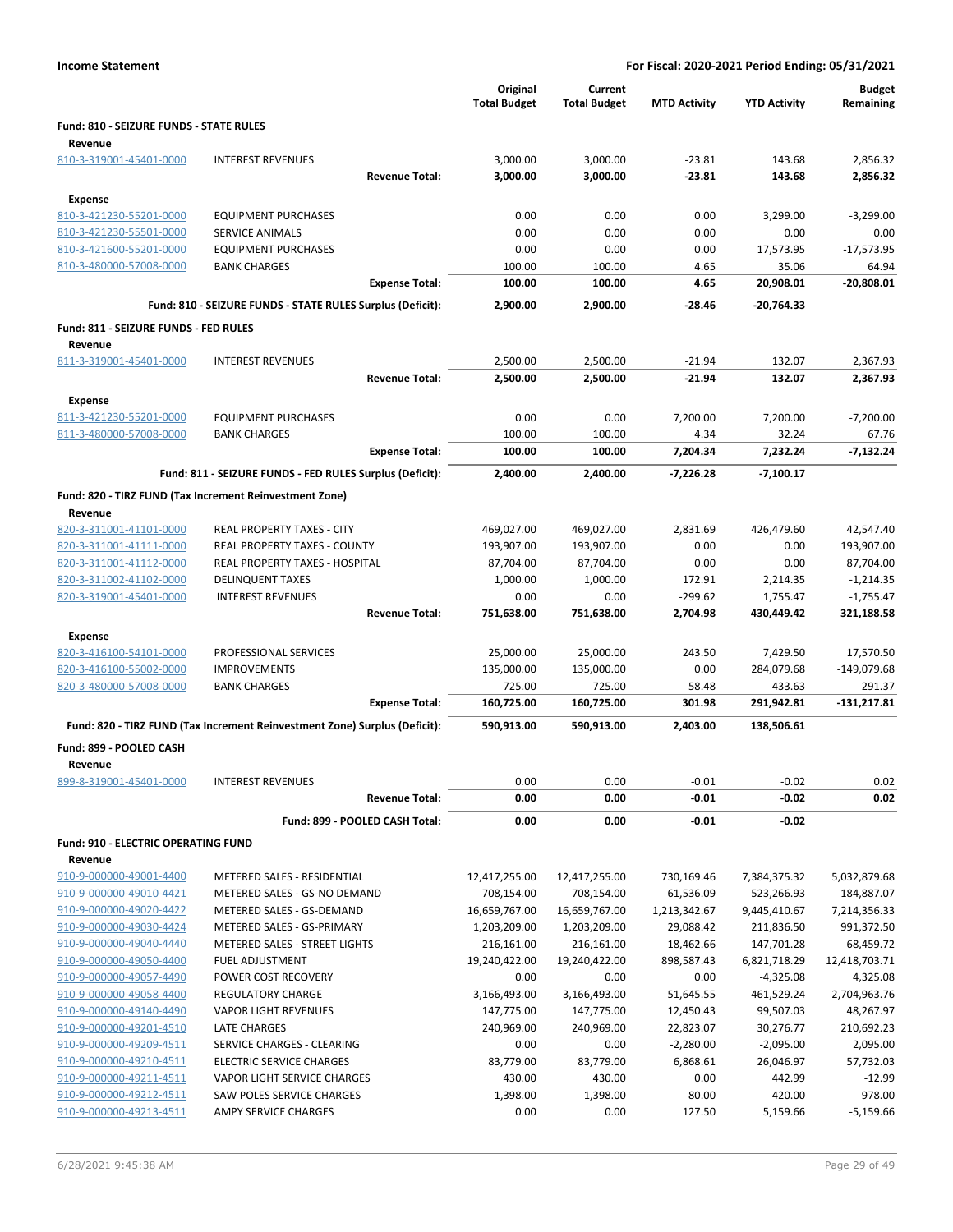|                                                    |                                                     | Original<br><b>Total Budget</b> | Current<br><b>Total Budget</b> | <b>MTD Activity</b>  | <b>YTD Activity</b>     | <b>Budget</b><br>Remaining |
|----------------------------------------------------|-----------------------------------------------------|---------------------------------|--------------------------------|----------------------|-------------------------|----------------------------|
| 910-9-000000-49220-4512                            | <b>RE-READ CHARGES</b>                              | 52.00                           | 52.00                          | 0.00                 | 0.00                    | 52.00                      |
| 910-9-000000-49301-4490                            | METERED SALES - 5% XFER to GENERAL FUND             | 2,690,834.00                    | 2,690,834.00                   | 152,321.36           | 1,259,409.98            | 1,431,424.02               |
| 910-9-000000-49307-4490                            | METERED SALES - 1% XFER to GBOD                     | 538,167.00                      | 538,167.00                     | 30,464.96            | 251,869.97              | 286,297.03                 |
| 910-9-000000-49410-4564                            | <b>CUSTOMER AID TO CONSTRUCTION</b>                 | 131,916.00                      | 131,916.00                     | 0.00                 | 65,122.45               | 66,793.55                  |
| 910-9-000000-49420-4564                            | UNDERGROUND SERVICE                                 | 24,371.00                       | 24,371.00                      | 26,945.20            | 54,630.94               | $-30,259.94$               |
| 910-9-000000-49430-4564                            | <b>RELOCATION OF SERVICE</b>                        | 7,585.00                        | 7,585.00                       | 0.00                 | 0.00                    | 7,585.00                   |
| 910-9-000000-49450-4564                            | <b>ACCIDENTS</b>                                    | 12,688.00                       | 12,688.00                      | 0.00                 | 14,285.64               | $-1,597.64$                |
| 910-9-000000-49455-4564                            | <b>INSURANCE REIMBURSEMENTS</b>                     | 5,000.00                        | 5,000.00                       | 0.00                 | 2,169.73                | 2,830.27                   |
| 910-9-000000-49460-4564                            | <b>METER DAMAGE</b>                                 | 199.00                          | 199.00                         | 0.00                 | 123.05                  | 75.95                      |
| 910-9-000000-49470-4564                            | OTHER REIMBURSEMENTS                                | 8,407.00                        | 8,407.00                       | 0.00                 | 5,212.45                | 3,194.55                   |
| 910-9-000000-49480-4564                            | <b>METER BASES</b>                                  | 4,277.00                        | 4,277.00                       | 442.16               | 1,028.80                | 3,248.20                   |
| 910-9-000000-49490-4564                            | <b>MATERIAL SALES</b>                               | 15,425.00                       | 15,425.00                      | 0.00                 | 5,974.95                | 9,450.05                   |
| 910-9-000000-49520-4470                            | <b>ENERGY SALES</b>                                 | 5,455,381.00                    | 5,455,381.00                   | 957,044.11           | 68,871,234.21           | $-63,415,853.21$           |
| 910-9-000000-49521-4470                            | <b>RUC REVENUES</b>                                 | 730.00                          | 730.00                         | 0.00                 | 1,943.25                | $-1,213.25$                |
| 910-9-000000-49523-4470                            | RENEWABLE ENERGY CREDITS                            | 25,500.00                       | 25,500.00                      | 0.00                 | 226,630.40              | $-201,130.40$              |
| 910-9-000000-49530-4572                            | <b>TCR AUCTION PROCEEDS</b>                         | 690,023.00                      | 690,023.00                     | 69,315.20            | 434,731.62              | 255,291.38                 |
| 910-9-000000-49540-4572                            | <b>BLACK START REVENUES</b>                         | 0.00                            | 0.00                           | 0.00                 | 0.47                    | $-0.47$                    |
| 910-9-000000-49560-4571                            | <b>TCOS REVENUES</b>                                | 426,482.00                      | 426,482.00                     | 37,074.59            | 155,910.55              | 270,571.45                 |
| 910-9-000000-49601-4540                            | POLE USE REVENUES                                   | 50,926.00                       | 50,926.00                      | 175.00               | 31,166.58               | 19,759.42                  |
| 910-9-000000-49602-4118                            | EPA ALLOWANCE SALES<br><b>ROUNDUP PROGRAM</b>       | 1.00                            | 1.00                           | 0.00                 | 0.00                    | 1.00                       |
| 910-9-000000-49670-4116<br>910-9-000000-49699-4116 |                                                     | 0.00                            | 0.00<br>19,663.00              | 59.70                | 242.63                  | $-242.63$<br>19,663.00     |
|                                                    | OTHER GAINS/LOSSES                                  | 19,663.00                       |                                | 0.00                 | 0.00                    |                            |
| 910-9-000000-49701-4567<br>910-9-000000-49754-4994 | XFER FROM COG - GEN FUND                            | 668,683.00                      | 668,683.00                     | 55,723.58            | 445,788.64<br>34,938.00 | 222,894.36                 |
| 910-9-000000-49755-4995                            | XFER FROM 950 - BILLING<br>XFER FROM 950 - CASHIERS | 52,407.00                       | 52,407.00                      | 4,367.25<br>6,510.08 |                         | 17,469.00<br>26,040.36     |
| 910-9-000000-49759-4545                            | XFER FROM 950 FOR POLE USE                          | 78,121.00<br>30,000.00          | 78,121.00<br>30,000.00         | 0.00                 | 52,080.64<br>30,000.00  | 0.00                       |
| 910-9-000000-49801-4190                            | <b>INTEREST INCOME</b>                              | 94,859.00                       | 94,859.00                      | $-1,034.68$          | 15,641.61               | 79,217.39                  |
| 910-9-000000-49809-4190                            | INTEREST ON ERCOT COLLATERAL                        | 62.00                           | 62.00                          | 0.00                 | 412.62                  | $-350.62$                  |
| 910-9-000000-49900-4171                            | <b>ENERGY EFFICIENCY CREDITS</b>                    | 0.00                            | 0.00                           | 0.00                 | $-713.00$               | 713.00                     |
|                                                    | <b>Revenue Total:</b>                               | 65,117,571.00                   | 65,117,571.00                  | 4,382,310.40         | 97,111,107.75           | $-31,993,536.75$           |
| Expense                                            |                                                     |                                 |                                |                      |                         |                            |
| 910-9-901000-51001-5000                            | <b>REGULAR SALARIES</b>                             | 434,110.00                      | 434,110.00                     | 32,059.84            | 279,482.46              | 154,627.54                 |
| 910-9-901000-51020-5000                            | <b>OVERTIME</b>                                     | 55,045.00                       | 55,045.00                      | 3,059.35             | 41,932.15               | 13,112.85                  |
| 910-9-901000-51115-5000                            | <b>CLOTHING ALLOWANCE</b>                           | 3,717.00                        | 3,717.00                       | 5,033.34             | 6,744.30                | $-3,027.30$                |
| 910-9-901000-51116-5000                            | <b>CAR ALLOWANCE</b>                                | 975.00                          | 975.00                         | 150.00               | 1,275.00                | $-300.00$                  |
| 910-9-901000-51117-5000                            | <b>CELL PHONE ALLOWANCE</b>                         | 623.00                          | 623.00                         | 47.92                | 407.32                  | 215.68                     |
| 910-9-901000-51201-5000                            | <b>FICA</b>                                         | 30,429.00                       | 30,429.00                      | 1,906.31             | 19,868.16               | 10,560.84                  |
| 910-9-901000-51202-5000                            | MEDICARE                                            | 7,119.00                        | 7,119.00                       | 445.83               | 4,646.58                | 2,472.42                   |
| 910-9-901000-51203-5000                            | <b>HEALTH INSURANCE</b>                             | 70,377.00                       | 70,377.00                      | 6,259.17             | 50,073.36               | 20,303.64                  |
| 910-9-901000-51204-5000                            | <b>WORKERS COMPENSATION</b>                         | 9,133.00                        | 9,133.00                       | 761.08               | 6,088.64                | 3,044.36                   |
| 910-9-901000-51205-5000                            | UNEMPLOYMENT                                        | 1,044.00                        | 1,044.00                       | 0.00                 | 970.40                  | 73.60                      |
| 910-9-901000-51301-5000                            | <b>TMRS</b>                                         | 56,501.00                       | 56,501.00                      | 4,096.79             | 40,777.07               | 15,723.93                  |
| 910-9-901001-59020-5010                            | <b>NATURAL GAS</b>                                  | 373,121.00                      | 373,121.00                     | 2,180.21             | 86,603.03               | 286,517.97                 |
| 910-9-901001-59021-5010                            | <b>FUEL OIL</b>                                     | 0.00                            | 0.00                           | 0.00                 | 737,640.25              | -737,640.25                |
| 910-9-901008-59110-5080                            | <b>GEUS OPERATIONS</b>                              | 24,750.00                       | 24,750.00                      | 361.56               | 10,313.96               | 14,436.04                  |
| 910-9-901008-59112-5080                            | SAFETY                                              | 8,750.00                        | 8,750.00                       | 42.21                | 1,609.33                | 7,140.67                   |
| 910-9-901008-59121-5080                            | <b>MECHANICAL SUPPLIES</b>                          | 15,000.00                       | 15,000.00                      | 442.07               | 4,602.19                | 10,397.81                  |
| 910-9-901008-59122-5080                            | <b>ELECTRICAL SUPPLIES</b>                          | 11,750.00                       | 11,750.00                      | 710.28               | 1,557.09                | 10,192.91                  |
| 910-9-901008-59125-5080                            | <b>CHEMICAL &amp; LABORATORY SUPPLIES</b>           | 45,500.00                       | 45,500.00                      | 1,635.00             | 18,435.49               | 27,064.51                  |
| 910-9-901008-59141-5080                            | <b>UTILITY BILLS</b>                                | 250,000.00                      | 250,000.00                     | 6,387.23             | 55,997.95               | 194,002.05                 |
| 910-9-901008-59144-5080                            | <b>MISCELLANEOUS SERVICES</b>                       | 60,250.00                       | 60,250.00                      | 96.00                | 31,536.10               | 28,713.90                  |
| 910-9-901008-59145-5080                            | <b>ENVIRONMENTAL SERVICES</b>                       | 159,400.00                      | 159,400.00                     | 212.00               | 48,917.12               | 110,482.88                 |
| 910-9-901008-59146-5080                            | TRAINING AND TRAVEL                                 | 26,000.00                       | 26,000.00                      | 0.00                 | 267.86                  | 25,732.14                  |
| 910-9-901008-59148-5080                            | <b>FUEL</b>                                         | 1,500.00                        | 1,500.00                       | $-80.57$             | 442.70                  | 1,057.30                   |
| 910-9-901015-51001-5150                            |                                                     |                                 |                                |                      |                         |                            |
|                                                    | REGULAR SALARIES                                    | 244,589.00                      | 244,589.00                     | 21,526.30            | 173,832.82              | 70,756.18                  |
| 910-9-901015-51010-5150                            | PART TIME REGULAR                                   | 21,548.00                       | 21,548.00                      | 0.00                 | 0.00                    | 21,548.00                  |
| 910-9-901015-51020-5150                            | <b>OVERTIME</b>                                     | 34,963.00                       | 34,963.00                      | 1,444.28             | 18,505.90               | 16,457.10                  |
| 910-9-901015-51115-5150                            | <b>CLOTHING ALLOWANCE</b>                           | 3,431.00                        | 3,431.00                       | 3,532.45             | 4,565.46                | $-1,134.46$                |
| 910-9-901015-51116-5150                            | CAR ALLOWANCE                                       | 0.00                            | 0.00                           | 150.00               | 1,125.00                | $-1,125.00$                |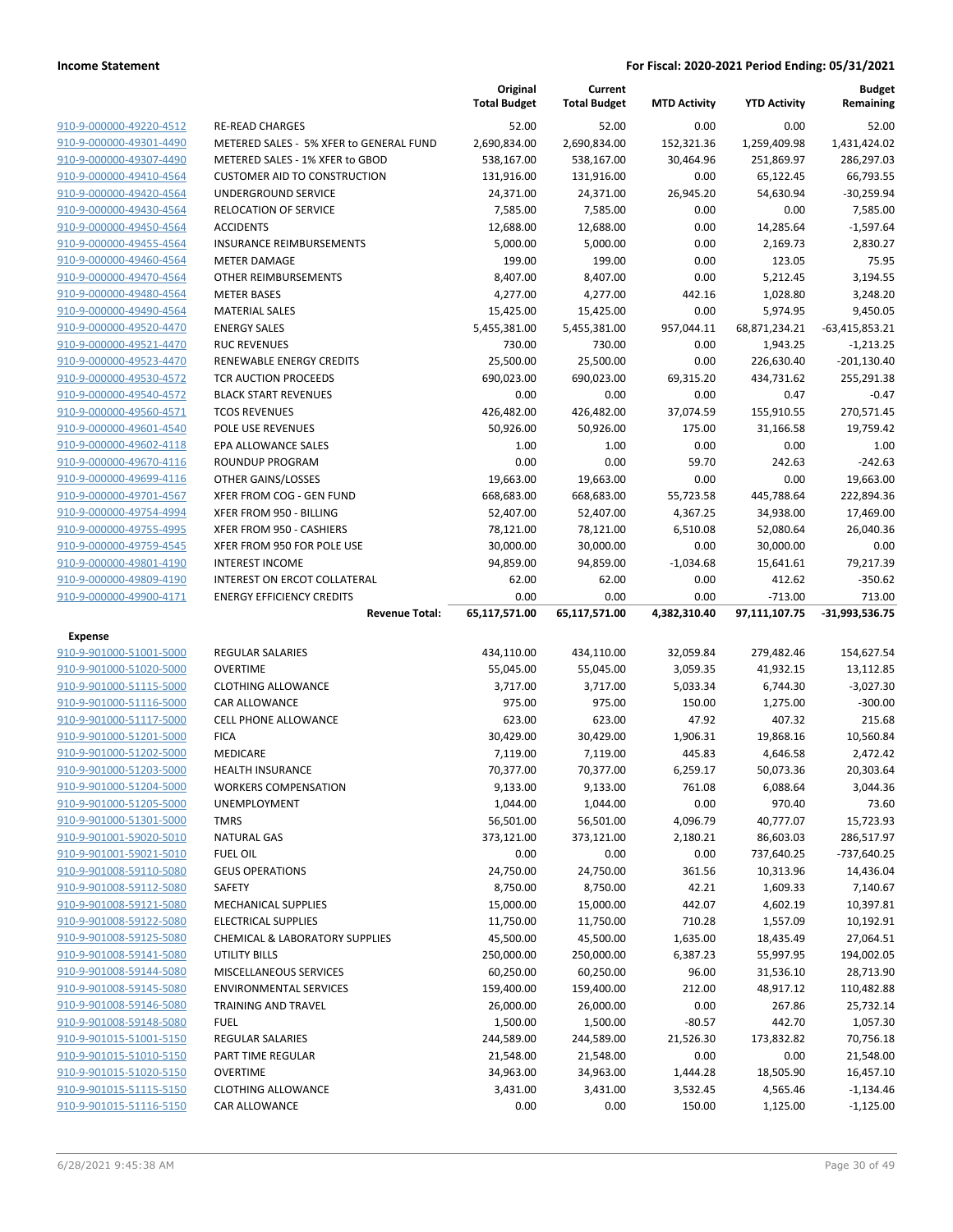|                         |                                            | Original<br><b>Total Budget</b> | Current<br><b>Total Budget</b> | <b>MTD Activity</b> | <b>YTD Activity</b> | <b>Budget</b><br>Remaining |
|-------------------------|--------------------------------------------|---------------------------------|--------------------------------|---------------------|---------------------|----------------------------|
| 910-9-901015-51117-5150 | <b>CELL PHONE ALLOWANCE</b>                | 0.00                            | 0.00                           | 16.62               | 124.65              | $-124.65$                  |
| 910-9-901015-51201-5150 | <b>FICA</b>                                | 18,671.00                       | 18,671.00                      | 1,221.86            | 10,531.50           | 8,139.50                   |
| 910-9-901015-51202-5150 | MEDICARE                                   | 4,368.00                        | 4,368.00                       | 285.76              | 2,463.01            | 1,904.99                   |
| 910-9-901015-51203-5150 | <b>HEALTH INSURANCE</b>                    | 42,469.00                       | 42,469.00                      | 3,777.08            | 30,216.64           | 12,252.36                  |
| 910-9-901015-51204-5150 | <b>WORKERS COMPENSATION</b>                | 5,604.00                        | 5,604.00                       | 467.00              | 3,736.00            | 1,868.00                   |
| 910-9-901015-51205-5150 | UNEMPLOYMENT                               | 720.00                          | 720.00                         | 0.00                | 674.49              | 45.51                      |
| 910-9-901015-51301-5150 | <b>TMRS</b>                                | 32,185.00                       | 32,185.00                      | 2,683.92            | 22,102.95           | 10,082.05                  |
| 910-9-901015-59201-5150 | <b>BUILDING MAINTENANCE</b>                | 26,500.00                       | 26,500.00                      | 1,981.20            | 11,993.47           | 14,506.53                  |
| 910-9-901015-59205-5150 | <b>EQUIPMENT MAINTENANCE</b>               | 7,100.00                        | 7,100.00                       | 88.25               | 1,059.12            | 6,040.88                   |
| 910-9-901015-59290-5150 | GENERAL PLANT EQUIPMENT MAINTENANCE        | 27,500.00                       | 27,500.00                      | 135.00              | 9,021.09            | 18,478.91                  |
| 910-9-901015-59291-5150 | UNIT 1 MAINTENANCE                         | 233,100.00                      | 233,100.00                     | 3,514.51            | 39,449.59           | 193,650.41                 |
| 910-9-901015-59292-5150 | <b>UNIT 2 MAINTENANCE</b>                  | 208,100.00                      | 208,100.00                     | 5,578.40            | 31,372.61           | 176,727.39                 |
| 910-9-901015-59293-5150 | <b>UNIT 3 MAINTENANCE</b>                  | 253,600.00                      | 253,600.00                     | 100,702.38          | 178,075.53          | 75,524.47                  |
| 910-9-901090-59311-9900 | <b>STEAM PLANT STRUCTURES</b>              | 32,300.00                       | 32,300.00                      | 0.00                | 23,240.93           | 9,059.07                   |
| 910-9-901090-59312-9900 | <b>BOILER PLANT EQUIPMENT</b>              | 683,500.00                      | 683,500.00                     | 126,703.49          | 332,633.16          | 350,866.84                 |
| 910-9-901090-59314-9900 | <b>GENERATORS</b>                          | 250,000.00                      | 250,000.00                     | 0.00                | 0.00                | 250,000.00                 |
| 910-9-901090-59315-9900 | ACCESSORY ELECTRIC EQUIPMENT               | 20,000.00                       | 20,000.00                      | 0.00                | 0.00                | 20,000.00                  |
| 910-9-901090-59316-9900 | MISC POWER PLANT EQUIP                     | 5,000.00                        | 5,000.00                       | 0.00                | 0.00                | 5,000.00                   |
| 910-9-901146-51001-5460 | <b>REGULAR SALARIES</b>                    | 434,110.00                      | 434,110.00                     | 32,059.84           | 279,282.38          | 154,827.62                 |
| 910-9-901146-51020-5460 | <b>OVERTIME</b>                            | 55,045.00                       | 55,045.00                      | 3,059.34            | 41,932.09           | 13,112.91                  |
| 910-9-901146-51115-5460 | <b>CLOTHING ALLOWANCE</b>                  | 3,717.00                        | 3,717.00                       | 1,949.75            | 3,660.71            | 56.29                      |
| 910-9-901146-51116-5460 | CAR ALLOWANCE                              | 975.00                          | 975.00                         | 0.00                | 0.00                | 975.00                     |
| 910-9-901146-51117-5460 | <b>CELL PHONE ALLOWANCE</b>                | 623.00                          | 623.00                         | 47.88               | 406.98              | 216.02                     |
| 910-9-901146-51201-5460 | <b>FICA</b>                                | 30,429.00                       | 30,429.00                      | 2,180.35            | 19,940.52           | 10,488.48                  |
| 910-9-901146-51202-5460 | MEDICARE                                   | 7,120.00                        | 7,120.00                       | 509.93              | 4,663.52            | 2,456.48                   |
| 910-9-901146-51203-5460 | <b>HEALTH INSURANCE</b>                    | 70,371.00                       | 70,371.00                      | 6,259.17            | 50,073.36           | 20,297.64                  |
| 910-9-901146-51204-5460 | <b>WORKERS COMPENSATION</b>                | 9,133.00                        | 9,133.00                       | 761.08              | 6,088.64            | 3,044.36                   |
| 910-9-901146-51205-5460 | UNEMPLOYMENT                               | 1,044.00                        | 1,044.00                       | 0.00                | 830.44              | 213.56                     |
| 910-9-901146-51301-5460 | <b>TMRS</b>                                | 56,501.00                       | 56,501.00                      | 4,079.40            | 36,915.37           | 19,585.63                  |
| 910-9-901147-59020-5470 | <b>NATURAL GAS</b>                         | 829,858.00                      | 829,858.00                     | 36,814.27           | 523,287.76          | 306,570.24                 |
| 910-9-901151-59110-5501 | <b>GEUS OPERATIONS</b>                     | 7,300.00                        | 7,300.00                       | 0.00                | 1,017.48            | 6,282.52                   |
| 910-9-901151-59112-5501 | SAFETY PROGRAM                             | 2,850.00                        | 2,850.00                       | 0.00                | 1,033.43            | 1,816.57                   |
| 910-9-901151-59121-5501 | <b>MECHANICAL SUPPLIES</b>                 | 10,000.00                       | 10,000.00                      | 0.00                | 0.00                | 10,000.00                  |
| 910-9-901151-59122-5501 | <b>ELECTRICAL SUPPLIES</b>                 | 5,000.00                        | 5,000.00                       | 0.00                | 246.08              | 4,753.92                   |
| 910-9-901151-59125-5501 | <b>CHEMICAL &amp; LABORATORY</b>           | 17,500.00                       | 17,500.00                      | 0.00                | 8,819.69            | 8,680.31                   |
| 910-9-901151-59141-5501 | <b>UTILITY BILLS</b>                       | 200.00                          | 200.00                         | 10.49               | 73.12               | 126.88                     |
| 910-9-901151-59144-5501 | MISCELLANEOUS SERVICES                     | 9,250.00                        | 9,250.00                       | 96.00               | 1,934.00            | 7,316.00                   |
| 910-9-901151-59145-5501 | <b>ENVIRONMENTAL SERVICES</b>              | 29,500.00                       | 29,500.00                      | 0.00                | 7.10                | 29,492.90                  |
| 910-9-901151-59146-5501 | <b>TRAINING AND TRAVEL</b>                 | 28,000.00                       | 28,000.00                      | 0.00                | 0.00                | 28,000.00                  |
| 910-9-901154-51001-5541 | <b>REGULAR SALARIES</b>                    | 244,589.00                      | 244,589.00                     | 21,526.31           | 172,680.65          | 71,908.35                  |
| 910-9-901154-51010-5541 | PART TIME REGULAR                          | 21,548.00                       | 21,548.00                      | 0.00                | 0.00                | 21,548.00                  |
| 910-9-901154-51020-5541 | <b>OVERTIME</b>                            | 34,963.00                       | 34,963.00                      | 1,444.29            | 18,505.86           | 16,457.14                  |
| 910-9-901154-51115-5541 | <b>CLOTHING ALLOWANCE</b>                  | 3,431.00                        | 3,431.00                       | 96.52               | 1,129.55            | 2,301.45                   |
| 910-9-901154-51117-5541 | <b>CELL PHONE ALLOWANCE</b>                | 0.00                            | 0.00                           | 16.60               | 124.50              | $-124.50$                  |
| 910-9-901154-51201-5541 | <b>FICA</b>                                | 18,671.00                       | 18,671.00                      | 1,425.20            | 11,926.77           | 6,744.23                   |
| 910-9-901154-51202-5541 | MEDICARE                                   | 4,368.00                        | 4,368.00                       | 333.31              | 2,789.33            | 1,578.67                   |
| 910-9-901154-51203-5541 | HEALTH INSURANCE                           | 42,465.00                       | 42,465.00                      | 3,777.08            | 30,216.64           | 12,248.36                  |
| 910-9-901154-51204-5541 | <b>WORKERS COMPENSATION</b>                | 5,604.00                        | 5,604.00                       | 467.00              | 3,736.00            | 1,868.00                   |
| 910-9-901154-51205-5541 | UNEMPLOYMENT                               | 720.00                          | 720.00                         | 0.00                | 546.83              | 173.17                     |
| 910-9-901154-51301-5541 | <b>TMRS</b>                                | 32,185.00                       | 32,185.00                      | 2,666.52            | 21,973.46           | 10,211.54                  |
| 910-9-901154-59201-5541 | <b>BUILDINGS MAINTENANCE</b>               | 42,600.00                       | 42,600.00                      | 1,981.20            | 9,202.93            | 33,397.07                  |
| 910-9-901154-59205-5541 | <b>EQUIPMENT MAINTENANCE</b>               | 11,100.00                       | 11,100.00                      | 387.07              | 797.30              | 10,302.70                  |
| 910-9-901154-59206-5541 | <b>GENERATOR MAINTENANCE</b>               | 12,500.00                       | 12,500.00                      | 0.00                | 0.00                | 12,500.00                  |
| 910-9-901154-59290-5541 | <b>GENERAL PLANT EQUIPMENT MAINTENANCE</b> | 45,500.00                       | 45,500.00                      | 0.00                | 17,016.94           | 28,483.06                  |
| 910-9-901154-59291-5541 | UNIT 1 MAINTENANCE                         | 107,500.00                      | 107,500.00                     | 791.18              | 4,811.51            | 102,688.49                 |
| 910-9-901154-59292-5541 | UNIT 2 MAINTENANCE                         | 107,500.00                      | 107,500.00                     | 96.10               | 28,334.66           | 79,165.34                  |
| 910-9-901154-59293-5541 | UNIT 3 MAINTENANCE                         | 107,500.00                      | 107,500.00                     | 7,464.18            | 25,253.76           | 82,246.24                  |
| 910-9-901190-59344-9900 | <b>ENGINE PLANT GENERATORS</b>             | 92,000.00                       | 92,000.00                      | 0.00                | 0.00                | 92,000.00                  |
| 910-9-901500-59040-5550 | TMPA FIXED COST                            | 2,410,919.28                    | 2,410,919.28                   | 46,267.04           | 3,195,806.91        | -784,887.63                |
|                         |                                            |                                 |                                |                     |                     |                            |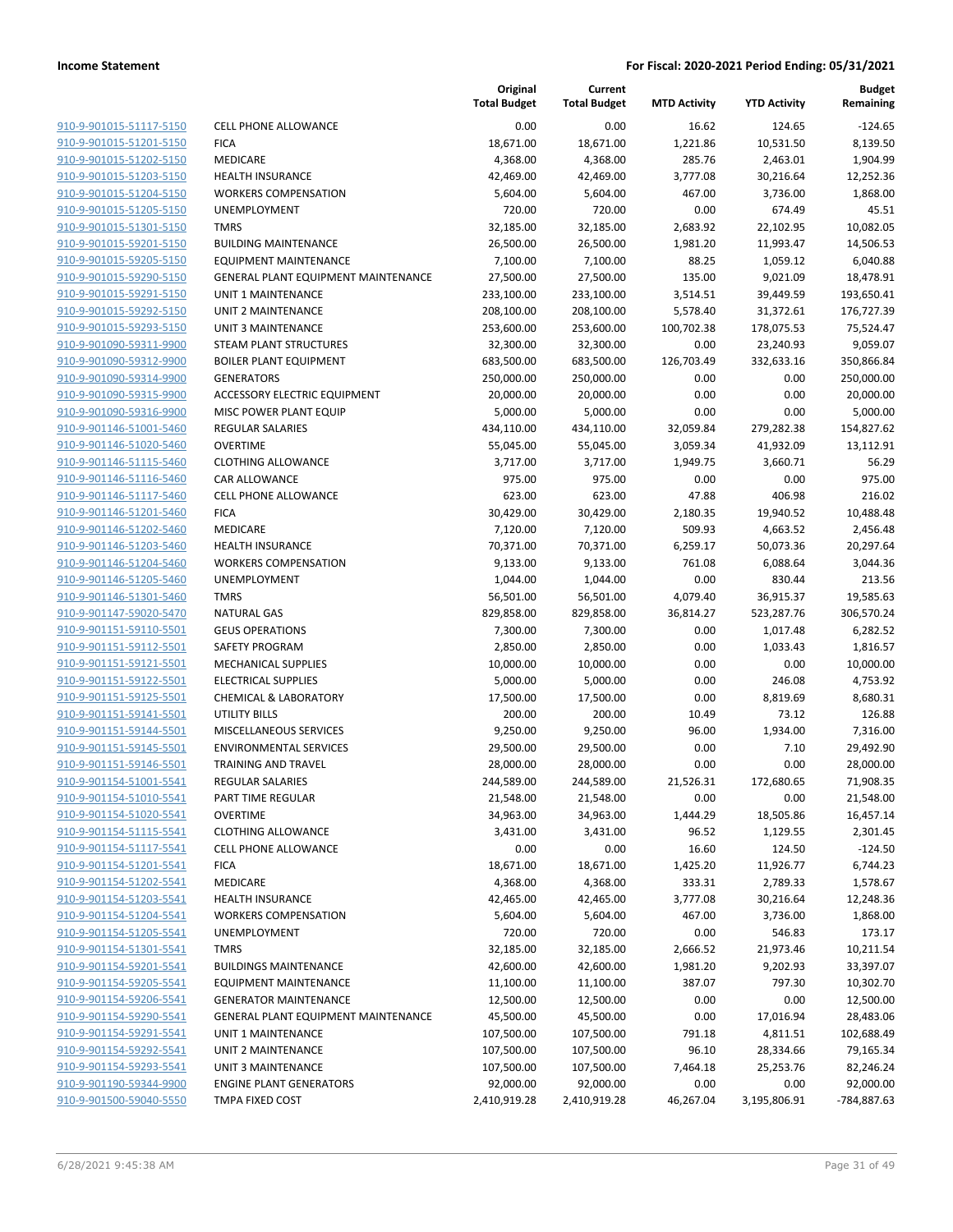|                                                    |                                                                                 | Original<br><b>Total Budget</b> | Current<br><b>Total Budget</b> | <b>MTD Activity</b> | <b>YTD Activity</b>   | <b>Budget</b><br>Remaining |
|----------------------------------------------------|---------------------------------------------------------------------------------|---------------------------------|--------------------------------|---------------------|-----------------------|----------------------------|
| 910-9-901500-59050-5550                            | DUKE WIND ENERGY                                                                | 3,129,447.00                    | 3,129,447.00                   | 276,685.90          | 2,151,125.88          | 978,321.12                 |
| 910-9-901500-59051-5550                            | <b>SOLAR ENERGY</b>                                                             | 1,321,375.00                    | 1,321,375.00                   | 136,897.00          | 821,284.42            | 500,090.58                 |
| 910-9-901500-59052-5550                            | OFF-SYSTEM NET PURCHASES                                                        | 11,980,592.00                   | 11,915,592.00                  | 760,125.00          | 6,835,694.60          | 5,079,897.40               |
| 910-9-901500-59053-5550                            | <b>ERCOT BALANCING ENERGY</b>                                                   | 4,321,383.00                    | 4,321,383.00                   | 989,874.03          | 67,584,042.62         | $-63,262,659.62$           |
| 910-9-901500-59054-5550                            | <b>ANCILLARY SERVICES</b>                                                       | 388,549.00                      | 388,549.00                     | 51,682.85           | 16,635,330.96         | $-16,246,781.96$           |
| 910-9-901500-59055-5550                            | <b>CONTROL CENTER COSTS</b>                                                     | 237,000.00                      | 237,000.00                     | 21,500.00           | 166,750.00            | 70,250.00                  |
| 910-9-901500-59057-5550                            | <b>ERCOT UPLIFT</b>                                                             | 198,404.00                      | 198,404.00                     | 22,461.29           | 138,443.62            | 59,960.38                  |
| 910-9-901500-59059-5550                            | <b>EILS</b>                                                                     | 80,000.00                       | 80,000.00                      | $-0.77$             | 25,366.45             | 54,633.55                  |
| 910-9-901500-59063-5550                            | <b>ERCOT CONGESTION RIGHTS</b>                                                  | 86,120.00                       | 86,120.00                      | $-8,581.53$         | $-39,199.06$          | 125,319.06                 |
| 910-9-901500-59099-5550                            | GARLAND CLEARING ACCOUNT                                                        | 0.00                            | 0.00                           | -299,747.45         | $-34,858.03$          | 34,858.03                  |
| 910-9-901600-51001-5750                            | <b>REGULAR SALARIES</b>                                                         | 204,000.00                      | 204,000.00                     | 15,692.80           | 133,388.80            | 70,611.20                  |
| 910-9-901600-51116-5750                            | CAR ALLOWANCE                                                                   | 1,950.00                        | 1,950.00                       | 150.00              | 1,275.00              | 675.00                     |
| 910-9-901600-51117-5750                            | <b>CELL PHONE ALLOWANCE</b>                                                     | 1,272.00                        | 1,272.00                       | 97.84               | 831.64                | 440.36                     |
| 910-9-901600-51201-5750                            | <b>FICA</b>                                                                     | 11,841.00                       | 11,841.00                      | 972.10              | 8,071.30              | 3,769.70                   |
| 910-9-901600-51202-5750                            | MEDICARE                                                                        | 3,004.00                        | 3,004.00                       | 227.34              | 1,944.51              | 1,059.49                   |
| 910-9-901600-51203-5750                            | <b>HEALTH INSURANCE</b>                                                         | 24,266.00                       | 24,266.00                      | 2,158.33            | 17,266.64             | 6,999.36                   |
| 910-9-901600-51204-5750                            | <b>WORKERS COMPENSATION</b>                                                     | 3,855.00                        | 3,855.00                       | 321.25              | 2,570.00              | 1,285.00                   |
| 910-9-901600-51205-5750                            | <b>UNEMPLOYMENT</b>                                                             | 360.00                          | 360.00                         | 0.00                | 288.00                | 72.00                      |
| 910-9-901600-51301-5750                            | <b>TMRS</b>                                                                     | 23,857.00                       | 23,857.00                      | 1,849.12            | 15,550.12             | 8,306.88                   |
| 910-9-901600-59110-5750                            | <b>GEUS OPERATIONS</b>                                                          | 75,440.00                       | 75,440.00                      | 33,640.00           | 69,070.00             | 6,370.00                   |
| 910-9-901600-59146-5750                            | <b>TRAINING AND TRAVEL</b>                                                      | 4,000.00                        | 4,000.00                       | 0.00                | 0.00                  | 4,000.00                   |
| 910-9-901690-59303-9900                            | <b>MISC INTANGIBLE</b>                                                          | 75,000.00                       | 75,000.00                      | 0.00                | 0.00                  | 75,000.00                  |
| 910-9-910120-51001-9200                            | <b>REGULAR SALARIES</b>                                                         | 276,814.00                      | 276,814.00                     | 19,052.32           | 163,290.19            | 113,523.81                 |
| 910-9-910120-51115-9200                            | <b>CLOTHING ALLOWANCE</b>                                                       | 485.00                          | 485.00                         | 139.47              | 139.47                | 345.53                     |
| 910-9-910120-51116-9200                            | CAR ALLOWANCE                                                                   | 5,600.00                        | 5,600.00                       | 538.46              | 4,576.91              | 1,023.09                   |
| 910-9-910120-51117-9200                            | <b>CELL PHONE ALLOWANCE</b>                                                     | 1,209.00                        | 1,209.00                       | 80.72               | 686.12                | 522.88                     |
| 910-9-910120-51201-9200                            | <b>FICA</b>                                                                     | 13,818.00                       | 13,818.00                      | 1,140.20            | 7,522.87              | 6,295.13                   |
| 910-9-910120-51202-9200                            | MEDICARE                                                                        | 4,112.00                        | 4,112.00                       | 266.66              | 2,300.36              | 1,811.64                   |
| 910-9-910120-51203-9200                            | <b>HEALTH INSURANCE</b>                                                         | 35,185.00                       | 35,185.00                      | 3,129.58            | 25,036.64             | 10,148.36                  |
| 910-9-910120-51204-9200                            | <b>WORKERS COMPENSATION</b>                                                     | 5,277.00                        | 5,277.00                       | 439.75              | 3,518.00              | 1,759.00                   |
| 910-9-910120-51205-9200                            | UNEMPLOYMENT                                                                    | 522.00                          | 522.00                         | 0.00                | 387.19                | 134.81                     |
| 910-9-910120-51301-9200                            | <b>TMRS</b>                                                                     | 32,651.00                       | 32,651.00                      | 2,281.88            | 19,340.82             | 13,310.18                  |
| 910-9-910121-59110-9210                            | <b>GEUS OPERATIONS</b>                                                          | 6,700.00                        | 6,700.00                       | 581.84              | 4,814.59              | 1,885.41                   |
| 910-9-910121-59116-9210                            | <b>BUILDING OPERATIONS</b>                                                      | 4,000.00                        | 4,000.00                       | 14.18               | 2,281.54              | 1,718.46                   |
| 910-9-910121-59141-9210                            | <b>UTILITY BILLS</b>                                                            | 81,000.00                       | 81,000.00                      | 3,880.26            | 42,069.77             | 38,930.23                  |
| 910-9-910121-59143-9210                            | PROFESSIONAL SERVICES                                                           | 88,000.00                       | 129,790.05                     | 48,939.55           | 89,366.31             | 40,423.74                  |
| 910-9-910121-59143-9230                            | <b>LEGISLATIVE SUPPORT</b>                                                      | 0.00                            | 65,000.00                      | 5,416.65            | 21,666.60             | 43,333.40                  |
| 910-9-910121-59144-9210                            | <b>MISCELLANEOUS SERVICES</b>                                                   | 17,000.00                       | 17,000.00                      | 816.28              | 2,868.21              | 14,131.79                  |
| 910-9-910121-59148-9210                            | <b>FUEL</b>                                                                     | 500.00                          | 500.00                         | 30.87               | 190.60                | 309.40                     |
| 910-9-910121-59193-9210                            | <b>GEUS INTERNET SERVICE</b>                                                    | 38,000.00                       | 38,000.00                      | 0.00                | 38,000.00             | 0.00                       |
| 910-9-910121-59198-9210                            | <b>COLOCATION CHARGES</b>                                                       | 10,189.00                       | 10,189.00                      | 0.00                | 10,189.00             | 0.00                       |
| 910-9-910132-59110-9302                            | <b>GEUS OPERATIONS</b>                                                          | 10,000.00                       | 10,000.00                      | 486.20              | 4,896.02              | 5,103.98                   |
| 910-9-910132-59142-9302                            | <b>MEMBERSHIP FEES</b>                                                          | 57,500.00                       | 57,500.00                      | 0.00                | 6,000.00              | 51,500.00                  |
| 910-9-910132-59146-9302                            | <b>TRAINING AND TRAVEL</b>                                                      | 8,000.00                        | 8,000.00                       | 0.00                | 0.00                  | 8,000.00                   |
| 910-9-910135-59200-9350                            | LANDSCAPING MAINTENANCE                                                         | 18,500.00                       | 18,500.00                      | 1,265.00            | 6,865.00              | 11,635.00                  |
| 910-9-910135-59201-9350<br>910-9-910135-59205-9350 | <b>BUILDING MAINTENANCE</b>                                                     | 33,500.00                       | 33,500.00                      | 508.90              | 12,468.35             | 21,031.65                  |
|                                                    | <b>EQUIPMENT MAINTENANCE</b>                                                    | 250.00                          | 250.00                         | 0.00                | 3.97                  | 246.03                     |
| 910-9-910190-59390-9900<br>910-9-910190-59391-9900 | <b>STRUCTURES &amp; IMPROVEMENTS</b><br><b>FURNITURE &amp; OFFICE EQUIPMENT</b> | 78,134.00                       | 78,134.00                      | 0.00                | 60,415.25             | 17,718.75<br>5,000.00      |
| 910-9-911120-51001-9201                            | <b>REGULAR SALARIES</b>                                                         | 5,000.00<br>440,471.00          | 5,000.00<br>440,471.00         | 0.00<br>33,564.38   | 0.00<br>294,305.56    | 146,165.44                 |
| 910-9-911120-51020-9201                            |                                                                                 |                                 |                                |                     |                       |                            |
| 910-9-911120-51102-9201                            | <b>OVERTIME</b><br><b>BILINGUAL PAY</b>                                         | 0.00                            | 0.00                           | 16.61               | 923.67<br>392.36      | $-923.67$<br>207.64        |
| 910-9-911120-51115-9201                            | <b>CLOTHING ALLOWANCE</b>                                                       | 600.00                          | 600.00                         | 46.16               |                       | 229.77                     |
| 910-9-911120-51116-9201                            |                                                                                 | 816.00                          | 816.00                         | 238.45              | 586.23                |                            |
| 910-9-911120-51117-9201                            | CAR ALLOWANCE<br><b>CELL PHONE ALLOWANCE</b>                                    | 1,950.00                        | 1,950.00<br>1,435.00           | 150.00<br>110.38    | 1,500.00              | 450.00<br>423.39           |
|                                                    |                                                                                 | 1,435.00                        |                                |                     | 1,011.61              |                            |
| 910-9-911120-51201-9201<br>910-9-911120-51202-9201 | <b>FICA</b><br>MEDICARE                                                         | 26,575.00                       | 26,575.00                      | 1,996.77<br>466.98  | 18,244.09             | 8,330.91                   |
| 910-9-911120-51203-9201                            | <b>HEALTH INSURANCE</b>                                                         | 6,444.00<br>75,833.00           | 6,444.00                       | 6,745.00            | 4,266.75<br>53,960.00 | 2,177.25<br>21,873.00      |
| 910-9-911120-51204-9201                            | <b>WORKERS COMPENSATION</b>                                                     | 8,271.00                        | 75,833.00<br>8,271.00          | 689.25              | 5,514.00              | 2,757.00                   |
|                                                    |                                                                                 |                                 |                                |                     |                       |                            |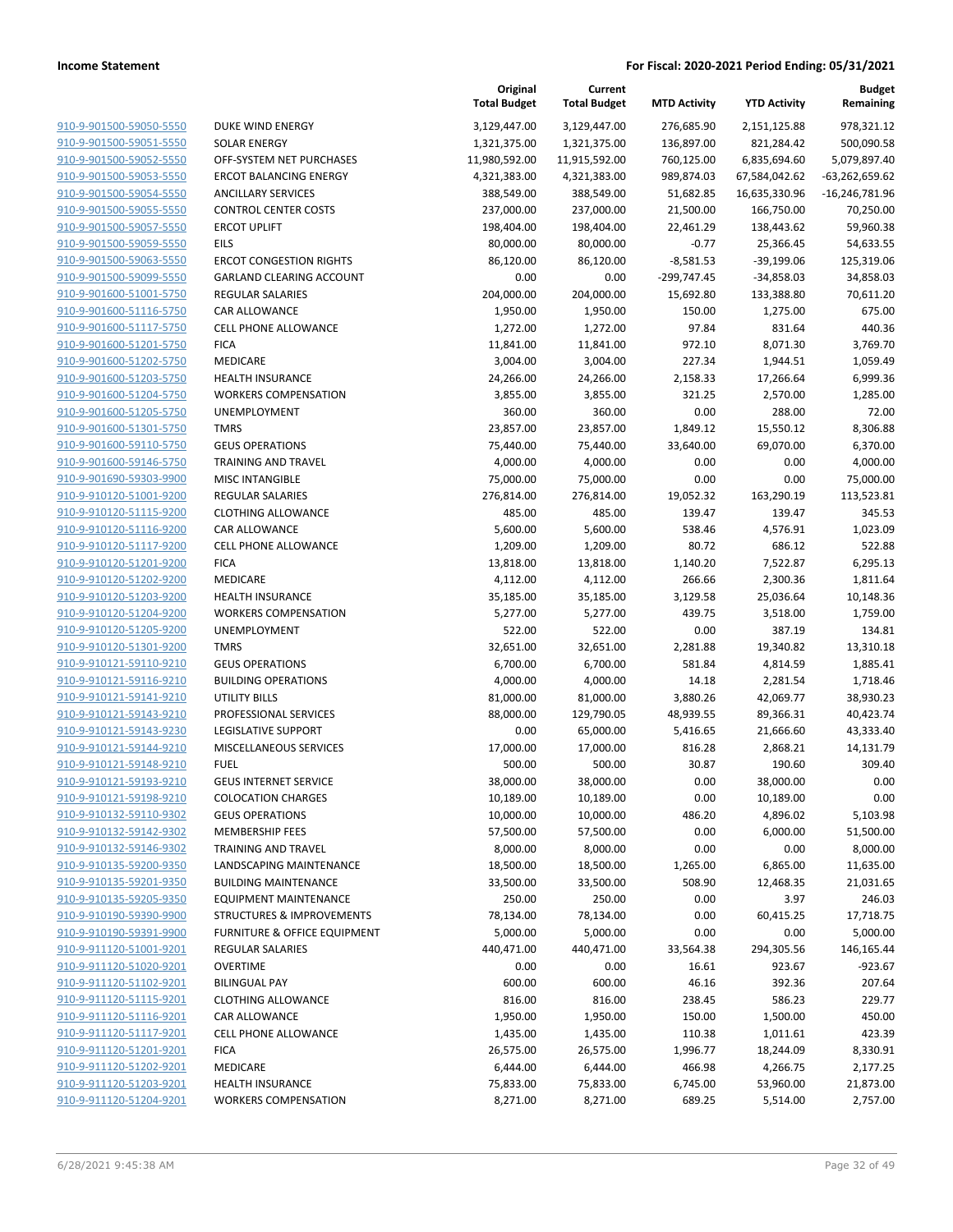**Current**

**Original**

**Budget Remaining**

|                                |                                     | <b>Total Budget</b> | <b>Total Budget</b> | <b>MTD Activity</b> | <b>YTD Activity</b> | Remaining    |
|--------------------------------|-------------------------------------|---------------------|---------------------|---------------------|---------------------|--------------|
| 910-9-911120-51205-9201        | UNEMPLOYMENT                        | 1,125.00            | 1,125.00            | 0.00                | 1,084.84            | 40.16        |
| 910-9-911120-51301-9201        | <b>TMRS</b>                         | 51,169.00           | 51,169.00           | 3,930.94            | 34,944.90           | 16,224.10    |
| 910-9-911121-59110-9211        | <b>GEUS OPERATIONS</b>              | 29,282.00           | 29,282.00           | 126.11              | 17,216.00           | 12,066.00    |
| 910-9-911121-59142-9211        | <b>MEMBERSHIP FEES</b>              | 17,085.00           | 17,085.00           | 11,750.00           | 13,725.00           | 3,360.00     |
| 910-9-911121-59146-9211        | <b>TRAINING AND TRAVEL</b>          | 8,500.00            | 8,500.00            | 995.00              | 1,719.00            | 6,781.00     |
| 910-9-911121-59148-9211        | <b>FUEL</b>                         | 500.00              | 500.00              | 0.69                | 138.93              | 361.07       |
| 910-9-911135-59205-9351        | <b>EQUIPMENT MAINTENANCE</b>        | 6,500.00            | 6,500.00            | 915.99              | 2,000.80            | 4,499.20     |
| 910-9-913101-51001-9301        | <b>REGULAR SALARIES</b>             | 124,835.00          | 124,835.00          | 17,120.02           | 145,578.25          | $-20,743.25$ |
| 910-9-913101-51020-9301        | <b>OVERTIME</b>                     | 0.00                | 0.00                | 0.00                | 22.12               | $-22.12$     |
| 910-9-913101-51115-9301        | CLOTHING ALLOWANCE                  | 318.00              | 318.00              | 0.00                | 0.00                | 318.00       |
| 910-9-913101-51117-9301        | CELL PHONE ALLOWANCE                | 636.00              | 636.00              | 97.84               | 831.64              | $-195.64$    |
| 910-9-913101-51201-9301        | <b>FICA</b>                         | 7,779.00            | 7,779.00            | 1,026.96            | 8,795.43            | $-1,016.43$  |
| 910-9-913101-51202-9301        | MEDICARE                            | 1,819.00            | 1,819.00            | 240.18              | 2,057.00            | $-238.00$    |
| 910-9-913101-51203-9301        | <b>HEALTH INSURANCE</b>             | 24,266.00           | 24,266.00           | 2,158.33            | 17,266.64           | 6,999.36     |
| 910-9-913101-51204-9301        | <b>WORKERS COMPENSATION</b>         | 2,334.00            | 2,334.00            | 194.50              | 1,556.00            | 778.00       |
| 910-9-913101-51205-9301        | UNEMPLOYMENT                        | 360.00              | 360.00              | 0.00                | 432.00              | $-72.00$     |
| 910-9-913101-51301-9301        | <b>TMRS</b>                         | 14,445.00           | 14,445.00           | 1,997.28            | 16,805.04           | $-2,360.04$  |
| 910-9-913101-59110-9301        | <b>GEUS OPERATIONS</b>              | 8,500.00            | 8,500.00            | 356.33              | 2,522.92            | 5,977.08     |
| 910-9-913101-59112-9301        | SAFETY                              | 911.00              | 911.00              | 0.00                | 368.68              | 542.32       |
| 910-9-913101-59131-9301        | NON-BAD DEBT WRITE OFFS             | 2,000.00            | 2,000.00            | 75.00               | 408.19              | 1,591.81     |
| 910-9-913101-59146-9301        | TRAINING AND TRAVEL                 | 2,500.00            | 2,500.00            | 0.00                | 0.00                | 2,500.00     |
| 910-9-913101-59160-9301        | ADVERTISING                         | 0.00                | 0.00                | 0.00                | 500.00              | $-500.00$    |
| 910-9-913101-59164-9301        | <b>CONSUMER INFORMATION</b>         | 0.00                | 0.00                | 0.00                | 300.00              | $-300.00$    |
| 910-9-913101-59167-9301        | <b>ENERGY EFFICIENCY OPERATIONS</b> | 0.00                | 0.00                | 250.00              | 250.00              | $-250.00$    |
| 910-9-913101-59195-9301        | PUBLIC SERVICE BY GEUS C/I          | 15,000.00           | 15,000.00           | 0.00                | 15,000.00           | 0.00         |
| 910-9-913102-51001-9020        | <b>REGULAR SALARIES</b>             | 265,667.00          | 265,667.00          | 18,952.90           | 174,218.67          | 91,448.33    |
| 910-9-913102-51020-9020        | <b>OVERTIME</b>                     | 15,353.00           | 15,353.00           | 3,421.49            | 16,990.48           | $-1,637.48$  |
| 910-9-913102-51115-9020        | <b>CLOTHING ALLOWANCE</b>           | 3,892.00            | 3,892.00            | 0.00                | 0.00                | 3,892.00     |
| 910-9-913102-51117-9020        | <b>CELL PHONE ALLOWANCE</b>         | 864.00              | 864.00              | 66.44               | 564.74              | 299.26       |
| 910-9-913102-51201-9020        | <b>FICA</b>                         | 17,477.00           | 17,477.00           | 1,259.47            | 10,880.84           | 6,596.16     |
| 910-9-913102-51202-9020        | MEDICARE                            | 4,087.00            | 4,087.00            | 294.56              | 2,544.71            | 1,542.29     |
| 910-9-913102-51203-9020        | HEALTH INSURANCE                    | 87,357.00           | 87,357.00           | 7,770.00            | 62,160.00           | 25,197.00    |
| 910-9-913102-51204-9020        | <b>WORKERS COMPENSATION</b>         | 5,244.00            | 5,244.00            | 437.00              | 3,496.00            | 1,748.00     |
| 910-9-913102-51205-9020        | UNEMPLOYMENT                        | 1,296.00            | 1,296.00            | 0.00                | 1,034.04            | 261.96       |
| 910-9-913102-51301-9020        | <b>TMRS</b>                         | 32,453.00           | 32,453.00           | 2,603.14            | 21,997.44           | 10,455.56    |
| 910-9-913102-59110-9020        | <b>GEUS OPERATIONS</b>              | 33,112.00           | 33,112.00           | 768.48              | 6,500.80            | 26,611.20    |
| 910-9-913102-59148-9020        | <b>FUEL</b>                         | 12,000.00           | 12,000.00           | 866.93              | 5,715.75            | 6,284.25     |
| 910-9-913102-59169-9020        | PRE PAID METER COSTS                | 0.00                | 0.00                | 1,463.74            | 2,738.10            | $-2,738.10$  |
| 910-9-913103-51001-9303        | <b>REGULAR SALARIES</b>             | 69,466.00           | 69,466.00           | 0.00                | 0.00                | 69,466.00    |
| 910-9-913103-51020-9303        | <b>OVERTIME</b>                     | 628.00              | 628.00              | 0.00                | 0.00                | 628.00       |
| <u>910-9-913103-51115-9303</u> | <b>CLOTHING ALLOWANCE</b>           | 200.00              | 200.00              | 0.00                | 0.00                | 200.00       |
| 910-9-913103-51117-9303        | <b>CELL PHONE ALLOWANCE</b>         | 585.00              | 585.00              | 0.00                | 0.00                | 585.00       |
| 910-9-913103-51201-9303        | <b>FICA</b>                         | 4,392.00            | 4,392.00            | 0.00                | 0.00                | 4,392.00     |
| 910-9-913103-51202-9303        | MEDICARE                            | 1,027.00            | 1,027.00            | 0.00                | 0.00                | 1,027.00     |
| 910-9-913103-51203-9303        | HEALTH INSURANCE                    | 12,134.00           | 12,134.00           | 1,079.25            | 8,634.00            | 3,500.00     |
| 910-9-913103-51204-9303        | <b>WORKERS COMPENSATION</b>         | 1,319.00            | 1,319.00            | 109.92              | 879.36              | 439.64       |
| 910-9-913103-51205-9303        | UNEMPLOYMENT                        | 180.00              | 180.00              | 0.00                | 0.00                | 180.00       |
| 910-9-913103-51301-9303        | <b>TMRS</b>                         | 8,155.00            | 8,155.00            | 0.00                | 0.00                | 8,155.00     |
| 910-9-913103-59110-9303        | <b>GEUS OPERATIONS</b>              | 9,400.00            | 9,400.00            | 618.28              | 1,509.67            | 7,890.33     |
| 910-9-913103-59112-9303        | SAFETY                              | 50.00               | 50.00               | 0.00                | 39.00               | 11.00        |
| 910-9-913103-59146-9303        | <b>TRAINING AND TRAVEL</b>          | 2,700.00            | 2,700.00            | 450.00              | 450.00              | 2,250.00     |
| 910-9-913103-59160-9303        | ADVERTISING                         | 60,550.00           | 60,550.00           | 6,550.00            | 24,525.41           | 36,024.59    |
| 910-9-913103-59167-9303        | <b>ENERGY EFFICIENCY OPERATIONS</b> | 10,000.00           | 10,000.00           | 0.00                | 614.99              | 9,385.01     |
| 910-9-913130-51001-9030        | <b>REGULAR SALARIES</b>             | 295,662.00          | 295,662.00          | 24,347.57           | 208,216.70          | 87,445.30    |
| 910-9-913130-51010-9030        | PART TIME REGULAR                   | 29,014.00           | 29,014.00           | 0.00                | 0.00                | 29,014.00    |
| 910-9-913130-51020-9030        | <b>OVERTIME</b>                     | 1,099.00            | 1,099.00            | 212.10              | 2,980.26            | $-1,881.26$  |
| 910-9-913130-51102-9030        | <b>BILINGUAL PAY</b>                | 2,400.00            | 2,400.00            | 150.02              | 1,505.97            | 894.03       |
| 910-9-913130-51201-9030        | <b>FICA</b>                         | 20,348.00           | 20,348.00           | 1,488.77            | 13,013.99           | 7,334.01     |
| 910-9-913130-51202-9030        | MEDICARE                            | 4,757.00            | 4,757.00            | 348.18              | 3,043.59            | 1,713.41     |
|                                |                                     |                     |                     |                     |                     |              |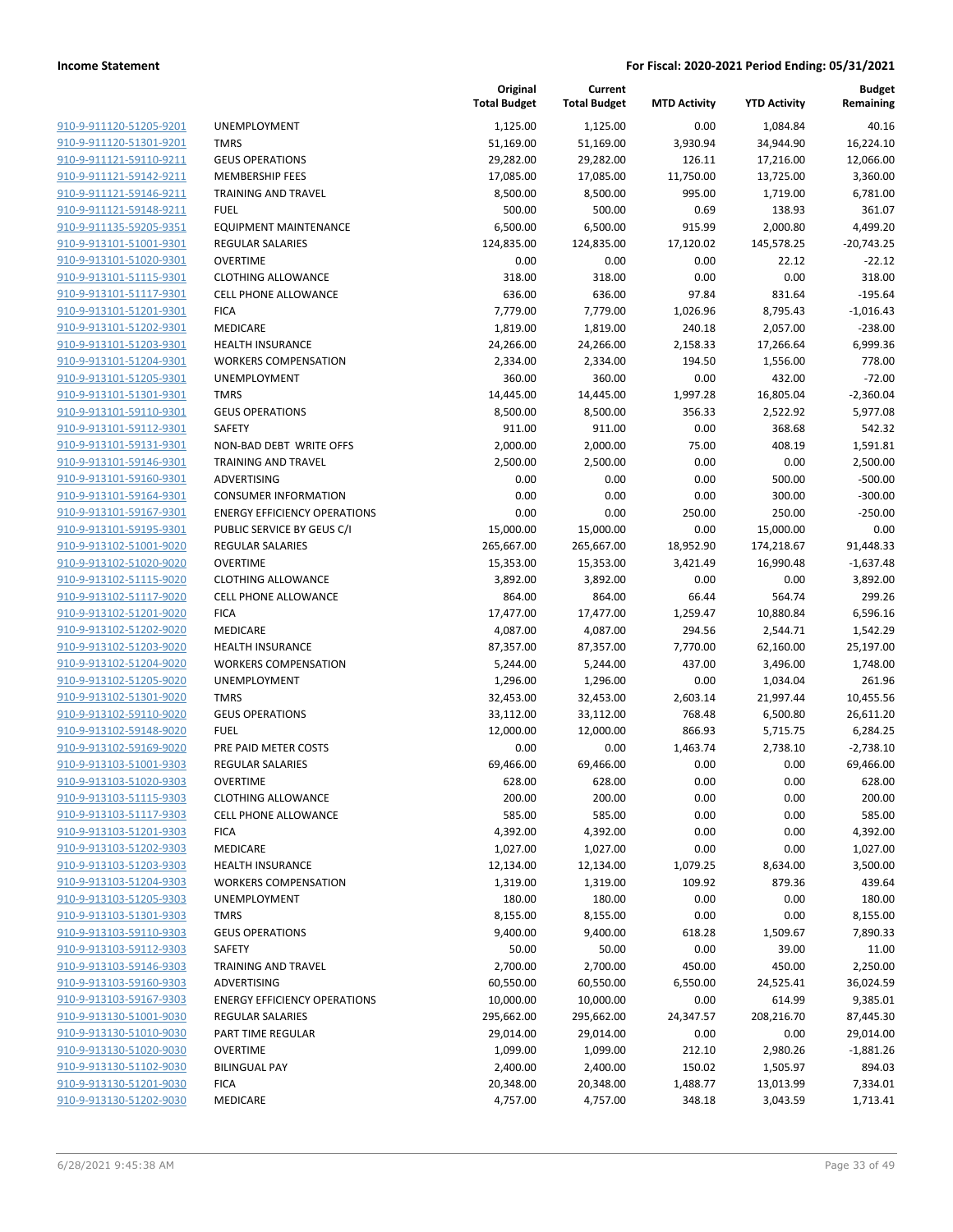| 910-9-913130-51203-9030        |
|--------------------------------|
| 910-9-913130-51204-9030        |
| 910-9-913130-51205-9030        |
| 910-9-913130-51301-9030        |
| 910-9-913130-59110-9030        |
| 910-9-913130-59146-9030        |
| 910-9-913130-59166-9030        |
| 910-9-913131-51001-9031        |
| 910-9-913131-51020-9031        |
| 910-9-913131-51102-9031        |
| 910-9-913131-51201-9031        |
| 910-9-913131-51202-9031        |
| 910-9-913131-51203-9031        |
| 910-9-913131-51204-9031        |
| <u>910-9-913131-51205-9031</u> |
| 910-9-913131-51301-9031        |
| 910-9-913131-59110-9031        |
| 910-9-913131-59146-9031        |
| 910-9-913134-51001-9034        |
| 910-9-913134-51020-9034        |
| 910-9-913134-51201-9034        |
| 910-9-913134-51202-9034        |
| 910-9-913134-51203-9034        |
| 910-9-913134-51204-9034        |
| 910-9-913134-51205-9034        |
| 910-9-913134-51301-9034        |
| 910-9-913134-59110-9034        |
| 910-9-913134-59146-9034        |
| 910-9-913135-51001-9035        |
|                                |
| 910-9-913135-51010-9035        |
| 910-9-913135-51020-9035        |
| 910-9-913135-51102-9035        |
| 910-9-913135-51201-9035        |
| 910-9-913135-51202-9035        |
| 910-9-913135-51203-9035        |
| 910-9-913135-51204-9035        |
| 910-9-913135-51205-9035        |
| 910-9-913135-51301-9035        |
| 910-9-913135-59146-9035        |
| 910-9-913135-59170-9035        |
| 910-9-913135-59172-9035        |
| <u>910-9-913135-59173-9035</u> |
| 910-9-913135-59174-9035        |
| 910-9-913135-59175-9035        |
| 910-9-913136-51001-9036        |
| <u>910-9-913136-51115-9036</u> |
| 910-9-913136-51201-9036        |
| 910-9-913136-51202-9036        |
| 910-9-913136-51203-9036        |
| 910-9-913136-51204-9036        |
| <u>910-9-913136-51205-9036</u> |
| 910-9-913136-51301-9036        |
| <u>910-9-913136-59110-9036</u> |
| <u>910-9-913136-59141-9036</u> |
| 910-9-913139-59780-9240        |
| <u>910-9-913139-59781-9250</u> |
| 910-9-913139-59902-9301        |
| <u>910-9-913139-59926-9301</u> |
| <u>910-9-913139-59927-9301</u> |
|                                |

|                         |                              | Original<br><b>Total Budget</b> | Current<br><b>Total Budget</b> | <b>MTD Activity</b> | <b>YTD Activity</b> | <b>Budget</b><br>Remaining |
|-------------------------|------------------------------|---------------------------------|--------------------------------|---------------------|---------------------|----------------------------|
| 910-9-913130-51203-9030 | <b>HEALTH INSURANCE</b>      | 94,030.00                       | 94,030.00                      | 7,554.17            | 60,433.36           | 33,596.64                  |
| 910-9-913130-51204-9030 | <b>WORKERS COMPENSATION</b>  | 6,106.00                        | 6,106.00                       | 445.92              | 3,567.36            | 2,538.64                   |
| 910-9-913130-51205-9030 | UNEMPLOYMENT                 | 1,755.00                        | 1,755.00                       | 131.93              | 1,701.05            | 53.95                      |
| 910-9-913130-51301-9030 | <b>TMRS</b>                  | 37,781.00                       | 37,781.00                      | 2,866.35            | 25,210.24           | 12,570.76                  |
| 910-9-913130-59110-9030 | <b>GEUS OPERATIONS</b>       | 24,200.00                       | 24,200.00                      | 2,094.22            | 13,036.68           | 11,163.32                  |
| 910-9-913130-59146-9030 | <b>TRAINING AND TRAVEL</b>   | 2,500.00                        | 2,500.00                       | 942.00              | 1,180.00            | 1,320.00                   |
| 910-9-913130-59166-9030 | LOW INCOME ASSISTANCE        | 15,000.00                       | 15,000.00                      | 500.00              | 1,300.00            | 13,700.00                  |
| 910-9-913131-51001-9031 | <b>REGULAR SALARIES</b>      | 45,802.00                       | 45,802.00                      | 3,625.60            | 30,825.12           | 14,976.88                  |
| 910-9-913131-51020-9031 | <b>OVERTIME</b>              | 0.00                            | 0.00                           | 0.00                | 42.98               | $-42.98$                   |
| 910-9-913131-51102-9031 | <b>BILINGUAL PAY</b>         | 600.00                          | 600.00                         | 46.16               | 392.36              | 207.64                     |
| 910-9-913131-51201-9031 | <b>FICA</b>                  | 2,877.00                        | 2,877.00                       | 224.54              | 1,899.33            | 977.67                     |
| 910-9-913131-51202-9031 | MEDICARE                     | 673.00                          | 673.00                         | 52.52               | 444.22              | 228.78                     |
| 910-9-913131-51203-9031 | <b>HEALTH INSURANCE</b>      | 12,133.00                       | 12,133.00                      | 1,079.17            | 8,633.36            | 3,499.64                   |
| 910-9-913131-51204-9031 | <b>WORKERS COMPENSATION</b>  | 863.00                          | 863.00                         | 71.92               | 575.36              | 287.64                     |
| 910-9-913131-51205-9031 | UNEMPLOYMENT                 | 180.00                          | 180.00                         | 0.00                | 143.98              | 36.02                      |
| 910-9-913131-51301-9031 | <b>TMRS</b>                  | 5,342.00                        | 5,342.00                       | 425.92              | 3,587.47            | 1,754.53                   |
| 910-9-913131-59110-9031 | <b>GEUS OPERATIONS</b>       | 25,700.00                       | 25,700.00                      | 1,841.71            | 12,425.93           | 13,274.07                  |
| 910-9-913131-59146-9031 | <b>TRAINING AND TRAVEL</b>   | 750.00                          | 750.00                         | 0.00                | 0.00                | 750.00                     |
| 910-9-913134-51001-9034 | <b>REGULAR SALARIES</b>      | 151,064.00                      | 151,064.00                     | 9,558.88            | 75,163.31           | 75,900.69                  |
| 910-9-913134-51020-9034 | <b>OVERTIME</b>              | 2,639.00                        | 2,639.00                       | 54.00               | 1,106.36            | 1,532.64                   |
| 910-9-913134-51201-9034 | <b>FICA</b>                  | 9,530.00                        | 9,530.00                       | 542.59              | 4,362.70            | 5,167.30                   |
| 910-9-913134-51202-9034 | MEDICARE                     | 2,228.00                        | 2,228.00                       | 126.90              | 1,020.32            | 1,207.68                   |
| 910-9-913134-51203-9034 | <b>HEALTH INSURANCE</b>      | 46,105.00                       | 46,105.00                      | 4,100.83            | 32,806.64           | 13,298.36                  |
| 910-9-913134-51204-9034 | <b>WORKERS COMPENSATION</b>  | 2,860.00                        | 2,860.00                       | 238.33              | 1,906.64            | 953.36                     |
| 910-9-913134-51205-9034 | UNEMPLOYMENT                 | 684.00                          | 684.00                         | 41.92               | 446.34              | 237.66                     |
| 910-9-913134-51301-9034 | <b>TMRS</b>                  | 17,695.00                       | 17,695.00                      | 1,115.11            | 8,858.59            | 8,836.41                   |
| 910-9-913134-59110-9034 | <b>GEUS OPERATIONS</b>       | 241,291.00                      | 241,291.00                     | 15,871.87           | 72,785.21           | 168,505.79                 |
| 910-9-913134-59146-9034 | TRAINING AND TRAVEL          | 3,500.00                        | 3,500.00                       | 0.00                | 0.00                | 3,500.00                   |
| 910-9-913135-51001-9035 | <b>REGULAR SALARIES</b>      | 129,314.00                      | 129,314.00                     | 12,190.65           | 105,641.94          | 23,672.06                  |
| 910-9-913135-51010-9035 | PART TIME REGULAR            | 33,202.00                       | 33,202.00                      | 0.00                | 0.00                | 33,202.00                  |
| 910-9-913135-51020-9035 | <b>OVERTIME</b>              | 3,089.00                        | 3,089.00                       | 77.86               | 6,906.73            | $-3,817.73$                |
| 910-9-913135-51102-9035 | <b>BILINGUAL PAY</b>         | 600.00                          | 600.00                         | 46.16               | 392.36              | 207.64                     |
| 910-9-913135-51201-9035 | <b>FICA</b>                  | 10,305.00                       | 10,305.00                      | 707.96              | 6,579.03            | 3,725.97                   |
| 910-9-913135-51202-9035 | MEDICARE                     | 2,409.00                        | 2,409.00                       | 165.57              | 1,538.65            | 870.35                     |
| 910-9-913135-51203-9035 | <b>HEALTH INSURANCE</b>      | 36,399.00                       | 36,399.00                      | 3,237.50            | 25,900.00           | 10,499.00                  |
| 910-9-913135-51204-9035 | <b>WORKERS COMPENSATION</b>  | 3,092.00                        | 3,092.00                       | 257.67              | 2,061.36            | 1,030.64                   |
| 910-9-913135-51205-9035 | UNEMPLOYMENT                 | 900.00                          | 900.00                         | 35.90               | 701.43              | 198.57                     |
| 910-9-913135-51301-9035 | <b>TMRS</b>                  | 19,134.00                       | 19,134.00                      | 1,168.26            | 10,575.84           | 8,558.16                   |
| 910-9-913135-59146-9035 | <b>TRAINING AND TRAVEL</b>   | 1,500.00                        | 1,500.00                       | 0.00                | 0.00                | 1,500.00                   |
| 910-9-913135-59170-9035 | <b>CREDIT CARD FEES</b>      | 113,000.00                      | 113,000.00                     | 8,032.80            | 71,761.55           | 41,238.45                  |
| 910-9-913135-59172-9035 | LOCKBOX OVER/SHORT           | 500.00                          | 500.00                         | 0.00                | 0.00                | 500.00                     |
| 910-9-913135-59173-9035 | ONLINE PAYMENT OVER/SHORT    | 500.00                          | 500.00                         | 0.00                | 1,052.21            | $-552.21$                  |
| 910-9-913135-59174-9035 | <b>BANK RECS OVER/SHORT</b>  | 100.00                          | 100.00                         | 0.00                | 0.00                | 100.00                     |
| 910-9-913135-59175-9035 | <b>CASHIERS OVER/SHORT</b>   | 100.00                          | 100.00                         | $-0.40$             | 11.17               | 88.83                      |
| 910-9-913136-51001-9036 | <b>REGULAR SALARIES</b>      | 32,822.00                       | 32,822.00                      | 2,499.20            | 21,339.19           | 11,482.81                  |
| 910-9-913136-51115-9036 | <b>CLOTHING ALLOWANCE</b>    | 272.00                          | 272.00                         | 0.00                | 279.73              | $-7.73$                    |
| 910-9-913136-51201-9036 | <b>FICA</b>                  | 2,035.00                        | 2,035.00                       | 122.00              | 1,073.55            | 961.45                     |
| 910-9-913136-51202-9036 | MEDICARE                     | 476.00                          | 476.00                         | 28.54               | 251.12              | 224.88                     |
| 910-9-913136-51203-9036 | <b>HEALTH INSURANCE</b>      | 12,133.00                       | 12,133.00                      | 1,888.58            | 15,108.64           | $-2,975.64$                |
| 910-9-913136-51204-9036 | <b>WORKERS COMPENSATION</b>  | 611.00                          | 611.00                         | 113.83              | 910.64              | $-299.64$                  |
| 910-9-913136-51205-9036 | <b>UNEMPLOYMENT</b>          | 180.00                          | 180.00                         | 0.00                | 143.97              | 36.03                      |
| 910-9-913136-51301-9036 | <b>TMRS</b>                  | 3,779.00                        | 3,779.00                       | 289.90              | 2,448.73            | 1,330.27                   |
| 910-9-913136-59110-9036 | <b>GEUS OPERATIONS</b>       | 20,955.00                       | 20,955.00                      | 1,780.65            | 9,591.75            | 11,363.25                  |
| 910-9-913136-59141-9036 | UTILITY BILLS                | 50,000.00                       | 50,000.00                      | 3,920.15            | 26,956.60           | 23,043.40                  |
| 910-9-913139-59780-9240 | PROPERTY INSURANCE           | 7,793.00                        | 7,793.00                       | 0.00                | 6,411.14            | 1,381.86                   |
| 910-9-913139-59781-9250 | <b>LIABILITY INSURANCE</b>   | 8,323.00                        | 8,323.00                       | 0.00                | 7,576.75            | 746.25                     |
| 910-9-913139-59902-9301 | XFER to COG - ADMIN EXPENSES | 82,689.00                       | 82,689.00                      | 6,890.75            | 60,041.58           | 22,647.42                  |
| 910-9-913139-59926-9301 | XFER to COG - GARAGE         | 17,224.00                       | 17,224.00                      | 1,435.33            | 11,482.64           | 5,741.36                   |
| 910-9-913139-59927-9301 | XFER to COG - INSURANCE      | 3,924.00                        | 3,924.00                       | 327.00              | 2,616.00            | 1,308.00                   |
|                         |                              |                                 |                                |                     |                     |                            |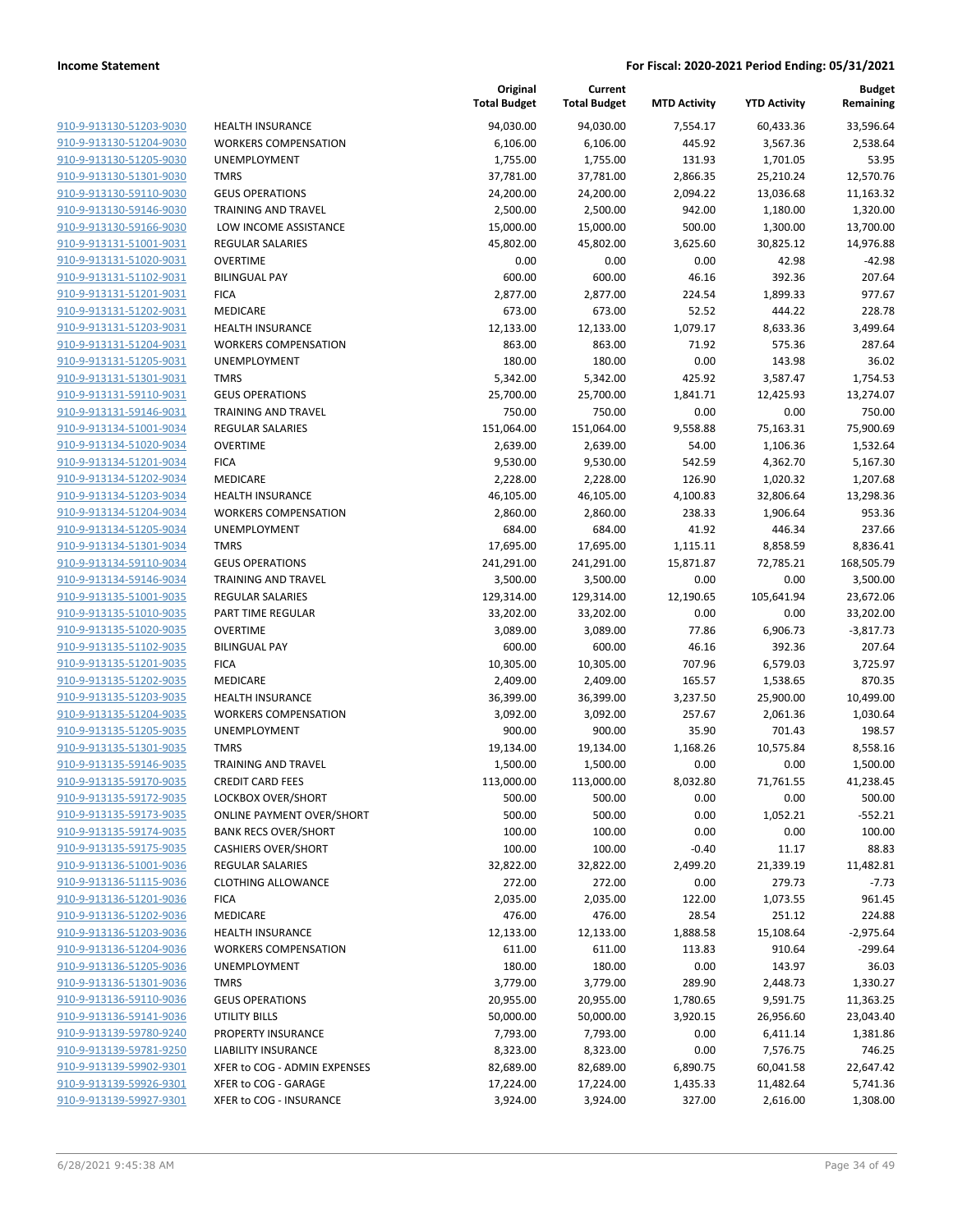|                                                    |                                             | Original<br><b>Total Budget</b> | Current<br><b>Total Budget</b> | <b>MTD Activity</b> | <b>YTD Activity</b>  | <b>Budget</b><br>Remaining |
|----------------------------------------------------|---------------------------------------------|---------------------------------|--------------------------------|---------------------|----------------------|----------------------------|
| 910-9-913139-59928-9301                            | XFER to COG - IT                            | 125,380.00                      | 125,380.00                     | 10,448.33           | 83,586.64            | 41,793.36                  |
| 910-9-913159-59200-9353                            | LANDSCAPING MAINTENANCE                     | 3,500.00                        | 3,500.00                       | 192.00              | 1,536.00             | 1,964.00                   |
| 910-9-913159-59201-9353                            | <b>BUILDINGS MAINTENANCE</b>                | 20,300.00                       | 20,300.00                      | 1,432.22            | 9,994.21             | 10,305.79                  |
| 910-9-913159-59205-9353                            | <b>EQUIPMENT MAINTENANCE</b>                | 4,000.00                        | 4,000.00                       | 63.95               | 1,031.38             | 2,968.62                   |
| 910-9-913190-59390-9900                            | <b>STRUCTURES &amp; IMPROVEMENTS</b>        | 5,000.00                        | 5,000.00                       | 0.00                | 0.00                 | 5,000.00                   |
| 910-9-930000-59060-5650                            | <b>TRANSMISSION COSTS</b>                   | 3,593,619.00                    | 3,593,619.00                   | 289,197.79          | 2,506,707.51         | 1,086,911.49               |
| 910-9-930000-59110-5600                            | <b>GEUS OPERATIONS</b>                      | 108,800.00                      | 108,800.00                     | 21,127.98           | 152,161.83           | $-43,361.83$               |
| 910-9-930161-51001-5610                            | <b>REGULAR SALARIES</b>                     | 267,462.00                      | 267,462.00                     | 19,637.66           | 167,862.01           | 99,599.99                  |
| 910-9-930161-51020-5610                            | <b>OVERTIME</b>                             | 19,429.00                       | 19,429.00                      | 1,611.25            | 24,243.79            | $-4,814.79$                |
| 910-9-930161-51115-5610                            | <b>CLOTHING ALLOWANCE</b>                   | 60.00                           | 60.00                          | 28.00               | 28.00                | 32.00                      |
| 910-9-930161-51116-5610                            | CAR ALLOWANCE                               | 1,950.00                        | 1,950.00                       | 150.00              | 1,275.00             | 675.00                     |
| 910-9-930161-51117-5610                            | <b>CELL PHONE ALLOWANCE</b>                 | 432.00                          | 432.00                         | 33.22               | 282.37               | 149.63                     |
| 910-9-930161-51201-5610                            | <b>FICA</b>                                 | 17,936.00                       | 17,936.00                      | 1,217.56            | 11,165.88            | 6,770.12                   |
| 910-9-930161-51202-5610                            | MEDICARE                                    | 4,193.00                        | 4,193.00                       | 284.75              | 2,611.37             | 1,581.63                   |
| 910-9-930161-51203-5610                            | <b>HEALTH INSURANCE</b>                     | 40,948.00                       | 40,948.00                      | 3,642.08            | 29,136.64            | 11,811.36                  |
| 910-9-930161-51204-5610<br>910-9-930161-51205-5610 | <b>WORKERS COMPENSATION</b><br>UNEMPLOYMENT | 5,382.00                        | 5,382.00                       | 448.50              | 3,588.00             | 1,794.00                   |
| 910-9-930161-51301-5610                            | <b>TMRS</b>                                 | 610.00<br>33,302.00             | 610.00<br>33,302.00            | 0.00<br>2,486.14    | 516.41<br>22,228.93  | 93.59<br>11,073.07         |
| 910-9-930161-59110-5610                            | <b>GEUS OPERATIONS</b>                      | 17,525.00                       | 17,525.00                      | 170.60              | 2,353.70             | 15,171.30                  |
| 910-9-930161-59146-5610                            | <b>TRAINING AND TRAVEL</b>                  | 35,000.00                       | 35,000.00                      | 2,200.00            | 6,980.00             | 28,020.00                  |
| 910-9-930181-51001-5810                            | <b>REGULAR SALARIES</b>                     | 164,522.00                      | 164,522.00                     | 11,641.56           | 99,799.22            | 64,722.78                  |
| 910-9-930181-51020-5810                            | <b>OVERTIME</b>                             | 19,429.00                       | 19,429.00                      | 1,611.29            | 24,243.97            | $-4,814.97$                |
| 910-9-930181-51115-5810                            | <b>CLOTHING ALLOWANCE</b>                   | 843.00                          | 843.00                         | 0.00                | 101.94               | 741.06                     |
| 910-9-930181-51201-5810                            | <b>FICA</b>                                 | 11,406.00                       | 11,406.00                      | 821.68              | 7,690.69             | 3,715.31                   |
| 910-9-930181-51202-5810                            | MEDICARE                                    | 2,666.00                        | 2,666.00                       | 192.17              | 1,798.64             | 867.36                     |
| 910-9-930181-51203-5810                            | <b>HEALTH INSURANCE</b>                     | 28,815.00                       | 28,815.00                      | 2,562.92            | 20,503.36            | 8,311.64                   |
| 910-9-930181-51204-5810                            | <b>WORKERS COMPENSATION</b>                 | 3,423.00                        | 3,423.00                       | 285.25              | 2,282.00             | 1,141.00                   |
| 910-9-930181-51205-5810                            | UNEMPLOYMENT                                | 430.00                          | 430.00                         | 0.00                | 318.48               | 111.52                     |
| 910-9-930181-51301-5810                            | <b>TMRS</b>                                 | 21,177.00                       | 21,177.00                      | 1,537.34            | 14,239.20            | 6,937.80                   |
| 910-9-930181-59110-5810                            | <b>GEUS OPERATIONS</b>                      | 10,725.00                       | 10,725.00                      | 117.74              | 1,329.99             | 9,395.01                   |
| 910-9-930190-59390-9900                            | STRUCTURES & IMPROVEMENTS                   | 0.00                            | 550,000.00                     | 10,058.38           | 10,058.38            | 539,941.62                 |
| 910-9-930190-59391-9900                            | FURNITURE & OFFICE EQUIPMENT                | 550,000.00                      | 0.00                           | 0.00                | 36,800.00            | $-36,800.00$               |
| 910-9-931080-51001-5800                            | <b>REGULAR SALARIES</b>                     | 749,375.00                      | 749,375.00                     | 41,356.66           | 392,500.05           | 356,874.95                 |
| 910-9-931080-51010-5800                            | PART TIME REGULAR                           | 75,491.00                       | 75,491.00                      | 0.00                | 0.00                 | 75,491.00                  |
| 910-9-931080-51020-5800                            | <b>OVERTIME</b>                             | 1,695.00                        | 1,695.00                       | 0.00                | 2,047.76             | $-352.76$                  |
| 910-9-931080-51115-5800                            | <b>CLOTHING ALLOWANCE</b>                   | 850.00                          | 850.00                         | 376.29              | 1,800.36             | $-950.36$                  |
| 910-9-931080-51116-5800                            | CAR ALLOWANCE                               | 3,900.00                        | 3,900.00                       | 150.00              | 1,875.00             | 2,025.00                   |
| 910-9-931080-51117-5800                            | <b>CELL PHONE ALLOWANCE</b>                 | 4,070.00                        | 4,070.00                       | 239.70              | 2,469.70             | 1,600.30                   |
| 910-9-931080-51201-5800                            | <b>FICA</b>                                 | 48,592.00                       | 48,592.00                      | 2,474.32            | 23,194.15            | 25,397.85                  |
| 910-9-931080-51202-5800                            | MEDICARE                                    | 12,102.00                       | 12,102.00                      | 578.67              | 5,624.19             | 6,477.81                   |
| 910-9-931080-51203-5800                            | <b>HEALTH INSURANCE</b>                     | 89,784.00                       | 89,784.00                      | 7,985.84            | 63,886.72            | 25,897.28                  |
| 910-9-931080-51204-5800                            | <b>WORKERS COMPENSATION</b>                 | 15,525.00                       | 15,525.00                      | 1,293.75            | 10,350.00            | 5,175.00                   |
| 910-9-931080-51205-5800                            | <b>UNEMPLOYMENT</b>                         | 1,692.00                        | 1,692.00                       | 0.00                | 1,062.96             | 629.04                     |
| 910-9-931080-51301-5800                            | <b>TMRS</b>                                 | 87,384.00                       | 87,384.00                      | 4,445.80            | 43,395.26            | 43,988.74                  |
| 910-9-931080-59110-5800                            | <b>GEUS OPERATIONS</b>                      | 8,780.00                        | 8,780.00                       | 1,242.79            | 7,753.23             | 1,026.77                   |
| 910-9-931080-59146-5800                            | <b>TRAINING AND TRAVEL</b>                  | 14,600.00                       | 14,600.00                      | 0.00                | 1,205.00             | 13,395.00                  |
| 910-9-931080-59148-5800                            | <b>FUEL</b>                                 | 4,000.00                        | 4,000.00                       | 285.68              | 1,679.63             | 2,320.37                   |
| 910-9-931080-59205-5800                            | <b>EQUIPMENT MAINTENANCE</b>                | 1,500.00                        | 1,500.00                       | 130.98              | 1,302.06             | 197.94                     |
| 910-9-931088-51001-5880                            | <b>REGULAR SALARIES</b>                     | 52,914.00                       | 52,914.00                      | 7,657.60            | 65,249.94            | $-12,335.94$               |
| 910-9-931088-51117-5880                            | <b>CELL PHONE ALLOWANCE</b>                 | 960.00                          | 960.00                         | 73.84               | 627.64               | 332.36                     |
| 910-9-931088-51201-5880                            | <b>FICA</b>                                 | 3,340.00                        | 3,340.00                       | 432.76              | 3,723.90             | $-383.90$                  |
| 910-9-931088-51202-5880                            | MEDICARE                                    | 781.00                          | 781.00                         | 101.22              | 870.93               | $-89.93$                   |
| 910-9-931088-51203-5880<br>910-9-931088-51204-5880 | <b>HEALTH INSURANCE</b>                     | 12,133.00                       | 12,133.00                      | 1,079.17            | 8,633.36             | 3,499.64                   |
| 910-9-931088-51205-5880                            | <b>WORKERS COMPENSATION</b><br>UNEMPLOYMENT | 1,002.00<br>180.00              | 1,002.00<br>180.00             | 83.50<br>0.00       | 668.00<br>288.00     | 334.00<br>$-108.00$        |
| 910-9-931088-51301-5880                            | <b>TMRS</b>                                 | 6,202.00                        | 6,202.00                       | 896.86              |                      |                            |
| 910-9-931088-59110-5880                            | <b>GEUS OPERATIONS</b>                      | 6,700.00                        | 6,700.00                       | 18.74               | 7,560.43<br>1,463.09 | $-1,358.43$<br>5,236.91    |
| 910-9-931088-59146-5880                            | <b>TRAINING AND TRAVEL</b>                  | 4,000.00                        | 4,000.00                       | 0.00                | 0.00                 | 4,000.00                   |
| 910-9-931092-51001-9202                            | <b>REGULAR SALARIES</b>                     | 122,868.00                      | 122,868.00                     | 10,179.52           | 68,280.64            | 54,587.36                  |
|                                                    |                                             |                                 |                                |                     |                      |                            |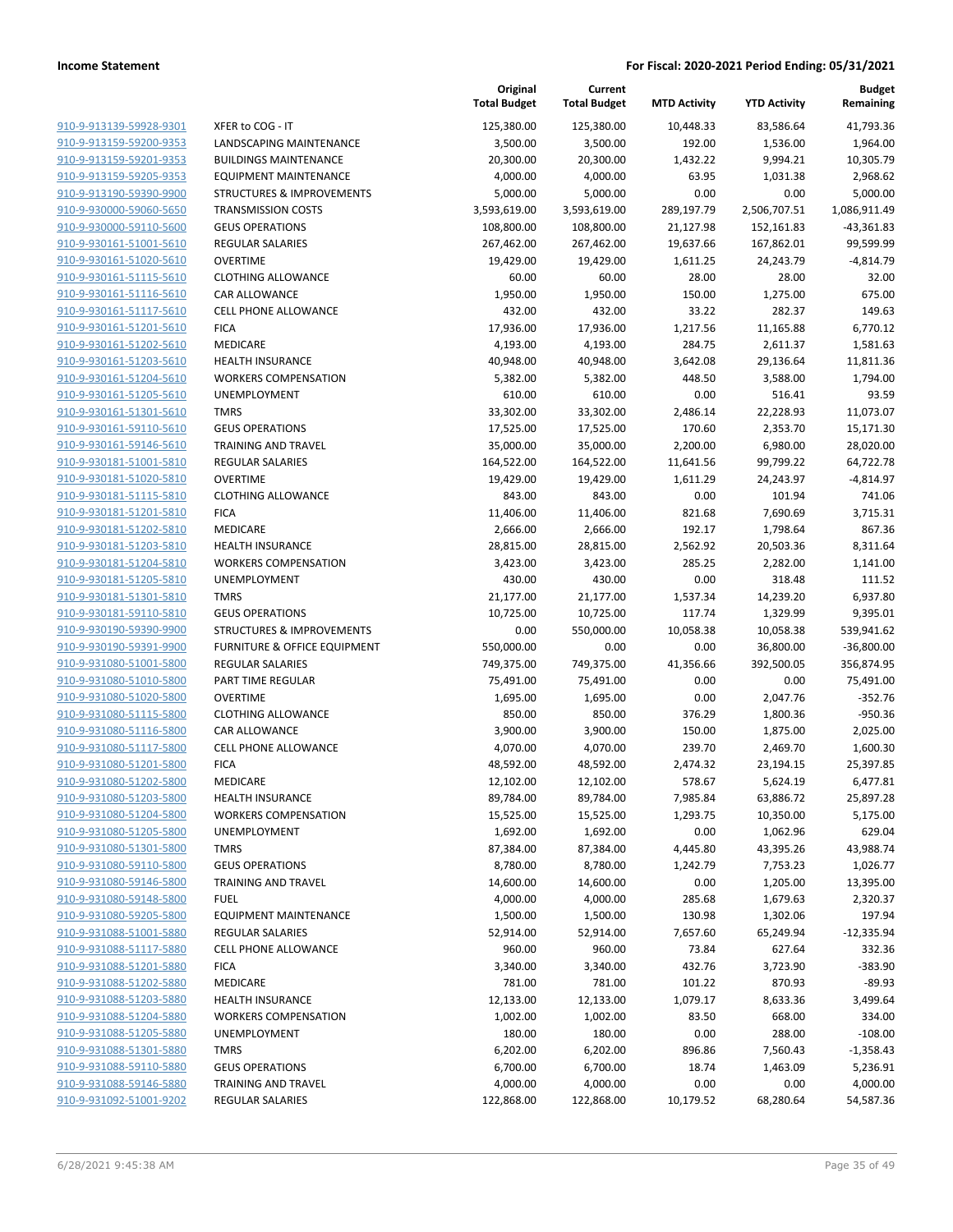|                         |                                 | Original<br><b>Total Budget</b> | Current<br><b>Total Budget</b> | <b>MTD Activity</b> | <b>YTD Activity</b> | <b>Budget</b><br>Remaining |
|-------------------------|---------------------------------|---------------------------------|--------------------------------|---------------------|---------------------|----------------------------|
| 910-9-931092-51116-9202 | CAR ALLOWANCE                   | 1,560.00                        | 1,560.00                       | 150.00              | 1,050.00            | 510.00                     |
| 910-9-931092-51117-9202 | <b>CELL PHONE ALLOWANCE</b>     | 1,632.00                        | 1,632.00                       | 132.92              | 993.23              | 638.77                     |
| 910-9-931092-51201-9202 | <b>FICA</b>                     | 7,816.00                        | 7,816.00                       | 638.40              | 4,752.39            | 3,063.61                   |
| 910-9-931092-51202-9202 | MEDICARE                        | 1,828.00                        | 1,828.00                       | 149.30              | 1,111.43            | 716.57                     |
| 910-9-931092-51203-9202 | <b>HEALTH INSURANCE</b>         | 20,626.00                       | 20,626.00                      | 1,834.58            | 14,676.64           | 5,949.36                   |
| 910-9-931092-51204-9202 | <b>WORKERS COMPENSATION</b>     | 2,345.00                        | 2,345.00                       | 195.42              | 1,563.36            | 781.64                     |
| 910-9-931092-51205-9202 | UNEMPLOYMENT                    | 306.00                          | 306.00                         | 0.00                | 378.16              | $-72.16$                   |
| 910-9-931092-51301-9202 | <b>TMRS</b>                     | 14,513.00                       | 14,513.00                      | 1,213.64            | 8,824.82            | 5,688.18                   |
| 910-9-931092-59110-9212 | <b>GEUS OPERATIONS</b>          | 32,889.00                       | 32,889.00                      | 2,371.77            | 18,844.83           | 14,044.17                  |
| 910-9-931092-59130-9212 | PHONE MANAGEMENT SERVICE        | 81,000.00                       | 81,000.00                      | 6,672.00            | 53,376.00           | 27,624.00                  |
| 910-9-931092-59133-9212 | OFFICE 365                      | 19,200.00                       | 19,200.00                      | 2,183.50            | 13,623.00           | 5,577.00                   |
| 910-9-931092-59146-9212 | <b>TRAINING AND TRAVEL</b>      | 8,700.00                        | 8,700.00                       | 0.00                | 637.34              | 8,062.66                   |
| 910-9-931093-59205-9352 | EQUIPMENT MAINTENANCE - IT      | 24,500.00                       | 24,500.00                      | 0.00                | 2,907.30            | 21,592.70                  |
| 910-9-931099-59391-9900 | FURNITURE & OFFICE EQUIPMENT    | 128,000.00                      | 128,000.00                     | 12,333.33           | 139,559.02          | $-11,559.02$               |
| 910-9-931462-51001-5620 | REGULAR SALARIES                | 52,399.00                       | 52,399.00                      | 4,052.00            | 34,476.02           | 17,922.98                  |
| 910-9-931462-51115-5620 | <b>CLOTHING ALLOWANCE</b>       | 150.00                          | 150.00                         | 466.79              | 490.79              | $-340.79$                  |
| 910-9-931462-51117-5620 | <b>CELL PHONE ALLOWANCE</b>     | 318.00                          | 318.00                         | 24.46               | 207.91              | 110.09                     |
| 910-9-931462-51201-5620 | <b>FICA</b>                     | 3,268.00                        | 3,268.00                       | 212.12              | 1,842.08            | 1,425.92                   |
| 910-9-931462-51202-5620 | MEDICARE                        | 764.00                          | 764.00                         | 49.60               | 430.79              | 333.21                     |
| 910-9-931462-51203-5620 | <b>HEALTH INSURANCE</b>         | 6,067.00                        | 6,067.00                       | 539.58              | 4,316.64            | 1,750.36                   |
| 910-9-931462-51204-5620 | <b>WORKERS COMPENSATION</b>     | 997.00                          | 997.00                         | 83.08               | 664.64              | 332.36                     |
| 910-9-931462-51205-5620 | <b>UNEMPLOYMENT</b>             | 89.00                           | 89.00                          | 0.00                | 78.77               | 10.23                      |
| 910-9-931462-51301-5620 | <b>TMRS</b>                     | 6,069.00                        | 6,069.00                       | 472.86              | 3,980.36            | 2,088.64                   |
| 910-9-931462-59110-5620 | <b>GEUS OPERATIONS</b>          | 8,485.00                        | 8,485.00                       | 1,844.86            | 12,107.62           | $-3,622.62$                |
| 910-9-931462-59146-5620 | TRAINING AND TRAVEL             | 3,000.00                        | 3,000.00                       | 0.00                | 60.00               | 2,940.00                   |
| 910-9-931462-59148-5620 | <b>FUEL</b>                     | 1,900.00                        | 1,900.00                       | 164.46              | 1,490.58            | 409.42                     |
| 910-9-931462-59198-5620 | <b>COLOCATION CHARGES</b>       | 10,189.00                       | 10,189.00                      | 0.00                | 10,189.00           | 0.00                       |
| 910-9-931462-59199-5620 | LEASE OF DARK FIBER             | 324,000.00                      | 324,000.00                     | 0.00                | 324,000.00          | 0.00                       |
| 910-9-931470-51001-5700 | <b>REGULAR SALARIES</b>         | 91,588.00                       | 91,588.00                      | 7,136.04            | 60,697.89           | 30,890.11                  |
| 910-9-931470-51020-5700 | <b>OVERTIME</b>                 | 4,978.00                        | 4,978.00                       | 49.17               | 1,743.35            | 3,234.65                   |
| 910-9-931470-51115-5700 | <b>CLOTHING ALLOWANCE</b>       | 844.00                          | 844.00                         | 1,102.73            | 1,472.40            | $-628.40$                  |
| 910-9-931470-51117-5700 | <b>CELL PHONE ALLOWANCE</b>     | 432.00                          | 432.00                         | 49.86               | 423.81              | 8.19                       |
| 910-9-931470-51201-5700 | <b>FICA</b>                     | 6,014.00                        | 6,014.00                       | 385.77              | 3,420.41            | 2,593.59                   |
| 910-9-931470-51202-5700 | MEDICARE                        | 1,407.00                        | 1,407.00                       | 90.22               | 799.92              | 607.08                     |
| 910-9-931470-51203-5700 | <b>HEALTH INSURANCE</b>         | 18,201.00                       | 18,201.00                      | 1,618.75            | 12,950.00           | 5,251.00                   |
| 910-9-931470-51204-5700 | <b>WORKERS COMPENSATION</b>     | 1,836.00                        | 1,836.00                       | 153.00              | 1,224.00            | 612.00                     |
| 910-9-931470-51205-5700 | UNEMPLOYMENT                    | 266.00                          | 266.00                         | 0.00                | 238.64              | 27.36                      |
| 910-9-931470-51301-5700 | <b>TMRS</b>                     | 11,167.00                       | 11,167.00                      | 839.26              | 7,214.27            | 3,952.73                   |
| 910-9-931470-59205-5700 | <b>EQUIPMENT MAINTENANCE</b>    | 4,150.00                        | 4,150.00                       | 0.00                | 4,348.21            | $-198.21$                  |
| 910-9-931470-59253-5700 | TRANSMISSION SUBSTATION MAINT   | 19,278.00                       | 19,278.00                      | 662.57              | 5,791.73            | 13,486.27                  |
| 910-9-931490-59353-9900 | <b>TRANSMISSION SUBSTATIONS</b> | 1,246,800.00                    | 1,246,800.00                   | 38,854.00           | 91,165.20           | 1,155,634.80               |
| 910-9-931491-51001-9911 | <b>REGULAR SALARIES</b>         | 2,428.00                        | 2,428.00                       | 0.00                | 0.00                | 2,428.00                   |
| 910-9-931491-51020-9911 | <b>OVERTIME</b>                 | 84.00                           | 84.00                          | 0.00                | 0.00                | 84.00                      |
| 910-9-931491-51201-9911 | <b>FICA</b>                     | 156.00                          | 156.00                         | 0.00                | 0.00                | 156.00                     |
| 910-9-931491-51202-9911 | MEDICARE                        | 37.00                           | 37.00                          | 0.00                | 0.00                | 37.00                      |
| 910-9-931491-51205-9911 | UNEMPLOYMENT                    | 5.00                            | 5.00                           | 0.00                | 0.00                | 5.00                       |
| 910-9-931491-51301-9911 | <b>TMRS</b>                     | 290.00                          | 290.00                         | 0.00                | 0.00                | 290.00                     |
| 910-9-931528-51001-5820 | <b>REGULAR SALARIES</b>         | 52,546.00                       | 52,546.00                      | 4,052.00            | 34,476.01           | 18,069.99                  |
| 910-9-931528-51115-5820 | <b>CLOTHING ALLOWANCE</b>       | 150.00                          | 150.00                         | 466.78              | 490.77              | $-340.77$                  |
| 910-9-931528-51117-5820 | <b>CELL PHONE ALLOWANCE</b>     | 318.00                          | 318.00                         | 24.46               | 207.91              | 110.09                     |
| 910-9-931528-51201-5820 | <b>FICA</b>                     | 3,277.00                        | 3,277.00                       | 252.74              | 2,150.40            | 1,126.60                   |
| 910-9-931528-51202-5820 | MEDICARE                        | 766.00                          | 766.00                         | 59.10               | 502.85              | 263.15                     |
| 910-9-931528-51203-5820 | <b>HEALTH INSURANCE</b>         | 6,067.00                        | 6,067.00                       | 539.58              | 4,316.64            | 1,750.36                   |
| 910-9-931528-51204-5820 | <b>WORKERS COMPENSATION</b>     | 997.00                          | 997.00                         | 83.08               | 664.64              | 332.36                     |
| 910-9-931528-51205-5820 | <b>UNEMPLOYMENT</b>             | 89.00                           | 89.00                          | 0.00                | 65.22               | 23.78                      |
| 910-9-931528-51301-5820 | <b>TMRS</b>                     | 6,086.00                        | 6,086.00                       | 472.86              | 3,980.36            | 2,105.64                   |
| 910-9-931528-59110-5820 | <b>GEUS OPERATIONS</b>          | 8,485.00                        | 8,485.00                       | 1,363.19            | 2,655.69            | 5,829.31                   |
| 910-9-931528-59146-5820 | <b>TRAINING AND TRAVEL</b>      | 5,970.00                        | 5,970.00                       | 0.00                | 60.00               | 5,910.00                   |
| 910-9-931528-59148-5820 | <b>FUEL</b>                     | 2,300.00                        | 2,300.00                       | 106.99              | 1,545.53            | 754.47                     |
|                         |                                 |                                 |                                |                     |                     |                            |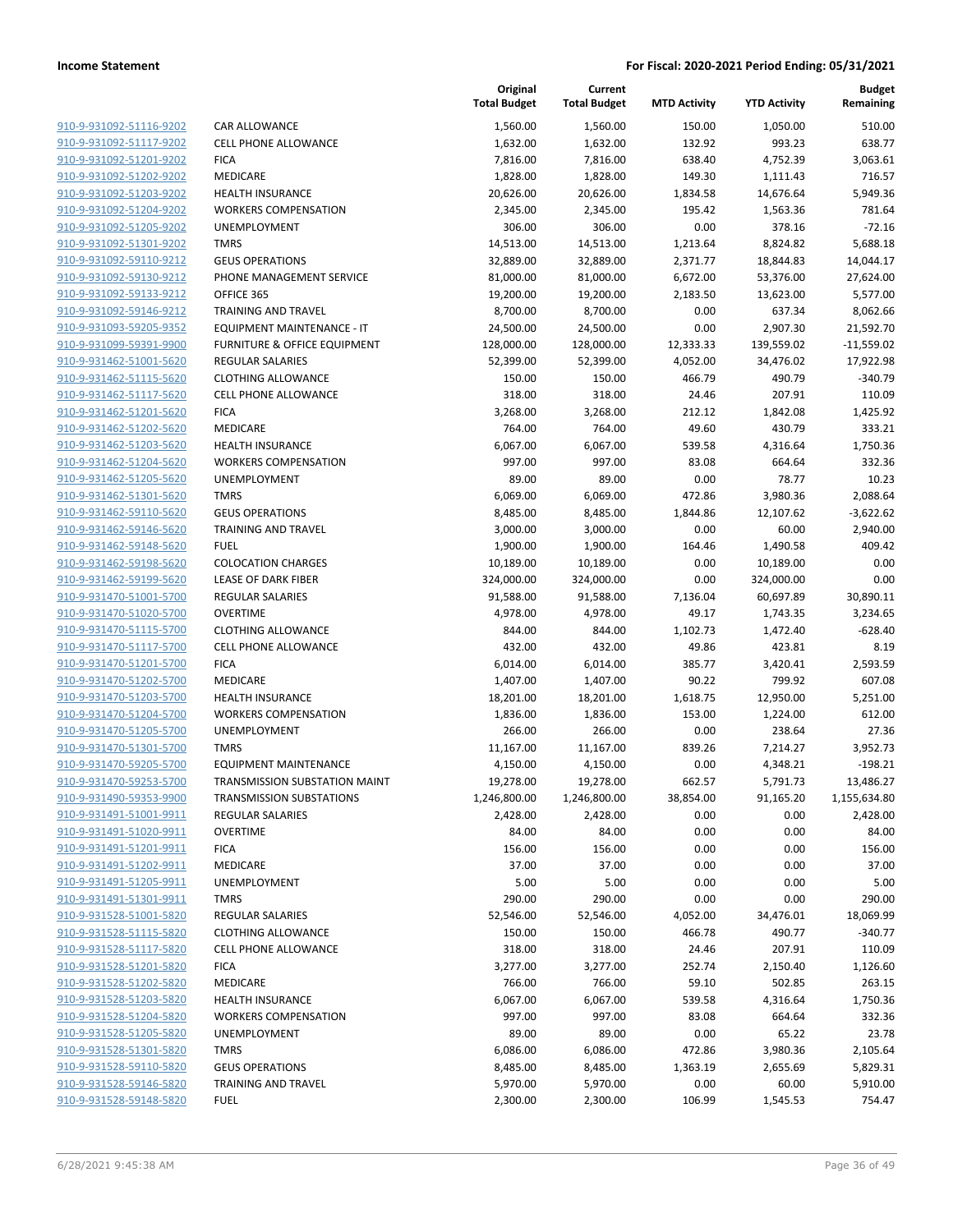|                                                    |                                       | Original<br><b>Total Budget</b> | Current<br><b>Total Budget</b> | <b>MTD Activity</b> | <b>YTD Activity</b> | <b>Budget</b><br>Remaining |
|----------------------------------------------------|---------------------------------------|---------------------------------|--------------------------------|---------------------|---------------------|----------------------------|
| 910-9-931529-51001-5920                            | <b>REGULAR SALARIES</b>               | 91,847.00                       | 91,847.00                      | 7,136.02            | 60,697.67           | 31,149.33                  |
| 910-9-931529-51020-5920                            | <b>OVERTIME</b>                       | 4,992.00                        | 4,992.00                       | 49.18               | 1,743.42            | 3,248.58                   |
| 910-9-931529-51115-5920                            | <b>CLOTHING ALLOWANCE</b>             | 730.00                          | 730.00                         | 1,006.03            | 1,555.70            | $-825.70$                  |
| 910-9-931529-51117-5920                            | <b>CELL PHONE ALLOWANCE</b>           | 432.00                          | 432.00                         | 49.80               | 423.30              | 8.70                       |
| 910-9-931529-51201-5920                            | <b>FICA</b>                           | 6,031.00                        | 6,031.00                       | 448.57              | 3,897.58            | 2,133.42                   |
| 910-9-931529-51202-5920                            | MEDICARE                              | 1,411.00                        | 1,411.00                       | 104.91              | 911.55              | 499.45                     |
| 910-9-931529-51203-5920                            | <b>HEALTH INSURANCE</b>               | 18,201.00                       | 18,201.00                      | 1,618.75            | 12,950.00           | 5,251.00                   |
| 910-9-931529-51204-5920                            | <b>WORKERS COMPENSATION</b>           | 1,836.00                        | 1,836.00                       | 153.00              | 1,224.00            | 612.00                     |
| 910-9-931529-51205-5920                            | <b>UNEMPLOYMENT</b>                   | 266.00                          | 266.00                         | 0.00                | 193.36              | 72.64                      |
| 910-9-931529-51301-5920                            | <b>TMRS</b>                           | 11,198.00                       | 11,198.00                      | 839.26              | 7,214.27            | 3,983.73                   |
| 910-9-931529-59205-5920                            | <b>EQUIPMENT MAINTENANCE</b>          | 5,250.00                        | 5,250.00                       | 0.00                | 7,529.67            | $-2,279.67$                |
| 910-9-931529-59262-5920                            | DISTRIBUTION SUBSTATION MAINTENANCE   | 32,878.00                       | 32,878.00                      | 481.50              | 4,059.11            | 28,818.89                  |
| 910-9-931590-59362-9900                            | <b>DISTRIBUTION SUBSTATIONS</b>       | 1,870,200.00                    | 1,870,200.00                   | 58,281.00           | 134,880.18          | 1,735,319.82               |
| 910-9-931591-51001-9912                            | <b>REGULAR SALARIES</b>               | 2,022.00                        | 2,022.00                       | 0.00                | 0.00                | 2,022.00                   |
| 910-9-931591-51020-9912                            | <b>OVERTIME</b>                       | 70.00                           | 70.00                          | 0.00                | 0.00                | 70.00                      |
| 910-9-931591-51201-9912                            | <b>FICA</b>                           | 130.00                          | 130.00                         | 0.00                | 0.00                | 130.00                     |
| 910-9-931591-51202-9912                            | MEDICARE                              | 31.00                           | 31.00                          | 0.00                | 0.00                | 31.00                      |
| 910-9-931591-51205-9912                            | UNEMPLOYMENT                          | 5.00                            | 5.00                           | 0.00                | 0.00                | 5.00                       |
| 910-9-931591-51301-9912                            | <b>TMRS</b>                           | 242.00                          | 242.00                         | 0.00                | 0.00                | 242.00                     |
| 910-9-932467-51001-5671                            | <b>REGULAR SALARIES</b>               | 63,917.00                       | 63,917.00                      | 2,831.32            | 27,465.31           | 36,451.69                  |
| 910-9-932467-51020-5671                            | <b>OVERTIME</b>                       | 15,672.00                       | 15,672.00                      | 666.18              | 6,550.79            | 9,121.21                   |
| 910-9-932467-51115-5671                            | <b>CLOTHING ALLOWANCE</b>             | 980.00                          | 980.00                         | 1,018.38            | 1,018.38            | $-38.38$                   |
| 910-9-932467-51201-5671                            | <b>FICA</b>                           | 4,935.00                        | 4,935.00                       | 183.60              | 1,902.02            | 3,032.98                   |
| 910-9-932467-51202-5671                            | MEDICARE                              | 1,154.00                        | 1,154.00                       | 42.94               | 444.83              | 709.17                     |
| 910-9-932467-51203-5671                            | <b>HEALTH INSURANCE</b>               | 12,133.00                       | 12,133.00                      | 1,079.17            | 8,633.36            | 3,499.64                   |
| 910-9-932467-51204-5671                            | <b>WORKERS COMPENSATION</b>           | 1,770.00                        | 1,770.00                       | 147.50              | 1,180.00            | 590.00                     |
| 910-9-932467-51205-5671                            | UNEMPLOYMENT                          | 151.00                          | 151.00                         | 0.00                | 103.44              | 47.56                      |
| 910-9-932467-51301-5671<br>910-9-932467-59110-5671 | <b>TMRS</b><br><b>GEUS OPERATIONS</b> | 9,163.00<br>3,000.00            | 9,163.00<br>3,000.00           | 405.71<br>15.14     | 3,906.98<br>123.37  | 5,256.02<br>2,876.63       |
| 910-9-932467-59146-5671                            | <b>TRAINING AND TRAVEL</b>            | 1,000.00                        | 1,000.00                       | 0.00                | 0.00                | 1,000.00                   |
| 910-9-932467-59148-5671                            | <b>FUEL</b>                           | 4,700.00                        | 4,700.00                       | 236.94              | 2,995.20            | 1,704.80                   |
| 910-9-932474-51001-5740                            | REGULAR SALARIES                      | 59,915.00                       | 59,915.00                      | 3,237.36            | 30,087.89           | 29,827.11                  |
| 910-9-932474-51020-5740                            | <b>OVERTIME</b>                       | 14,690.00                       | 14,690.00                      | 413.28              | 2,737.98            | 11,952.02                  |
| 910-9-932474-51115-5740                            | <b>CLOTHING ALLOWANCE</b>             | 980.00                          | 980.00                         | 0.00                | 1,090.44            | $-110.44$                  |
| 910-9-932474-51201-5740                            | <b>FICA</b>                           | 4,625.00                        | 4,625.00                       | 204.43              | 1,867.96            | 2,757.04                   |
| 910-9-932474-51202-5740                            | MEDICARE                              | 1,081.00                        | 1,081.00                       | 47.81               | 436.88              | 644.12                     |
| 910-9-932474-51203-5740                            | HEALTH INSURANCE                      | 12,133.00                       | 12,133.00                      | 1,079.17            | 8,633.36            | 3,499.64                   |
| 910-9-932474-51204-5740                            | <b>WORKERS COMPENSATION</b>           | 1,660.00                        | 1,660.00                       | 138.33              | 1,106.64            | 553.36                     |
| 910-9-932474-51205-5740                            | UNEMPLOYMENT                          | 151.00                          | 151.00                         | 0.00                | 96.71               | 54.29                      |
| 910-9-932474-51301-5740                            | <b>TMRS</b>                           | 8,589.00                        | 8,589.00                       | 423.47              | 3,769.57            | 4,819.43                   |
| 910-9-932474-59257-5740                            | TRANSMISSION LINE MAINTENANCE         | 85,440.00                       | 85,440.00                      | 11,118.00           | 53,693.88           | 31,746.12                  |
| 910-9-932490-59356-9900                            | <b>GEUS TRANSMISSION LINES</b>        | 112,000.00                      | 112,000.00                     | 0.00                | 15,368.24           | 96,631.76                  |
| 910-9-932490-59392-9900                            | <b>TRANSPORTATION EQUIPMENT</b>       | 0.00                            | 0.00                           | 0.00                | 0.00                | 0.00                       |
| 910-9-932491-51001-9913                            | <b>REGULAR SALARIES</b>               | 24,223.00                       | 24,223.00                      | 0.00                | 3,912.82            | 20,310.18                  |
| 910-9-932491-51201-9913                            | <b>FICA</b>                           | 1,870.00                        | 1,870.00                       | 0.00                | 296.68              | 1,573.32                   |
| 910-9-932491-51202-9913                            | MEDICARE                              | 438.00                          | 438.00                         | 0.00                | 69.39               | 368.61                     |
| 910-9-932491-51205-9913                            | <b>UNEMPLOYMENT</b>                   | 58.00                           | 58.00                          | 0.00                | 0.00                | 58.00                      |
| 910-9-932491-51301-9913                            | <b>TMRS</b>                           | 3,472.00                        | 3,472.00                       | 0.00                | 554.61              | 2,917.39                   |
| 910-9-932500-51001-5801                            | <b>REGULAR SALARIES</b>               | 130,129.00                      | 130,129.00                     | 10,009.96           | 85,152.69           | 44,976.31                  |
| 910-9-932500-51115-5801                            | <b>CLOTHING ALLOWANCE</b>             | 430.00                          | 430.00                         | 0.00                | 136.83              | 293.17                     |
| 910-9-932500-51117-5801                            | <b>CELL PHONE ALLOWANCE</b>           | 636.00                          | 636.00                         | 48.92               | 415.82              | 220.18                     |
| 910-9-932500-51201-5801                            | <b>FICA</b>                           | 7,961.00                        | 7,961.00                       | 586.68              | 5,018.41            | 2,942.59                   |
| 910-9-932500-51202-5801                            | MEDICARE                              | 1,896.00                        | 1,896.00                       | 137.20              | 1,173.60            | 722.40                     |
| 910-9-932500-51203-5801                            | <b>HEALTH INSURANCE</b>               | 12,133.00                       | 12,133.00                      | 1,079.17            | 8,633.36            | 3,499.64                   |
| 910-9-932500-51204-5801                            | <b>WORKERS COMPENSATION</b>           | 2,433.00                        | 2,433.00                       | 202.75              | 1,622.00            | 811.00                     |
| 910-9-932500-51205-5801                            | UNEMPLOYMENT                          | 180.00                          | 180.00                         | 0.00                | 144.00              | 36.00                      |
| 910-9-932500-51301-5801                            | <b>TMRS</b>                           | 15,054.00                       | 15,054.00                      | 1,166.84            | 9,812.48            | 5,241.52                   |
| 910-9-932500-59110-5801                            | <b>GEUS OPERATIONS</b>                | 4,860.00                        | 4,860.00                       | 174.41              | 2,750.00            | 2,110.00                   |
| 910-9-932500-59112-5801                            | SAFETY                                | 44,450.00                       | 44,450.00                      | 0.00                | 3,286.51            | 41,163.49                  |
|                                                    |                                       |                                 |                                |                     |                     |                            |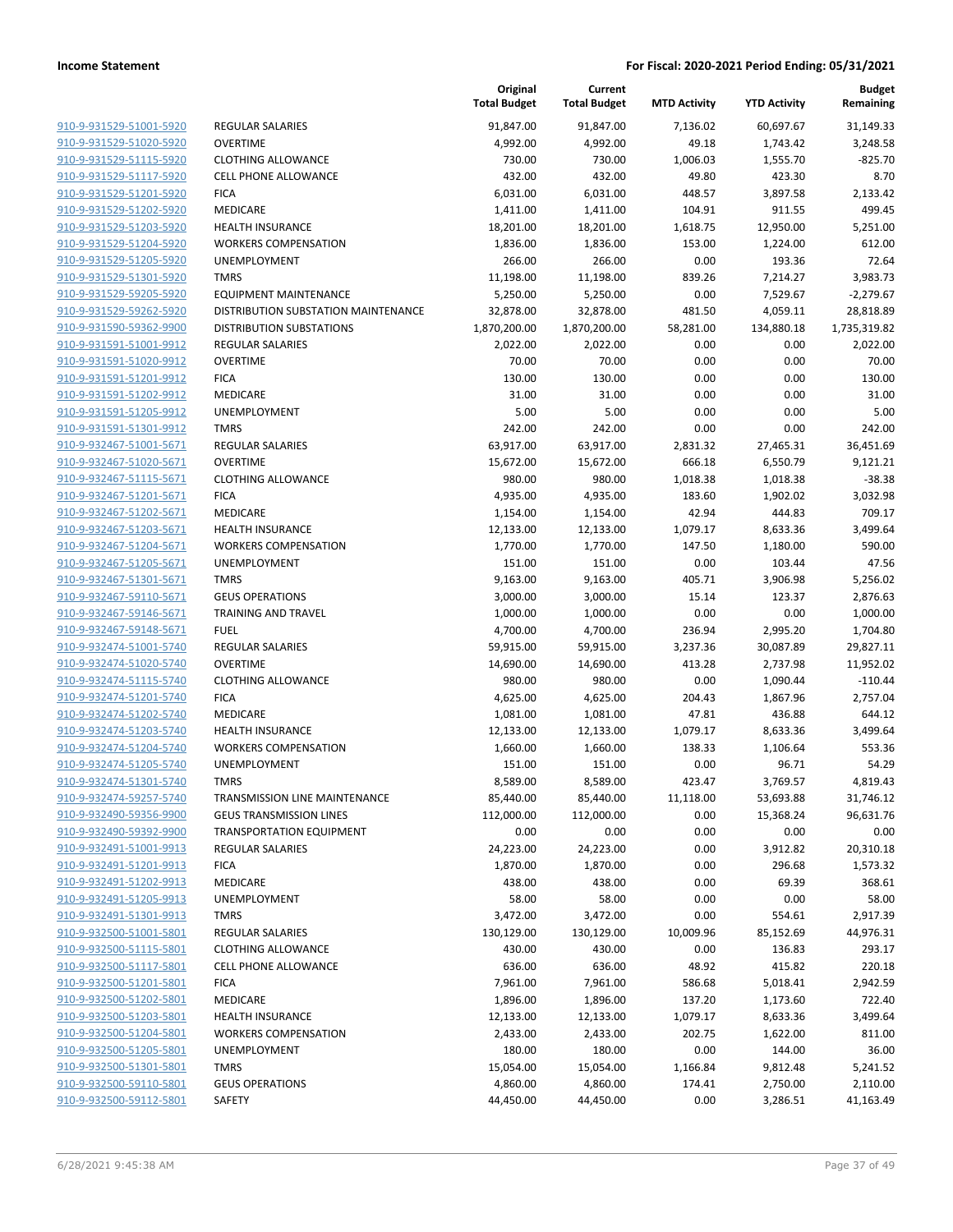| 910-9-932500-59146-5801        |
|--------------------------------|
| 910-9-932500-59148-5801        |
| 910-9-932503-51001-5830        |
| 910-9-932503-51020-5830        |
| 910-9-932503-51115-5830        |
| 910-9-932503-51117-5830        |
| 910-9-932503-51201-5830        |
| 910-9-932503-51202-5830        |
| 910-9-932503-51203-5830        |
| 910-9-932503-51204-5830        |
| 910-9-932503-51205-5830        |
| 910-9-932503-51301-5830        |
| 910-9-932503-59110-5830        |
| 910-9-932503-59148-5830        |
| 910-9-932504-51001-5840        |
| 910-9-932504-51020-5840        |
| 910-9-932504-51115-5840        |
| 910-9-932504-51117-5840        |
| 910-9-932504-51201-5840        |
| 910-9-932504-51202-5840        |
| 910-9-932504-51203-5840        |
| 910-9-932504-51204-5840        |
| 910-9-932504-51205-5840        |
| 910-9-932504-51301-5840        |
| 910-9-932504-59110-5840        |
| 910-9-932504-59148-5840        |
| 910-9-932505-51001-5850        |
| 910-9-932505-51020-5850        |
| 910-9-932505-51201-5850        |
| 910-9-932505-51202-5850        |
| 910-9-932505-51205-5850        |
| 910-9-932505-51301-5850        |
| 910-9-932506-51001-5860        |
| 910-9-932506-51115-5860        |
| 910-9-932506-51117-5860        |
| 910-9-932506-51201-5860        |
| 910-9-932506-51202-5860        |
| 910-9-932506-51203-5860        |
| 910-9-932506-51204-5860        |
| 910-9-932506-51205-5860        |
| <u>910-9-932506-51301-5860</u> |
| <u>910-9-932506-59110-5860</u> |
| 910-9-932506-59148-5860        |
| 910-9-932507-51001-5870        |
| 910-9-932507-51020-5870        |
| 910-9-932507-51102-5870        |
| <u>910-9-932507-51201-5870</u> |
| 910-9-932507-51202-5870        |
| 910-9-932507-51205-5870        |
| 910-9-932507-51301-5870        |
| 910-9-932509-59147-5890        |
| 910-9-932510-51001-5900        |
| 910-9-932510-51020-5900        |
| 910-9-932510-51102-5900        |
| 910-9-932510-51115-5900        |
| 910-9-932510-51201-5900        |
| <u>910-9-932510-51202-5900</u> |
| <u>910-9-932510-51203-5900</u> |
| 910-9-932510-51204-5900        |
|                                |

|                         |                             | Original<br><b>Total Budget</b> | Current<br><b>Total Budget</b> | <b>MTD Activity</b> | <b>YTD Activity</b> | <b>Budget</b><br>Remaining |
|-------------------------|-----------------------------|---------------------------------|--------------------------------|---------------------|---------------------|----------------------------|
| 910-9-932500-59146-5801 | TRAINING AND TRAVEL         | 14,000.00                       | 14,000.00                      | 0.00                | -1,493.17           | 15,493.17                  |
| 910-9-932500-59148-5801 | <b>FUEL</b>                 | 5,000.00                        | 5,000.00                       | 665.72              | 3,745.83            | 1,254.17                   |
| 910-9-932503-51001-5830 | <b>REGULAR SALARIES</b>     | 160,869.00                      | 160,869.00                     | 8,329.36            | 81,761.38           | 79,107.62                  |
| 910-9-932503-51020-5830 | <b>OVERTIME</b>             | 31,025.00                       | 31,025.00                      | 384.05              | 6,529.81            | 24,495.19                  |
| 910-9-932503-51115-5830 | <b>CLOTHING ALLOWANCE</b>   | 2,161.00                        | 2,161.00                       | 995.21              | 3,041.58            | $-880.58$                  |
| 910-9-932503-51117-5830 | <b>CELL PHONE ALLOWANCE</b> | 318.00                          | 318.00                         | 24.46               | 207.91              | 110.09                     |
| 910-9-932503-51201-5830 | <b>FICA</b>                 | 11,917.00                       | 11,917.00                      | 449.36              | 4,832.32            | 7,084.68                   |
| 910-9-932503-51202-5830 | MEDICARE                    | 2,788.00                        | 2,788.00                       | 105.10              | 1,130.13            | 1,657.87                   |
| 910-9-932503-51203-5830 | <b>HEALTH INSURANCE</b>     | 24,268.00                       | 24,268.00                      | 2,158.33            | 17,266.64           | 7,001.36                   |
| 910-9-932503-51204-5830 | <b>WORKERS COMPENSATION</b> | 3,861.00                        | 3,861.00                       | 321.75              | 2,574.00            | 1,287.00                   |
| 910-9-932503-51205-5830 | UNEMPLOYMENT                | 333.00                          | 333.00                         | 0.00                | 256.73              | 76.27                      |
| 910-9-932503-51301-5830 | <b>TMRS</b>                 | 22,126.00                       | 22,126.00                      | 1,013.61            | 10,152.98           | 11,973.02                  |
| 910-9-932503-59110-5830 | <b>GEUS OPERATIONS</b>      | 40,500.00                       | 40,500.00                      | 2,315.47            | 7,636.27            | 32,863.73                  |
| 910-9-932503-59148-5830 | <b>FUEL</b>                 | 25,000.00                       | 25,000.00                      | 3,106.21            | 19,924.61           | 5,075.39                   |
| 910-9-932504-51001-5840 | <b>REGULAR SALARIES</b>     | 160,869.00                      | 160,869.00                     | 8,329.31            | 81,761.10           | 79,107.90                  |
| 910-9-932504-51020-5840 | <b>OVERTIME</b>             | 31,025.00                       | 31,025.00                      | 384.06              | 6,529.83            | 24,495.17                  |
| 910-9-932504-51115-5840 | <b>CLOTHING ALLOWANCE</b>   | 2,160.00                        | 2,160.00                       | 7,945.58            | 7,945.58            | $-5,785.58$                |
| 910-9-932504-51117-5840 | <b>CELL PHONE ALLOWANCE</b> | 318.00                          | 318.00                         | 24.46               | 207.91              | 110.09                     |
| 910-9-932504-51201-5840 | <b>FICA</b>                 | 11,917.00                       | 11,917.00                      | 541.74              | 5,484.50            | 6,432.50                   |
| 910-9-932504-51202-5840 | MEDICARE                    | 2,788.00                        | 2,788.00                       | 126.70              | 1,282.66            | 1,505.34                   |
| 910-9-932504-51203-5840 | <b>HEALTH INSURANCE</b>     | 24,268.00                       | 24,268.00                      | 2,158.33            | 17,266.64           | 7,001.36                   |
| 910-9-932504-51204-5840 | <b>WORKERS COMPENSATION</b> | 3,861.00                        | 3,861.00                       | 321.75              | 2,574.00            | 1,287.00                   |
| 910-9-932504-51205-5840 | <b>UNEMPLOYMENT</b>         | 333.00                          | 333.00                         | 0.00                | 195.31              | 137.69                     |
| 910-9-932504-51301-5840 | <b>TMRS</b>                 | 22,126.00                       | 22,126.00                      | 1,013.60            | 10,152.95           | 11,973.05                  |
| 910-9-932504-59110-5840 | <b>GEUS OPERATIONS</b>      | 48,500.00                       | 48,500.00                      | 4,096.90            | 31,142.16           | 17,357.84                  |
| 910-9-932504-59148-5840 | <b>FUEL</b>                 | 20,000.00                       | 20,000.00                      | 2,359.12            | 11,930.05           | 8,069.95                   |
| 910-9-932505-51001-5850 | <b>REGULAR SALARIES</b>     | 873.00                          | 873.00                         | 0.00                | 0.00                | 873.00                     |
| 910-9-932505-51020-5850 | <b>OVERTIME</b>             | 189.00                          | 189.00                         | 0.00                | 0.00                | 189.00                     |
| 910-9-932505-51201-5850 | <b>FICA</b>                 | 66.00                           | 66.00                          | 0.00                | 0.00                | 66.00                      |
| 910-9-932505-51202-5850 | MEDICARE                    | 16.00                           | 16.00                          | 0.00                | 0.00                | 16.00                      |
| 910-9-932505-51205-5850 | UNEMPLOYMENT                | 3.00                            | 3.00                           | 0.00                | 0.00                | 3.00                       |
| 910-9-932505-51301-5850 | <b>TMRS</b>                 | 122.00                          | 122.00                         | 0.00                | 0.00                | 122.00                     |
| 910-9-932506-51001-5860 | <b>REGULAR SALARIES</b>     | 151,939.00                      | 151,939.00                     | 13,720.00           | 116,627.51          | 35,311.49                  |
| 910-9-932506-51115-5860 | <b>CLOTHING ALLOWANCE</b>   | 500.00                          | 500.00                         | 348.41              | 348.41              | 151.59                     |
| 910-9-932506-51117-5860 | <b>CELL PHONE ALLOWANCE</b> | 432.00                          | 432.00                         | 79.58               | 676.43              | $-244.43$                  |
| 910-9-932506-51201-5860 | <b>FICA</b>                 | 9,445.00                        | 9,445.00                       | 842.84              | 7,179.02            | 2,265.98                   |
| 910-9-932506-51202-5860 | MEDICARE                    | 2,209.00                        | 2,209.00                       | 197.12              | 1,678.98            | 530.02                     |
| 910-9-932506-51203-5860 | <b>HEALTH INSURANCE</b>     | 24,266.00                       | 24,266.00                      | 2,158.33            | 17,266.64           | 6,999.36                   |
| 910-9-932506-51204-5860 | <b>WORKERS COMPENSATION</b> | 3,060.00                        | 3,060.00                       | 255.00              | 2,040.00            | 1,020.00                   |
| 910-9-932506-51205-5860 | UNEMPLOYMENT                | 333.00                          | 333.00                         | 0.00                | 288.01              | 44.99                      |
| 910-9-932506-51301-5860 | <b>TMRS</b>                 | 17,538.00                       | 17,538.00                      | 1,600.74            | 13,461.39           | 4,076.61                   |
| 910-9-932506-59110-5860 | <b>GEUS OPERATIONS</b>      | 121,250.00                      | 121,250.00                     | 1,886.71            | 7,043.25            | 114,206.75                 |
| 910-9-932506-59148-5860 | <b>FUEL</b>                 | 2,500.00                        | 2,500.00                       | 188.06              | 5,020.50            | $-2,520.50$                |
| 910-9-932507-51001-5870 | <b>REGULAR SALARIES</b>     | 872.00                          | 872.00                         | 0.00                | 0.00                | 872.00                     |
| 910-9-932507-51020-5870 | <b>OVERTIME</b>             | 220.00                          | 220.00                         | 0.00                | 0.00                | 220.00                     |
| 910-9-932507-51102-5870 | <b>BILINGUAL PAY</b>        | 9.00                            | 9.00                           | 0.00                | 0.00                | 9.00                       |
| 910-9-932507-51201-5870 | <b>FICA</b>                 | 69.00                           | 69.00                          | 0.00                | 0.00                | 69.00                      |
| 910-9-932507-51202-5870 | MEDICARE                    | 16.00                           | 16.00                          | 0.00                | 0.00                | 16.00                      |
| 910-9-932507-51205-5870 | UNEMPLOYMENT                | 3.00                            | 3.00                           | 0.00                | 0.00                | 3.00                       |
| 910-9-932507-51301-5870 | <b>TMRS</b>                 | 127.00                          | 127.00                         | 0.00                | 0.00                | 127.00                     |
| 910-9-932509-59147-5890 | <b>RENT</b>                 | 161.00                          | 161.00                         | 100.00              | 100.00              | 61.00                      |
| 910-9-932510-51001-5900 | <b>REGULAR SALARIES</b>     | 67,947.00                       | 67,947.00                      | 5,252.80            | 44,744.78           | 23,202.22                  |
| 910-9-932510-51020-5900 | <b>OVERTIME</b>             | 3,430.00                        | 3,430.00                       | 0.00                | 0.00                | 3,430.00                   |
| 910-9-932510-51102-5900 | <b>BILINGUAL PAY</b>        | 600.00                          | 600.00                         | 46.16               | 392.36              | 207.64                     |
| 910-9-932510-51115-5900 | <b>CLOTHING ALLOWANCE</b>   | 500.00                          | 500.00                         | 1,041.79            | 1,041.79            | $-541.79$                  |
| 910-9-932510-51201-5900 | <b>FICA</b>                 | 4,463.00                        | 4,463.00                       | 278.50              | 2,418.27            | 2,044.73                   |
| 910-9-932510-51202-5900 | MEDICARE                    | 1,044.00                        | 1,044.00                       | 65.14               | 565.62              | 478.38                     |
| 910-9-932510-51203-5900 | <b>HEALTH INSURANCE</b>     | 12,133.00                       | 12,133.00                      | 1,079.17            | 8,633.36            | 3,499.64                   |
| 910-9-932510-51204-5900 | <b>WORKERS COMPENSATION</b> | 1,339.00                        | 1,339.00                       | 111.58              | 892.64              | 446.36                     |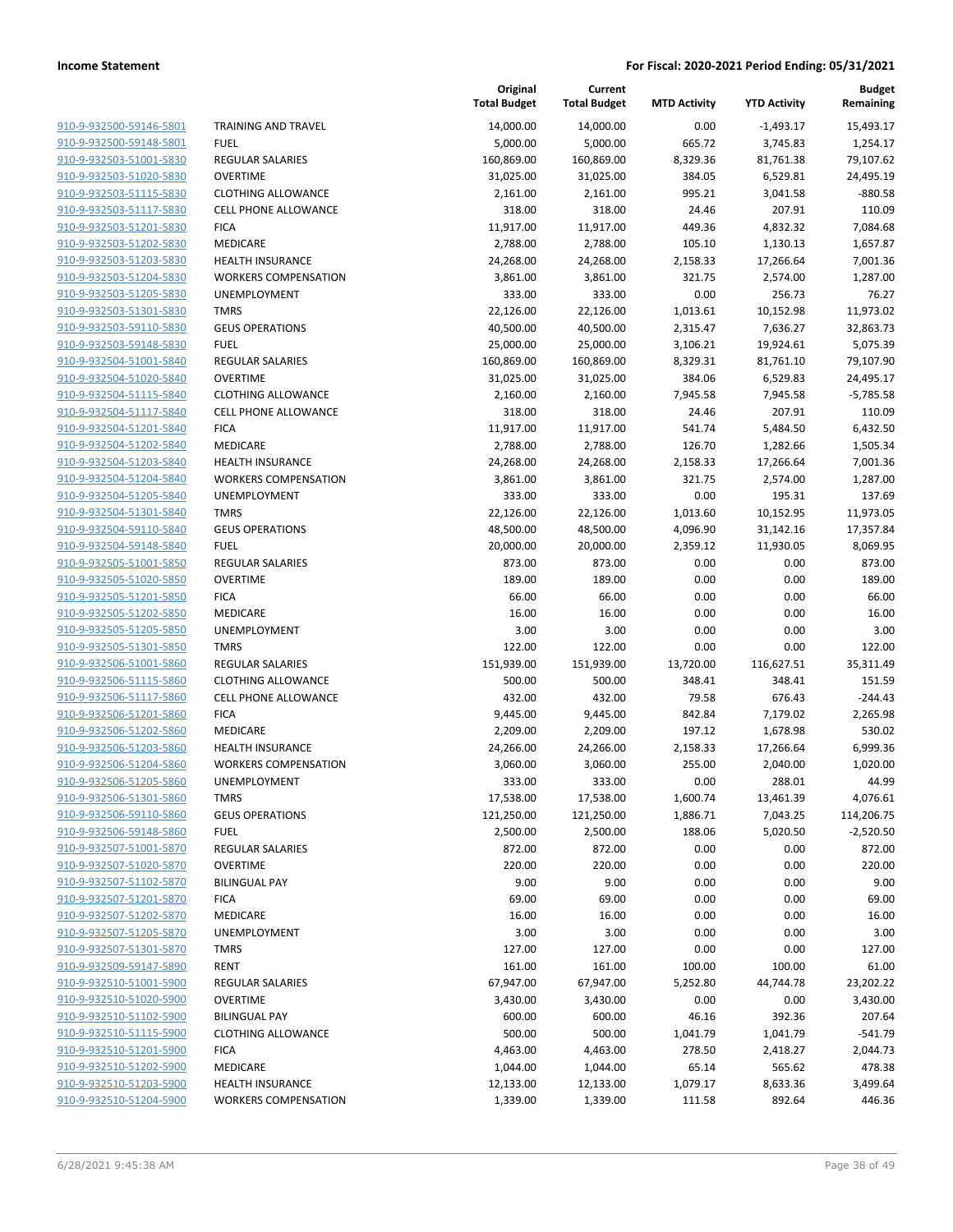|                         |                                      | Original<br><b>Total Budget</b> | Current<br><b>Total Budget</b> | <b>MTD Activity</b> | <b>YTD Activity</b> | <b>Budget</b><br>Remaining |
|-------------------------|--------------------------------------|---------------------------------|--------------------------------|---------------------|---------------------|----------------------------|
| 910-9-932510-51205-5900 | UNEMPLOYMENT                         | 180.00                          | 180.00                         | 0.00                | 143.99              | 36.01                      |
| 910-9-932510-51301-5900 | <b>TMRS</b>                          | 8,286.00                        | 8,286.00                       | 614.68              | 5,179.96            | 3,106.04                   |
| 910-9-932510-59205-5900 | <b>EQUIPMENT MAINTENANCE</b>         | 67,000.00                       | 67,000.00                      | 10,528.47           | 51,838.56           | 15,161.44                  |
| 910-9-932514-51001-5941 | <b>REGULAR SALARIES</b>              | 527,875.00                      | 527,875.00                     | 28,171.84           | 261,608.81          | 266,266.19                 |
| 910-9-932514-51020-5941 | <b>OVERTIME</b>                      | 116,732.00                      | 116,732.00                     | 4,066.75            | 29,480.06           | 87,251.94                  |
| 910-9-932514-51102-5941 | <b>BILINGUAL PAY</b>                 | 1,185.00                        | 1,185.00                       | 92.32               | 784.72              | 400.28                     |
| 910-9-932514-51115-5941 | <b>CLOTHING ALLOWANCE</b>            | 12,132.00                       | 12,132.00                      | 1,154.19            | 3,316.22            | 8,815.78                   |
| 910-9-932514-51201-5941 | <b>FICA</b>                          | 40,032.00                       | 40,032.00                      | 1,805.73            | 16,922.97           | 23,109.03                  |
| 910-9-932514-51202-5941 | MEDICARE                             | 9,363.00                        | 9,363.00                       | 422.31              | 3,957.80            | 5,405.20                   |
| 910-9-932514-51203-5941 | <b>HEALTH INSURANCE</b>              | 133,463.00                      | 133,463.00                     | 11,870.84           | 94,966.72           | 38,496.28                  |
| 910-9-932514-51204-5941 | <b>WORKERS COMPENSATION</b>          | 13,358.00                       | 13,358.00                      | 1,113.17            | 8,905.36            | 4,452.64                   |
| 910-9-932514-51205-5941 | UNEMPLOYMENT                         | 1,781.00                        | 1,781.00                       | 27.12               | 1,142.03            | 638.97                     |
| 910-9-932514-51301-5941 | <b>TMRS</b>                          | 74,335.00                       | 74,335.00                      | 3,742.36            | 33,834.77           | 40,500.23                  |
| 910-9-932514-51401-5941 | <b>CONTRA - SALARIES</b>             | 0.00                            | 0.00                           | $-40.20$            | $-287.72$           | 287.72                     |
| 910-9-932514-59275-5941 | POLES, OH, UG & SERVICES MAINTENANCE | 399,259.00                      | 399,259.00                     | 49,161.84           | 267,457.40          | 131,801.60                 |
| 910-9-932515-51001-5950 | <b>REGULAR SALARIES</b>              | 586.00                          | 586.00                         | 0.00                | 0.00                | 586.00                     |
| 910-9-932515-51020-5950 | <b>OVERTIME</b>                      | 135.00                          | 135.00                         | 0.00                | 0.00                | 135.00                     |
| 910-9-932515-51102-5870 | <b>BILINGUAL PAY</b>                 | 6.00                            | 6.00                           | 0.00                | 0.00                | 6.00                       |
| 910-9-932515-51201-5950 | <b>FICA</b>                          | 45.00                           | 45.00                          | 0.00                | 0.00                | 45.00                      |
| 910-9-932515-51202-5950 | <b>MEDICARE</b>                      | 11.00                           | 11.00                          | 0.00                | 0.00                | 11.00                      |
| 910-9-932515-51205-5950 | UNEMPLOYMENT                         | 2.00                            | 2.00                           | 0.00                | 0.00                | 2.00                       |
| 910-9-932515-51301-5950 | <b>TMRS</b>                          | 84.00                           | 84.00                          | 0.00                | 0.00                | 84.00                      |
| 910-9-932515-59282-5950 | <b>TRANSFORMERS MAINTENANCE</b>      | 10,000.00                       | 10,000.00                      | 0.00                | 1,586.97            | 8,413.03                   |
| 910-9-932516-51001-5960 | <b>REGULAR SALARIES</b>              | 12,806.00                       | 12,806.00                      | 642.66              | 8,837.25            | 3,968.75                   |
| 910-9-932516-51020-5960 | <b>OVERTIME</b>                      | 3,232.00                        | 3,232.00                       | 177.43              | 2,016.07            | 1,215.93                   |
| 910-9-932516-51201-5960 | <b>FICA</b>                          | 995.00                          | 995.00                         | 50.85               | 674.34              | 320.66                     |
| 910-9-932516-51202-5960 | MEDICARE                             | 232.00                          | 232.00                         | 11.89               | 157.71              | 74.29                      |
| 910-9-932516-51205-5960 | UNEMPLOYMENT                         | 37.00                           | 37.00                          | 0.00                | 15.55               | 21.45                      |
| 910-9-932516-51301-5960 | <b>TMRS</b>                          | 1,847.00                        | 1,847.00                       | 95.13               | 1,247.05            | 599.95                     |
| 910-9-932516-59284-5960 | ST LIGHTING & SIGNALS MAINTENANCE    | 8,000.00                        | 8,000.00                       | 594.10              | 6,859.77            | 1,140.23                   |
| 910-9-932517-51001-5970 | <b>REGULAR SALARIES</b>              | 37,711.00                       | 37,711.00                      | 3,268.80            | 26,799.41           | 10,911.59                  |
| 910-9-932517-51020-5970 | <b>OVERTIME</b>                      | 0.00                            | 0.00                           | 183.87              | 1,028.00            | $-1,028.00$                |
| 910-9-932517-51115-5970 | <b>CLOTHING ALLOWANCE</b>            | 992.00                          | 992.00                         | 992.13              | 992.13              | $-0.13$                    |
| 910-9-932517-51201-5970 | <b>FICA</b>                          | 2,338.00                        | 2,338.00                       | 181.70              | 1,482.59            | 855.41                     |
| 910-9-932517-51202-5970 | MEDICARE                             | 546.00                          | 546.00                         | 42.49               | 346.71              | 199.29                     |
| 910-9-932517-51203-5970 | <b>HEALTH INSURANCE</b>              | 12,133.00                       | 12,133.00                      | 1,079.17            | 8,633.36            | 3,499.64                   |
| 910-9-932517-51204-5970 | <b>WORKERS COMPENSATION</b>          | 773.00                          | 773.00                         | 64.42               | 515.36              | 257.64                     |
| 910-9-932517-51205-5970 | UNEMPLOYMENT                         | 163.00                          | 163.00                         | 0.00                | 143.99              | 19.01                      |
| 910-9-932517-51301-5970 | <b>TMRS</b>                          | 4,341.00                        | 4,341.00                       | 400.51              | 3,196.08            | 1,144.92                   |
| 910-9-932517-59270-5970 | <b>METERS MAINTENANCE</b>            | 900.00                          | 900.00                         | 0.00                | 0.00                | 900.00                     |
| 910-9-932518-51001-5980 | REGULAR SALARIES                     | 2,680.00                        | 2,680.00                       | 381.02              | 1,295.25            | 1,384.75                   |
| 910-9-932518-51020-5980 | <b>OVERTIME</b>                      | 580.00                          | 580.00                         | 118.29              | 219.18              | 360.82                     |
| 910-9-932518-51201-5980 | <b>FICA</b>                          | 202.00                          | 202.00                         | 30.96               | 93.90               | 108.10                     |
| 910-9-932518-51202-5980 | <b>MEDICARE</b>                      | 47.00                           | 47.00                          | 7.24                | 21.97               | 25.03                      |
| 910-9-932518-51205-5980 | <b>UNEMPLOYMENT</b>                  | 8.00                            | 8.00                           | 0.00                | 1.08                | 6.92                       |
| 910-9-932518-51301-5980 | <b>TMRS</b>                          | 375.00                          | 375.00                         | 57.93               | 173.55              | 201.45                     |
| 910-9-932518-59288-5980 | <b>VAPOR LIGHTS MAINTENANCE</b>      | 800.00                          | 800.00                         | 4.87                | 160.66              | 639.34                     |
| 910-9-932519-51001-5990 | <b>REGULAR SALARIES</b>              | 831.00                          | 831.00                         | 0.00                | 0.00                | 831.00                     |
| 910-9-932519-51201-5990 | <b>FICA</b>                          | 52.00                           | 52.00                          | 0.00                | 0.00                | 52.00                      |
| 910-9-932519-51202-5990 | MEDICARE                             | 12.00                           | 12.00                          | 0.00                | 0.00                | 12.00                      |
| 910-9-932519-51205-5990 | <b>UNEMPLOYMENT</b>                  | 4.00                            | 4.00                           | 0.00                | 0.00                | 4.00                       |
| 910-9-932519-51301-5990 | <b>TMRS</b>                          | 96.00                           | 96.00                          | 0.00                | 0.00                | 96.00                      |
| 910-9-932590-59364-9900 | <b>POLES</b>                         | 150,000.00                      | 150,000.00                     | 17,540.12           | 121,440.52          | 28,559.48                  |
| 910-9-932590-59365-9900 | OH CONDUCTOR & DEVICES               | 126,000.00                      | 126,000.00                     | 1,997.56            | 30,175.57           | 95,824.43                  |
| 910-9-932590-59366-9900 | UG CONDUIT                           | 150,000.00                      | 150,000.00                     | 5,229.05            | 74,168.74           | 75,831.26                  |
| 910-9-932590-59367-9900 | <b>UG CONDUCTOR &amp; DEVICES</b>    | 185,000.00                      | 185,000.00                     | 5,498.43            | 88,416.20           | 96,583.80                  |
| 910-9-932590-59368-9900 | <b>TRANSFORMERS &amp; CAPACITORS</b> | 200,000.00                      | 200,000.00                     | 9,463.10            | 178,174.30          | 21,825.70                  |
| 910-9-932590-59369-9900 | SERVICE CONNECTIONS                  | 1,000.00                        | 1,000.00                       | 0.00                | 0.00                | 1,000.00                   |
| 910-9-932590-59370-9900 | <b>METERS</b>                        | 1,423,649.00                    | 1,423,649.00                   | 17,714.27           | 490,545.15          | 933,103.85                 |
|                         |                                      |                                 |                                |                     |                     |                            |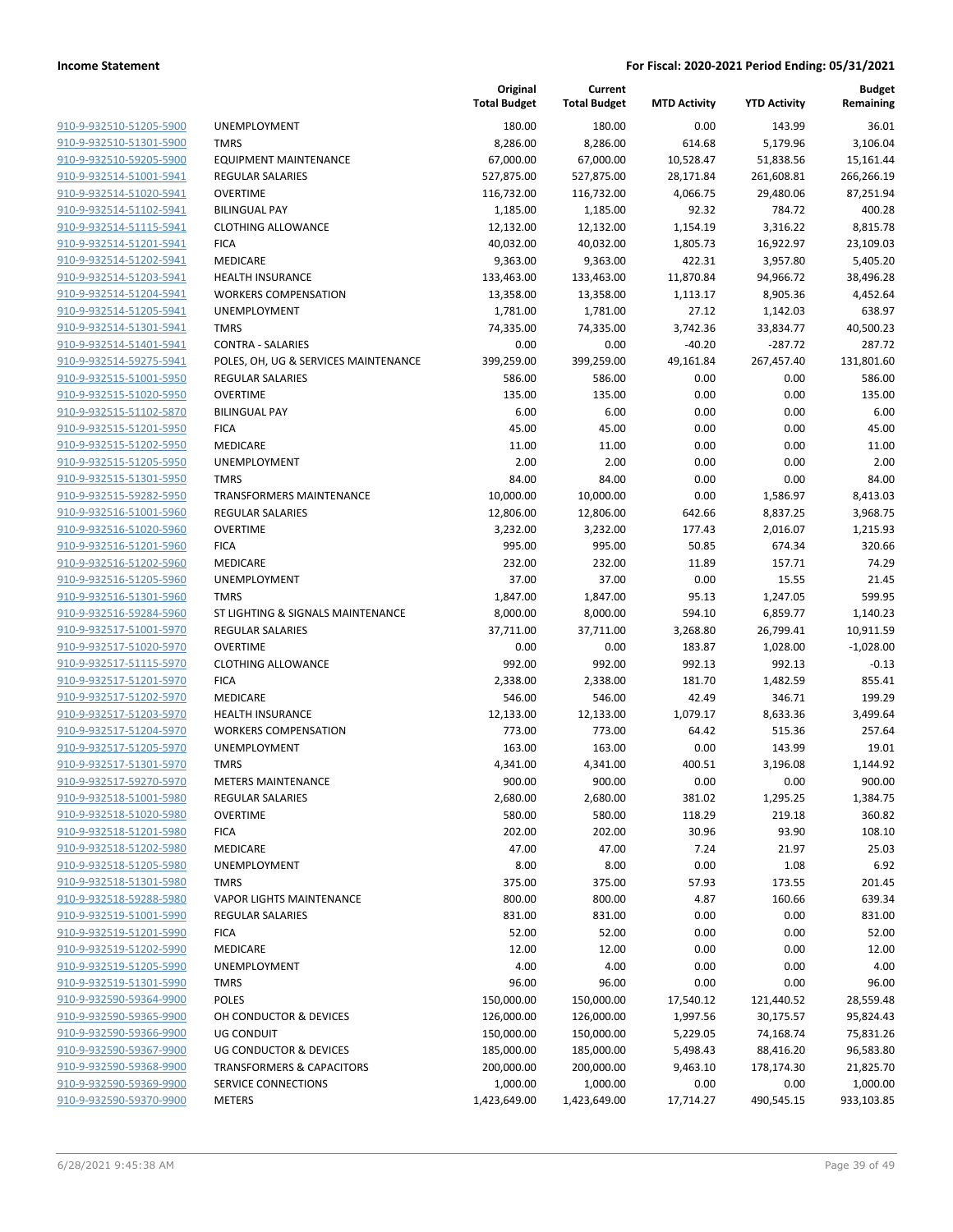|                                                    |                                            | Original<br><b>Total Budget</b> | Current<br><b>Total Budget</b> | <b>MTD Activity</b> | <b>YTD Activity</b>   | <b>Budget</b><br>Remaining |
|----------------------------------------------------|--------------------------------------------|---------------------------------|--------------------------------|---------------------|-----------------------|----------------------------|
| 910-9-932590-59371-9900                            | <b>VAPOR LIGHTS</b>                        | 6,000.00                        | 6,000.00                       | 324.19              | 2,345.75              | 3,654.25                   |
| 910-9-932590-59375-9900                            | STREET LIGHTING & SIGNALS                  | 6,000.00                        | 6,000.00                       | 13,037.26           | 16,260.76             | $-10,260.76$               |
| 910-9-932590-59392-9900                            | TRANSPORTATION EQUIPMENT                   | 215,000.00                      | 215,000.00                     | 0.00                | 203,658.00            | 11,342.00                  |
| 910-9-932590-59395-9900                            | <b>LABORATORY EQUIPMENT</b>                | 50,000.00                       | 50,000.00                      | 0.00                | 0.00                  | 50,000.00                  |
| 910-9-932591-51001-9914                            | <b>REGULAR SALARIES</b>                    | 6,411.00                        | 6,411.00                       | 8,417.37            | 39,842.02             | $-33,431.02$               |
| 910-9-932591-51020-9914                            | <b>OVERTIME</b>                            | 1,237.00                        | 1,237.00                       | 2,377.88            | 4,403.65              | $-3,166.65$                |
| 910-9-932591-51201-9914                            | <b>FICA</b>                                | 475.00                          | 475.00                         | 670.74              | 2,752.10              | $-2,277.10$                |
| 910-9-932591-51202-9914                            | MEDICARE                                   | 111.00                          | 111.00                         | 156.86              | 643.64                | $-532.64$                  |
| 910-9-932591-51205-9914                            | UNEMPLOYMENT                               | 14.00                           | 14.00                          | 2.05                | 74.08                 | $-60.08$                   |
| 910-9-932591-51301-9914                            | <b>TMRS</b>                                | 882.00                          | 882.00                         | 1,254.94            | 5,084.07              | $-4,202.07$                |
| 910-9-932592-51001-9915                            | <b>REGULAR SALARIES</b>                    | 6,411.00                        | 6,411.00                       | 7,133.38            | 44,428.52             | $-38,017.52$               |
| 910-9-932592-51020-9915                            | <b>OVERTIME</b>                            | 1,236.00                        | 1,236.00                       | 1,399.77            | 8,652.68              | $-7,416.68$                |
| 910-9-932592-51201-9915                            | <b>FICA</b>                                | 475.00                          | 475.00                         | 529.10              | 3,289.61              | $-2,814.61$                |
| 910-9-932592-51202-9915                            | MEDICARE                                   | 111.00                          | 111.00                         | 123.74              | 769.34                | $-658.34$                  |
| 910-9-932592-51205-9915                            | UNEMPLOYMENT                               | 13.00                           | 13.00                          | 2.05                | 86.77                 | $-73.77$                   |
| 910-9-932592-51301-9915                            | <b>TMRS</b>                                | 882.00                          | 882.00                         | 992.69              | 6,094.83              | $-5,212.83$                |
| 910-9-932593-51001-9916                            | <b>REGULAR SALARIES</b>                    | 6,411.00                        | 6,411.00                       | 11,251.68           | 77,434.21             | $-71,023.21$               |
| 910-9-932593-51020-9916                            | <b>OVERTIME</b>                            | 1,237.00                        | 1,237.00                       | 2,902.53            | 9,430.55              | $-8,193.55$                |
| 910-9-932593-51201-9916                            | <b>FICA</b>                                | 475.00                          | 475.00                         | 880.42              | 5,341.70              | $-4,866.70$                |
| 910-9-932593-51202-9916                            | MEDICARE                                   | 111.00                          | 111.00                         | 205.91              | 1,249.27              | $-1,138.27$                |
| 910-9-932593-51205-9916                            | <b>UNEMPLOYMENT</b>                        | 14.00                           | 14.00                          | 1.64                | 176.61                | $-162.61$                  |
| 910-9-932593-51301-9916                            | <b>TMRS</b>                                | 882.00                          | 882.00                         | 1,647.24            | 10,001.29             | $-9,119.29$                |
| 910-9-932594-51001-9917                            | <b>REGULAR SALARIES</b>                    | 6,411.00                        | 6,411.00                       | 4,579.62            | 45,013.03             | $-38,602.03$               |
| 910-9-932594-51020-9917                            | <b>OVERTIME</b>                            | 1,236.00                        | 1,236.00                       | 2,469.54            | 5,919.28              | $-4,683.28$                |
| 910-9-932594-51201-9917                            | <b>FICA</b>                                | 475.00                          | 475.00                         | 437.05              | 3,160.87              | $-2,685.87$                |
| 910-9-932594-51202-9917                            | MEDICARE                                   | 111.00                          | 111.00                         | 102.21              | 739.22                | $-628.22$                  |
| 910-9-932594-51205-9917                            | UNEMPLOYMENT                               | 13.00                           | 13.00                          | 0.00                | 216.12                | $-203.12$                  |
| 910-9-932594-51301-9917                            | <b>TMRS</b>                                | 882.00                          | 882.00                         | 817.71              | 5,885.06              | $-5,003.06$                |
| 910-9-932595-51001-9918                            | <b>REGULAR SALARIES</b>                    | 28,190.00                       | 28,190.00                      | 51.37               | 2,780.72              | 25,409.28                  |
| 910-9-932595-51020-9918                            | <b>OVERTIME</b>                            | 6,234.00                        | 6,234.00                       | 105.50              | 199.04                | 6,034.96                   |
| 910-9-932595-51201-9918                            | <b>FICA</b>                                | 2,138.00                        | 2,138.00                       | 9.73                | 186.27                | 1,951.73                   |
| 910-9-932595-51202-9918                            | MEDICARE                                   | 500.00                          | 500.00                         | 2.27                | 43.57                 | 456.43                     |
| 910-9-932595-51205-9918                            | UNEMPLOYMENT                               | 95.00                           | 95.00                          | 0.00                | 18.63                 | 76.37                      |
| 910-9-932595-51301-9918                            | <b>TMRS</b>                                | 3,970.00                        | 3,970.00                       | 18.19               | 344.07                | 3,625.93                   |
| 910-9-932596-51001-9919                            | <b>REGULAR SALARIES</b><br><b>OVERTIME</b> | 13,885.00<br>3,070.00           | 13,885.00                      | 6,393.85            | 36,389.71<br>4,183.79 | $-22,504.71$               |
| 910-9-932596-51020-9919                            | <b>FICA</b>                                |                                 | 3,070.00                       | 1,019.12            |                       | $-1,113.79$                |
| 910-9-932596-51201-9919<br>910-9-932596-51202-9919 | MEDICARE                                   | 1,053.00                        | 1,053.00                       | 461.16              | 2,530.83              | $-1,477.83$                |
| 910-9-932596-51205-9919                            | UNEMPLOYMENT                               | 246.00<br>47.00                 | 246.00<br>47.00                | 107.85<br>0.00      | 591.88<br>97.51       | $-345.88$<br>$-50.51$      |
| 910-9-932596-51301-9919                            | <b>TMRS</b>                                | 1,955.00                        | 1,955.00                       | 865.59              | 4,706.42              | $-2,751.42$                |
| 910-9-932597-51001-9920                            | <b>REGULAR SALARIES</b>                    | 15,117.00                       | 15,117.00                      | 1,012.33            | 6,981.30              | 8,135.70                   |
| 910-9-932597-51020-9920                            | <b>OVERTIME</b>                            | 0.00                            | 0.00                           | 302.67              | 2,533.80              | $-2,533.80$                |
| 910-9-932597-51201-9920                            | <b>FICA</b>                                | 939.00                          | 939.00                         | 81.53               | 589.94                | 349.06                     |
| 910-9-932597-51202-9920                            | MEDICARE                                   | 220.00                          | 220.00                         | 19.07               | 137.97                | 82.03                      |
| 910-9-932597-51205-9920                            | UNEMPLOYMENT                               | 40.00                           | 40.00                          | 0.00                | 9.50                  | 30.50                      |
| 910-9-932597-51301-9920                            | <b>TMRS</b>                                | 1,744.00                        | 1,744.00                       | 152.54              | 1,092.97              | 651.03                     |
| 910-9-932598-51001-9921                            | <b>REGULAR SALARIES</b>                    | 284.00                          | 284.00                         | 0.00                | 201.92                | 82.08                      |
| 910-9-932598-51020-9921                            | <b>OVERTIME</b>                            | 64.00                           | 64.00                          | 0.00                | 100.88                | $-36.88$                   |
| 910-9-932598-51201-9921                            | <b>FICA</b>                                | 21.00                           | 21.00                          | 0.00                | 18.77                 | 2.23                       |
| 910-9-932598-51202-9921                            | MEDICARE                                   | 5.00                            | 5.00                           | 0.00                | 4.40                  | 0.60                       |
| 910-9-932598-51205-9921                            | UNEMPLOYMENT                               | 1.00                            | 1.00                           | 0.00                | 0.00                  | 1.00                       |
| 910-9-932598-51301-9921                            | <b>TMRS</b>                                | 40.00                           | 40.00                          | 0.00                | 34.43                 | 5.57                       |
| 910-9-932599-51001-9922                            | <b>REGULAR SALARIES</b>                    | 1,091.00                        | 1,091.00                       | 1,798.30            | 2,284.78              | $-1,193.78$                |
| 910-9-932599-51020-9922                            | <b>OVERTIME</b>                            | 273.00                          | 273.00                         | 0.00                | 0.00                  | 273.00                     |
| 910-9-932599-51201-9922                            | <b>FICA</b>                                | 84.00                           | 84.00                          | 111.49              | 141.65                | $-57.65$                   |
| 910-9-932599-51202-9922                            | MEDICARE                                   | 20.00                           | 20.00                          | 26.08               | 33.13                 | $-13.13$                   |
| 910-9-932599-51205-9922                            | UNEMPLOYMENT                               | 3.00                            | 3.00                           | 0.00                | 4.15                  | $-1.15$                    |
| 910-9-932599-51301-9922                            | <b>TMRS</b>                                | 157.00                          | 157.00                         | 208.61              | 265.05                | $-108.05$                  |
| 910-9-970000-59187-9211                            | <b>EMPLOYEE RELATIONS</b>                  | 24,500.00                       | 24,500.00                      | 2,240.49            | 17,689.06             | 6,810.94                   |
|                                                    |                                            |                                 |                                |                     |                       |                            |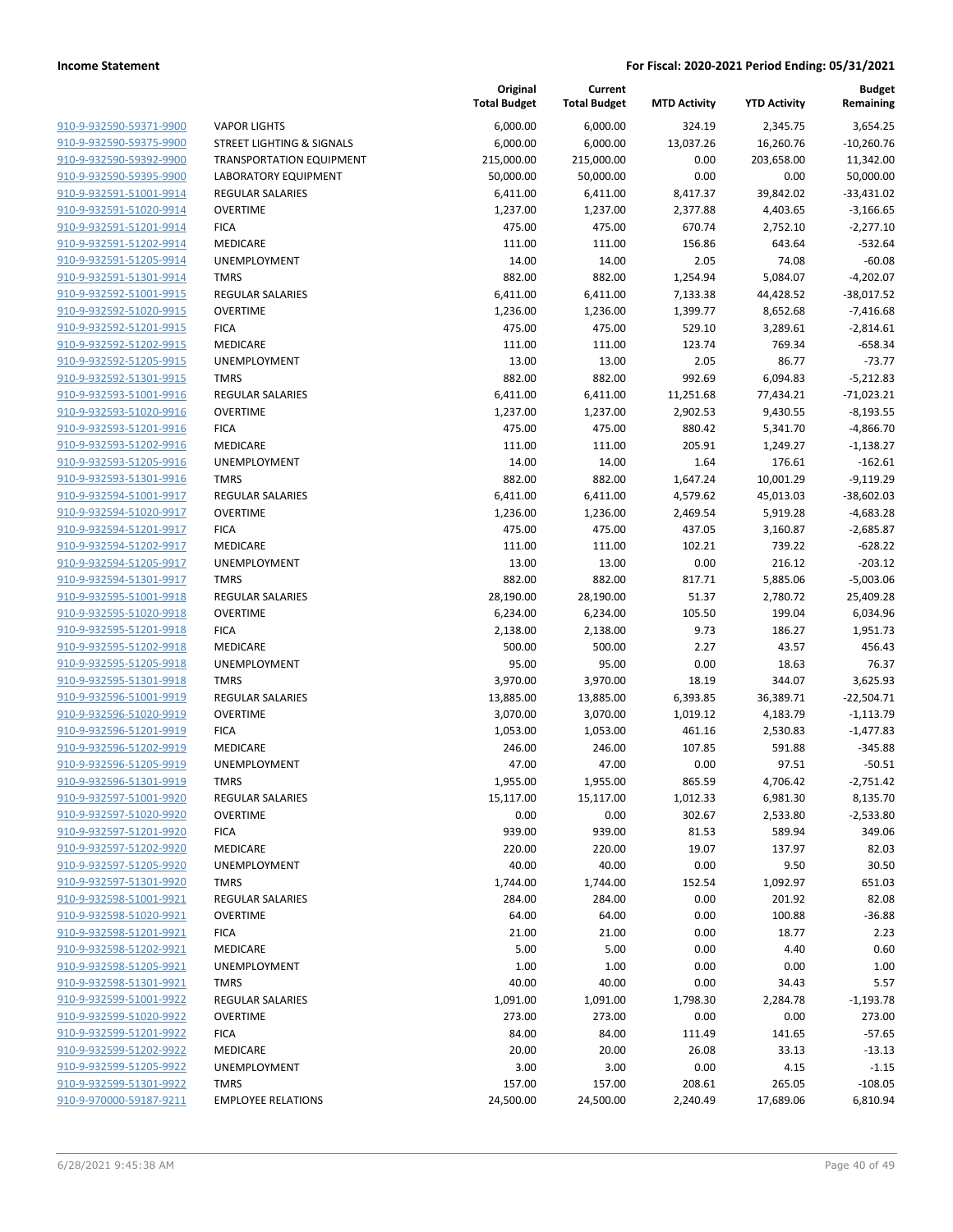|                                        |                                                                                 | Original<br><b>Total Budget</b> | Current<br><b>Total Budget</b> | <b>MTD Activity</b>           | <b>YTD Activity</b>              | <b>Budget</b><br>Remaining |
|----------------------------------------|---------------------------------------------------------------------------------|---------------------------------|--------------------------------|-------------------------------|----------------------------------|----------------------------|
| 910-9-970000-59701-9040                | <b>BAD DEBT</b>                                                                 | 10,000.00                       | 10,000.00                      | 0.00                          | 0.00                             | 10,000.00                  |
| 910-9-970000-59720-9705                | <b>BANK FEES</b>                                                                | 15,000.00                       | 15,000.00                      | 525.95                        | 4,164.82                         | 10,835.18                  |
| 910-9-970000-59730-9250                | <b>INVENTORY LOSS/GAIN</b>                                                      | 1,000.00                        | 1,000.00                       | $-13.40$                      | 1,017.56                         | $-17.56$                   |
| 910-9-970000-59731-9250                | <b>GASOLINE LOSSES/GAINS</b>                                                    | 500.00                          | 500.00                         | 0.00                          | 130.19                           | 369.81                     |
| 910-9-970000-59732-9250                | FUEL OIL LOSSES/GAINS                                                           | 500.00                          | 500.00                         | 0.00                          | $-140,578.10$                    | 141,078.10                 |
| 910-9-970000-59750-9260                | <b>ACCRUED PTO PAY</b>                                                          | 125,000.00                      | 125,000.00                     | 0.00                          | 58,439.11                        | 66,560.89                  |
| 910-9-970000-59770-9997                | CONTINGENCY                                                                     | 350,000.00                      | 308,209.95                     | 161.92                        | 1,952.56                         | 306,257.39                 |
| 910-9-970000-59771-9997                | PAYROLL CONTINGENCY                                                             | 125,000.00                      | 125,000.00                     | 0.00                          | 0.00                             | 125,000.00                 |
| 910-9-970000-59780-9240                | PROPERTY INSURANCE                                                              | 206,059.00                      | 206,059.00                     | 0.00                          | 223,167.72                       | $-17,108.72$               |
| 910-9-970000-59781-9250                | <b>LIABILITY INSURANCE</b>                                                      | 102,252.00                      | 102,252.00                     | 0.00                          | 90,814.52                        | 11,437.48                  |
| 910-9-990000-59901-9270                | XFER to COG - FRANCHISE FEES                                                    | 2,690,834.00                    | 2,690,834.00                   | 776,893.02                    | 1,846,054.16                     | 844,779.84                 |
| 910-9-990000-59902-9200                | XFER to COG- ADMIN EXPENSES                                                     | 343,647.00                      | 343,647.00                     | 28,637.25                     | 229,098.00                       | 114,549.00                 |
| 910-9-990000-59903-4082                | XFER to COG - PILOT                                                             | 344,281.00                      | 344,281.00                     | 0.00                          | 344,281.00                       | 0.00                       |
| 910-9-990000-59912-9999                | XFER TO 912 - DEBT SERVICE                                                      | 7,846,375.00                    | 7,846,375.00                   | 0.00                          | 8,255,177.06                     | $-408,802.06$              |
| 910-9-990000-59926-9330                | XFER to COG - GARAGE                                                            | 71,580.00                       | 71,580.00                      | 5,965.00                      | 47,720.00                        | 23,860.00                  |
| 910-9-990000-59927-9200                | XFER to COG - INSURANCE                                                         | 16,307.00                       | 16,307.00                      | 1,358.92                      | 10,871.36                        | 5,435.64                   |
| 910-9-990000-59928-9200                | XFER to COG - IT                                                                | 33,225.00                       | 33,225.00                      | 2,768.75                      | 22,150.00                        | 11,075.00                  |
| 910-9-990000-59930-9270                | <b>XFER to GBOD</b>                                                             | 686,167.00                      | 686,167.00                     | 165,972.26                    | 477,677.03                       | 208,489.97                 |
|                                        | <b>Expense Total:</b><br>Fund: 910 - ELECTRIC OPERATING FUND Surplus (Deficit): | 64,662,173.28<br>455,397.72     | 64,662,173.28<br>455,397.72    | 4,847,730.95<br>$-465,420.55$ | 123,783,894.56<br>-26,672,786.81 | -59,121,721.28             |
|                                        |                                                                                 |                                 |                                |                               |                                  |                            |
| Fund: 911 - ELECTRIC DEBT REDUCTION    |                                                                                 |                                 |                                |                               |                                  |                            |
| Revenue<br>911-9-000000-49801-4190     | <b>INTEREST INCOME</b>                                                          | 1,100.00                        | 1,100.00                       | $-1.05$                       | 3.90                             |                            |
|                                        | <b>Revenue Total:</b>                                                           | 1,100.00                        | 1,100.00                       | $-1.05$                       | 3.90                             | 1,096.10<br>1,096.10       |
|                                        |                                                                                 |                                 |                                |                               |                                  |                            |
|                                        | Fund: 911 - ELECTRIC DEBT REDUCTION Total:                                      | 1,100.00                        | 1,100.00                       | $-1.05$                       | 3.90                             |                            |
| Fund: 912 - ELECTRIC DEBT SERVICE      |                                                                                 |                                 |                                |                               |                                  |                            |
| Revenue                                |                                                                                 |                                 |                                |                               |                                  |                            |
| 912-9-000000-49710-4999                | TRANFSER FROM GEUS 910 - ELECTRIC OP                                            | 7,846,375.00                    | 7,846,375.00                   | 0.00                          | 8,255,177.06                     | -408,802.06                |
|                                        | <b>Revenue Total:</b>                                                           | 7,846,375.00                    | 7,846,375.00                   | 0.00                          | 8,255,177.06                     | -408,802.06                |
| <b>Expense</b>                         |                                                                                 |                                 |                                |                               |                                  |                            |
| 912-9-980000-59801-9800                | PAYING AGENT FEES                                                               | 2,100.00                        | 2,100.00                       | 0.00                          | 300.00                           | 1,800.00                   |
| 912-9-980000-59810-9800                | ARBITRAGE                                                                       | 5,000.00                        | 5,000.00                       | 0.00                          | 0.00                             | 5,000.00                   |
| 912-9-980000-59811-9800                | CONTINUING DISCLOSURE                                                           | 1,000.00                        | 1,000.00                       | 0.00                          | 0.00                             | 1,000.00                   |
| 912-9-980000-59820-9800                | <b>SURETY BOND</b>                                                              | 1,600.00                        | 1,600.00                       | 0.00                          | 0.00                             | 1,600.00                   |
| 912-9-980000-59862-9800                | PRINCIPAL 2019A ISSUE                                                           | 2,045,000.00                    | 2,045,000.00                   | 0.00                          | 2,045,000.00                     | 0.00                       |
| 912-9-980000-59863-4270                | INTEREST 2019A ISSUE                                                            | 1,932,625.00                    | 1,932,625.00                   | 0.00                          | 991,875.00                       | 940,750.00                 |
| 912-9-980000-59864-9800                | PRINCIPAL 2019B ISSUE                                                           | 3,525,000.00                    | 3,525,000.00                   | 0.00                          | 0.00                             | 3,525,000.00               |
| 912-9-980000-59865-4270                | INTEREST 2019B ISSUE                                                            | 343,750.00                      | 343,750.00                     | 0.00                          | 79,750.00                        | 264,000.00                 |
| 912-9-980000-59867-4270                | INTEREST 2021 ISSUE                                                             | 0.00                            | 0.00                           | 25,416.78                     | 25,416.78                        | $-25,416.78$               |
|                                        | <b>Expense Total:</b>                                                           | 7,856,075.00                    | 7,856,075.00                   | 25,416.78                     | 3,142,341.78                     | 4,713,733.22               |
|                                        | Fund: 912 - ELECTRIC DEBT SERVICE Surplus (Deficit):                            | $-9,700.00$                     | $-9,700.00$                    | -25,416.78                    | 5,112,835.28                     |                            |
| Fund: 913 - ELECTRIC CONSTRUCTION FUND |                                                                                 |                                 |                                |                               |                                  |                            |
| Revenue                                |                                                                                 |                                 |                                |                               |                                  |                            |
| 913-9-000000-49801-4190                | <b>INTEREST INCOME</b>                                                          | 600.00                          | 600.00                         | $-12.53$                      | 46.98                            | 553.02                     |
|                                        | <b>Revenue Total:</b>                                                           | 600.00                          | 600.00                         | $-12.53$                      | 46.98                            | 553.02                     |
|                                        | Fund: 913 - ELECTRIC CONSTRUCTION FUND Total:                                   | 600.00                          | 600.00                         | $-12.53$                      | 46.98                            |                            |
| Fund: 950 - CABLE / INTERNET           |                                                                                 |                                 |                                |                               |                                  |                            |
| Revenue                                |                                                                                 |                                 |                                |                               |                                  |                            |
| 950-9-000000-48001-3950                | <b>CABLE REVENUES</b>                                                           | 2,350,916.00                    | 2,350,916.00                   | 204,378.58                    | 1,660,609.94                     | 690,306.06                 |
| 950-9-000000-48003-3950                | SET-TOP                                                                         | 113,718.00                      | 113,718.00                     | 10,246.27                     | 82,785.76                        | 30,932.24                  |
| 950-9-000000-48040-3950                | <b>BROADCASTS</b>                                                               | 1,000.00                        | 1,000.00                       | 200.00                        | 1,996.67                         | -996.67                    |
| 950-9-000000-48101-3950                | <b>INTERNET REVENUES</b>                                                        | 3,056,423.00                    | 3,056,423.00                   | 257,755.73                    | 1,986,849.64                     | 1,069,573.36               |
| 950-9-000000-48201-3950                | LATE CHARGES                                                                    | 60,000.00                       | 60,000.00                      | 4,728.05                      | 6,349.22                         | 53,650.78                  |
| 950-9-000000-48202-3950                | <b>SERVICE CHARGES</b>                                                          | 40,000.00                       | 40,000.00                      | 4,839.17                      | 29,455.52                        | 10,544.48                  |
| 950-9-000000-48203-3950                | LOST/DAMAGED EQUIPMENT                                                          | 30,000.00                       | 30,000.00                      | 1,503.10                      | 23,972.52                        | 6,027.48                   |
| 950-9-000000-48301-3950                | TRANSFER TO COG                                                                 | 254,350.00                      | 254,350.00                     | 21,951.29                     | 173,790.51                       | 80,559.49                  |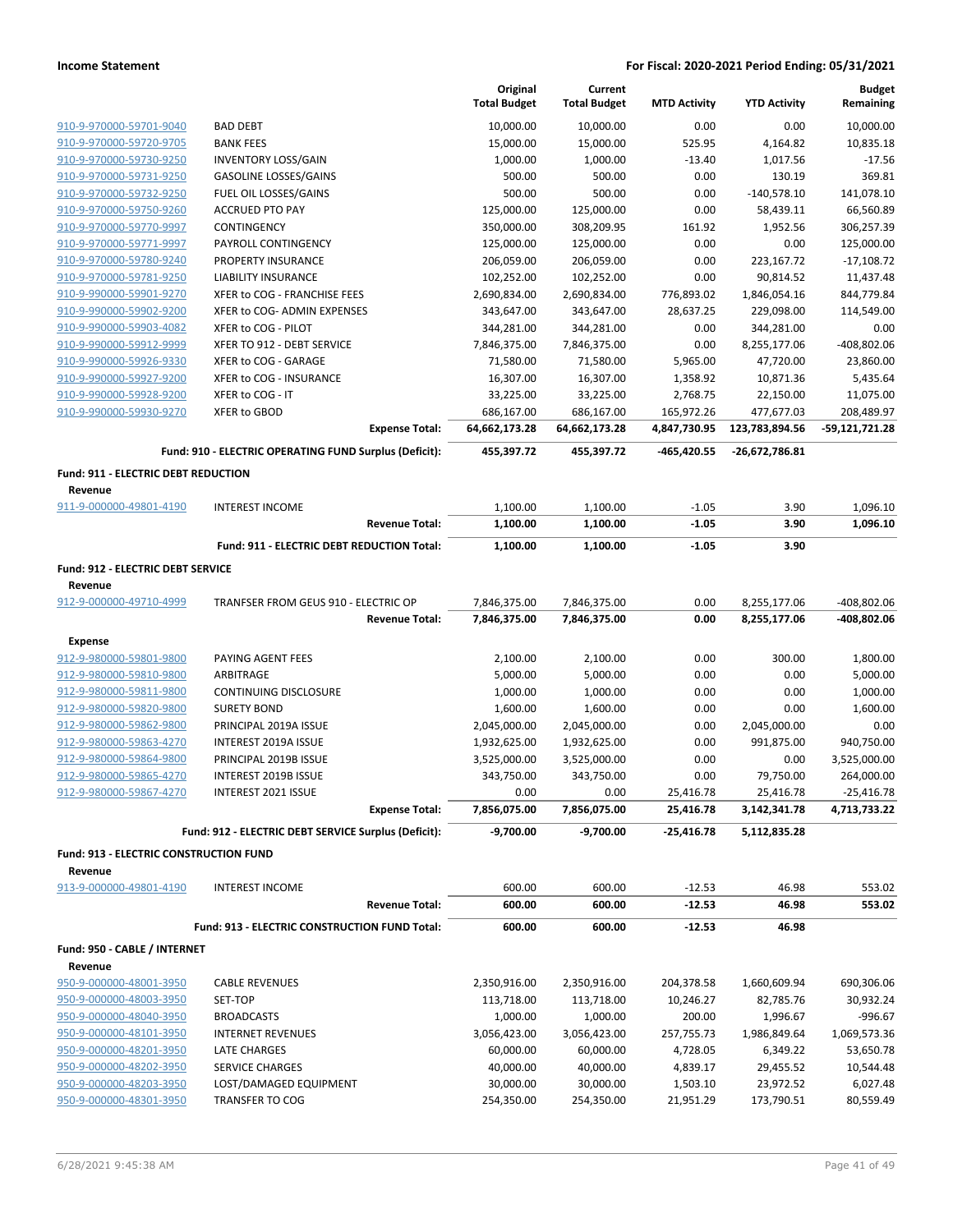|                         |                                                | Original<br><b>Total Budget</b> | Current<br><b>Total Budget</b> | <b>MTD Activity</b> | <b>YTD Activity</b> | <b>Budget</b><br>Remaining |
|-------------------------|------------------------------------------------|---------------------------------|--------------------------------|---------------------|---------------------|----------------------------|
| 950-9-000000-48307-3950 | <b>TRANSFER TO GBOD</b>                        | 51,450.00                       | 51.450.00                      | 4,394.86            | 34,800.42           | 16,649.58                  |
| 950-9-000000-48434-3950 | <b>CHANNEL 34</b>                              | 0.00                            | 0.00                           | 100.00              | 800.32              | $-800.32$                  |
| 950-9-000000-48488-3950 | AD INSERTIONS                                  | 30,000.00                       | 30,000.00                      | 4,322.25            | 13,725.46           | 16,274.54                  |
| 950-9-000000-48501-3950 | <b>CUSTOMER AID TO CONSTRUCTION</b>            | 1,000.00                        | 1,000.00                       | 0.00                | 0.00                | 1,000.00                   |
| 950-9-000000-48502-3950 | OTHER REIMBURSEMENTS                           | 500.00                          | 500.00                         | 0.00                | 0.00                | 500.00                     |
| 950-9-000000-48801-4190 | INTEREST INCOME                                | 8,000.00                        | 8,000.00                       | $-149.08$           | 839.05              | 7,160.95                   |
| 950-9-000000-48991-3950 | <b>GEUS ELECTRIC PAYMENT FOR INTERNET</b>      | 38,000.00                       | 38,000.00                      | 0.00                | 38,000.00           | 0.00                       |
| 950-9-000000-48993-3950 | GEUS ELECTRIC PAYMENT FOR PUBLIC SVC           | 15,000.00                       | 15,000.00                      | 0.00                | 15,000.00           | 0.00                       |
| 950-9-000000-48994-3950 | <b>LEASE OF DARK FIBER</b>                     | 324,000.00                      | 324,000.00                     | 0.00                | 324,000.00          | 0.00                       |
| 950-9-000000-48995-3950 | <b>COLOCATION FOR SCADA &amp; PHONE SYSTEM</b> | 20,378.00                       | 20,378.00                      | 0.00                | 20,378.00           | 0.00                       |
|                         | <b>Revenue Total:</b>                          | 6,394,735.00                    | 6,394,735.00                   | 514,270.22          | 4,413,353.03        | 1,981,381.97               |
| Expense                 |                                                |                                 |                                |                     |                     |                            |
| 950-9-951050-51001-8500 | <b>REGULAR SALARIES</b>                        | 78,608.00                       | 78,608.00                      | 4,548.00            | 40,745.33           | 37,862.67                  |
| 950-9-951050-51115-8500 | <b>CLOTHING ALLOWANCE</b>                      | 123.00                          | 123.00                         | 2,088.78            | 3,042.08            | $-2,919.08$                |
| 950-9-951050-51116-8500 | <b>CAR ALLOWANCE</b>                           | 1,365.00                        | 1,365.00                       | 150.00              | 1,275.00            | 90.00                      |
| 950-9-951050-51117-8500 | <b>CELL PHONE ALLOWANCE</b>                    | 504.00                          | 504.00                         | 16.62               | 167.10              | 336.90                     |
| 950-9-951050-51201-8500 | <b>FICA</b>                                    | 4,990.00                        | 4,990.00                       | 224.14              | 2,104.35            | 2,885.65                   |
| 950-9-951050-51202-8500 | <b>MEDICARE</b>                                | 1,168.00                        | 1,168.00                       | 52.42               | 492.16              | 675.84                     |
| 950-9-951050-51203-8500 | <b>HEALTH INSURANCE</b>                        | 9,707.00                        | 9,707.00                       | 863.33              | 6,906.64            | 2,800.36                   |
| 950-9-951050-51204-8500 | <b>WORKERS COMPENSATION</b>                    | 1,497.00                        | 1,497.00                       | 124.75              | 998.00              | 499.00                     |
| 950-9-951050-51205-8500 | UNEMPLOYMENT                                   | 144.00                          | 144.00                         | 0.00                | 76.53               | 67.47                      |
| 950-9-951050-51301-8500 | <b>TMRS</b>                                    | 9,264.00                        | 9,264.00                       | 546.90              | 4,837.12            | 4,426.88                   |
| 950-9-951050-59110-8500 | <b>GEUS OPERATIONS</b>                         | 79,900.00                       | 79,900.00                      | 4,312.17            | 39,606.95           | 40,293.05                  |
| 950-9-951050-59141-8500 | <b>UTILITY BILLS</b>                           | 80,000.00                       | 80,000.00                      | 6,071.53            | 46,676.69           | 33,323.31                  |
| 950-9-951050-59148-8500 | <b>FUEL</b>                                    | 10,000.00                       | 10,000.00                      | 814.28              | 6,171.25            | 3,828.75                   |
| 950-9-951050-59191-8500 | POLE USE                                       | 30,000.00                       | 30,000.00                      | 0.00                | 30,000.00           | 0.00                       |
| 950-9-951051-51001-8510 | <b>REGULAR SALARIES</b>                        | 35,221.00                       | 35,221.00                      | 5,470.13            | 46,490.68           | $-11,269.68$               |
| 950-9-951051-51020-8510 | OVERTIME                                       | 2,540.00                        | 2,540.00                       | 244.13              | 1,091.64            | 1,448.36                   |
| 950-9-951051-51102-8510 | <b>BILINGUAL PAY</b>                           | 0.00                            | 0.00                           | 46.16               | 392.36              | $-392.36$                  |
| 950-9-951051-51117-8510 | <b>CELL PHONE ALLOWANCE</b>                    | 432.00                          | 432.00                         | 33.22               | 282.37              | 149.63                     |
| 950-9-951051-51201-8510 | <b>FICA</b>                                    | 2,341.00                        | 2,341.00                       | 353.89              | 2,950.29            | $-609.29$                  |
| 950-9-951051-51202-8510 | <b>MEDICARE</b>                                | 548.00                          | 548.00                         | 82.77               | 689.98              | $-141.98$                  |
| 950-9-951051-51203-8510 | <b>HEALTH INSURANCE</b>                        | 12,133.00                       | 12,133.00                      | 1,079.17            | 8,633.36            | 3,499.64                   |
| 950-9-951051-51204-8510 | <b>WORKERS COMPENSATION</b>                    | 703.00                          | 703.00                         | 58.58               | 468.64              | 234.36                     |
| 950-9-951051-51205-8510 | <b>UNEMPLOYMENT</b>                            | 180.00                          | 180.00                         | 0.00                | 288.01              | $-108.01$                  |
| 950-9-951051-51301-8510 | <b>TMRS</b>                                    | 4,347.00                        | 4,347.00                       | 672.07              | 5,538.72            | $-1,191.72$                |
| 950-9-951051-59110-8510 | <b>GEUS OPERATIONS</b>                         | 0.00                            | 0.00                           | 10.49               | 86.12               | $-86.12$                   |
| 950-9-951051-59148-8510 | <b>FUEL</b>                                    | 0.00                            | 0.00                           | 20.94               | 80.04               | $-80.04$                   |
| 950-9-951051-59151-8510 | <b>BASIC PROGRAM EXPENSE</b>                   | 2,201,418.00                    | 2,201,418.00                   | 198,372.46          | 1,359,822.41        | 841,595.59                 |
| 950-9-951051-59152-8510 | PREMIUM PROGRAM EXPENSE                        | 63,516.00                       | 63,516.00                      | 4,955.99            | 37,106.19           | 26,409.81                  |
| 950-9-951051-59154-8510 | <b>TIVO Fees</b>                               | 28,604.22                       | 28,604.22                      | 2,476.15            | 17,944.15           | 10,660.07                  |
| 950-9-951051-59155-8510 | OTHER PROGRAM EXPENSE                          | 7,500.00                        | 7,500.00                       | 0.00                | 1,181.75            | 6,318.25                   |
| 950-9-951052-51001-8520 | <b>REGULAR SALARIES</b>                        | 59,120.00                       | 59,120.00                      | 5,362.08            | 45,653.72           | 13,466.28                  |
| 950-9-951052-51115-8520 | <b>CLOTHING ALLOWANCE</b>                      | 123.00                          | 123.00                         | 472.57              | 472.57              | $-349.57$                  |
| 950-9-951052-51116-8520 | CAR ALLOWANCE                                  | 975.00                          | 975.00                         | 0.00                | 0.00                | 975.00                     |
| 950-9-951052-51117-8520 | <b>CELL PHONE ALLOWANCE</b>                    | 216.00                          | 216.00                         | 31.36               | 266.56              | $-50.56$                   |
| 950-9-951052-51201-8520 | <b>FICA</b>                                    | 3,740.00                        | 3,740.00                       | 334.40              | 2,847.11            | 892.89                     |
| 950-9-951052-51202-8520 | MEDICARE                                       | 875.00                          | 875.00                         | 78.20               | 665.81              | 209.19                     |
| 950-9-951052-51203-8520 | <b>HEALTH INSURANCE</b>                        | 6,067.00                        | 6,067.00                       | 539.58              | 4,316.64            | 1,750.36                   |
| 950-9-951052-51204-8520 | <b>WORKERS COMPENSATION</b>                    | 1,122.00                        | 1,122.00                       | 93.50               | 748.00              | 374.00                     |
| 950-9-951052-51205-8520 | <b>UNEMPLOYMENT</b>                            | 90.00                           | 90.00                          | 0.00                | 95.09               | $-5.09$                    |
| 950-9-951052-51301-8520 | <b>TMRS</b>                                    | 6,943.00                        | 6,943.00                       | 625.64              | 5,269.85            | 1,673.15                   |
| 950-9-951052-59110-8520 | <b>GEUS OPERATIONS</b>                         | 92,300.00                       | 87,300.00                      | 3,751.99            | 30,974.57           | 56,325.43                  |
| 950-9-951052-59148-8520 | <b>FUEL</b>                                    | 7,000.00                        | 7,000.00                       | 814.28              | 6,171.26            | 828.74                     |
| 950-9-951052-59150-8520 | <b>ISP SERVICE EXPENSE</b>                     | 732,640.00                      | 732,640.00                     | 64,211.79           | 502,421.47          | 230,218.53                 |
| 950-9-951053-51001-8530 | <b>REGULAR SALARIES</b>                        | 167,577.00                      | 167,577.00                     | 4,084.80            | 34,728.32           | 132,848.68                 |
| 950-9-951053-51020-8530 | OVERTIME                                       | 5,603.00                        | 5,603.00                       | 9.65                | 9.65                | 5,593.35                   |
| 950-9-951053-51102-8530 | <b>BILINGUAL PAY</b>                           | 450.00                          | 450.00                         | 0.00                | 0.00                | 450.00                     |
| 950-9-951053-51117-8530 | <b>CELL PHONE ALLOWANCE</b>                    | 1,392.00                        | 1,392.00                       | 33.22               | 282.37              | 1,109.63                   |
|                         |                                                |                                 |                                |                     |                     |                            |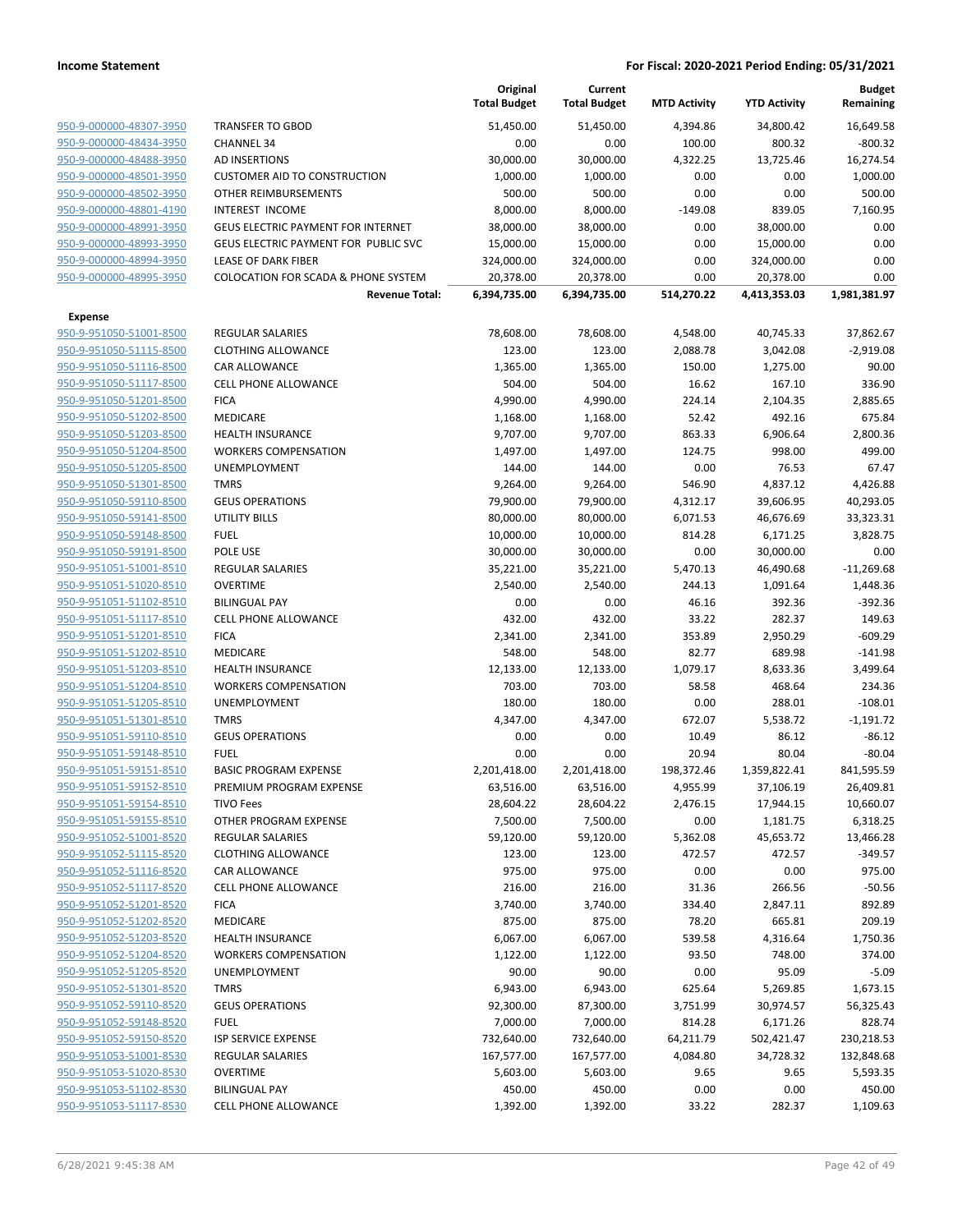|                                                    |                                              | Original<br><b>Total Budget</b> | Current<br><b>Total Budget</b> | <b>MTD Activity</b> | <b>YTD Activity</b>   | <b>Budget</b><br>Remaining |
|----------------------------------------------------|----------------------------------------------|---------------------------------|--------------------------------|---------------------|-----------------------|----------------------------|
| 950-9-951053-51201-8530                            | <b>FICA</b>                                  | 10,852.00                       | 10,852.00                      | 252.38              | 2,144.77              | 8,707.23                   |
| 950-9-951053-51202-8530                            | MEDICARE                                     | 2,539.00                        | 2,539.00                       | 59.02               | 501.57                | 2,037.43                   |
| 950-9-951053-51203-8530                            | <b>HEALTH INSURANCE</b>                      | 33,367.00                       | 33,367.00                      | 2,967.75            | 23,742.00             | 9,625.00                   |
| 950-9-951053-51204-8530                            | <b>WORKERS COMPENSATION</b>                  | 3,258.00                        | 3,258.00                       | 271.50              | 2,172.00              | 1,086.00                   |
| 950-9-951053-51205-8530                            | UNEMPLOYMENT                                 | 495.00                          | 495.00                         | 0.00                | 143.98                | 351.02                     |
| 950-9-951053-51301-8530                            | <b>TMRS</b>                                  | 20,150.00                       | 20,150.00                      | 478.81              | 4,019.14              | 16,130.86                  |
| 950-9-951053-59110-8530                            | <b>GEUS OPERATIONS</b>                       | 13,340.00                       | 13,340.00                      | 65.97               | 7,463.08              | 5,876.92                   |
| 950-9-951053-59146-8530                            | <b>TRAINING AND TRAVEL</b>                   | 4,500.00                        | 4,500.00                       | 0.00                | 0.00                  | 4,500.00                   |
| 950-9-951053-59148-8530                            | <b>FUEL</b>                                  | 250.00                          | 250.00                         | 0.00                | 0.00                  | 250.00                     |
| 950-9-951053-59160-8530                            | <b>ADVERTISING</b>                           | 26,750.00                       | 26,750.00                      | 293.20              | 5,048.40              | 21,701.60                  |
| 950-9-951053-59164-8530                            | <b>CONSUMER INFORMATION</b>                  | 1.00                            | 1.00                           | 0.00                | 0.00                  | 1.00                       |
| 950-9-951054-51001-8540                            | REGULAR SALARIES                             | 81,031.00                       | 81,031.00                      | 9,547.71            | 82,229.91             | $-1,198.91$                |
| 950-9-951054-51020-8540                            | <b>OVERTIME</b>                              | 2,915.00                        | 2,915.00                       | 554.25              | 1,451.42              | 1,463.58                   |
| 950-9-951054-51102-8540                            | <b>BILINGUAL PAY</b>                         | 0.00                            | 0.00                           | 11.54               | 40.39                 | $-40.39$                   |
| 950-9-951054-51117-8540                            | <b>CELL PHONE ALLOWANCE</b>                  | 0.00                            | 0.00                           | 24.46               | 207.91                | $-207.91$                  |
| 950-9-951054-51201-8540                            | <b>FICA</b>                                  | 5,206.00                        | 5,206.00                       | 602.42              | 5,001.65              | 204.35                     |
| 950-9-951054-51202-8540                            | MEDICARE                                     | 1,217.00                        | 1,217.00                       | 140.89              | 1,169.76              | 47.24                      |
| 950-9-951054-51203-8540                            | <b>HEALTH INSURANCE</b>                      | 27,299.00                       | 27,299.00                      | 2,428.17            | 19,425.36             | 7,873.64                   |
| 950-9-951054-51204-8540                            | <b>WORKERS COMPENSATION</b>                  | 1,562.00                        | 1,562.00                       | 130.17              | 1,041.36              | 520.64                     |
| 950-9-951054-51205-8540                            | UNEMPLOYMENT                                 | 405.00                          | 405.00                         | 0.00                | 418.22                | $-13.22$                   |
| 950-9-951054-51301-8540                            | <b>TMRS</b>                                  | 9,664.00                        | 9,664.00                       | 1,176.01            | 9,633.61              | 30.39                      |
| 950-9-951054-59110-8540                            | <b>GEUS OPERATIONS</b>                       | 7,000.00                        | 7,000.00                       | 753.07              | 2,930.35              | 4,069.65                   |
| 950-9-951055-51001-8550                            | REGULAR SALARIES                             | 102,180.00                      | 102,180.00                     | 11,239.95           | 111,649.87            | $-9,469.87$                |
| 950-9-951055-51020-8550                            | <b>OVERTIME</b>                              | 2,045.00                        | 2,045.00                       | 172.29              | 2,867.94              | $-822.94$                  |
| 950-9-951055-51115-8550                            | <b>CLOTHING ALLOWANCE</b>                    | 42.00                           | 42.00                          | 0.00                | 83.12                 | $-41.12$                   |
| 950-9-951055-51116-8550                            | CAR ALLOWANCE                                | 1,400.00                        | 1,400.00                       | 0.00                | 0.00                  | 1,400.00                   |
| 950-9-951055-51117-8550                            | CELL PHONE ALLOWANCE                         | 287.00                          | 287.00                         | 46.56               | 395.76                | $-108.76$                  |
| 950-9-951055-51201-8550                            | <b>FICA</b>                                  | 5,624.00                        | 5,624.00                       | 710.45              | 6,531.49              | $-907.49$                  |
| 950-9-951055-51202-8550                            | MEDICARE                                     | 1,539.00                        | 1,539.00                       | 166.15              | 1,664.18              | $-125.18$                  |
| 950-9-951055-51203-8550                            | <b>HEALTH INSURANCE</b>                      | 16,382.00                       | 16,382.00                      | 1,457.33            | 11,658.64             | 4,723.36                   |
| 950-9-951055-51204-8550                            | <b>WORKERS COMPENSATION</b>                  | 1,970.00                        | 1,970.00                       | 164.17              | 1,313.36              | 656.64                     |
| 950-9-951055-51205-8550                            | UNEMPLOYMENT                                 | 238.00                          | 238.00                         | 0.00                | 387.14                | $-149.14$                  |
| 950-9-951055-51301-8550                            | <b>TMRS</b>                                  | 12,195.00                       | 12,195.00                      | 1,329.22            | 13,250.64             | $-1,055.64$                |
| 950-9-951055-59110-8550                            | <b>GEUS OPERATIONS</b>                       | 9,100.00                        | 9,100.00                       | 615.18              | 3,541.60              | 5,558.40                   |
| 950-9-951055-59112-8550                            | <b>SAFETY</b>                                | 2,138.00                        | 2,138.00                       | 0.00                | 1,756.60              | 381.40                     |
| 950-9-951055-59158-8550                            | C/I BILLING                                  | 44,500.00                       | 44,500.00                      | 0.00                | 43,127.41             | 1,372.59                   |
| 950-9-951060-51001-8600<br>950-9-951060-51010-8600 | REGULAR SALARIES                             | 209,071.00                      | 209,071.00                     | 19,998.72           | 159,236.37            | 49,834.63                  |
| 950-9-951060-51020-8600                            | PART TIME REGULAR                            | 17,599.00                       | 17,599.00                      | 0.00                | 0.00                  | 17,599.00<br>6,932.64      |
| 950-9-951060-51115-8600                            | <b>OVERTIME</b><br><b>CLOTHING ALLOWANCE</b> | 12,302.00                       | 12,302.00                      | 666.22              | 5,369.36              |                            |
|                                                    |                                              | 2,079.00                        | 2,079.00                       | 32.00               | 2,610.49              | $-531.49$                  |
| 950-9-951060-51116-8600                            | CAR ALLOWANCE<br>CELL PHONE ALLOWANCE        | 1,950.00                        | 1,950.00                       | 450.00              | 3,450.00              | $-1,500.00$                |
| 950-9-951060-51117-8600<br>950-9-951060-51201-8600 | <b>FICA</b>                                  | 1,608.00<br>15,019.00           | 1,608.00                       | 132.92              | 1,088.27              | 519.73                     |
| 950-9-951060-51202-8600                            | MEDICARE                                     | 3,514.00                        | 15,019.00<br>3,514.00          | 3,225.92<br>754.45  | 11,461.27<br>2,680.45 | 3,557.73<br>833.55         |
| 950-9-951060-51203-8600                            | <b>HEALTH INSURANCE</b>                      | 52,171.00                       | 52,171.00                      | 4,640.33            | 37,122.64             | 15,048.36                  |
| 950-9-951060-51204-8600                            | <b>WORKERS COMPENSATION</b>                  | 5,232.00                        | 5,232.00                       | 436.00              | 3,488.00              | 1,744.00                   |
| 950-9-951060-51205-8600                            | UNEMPLOYMENT                                 | 822.00                          | 822.00                         | 10.05               | 655.99                | 166.01                     |
| 950-9-951060-51301-8600                            | <b>TMRS</b>                                  | 27,892.00                       | 27,892.00                      | 6,225.13            | 22,678.64             | 5,213.36                   |
| 950-9-951060-59201-8600                            | <b>BUILDINGS MAINTENANCE</b>                 | 24,850.00                       | 24,850.00                      | 750.00              | 16,847.94             | 8,002.06                   |
| 950-9-951060-59205-8600                            | <b>EQUIPMENT MAINTENANCE</b>                 | 10,000.00                       | 10,000.00                      | 238.95              | 11,414.24             | $-1,414.24$                |
| 950-9-951060-59231-8600                            | CABLE PLANT MAINTENANCE                      | 22,500.00                       | 22,500.00                      | 430.05              | 2,337.06              | 20,162.94                  |
| 950-9-951060-59235-8600                            | FIBER OPTICS PLANT MAINTENANCE               | 20,000.00                       | 25,000.00                      | 4,761.00            | 40,281.50             | -15,281.50                 |
| 950-9-951061-51001-8610                            | REGULAR SALARIES                             | 209,071.00                      | 209,071.00                     | 19,798.56           | 159,035.99            | 50,035.01                  |
| 950-9-951061-51020-8610                            | <b>OVERTIME</b>                              | 12,302.00                       | 12,302.00                      | 666.22              | 5,366.06              | 6,935.94                   |
| 950-9-951061-51115-8610                            | <b>CLOTHING ALLOWANCE</b>                    | 2,079.00                        | 2,079.00                       | 0.00                | 2,003.18              | 75.82                      |
| 950-9-951061-51116-8610                            | CAR ALLOWANCE                                | 1,950.00                        | 1,950.00                       | 0.00                | 0.00                  | 1,950.00                   |
| 950-9-951061-51117-8610                            | CELL PHONE ALLOWANCE                         | 1,416.00                        | 1,416.00                       | 132.84              | 1,087.64              | 328.36                     |
| 950-9-951061-51201-8610                            | <b>FICA</b>                                  | 13,928.00                       | 13,928.00                      | 1,240.36            | 9,980.14              | 3,947.86                   |
| 950-9-951061-51202-8610                            | MEDICARE                                     | 3,259.00                        | 3,259.00                       | 290.08              | 2,334.06              | 924.94                     |
|                                                    |                                              |                                 |                                |                     |                       |                            |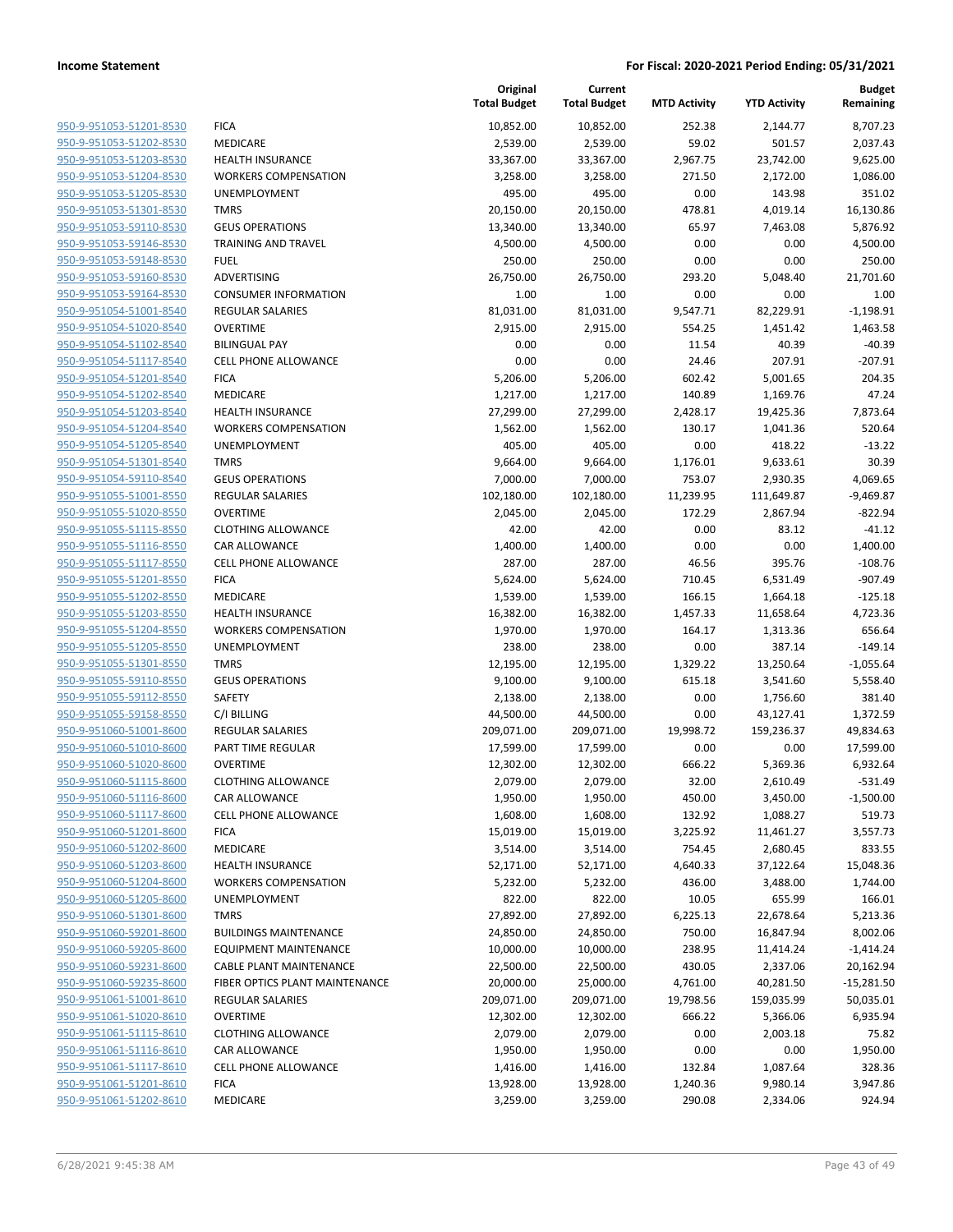|                         |                                                 | Original<br><b>Total Budget</b> | Current<br><b>Total Budget</b> | <b>MTD Activity</b> | <b>YTD Activity</b> | <b>Budget</b><br>Remaining |
|-------------------------|-------------------------------------------------|---------------------------------|--------------------------------|---------------------|---------------------|----------------------------|
| 950-9-951061-51203-8610 | <b>HEALTH INSURANCE</b>                         | 44,895.00                       | 44,895.00                      | 3,993.00            | 31,944.00           | 12,951.00                  |
| 950-9-951061-51204-8610 | <b>WORKERS COMPENSATION</b>                     | 4,315.00                        | 4,315.00                       | 359.58              | 2,876.64            | 1,438.36                   |
| 950-9-951061-51205-8610 | UNEMPLOYMENT                                    | 642.00                          | 642.00                         | 10.04               | 580.64              | 61.36                      |
| 950-9-951061-51301-8610 | <b>TMRS</b>                                     | 25,866.00                       | 25,866.00                      | 2,315.32            | 18,423.81           | 7,442.19                   |
| 950-9-951061-59205-8610 | <b>EQUIPMENT MAINTENANCE</b>                    | 100.00                          | 100.00                         | 0.00                | 0.00                | 100.00                     |
| 950-9-951061-59233-8610 | <b>INTERNET PLANT MAINTENANCE</b>               | 6,000.00                        | 6,000.00                       | 0.00                | 0.00                | 6,000.00                   |
| 950-9-951090-59510-9900 | <b>HEADEND, TRUNK &amp; DISTRIBUTION SYSTEM</b> | 100,000.00                      | 100,000.00                     | 2,602.00            | 31,829.78           | 68,170.22                  |
| 950-9-951090-59511-9900 | <b>HEADEND EQUIPMENT</b>                        | 80,000.00                       | 80,000.00                      | 0.00                | 5,479.96            | 74,520.04                  |
| 950-9-951090-59512-9900 | <b>DROPS</b>                                    | 100,000.00                      | 100,000.00                     | 5,910.63            | 104,081.15          | $-4,081.15$                |
| 950-9-951090-59591-9900 | <b>FURNITURE &amp; OFFICE EQUIPMENT</b>         | 0.00                            | 0.00                           | 0.00                | 4,242.40            | $-4,242.40$                |
| 950-9-951090-59592-9900 | <b>TRANSPORTATION EQUIPMENT</b>                 | 30,000.00                       | 30,000.00                      | 0.00                | 29,301.76           | 698.24                     |
| 950-9-951091-51001-9958 | <b>REGULAR SALARIES</b>                         | 41,429.00                       | 41,429.00                      | 2,232.20            | 18,927.92           | 22,501.08                  |
| 950-9-951091-51020-9958 | <b>OVERTIME</b>                                 | 4,344.00                        | 4,344.00                       | 235.00              | 1,421.48            | 2,922.52                   |
| 950-9-951091-51201-9958 | <b>FICA</b>                                     | 2,861.00                        | 2,861.00                       | 154.20              | 1,272.13            | 1,588.87                   |
| 950-9-951091-51202-9958 | MEDICARE                                        | 669.00                          | 669.00                         | 36.06               | 297.52              | 371.48                     |
| 950-9-951091-51205-9958 | UNEMPLOYMENT                                    | 156.00                          | 156.00                         | 0.00                | 79.18               | 76.82                      |
| 950-9-951091-51301-9958 | <b>TMRS</b>                                     | 5,306.00                        | 5,306.00                       | 288.51              | 2,354.56            | 2,951.44                   |
| 950-9-970000-59720-9705 | <b>CREDIT CARD &amp; BANK FEES</b>              | 10,000.00                       | 10,000.00                      | 1,354.35            | 11,996.86           | $-1,996.86$                |
| 950-9-970000-59730-9250 | <b>INVENTORY LOSS/GAIN</b>                      | 1,000.00                        | 1,000.00                       | 0.00                | $-14.16$            | 1,014.16                   |
| 950-9-970000-59734-4210 | ASSET DISPOSAL LOSSES/GAINS                     | 1,000.00                        | 1,000.00                       | 0.00                | 0.00                | 1,000.00                   |
| 950-9-970000-59750-9260 | <b>ACCRUED PTO PAY</b>                          | 5,000.00                        | 5,000.00                       | 33,055.20           | 33,411.60           | $-28,411.60$               |
| 950-9-970000-59770-9970 | CONTINGENCY                                     | 50,000.00                       | 50,000.00                      | 0.00                | 19.52               | 49,980.48                  |
| 950-9-970000-59771-9970 | PAYROLL CONTINGENCY                             | 10,000.00                       | 10,000.00                      | 0.00                | 0.00                | 10,000.00                  |
| 950-9-970000-59780-9240 | PROPERTY INSURANCE                              | 16,670.00                       | 16,670.00                      | 0.00                | 9,427.80            | 7,242.20                   |
| 950-9-970000-59781-9250 | LIABILITY INSURANCE                             | 14,872.00                       | 14,872.00                      | 0.00                | 12,169.55           | 2,702.45                   |
| 950-9-990000-59901-9270 | TRANSFER to COG - FRANCHISE FEES                | 284,100.00                      | 284,100.00                     | 71,373.00           | 142,363.28          | 141,736.72                 |
| 950-9-990000-59902-9200 | TRANSFER to COG - ADMIN EXPENSES                | 58,987.00                       | 58,987.00                      | 4,915.58            | 34,409.06           | 24,577.94                  |
| 950-9-990000-59903-4082 | TRANSFER to COG - PILOT                         | 39,824.00                       | 39,824.00                      | 0.00                | 39,824.00           | 0.00                       |
| 950-9-990000-59926-9330 | TRANSFER to COG - GARAGE                        | 13,450.00                       | 13,450.00                      | 1,120.83            | 8,966.64            | 4,483.36                   |
| 950-9-990000-59927-9200 | TRANSFER to COG - INSURANCE                     | 3,047.00                        | 3,047.00                       | 253.92              | 2,031.36            | 1,015.64                   |
| 950-9-990000-59928-9200 | XFER to COG - IT                                | 25,995.00                       | 25,995.00                      | 2,166.25            | 17,330.00           | 8,665.00                   |
| 950-9-990000-59930-9270 | <b>TRANSFER to GBOD</b>                         | 56,800.00                       | 56,800.00                      | 14,274.60           | 28,472.66           | 28,327.34                  |
| 950-9-990000-59954-8559 | TRANSFER TO 910 - BILLING                       | 52,407.00                       | 52,407.00                      | 4,367.25            | 34,938.00           | 17,469.00                  |
| 950-9-990000-59955-8559 | <b>TRANSFER TO 910 - CASHIERING</b>             | 78,121.00                       | 78,121.00                      | 6,510.08            | 52,080.64           | 26,040.36                  |
|                         | <b>Expense Total:</b>                           | 6,042,897.22                    | 6,042,897.22                   | 572,198.15          | 3,849,150.56        | 2,193,746.66               |
|                         | Fund: 950 - CABLE / INTERNET Surplus (Deficit): | 351,837.78                      | 351,837.78                     | -57,927.93          | 564,202.47          |                            |
|                         | <b>Total Surplus (Deficit):</b>                 | $-1,962,159.45$                 | -2,054,111.45                  | 3,253,371.89        | -18,058,013.62      |                            |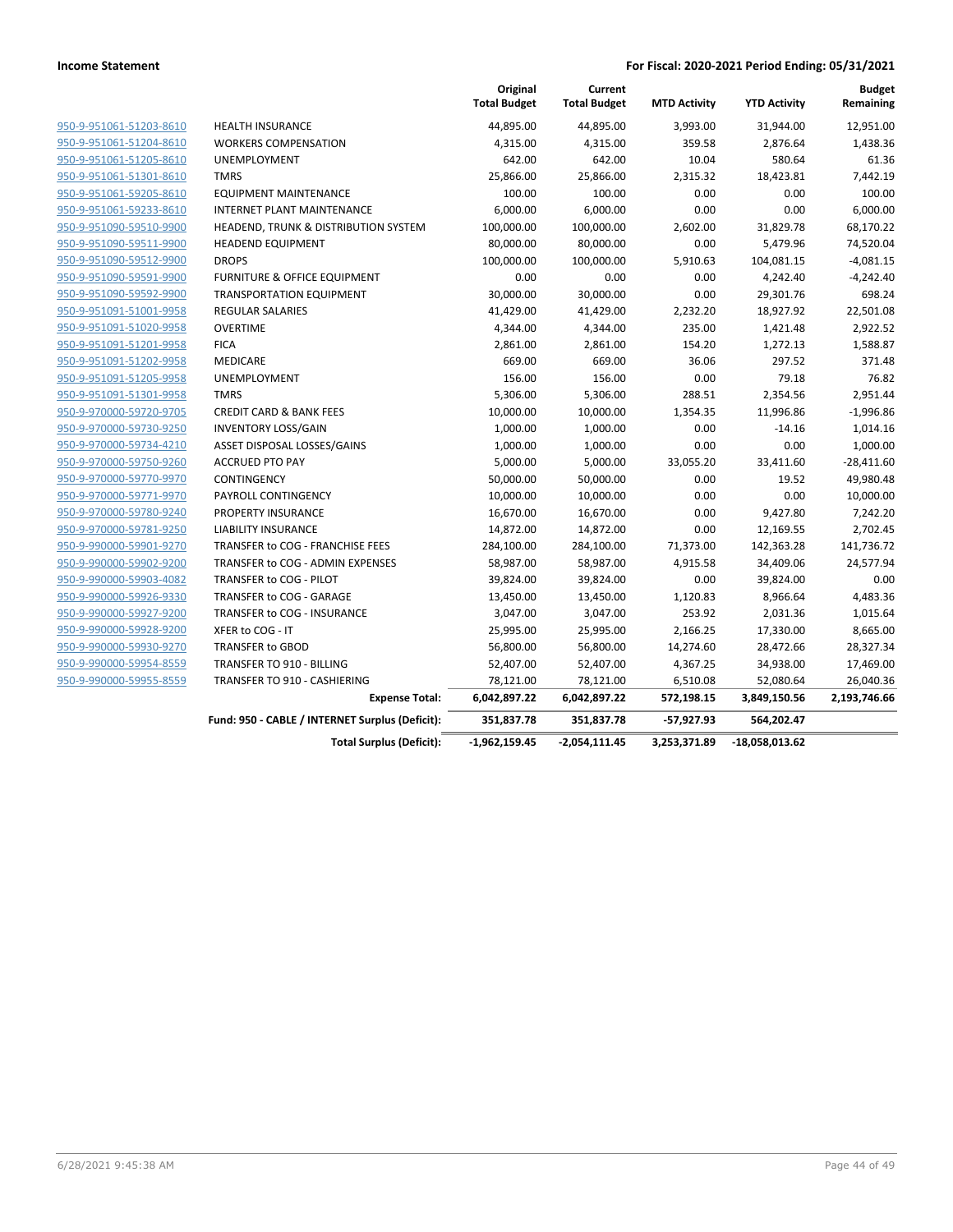# **Group Summary**

| <b>Account Type</b>                                                   | Original<br><b>Total Budget</b> | Current<br><b>Total Budget</b> | <b>MTD Activity</b>     | <b>YTD Activity</b>           | <b>Budget</b><br>Remaining      |
|-----------------------------------------------------------------------|---------------------------------|--------------------------------|-------------------------|-------------------------------|---------------------------------|
|                                                                       |                                 |                                |                         |                               |                                 |
| Fund: 100 - GENERAL FUND<br>Revenue                                   | 26,174,095.00                   | 26,174,095.00                  | 1,558,686.51            | 21,901,427.38                 | 4,272,667.62                    |
| Expense                                                               | 27,648,157.04                   | 27,621,157.04                  | 2,033,433.27            | 17,905,948.38                 | 9,715,208.66                    |
| Fund: 100 - GENERAL FUND Surplus (Deficit):                           | $-1,474,062.04$                 | -1,447,062.04                  | -474,746.76             | 3,995,479.00                  | -5,442,541.04                   |
| Fund: 101 - MUNICIPAL COURT BUILDING SECURITY FEES                    |                                 |                                |                         |                               |                                 |
| Revenue                                                               | 0.00                            | 0.00                           | 653.44                  | 4,294.79                      | $-4,294.79$                     |
| Expense                                                               | 0.00                            | 0.00                           | 1.43                    | 10.43                         | $-10.43$                        |
| Fund: 101 - MUNICIPAL COURT BUILDING SECURITY FEES Surplus (Deficit): | 0.00                            | 0.00                           | 652.01                  | 4.284.36                      | $-4,284.36$                     |
| Fund: 102 - MUNICIPAL COURT TECH FUND                                 |                                 |                                |                         |                               |                                 |
| Revenue                                                               | 0.00                            | 0.00                           | 592.81                  | 3,742.38                      | $-3,742.38$                     |
| Expense                                                               | 0.00                            | 0.00                           | 1.01                    | 91.21                         | $-91.21$                        |
| Fund: 102 - MUNICIPAL COURT TECH FUND Surplus (Deficit):              | 0.00                            | 0.00                           | 591.80                  | 3,651.17                      | $-3,651.17$                     |
| Fund: 103 - MUNICIPAL COURT CHILD SAFETY FUND                         |                                 |                                |                         |                               |                                 |
| Revenue                                                               | 30,887.00                       | 30,887.00                      | 23.35                   | 16,340.55                     | 14,546.45                       |
| Expense                                                               | 25,050.00                       | 25,050.00                      | 6,396.52                | 12,555.30                     | 12,494.70                       |
| Fund: 103 - MUNICIPAL COURT CHILD SAFETY FUND Surplus (Deficit):      | 5,837.00                        | 5,837.00                       | $-6,373.17$             | 3,785.25                      | 2,051.75                        |
| <b>Fund: 111 - RECREATION ACTIVITIES FUND</b>                         |                                 |                                |                         |                               |                                 |
| Revenue                                                               | 237,930.00                      | 237,930.00                     | 8.930.10                | 93,825.30                     | 144,104.70                      |
| Expense                                                               | 249,194.02                      | 249,194.02                     | 22,784.84               | 79,321.88                     | 169,872.14                      |
| Fund: 111 - RECREATION ACTIVITIES FUND Surplus (Deficit):             | -11,264.02                      | -11,264.02                     | $-13,854.74$            | 14,503.42                     | $-25,767.44$                    |
| Fund: 112 - GUN RANGE FUND                                            |                                 |                                |                         |                               |                                 |
| Revenue                                                               | 1,316.00                        | 1,316.00                       | 209.87                  | 1,040.66                      | 275.34                          |
| Expense                                                               | 1,300.00                        | 1,300.00                       | 190.02                  | 894.93                        | 405.07                          |
| Fund: 112 - GUN RANGE FUND Surplus (Deficit):                         | 16.00                           | 16.00                          | 19.85                   | 145.73                        | $-129.73$                       |
| Fund: 113 - HOTEL / MOTEL OCCUPANCY TAX FUND                          |                                 |                                |                         |                               |                                 |
| Revenue                                                               | 490,107.00                      | 490,107.00                     | 51,854.59               | 381,181.98                    | 108,925.02                      |
| Expense                                                               | 521,382.80                      | 521,382.80                     | 45,866.26               | 304,074.30                    | 217,308.50                      |
| Fund: 113 - HOTEL / MOTEL OCCUPANCY TAX FUND Surplus (Deficit):       | -31,275.80                      | -31,275.80                     | 5,988.33                | 77,107.68                     | $-108,383.48$                   |
| Fund: 114 - VENUE MANAGEMENT FUND                                     |                                 |                                |                         |                               |                                 |
| Revenue                                                               | 116,017.00                      | 116,017.00                     | 6,398.00                | 36,307.64                     | 79,709.36                       |
| Expense                                                               | 200,266.69                      | 200,266.69                     | 13,055.52               | 123,461.16                    | 76,805.53                       |
| Fund: 114 - VENUE MANAGEMENT FUND Surplus (Deficit):                  | -84,249.69                      | -84,249.69                     | $-6,657.52$             | -87,153.52                    | 2,903.83                        |
| Fund: 123 - PTRAIN - POLICE REIMBURSEMENT GRANTS & CONT EDUCAT        |                                 |                                |                         |                               |                                 |
| Revenue                                                               | 0.00                            | 0.00                           | $-0.83$                 | 3,153.03                      | $-3,153.03$                     |
| Expense                                                               | 0.00                            | 0.00                           | 530.17                  | 2,281.04                      | $-2,281.04$                     |
| Fund: 123 - PTRAIN - POLICE REIMBURSEMENT GRANTS & CONT EDUCAT Surp   | 0.00                            | 0.00                           | $-531.00$               | 871.99                        | $-871.99$                       |
| Fund: 124 - FIRE HAZMAT GRANT                                         |                                 |                                |                         |                               |                                 |
| Expense                                                               | 0.00                            | 0.00                           | 0.00                    | 0.12                          | $-0.12$                         |
| Fund: 124 - FIRE HAZMAT GRANT Total:                                  | 0.00                            | 0.00                           | 0.00                    | 0.12                          | $-0.12$                         |
| Fund: 140 - DEBT SERVICE FUND                                         |                                 |                                |                         |                               |                                 |
| Revenue                                                               | 6,776,144.00                    | 6,776,144.00                   | 169,913.08              | 6,220,582.57                  | 555,561.43                      |
| Expense                                                               | 6,811,884.00                    | 6,811,884.00                   | 9,866.51                | 6,203,889.30                  | 607,994.70                      |
| Fund: 140 - DEBT SERVICE FUND Surplus (Deficit):                      | -35,740.00                      | -35,740.00                     | 160,046.57              | 16,693.27                     | $-52,433.27$                    |
| Fund: 160 - GENERAL CAPITAL IMPROVEMENT FUND                          |                                 |                                |                         |                               |                                 |
| Revenue                                                               | 2,616,006.00                    | 2,616,006.00                   | 4,410,159.15            | 5,902,968.75                  | -3,286,962.75                   |
| Expense                                                               | 2,525,998.00                    | 2,552,998.00                   | 371,096.27              | 6,686,458.31                  | -4,133,460.31                   |
| Fund: 160 - GENERAL CAPITAL IMPROVEMENT FUND Surplus (Deficit):       | 90,008.00                       | 63,008.00                      | 4,039,062.88            | -783,489.56                   | 846,497.56                      |
| Fund: 161 - STREET CONSTRUCTION FUND                                  |                                 |                                |                         |                               |                                 |
| Revenue                                                               | 10,000.00                       | 10,000.00                      | 0.00                    | 79.94                         | 9,920.06                        |
| Expense<br>Fund: 161 - STREET CONSTRUCTION FUND Surplus (Deficit):    | 400.00<br>9,600.00              | 400.00<br>9,600.00             | 1,461.88<br>$-1,461.88$ | 1,083,816.05<br>-1,083,736.11 | $-1,083,416.05$<br>1,093,336.11 |
|                                                                       |                                 |                                |                         |                               |                                 |
| Fund: 164 - 2013 CO CAPITAL FUND                                      |                                 |                                |                         |                               |                                 |
| Revenue                                                               | 275.00                          | 275.00                         | $-3.22$                 | 20.48                         | 254.52                          |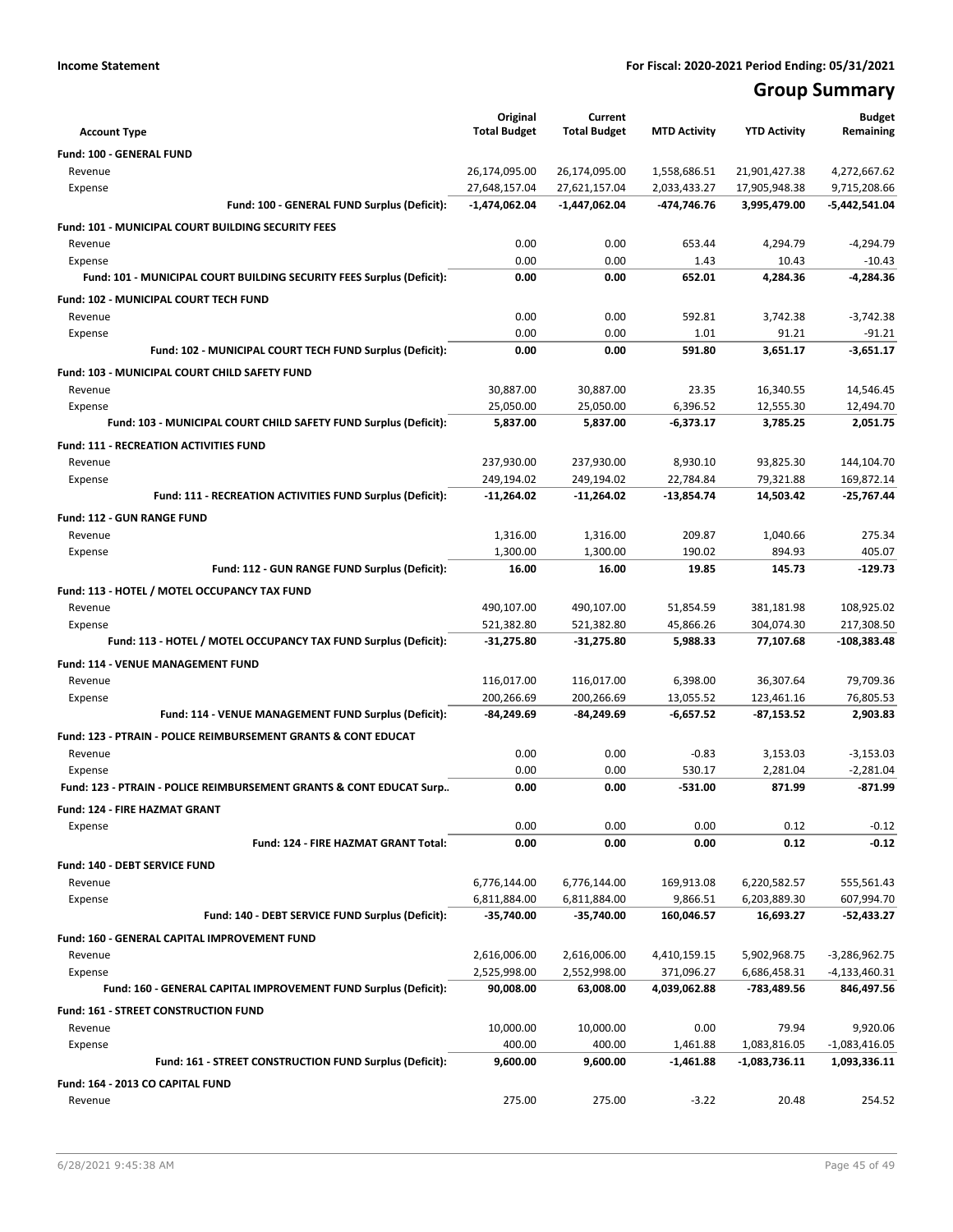| <b>Account Type</b>                                            | Original<br><b>Total Budget</b> | Current<br><b>Total Budget</b> | <b>MTD Activity</b>    | <b>YTD Activity</b>      | <b>Budget</b><br>Remaining    |
|----------------------------------------------------------------|---------------------------------|--------------------------------|------------------------|--------------------------|-------------------------------|
| Expense                                                        | 15.00                           | 15.00                          | 0.64                   | 4.77                     | 10.23                         |
| Fund: 164 - 2013 CO CAPITAL FUND Surplus (Deficit):            | 260.00                          | 260.00                         | $-3.86$                | 15.71                    | 244.29                        |
| Fund: 165 - 2014 GO FUND                                       |                                 |                                |                        |                          |                               |
| Revenue                                                        | 10,000.00                       | 10,000.00                      | 28.59                  | 384.13                   | 9,615.87                      |
| Fund: 165 - 2014 GO FUND Total:                                | 10,000.00                       | 10,000.00                      | 28.59                  | 384.13                   | 9,615.87                      |
| <b>Fund: 171 - MAIN STREET SPECIAL REVENUE</b>                 |                                 |                                |                        |                          |                               |
| Revenue                                                        | 0.00                            | 0.00                           | 0.00                   | 185,552.34               | $-185,552.34$                 |
| Expense                                                        | 0.00                            | 0.00                           | 0.00                   | 85,545.57                | $-85,545.57$                  |
| Fund: 171 - MAIN STREET SPECIAL REVENUE Surplus (Deficit):     | 0.00                            | 0.00                           | 0.00                   | 100,006.77               | $-100,006.77$                 |
| <b>Fund: 172 - MINOR GRANTS FUND</b>                           |                                 |                                |                        |                          |                               |
| Revenue                                                        | 0.00                            | 0.00                           | 1,000.00               | 6,000.00                 | $-6,000.00$                   |
| Expense                                                        | 0.00                            | 0.00                           | 0.00                   | 100.00                   | $-100.00$                     |
| Fund: 172 - MINOR GRANTS FUND Surplus (Deficit):               | 0.00                            | 0.00                           | 1,000.00               | 5,900.00                 | -5,900.00                     |
| Fund: 200 - WATER / WASTEWATER FUND                            |                                 |                                |                        |                          |                               |
| Revenue                                                        | 14,455,296.00                   | 15,740,546.00                  | 1,335,849.89           | 9,458,686.88             | 6,281,859.12                  |
| Expense                                                        | 14,254,657.13                   | 15,537,282.13                  | 1,126,417.75           | 9,597,872.00             | 5,939,410.13                  |
| Fund: 200 - WATER / WASTEWATER FUND Surplus (Deficit):         | 200,638.87                      | 203,263.87                     | 209,432.14             | -139,185.12              | 342,448.99                    |
| <b>Fund: 210 - WATER IMPACT FEES</b>                           |                                 |                                |                        |                          |                               |
| Expense                                                        | 0.00                            | 0.00                           | 0.00                   | 217.72                   | $-217.72$                     |
| Fund: 210 - WATER IMPACT FEES Total:                           | 0.00                            | 0.00                           | 0.00                   | 217.72                   | $-217.72$                     |
| Fund: 216 - UTILIITY CIP FUND                                  |                                 |                                |                        |                          |                               |
| Revenue                                                        | 606,649.00                      | 606,649.00                     | 36,596.55              | 317,154.77               | 289,494.23                    |
| Expense                                                        | 446,649.00                      | 449,274.00                     | 153,480.01             | 344,564.89               | 104,709.11                    |
| Fund: 216 - UTILIITY CIP FUND Surplus (Deficit):               | 160,000.00                      | 157,375.00                     | $-116,883.46$          | -27,410.12               | 184,785.12                    |
| <b>Fund: 217 - WASTEWATER RECLAMATION FUND</b>                 |                                 |                                |                        |                          |                               |
| Revenue                                                        | 7,950.00                        | 7,950.00                       | 27.73                  | 372.63                   | 7,577.37                      |
| Expense                                                        | 0.00                            | 0.00                           | 0.00                   | 49,984.00                | -49,984.00                    |
| Fund: 217 - WASTEWATER RECLAMATION FUND Surplus (Deficit):     | 7,950.00                        | 7,950.00                       | 27.73                  | -49,611.37               | 57,561.37                     |
| <b>Fund: 300 - AIRPORT FUND</b>                                |                                 |                                |                        |                          |                               |
| Revenue                                                        | 720,583.00                      | 720,583.00                     | 3,867.73               | 543,475.38               | 177,107.62                    |
| Expense                                                        | 1,672,234.14                    | 1,672,234.14                   | 134,191.91             | 1,102,102.23             | 570,131.91                    |
| Fund: 300 - AIRPORT FUND Surplus (Deficit):                    | $-951,651.14$                   | -951,651.14                    | $-130,324.18$          | -558,626.85              | -393,024.29                   |
| Fund: 320 - AIRPORT TXDOT GRANT                                |                                 |                                |                        |                          |                               |
| Revenue                                                        | 0.00                            | 0.00                           | 0.00                   | 200,000.00               | $-200,000.00$                 |
| Expense                                                        | 0.00                            | 0.00                           | 100.689.64             | 100,689.64               | $-100,689.64$                 |
| Fund: 320 - AIRPORT TXDOT GRANT Surplus (Deficit):             | 0.00                            | 0.00                           | $-100,689.64$          | 99,310.36                | -99,310.36                    |
| <b>Fund: 360 - AIRPORT CAPITAL FUND</b>                        |                                 |                                |                        |                          |                               |
| Revenue                                                        | 1,595,850.00                    | 1,595,850.00                   | 124,092.71             | 1,005,062.77             | 590,787.23                    |
| Expense<br>Fund: 360 - AIRPORT CAPITAL FUND Surplus (Deficit): | 2,220,652.00<br>$-624,802.00$   | 2,220,652.00<br>-624,802.00    | 174.60<br>123,918.11   | 1,220.82<br>1,003,841.95 | 2,219,431.18<br>-1,628,643.95 |
|                                                                |                                 |                                |                        |                          |                               |
| Fund: 362 - AIRPORT FBO FUEL                                   |                                 |                                |                        |                          |                               |
| Revenue<br>Expense                                             | 409,650.00<br>0.00              | 409,650.00<br>0.00             | 27,072.26<br>37,072.21 | 269,414.95<br>176,086.07 | 140,235.05<br>$-176,086.07$   |
| Fund: 362 - AIRPORT FBO FUEL Surplus (Deficit):                | 409,650.00                      | 409,650.00                     | $-9,999.95$            | 93,328.88                | 316,321.12                    |
|                                                                |                                 |                                |                        |                          |                               |
| Fund: 400 - GOLF FUND<br>Revenue                               | 191,588.00                      | 191,588.00                     | 17,819.06              | 125,061.43               | 66,526.57                     |
| Expense                                                        | 246,068.81                      | 246,068.81                     | 14,706.86              | 146,256.62               | 99,812.19                     |
| Fund: 400 - GOLF FUND Surplus (Deficit):                       | $-54,480.81$                    | -54,480.81                     | 3,112.20               | $-21,195.19$             | $-33,285.62$                  |
| <b>Fund: 500 - SANITATION FUND</b>                             |                                 |                                |                        |                          |                               |
| Revenue                                                        | 4,980,495.00                    | 4,980,495.00                   | 467,581.54             | 3,376,014.99             | 1,604,480.01                  |
| Expense                                                        | 5,527,391.08                    | 5,619,343.08                   | 502,921.47             | 3,323,672.27             | 2,295,670.81                  |
| Fund: 500 - SANITATION FUND Surplus (Deficit):                 | -546,896.08                     | -638,848.08                    | -35,339.93             | 52,342.72                | -691,190.80                   |
| Fund: 601 - CENTRAL SERVICE FUND                               |                                 |                                |                        |                          |                               |
| Revenue                                                        | 940,414.00                      | 940,414.00                     | 78,367.82              | 626,942.56               | 313,471.44                    |
| Expense                                                        | 1,040,226.62                    | 1,040,226.62                   | 76,823.13              | 721,834.99               | 318,391.63                    |
|                                                                |                                 |                                |                        |                          |                               |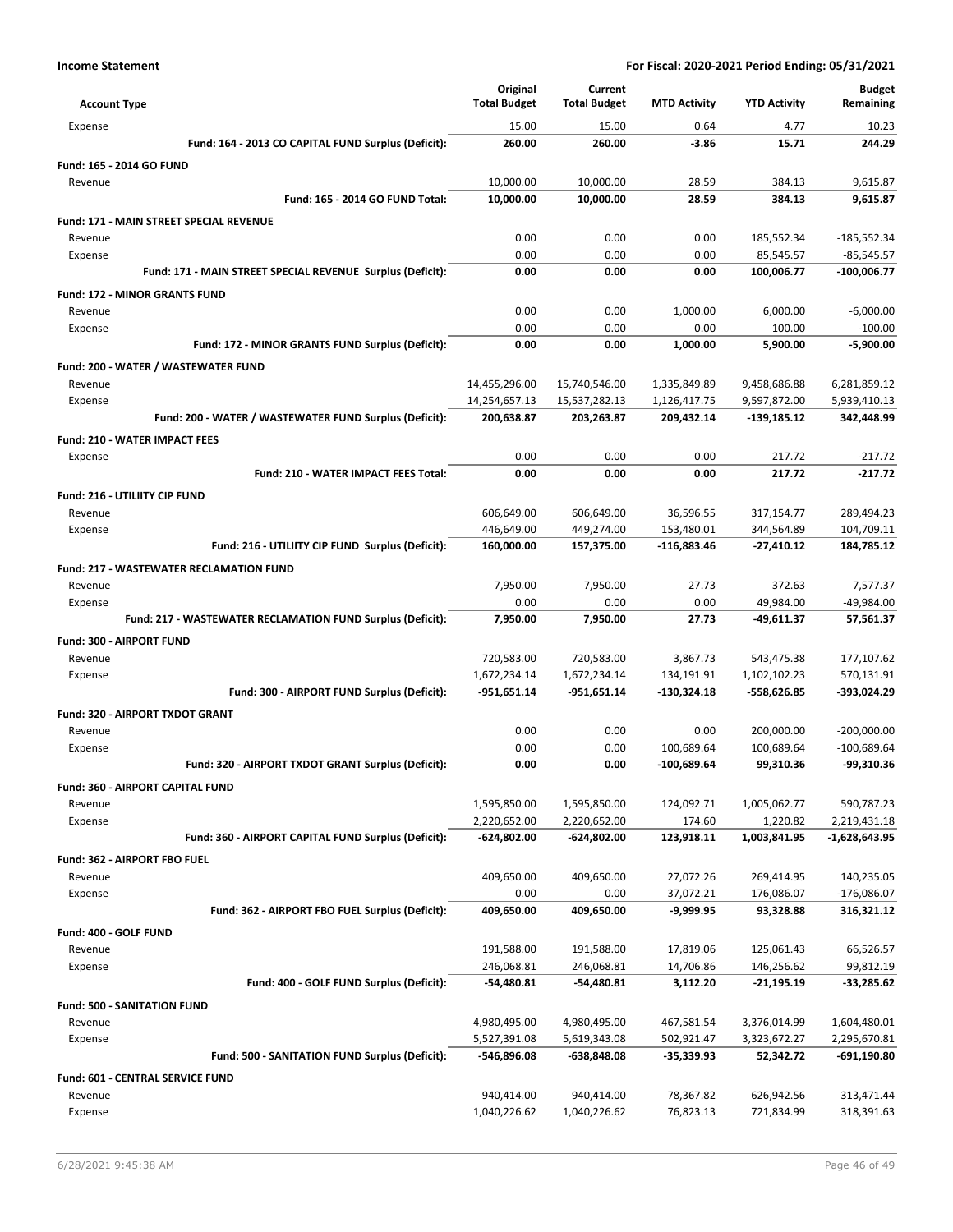| <b>Account Type</b>                                                        | Original<br><b>Total Budget</b> | Current<br><b>Total Budget</b> | <b>MTD Activity</b>         | <b>YTD Activity</b>              | <b>Budget</b><br>Remaining      |
|----------------------------------------------------------------------------|---------------------------------|--------------------------------|-----------------------------|----------------------------------|---------------------------------|
| Fund: 601 - CENTRAL SERVICE FUND Surplus (Deficit):                        | -99,812.62                      | $-99,812.62$                   | 1,544.69                    | -94,892.43                       | -4,920.19                       |
| Fund: 602 - INSURANCE FUND                                                 |                                 |                                |                             |                                  |                                 |
| Revenue                                                                    | 6,443,497.00                    | 6,443,497.00                   | 566,534.41                  | 4,327,634.28                     | 2,115,862.72                    |
| Expense                                                                    | 6,483,654.00                    | 6,483,654.00                   | 446,444.77                  | 4,608,049.65                     | 1,875,604.35                    |
| Fund: 602 - INSURANCE FUND Surplus (Deficit):                              | -40,157.00                      | -40,157.00                     | 120,089.64                  | -280,415.37                      | 240,258.37                      |
| Fund: 604 - MIS FUND                                                       |                                 |                                |                             |                                  |                                 |
| Revenue                                                                    | 758,375.00                      | 758,375.00                     | 70,889.56                   | 567,116.48                       | 191,258.52                      |
| Expense                                                                    | 1,070,950.62                    | 1,070,950.62                   | 69,322.34                   | 367,234.11                       | 703,716.51                      |
| Fund: 604 - MIS FUND Surplus (Deficit):                                    | $-312,575.62$                   | $-312,575.62$                  | 1,567.22                    | 199,882.37                       | $-512,457.99$                   |
| Fund: 660 - VEHICLE REPLACEMENT FUND                                       |                                 |                                |                             |                                  |                                 |
| Revenue                                                                    | 730,396.00                      | 730,396.00                     | 60,064.52                   | 480,696.75                       | 249,699.25                      |
| Expense                                                                    | 720,397.00                      | 720,397.00                     | 23,247.26                   | 199,151.21                       | 521,245.79                      |
| Fund: 660 - VEHICLE REPLACEMENT FUND Surplus (Deficit):                    | 9,999.00                        | 9,999.00                       | 36,817.26                   | 281,545.54                       | -271,546.54                     |
| <b>Fund: 800 - SPENCE FUND</b>                                             |                                 |                                |                             |                                  |                                 |
| Revenue                                                                    | 6,000.00                        | 6,000.00                       | 21.47                       | 288.45                           | 5,711.55                        |
| Expense<br>Fund: 800 - SPENCE FUND Surplus (Deficit):                      | 600.00<br>5,400.00              | 600.00<br>5,400.00             | 50.00<br>$-28.53$           | 400.00<br>$-111.55$              | 200.00<br>5.511.55              |
|                                                                            |                                 |                                |                             |                                  |                                 |
| Fund: 801 - JONES LIBRARY TRUST<br>Revenue                                 | 0.00                            | 0.00                           | $-1.61$                     | 9.53                             | $-9.53$                         |
| Expense                                                                    | 0.00                            | 0.00                           | 0.31                        | 2.33                             | $-2.33$                         |
| Fund: 801 - JONES LIBRARY TRUST Surplus (Deficit):                         | 0.00                            | 0.00                           | $-1.92$                     | 7.20                             | $-7.20$                         |
|                                                                            |                                 |                                |                             |                                  |                                 |
| Fund: 809 - GREENVILLE IDC (L-3)<br>Revenue                                | 0.00                            | 0.00                           | 0.00                        | 124,521.10                       | $-124,521.10$                   |
| Expense                                                                    | 0.00                            | 0.00                           | 0.00                        | 124,521.10                       | $-124,521.10$                   |
| Fund: 809 - GREENVILLE IDC (L-3) Surplus (Deficit):                        | 0.00                            | 0.00                           | 0.00                        | 0.00                             | 0.00                            |
| Fund: 810 - SEIZURE FUNDS - STATE RULES                                    |                                 |                                |                             |                                  |                                 |
| Revenue                                                                    | 3,000.00                        | 3,000.00                       | $-23.81$                    | 143.68                           | 2,856.32                        |
| Expense                                                                    | 100.00                          | 100.00                         | 4.65                        | 20,908.01                        | $-20,808.01$                    |
| Fund: 810 - SEIZURE FUNDS - STATE RULES Surplus (Deficit):                 | 2,900.00                        | 2,900.00                       | $-28.46$                    | $-20,764.33$                     | 23,664.33                       |
| Fund: 811 - SEIZURE FUNDS - FED RULES                                      |                                 |                                |                             |                                  |                                 |
| Revenue                                                                    | 2,500.00                        | 2,500.00                       | $-21.94$                    | 132.07                           | 2,367.93                        |
| Expense                                                                    | 100.00                          | 100.00                         | 7,204.34                    | 7,232.24                         | $-7,132.24$                     |
| Fund: 811 - SEIZURE FUNDS - FED RULES Surplus (Deficit):                   | 2,400.00                        | 2,400.00                       | $-7,226.28$                 | $-7,100.17$                      | 9,500.17                        |
| Fund: 820 - TIRZ FUND (Tax Increment Reinvestment Zone)                    |                                 |                                |                             |                                  |                                 |
| Revenue                                                                    | 751,638.00                      | 751,638.00                     | 2,704.98                    | 430,449.42                       | 321,188.58                      |
| Expense                                                                    | 160,725.00                      | 160,725.00                     | 301.98                      | 291,942.81                       | $-131,217.81$                   |
| Fund: 820 - TIRZ FUND (Tax Increment Reinvestment Zone) Surplus (Deficit): | 590,913.00                      | 590,913.00                     | 2,403.00                    | 138,506.61                       | 452,406.39                      |
| Fund: 899 - POOLED CASH                                                    |                                 |                                |                             |                                  |                                 |
| Revenue                                                                    | 0.00                            | 0.00                           | $-0.01$                     | $-0.02$                          | 0.02                            |
| Fund: 899 - POOLED CASH Total:                                             | 0.00                            | 0.00                           | $-0.01$                     | $-0.02$                          | 0.02                            |
| <b>Fund: 910 - ELECTRIC OPERATING FUND</b>                                 |                                 |                                |                             |                                  |                                 |
| Revenue                                                                    | 65,117,571.00                   | 65,117,571.00                  | 4,382,310.40                | 97,111,107.75                    | -31,993,536.75                  |
| Expense<br>Fund: 910 - ELECTRIC OPERATING FUND Surplus (Deficit):          | 64,662,173.28<br>455,397.72     | 64,662,173.28<br>455,397.72    | 4,847,730.95<br>-465,420.55 | 123,783,894.56<br>-26,672,786.81 | -59,121,721.28<br>27,128,184.53 |
|                                                                            |                                 |                                |                             |                                  |                                 |
| <b>Fund: 911 - ELECTRIC DEBT REDUCTION</b><br>Revenue                      | 1,100.00                        | 1,100.00                       | $-1.05$                     | 3.90                             | 1,096.10                        |
| Fund: 911 - ELECTRIC DEBT REDUCTION Total:                                 | 1,100.00                        | 1,100.00                       | $-1.05$                     | 3.90                             | 1,096.10                        |
|                                                                            |                                 |                                |                             |                                  |                                 |
| Fund: 912 - ELECTRIC DEBT SERVICE<br>Revenue                               | 7,846,375.00                    | 7,846,375.00                   | 0.00                        | 8,255,177.06                     | -408,802.06                     |
| Expense                                                                    | 7,856,075.00                    | 7,856,075.00                   | 25,416.78                   | 3,142,341.78                     | 4,713,733.22                    |
| Fund: 912 - ELECTRIC DEBT SERVICE Surplus (Deficit):                       | -9,700.00                       | $-9,700.00$                    | -25,416.78                  | 5,112,835.28                     | -5,122,535.28                   |
| Fund: 913 - ELECTRIC CONSTRUCTION FUND                                     |                                 |                                |                             |                                  |                                 |
| Revenue                                                                    | 600.00                          | 600.00                         | $-12.53$                    | 46.98                            | 553.02                          |
| Fund: 913 - ELECTRIC CONSTRUCTION FUND Total:                              | 600.00                          | 600.00                         | $-12.53$                    | 46.98                            | 553.02                          |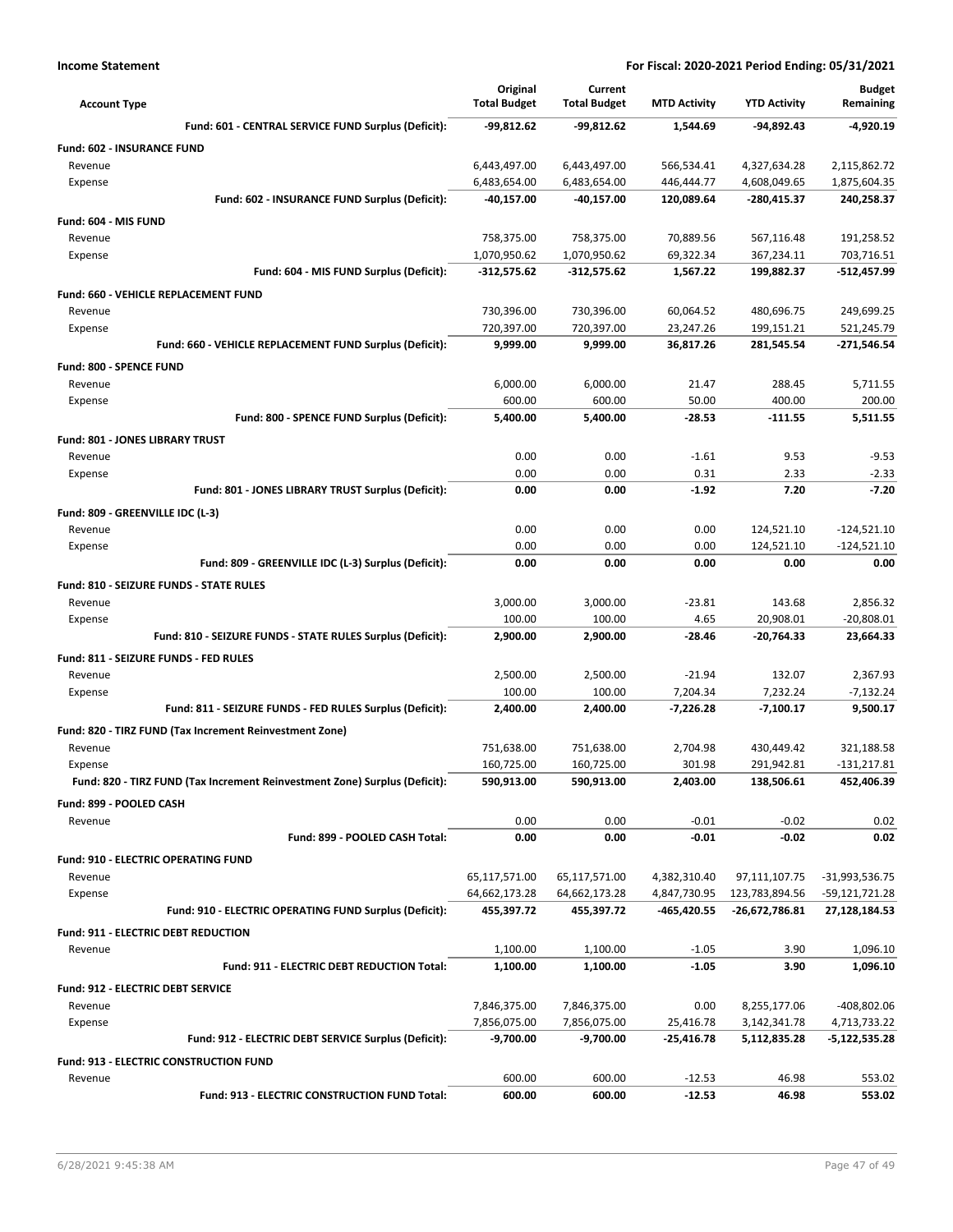| <b>Income Statement</b>      |                                                 |                                 |                                |                     | For Fiscal: 2020-2021 Period Ending: 05/31/2021 |                            |
|------------------------------|-------------------------------------------------|---------------------------------|--------------------------------|---------------------|-------------------------------------------------|----------------------------|
| <b>Account Type</b>          |                                                 | Original<br><b>Total Budget</b> | Current<br><b>Total Budget</b> | <b>MTD Activity</b> | <b>YTD Activity</b>                             | <b>Budget</b><br>Remaining |
| Fund: 950 - CABLE / INTERNET |                                                 |                                 |                                |                     |                                                 |                            |
| Revenue                      |                                                 | 6,394,735.00                    | 6,394,735.00                   | 514.270.22          | 4,413,353.03                                    | 1,981,381.97               |
| Expense                      |                                                 | 6.042.897.22                    | 6,042,897.22                   | 572,198.15          | 3,849,150.56                                    | 2,193,746.66               |
|                              | Fund: 950 - CABLE / INTERNET Surplus (Deficit): | 351.837.78                      | 351.837.78                     | -57.927.93          | 564.202.47                                      | $-212,364.69$              |
|                              | <b>Total Surplus (Deficit):</b>                 | $-1.962.159.45$                 | $-2.054.111.45$                | 3.253.371.89        | $-18,058,013.62$                                |                            |